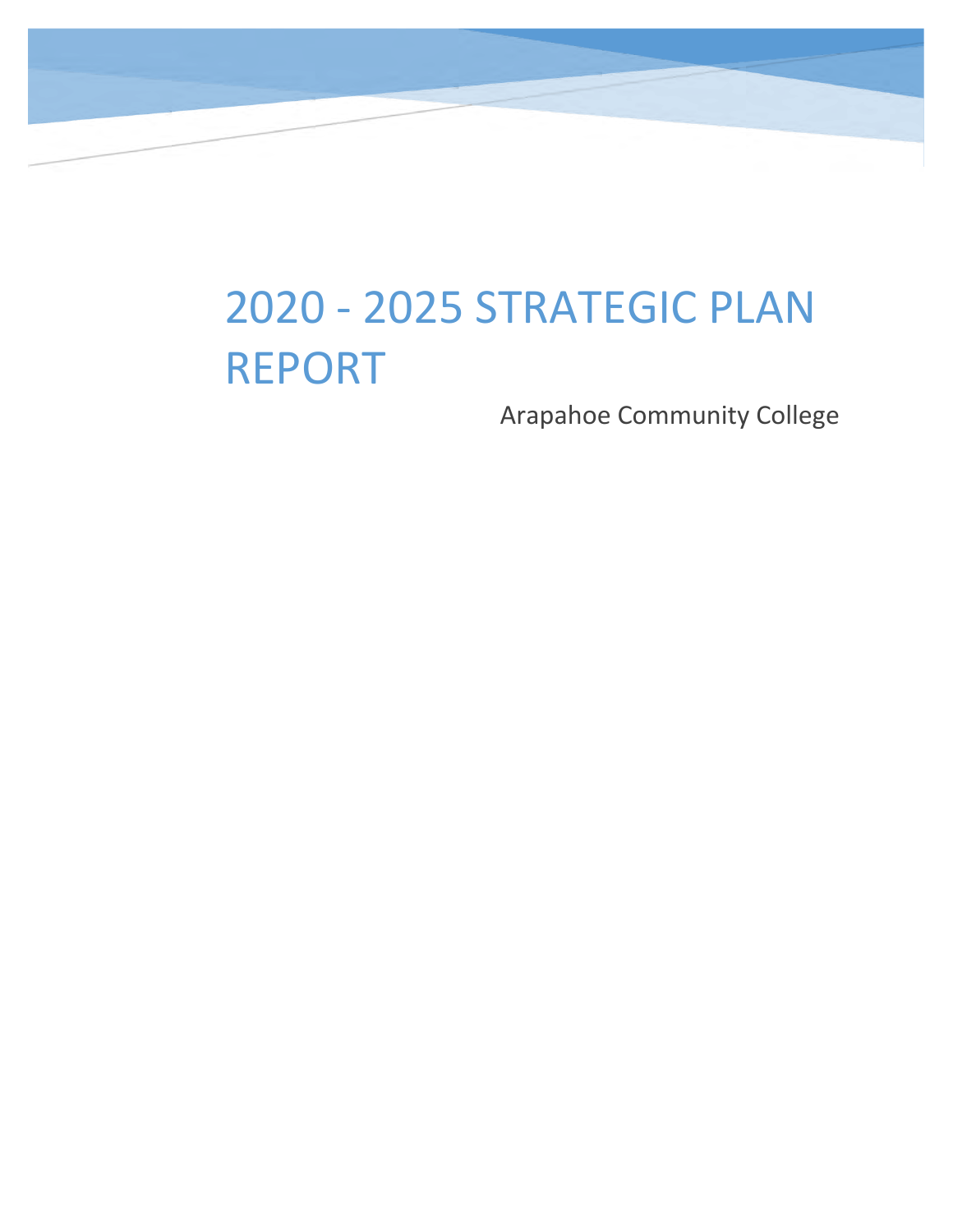## **TABLE OF CONTENTS**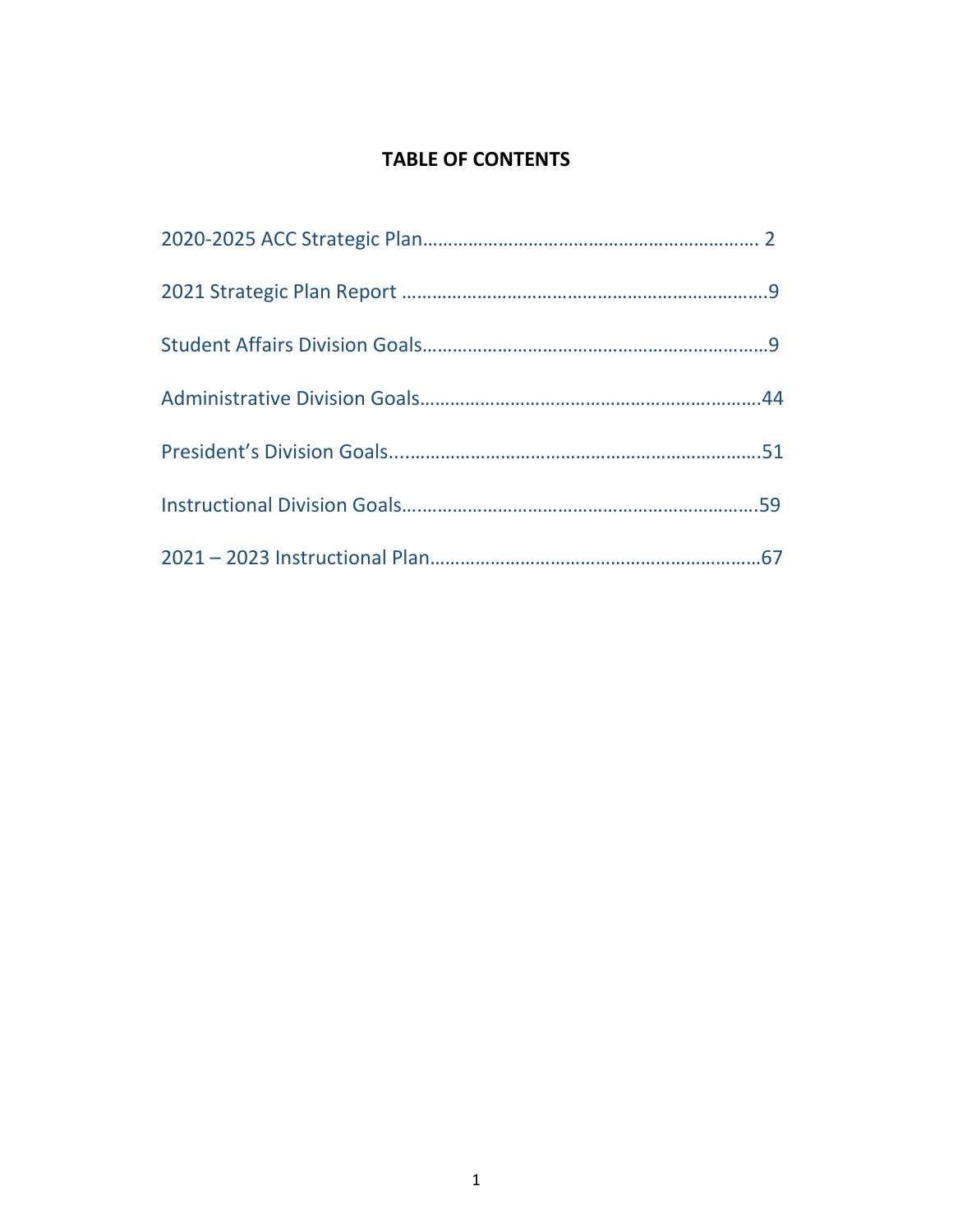## **2020-2025 ACC Strategic Plan**

#### <span id="page-2-0"></span>**Executive Summary**

The 2020-2025 ACC Strategic Plan was developed during fall 2019 and spring 2020. The plan was implemented in the fall 2021. To facilitate the achievement of the ACC Strategic Plan, ACC departments developed goals aligned with the ACC Strategic Directions. The 2021 ACC Strategic Plan Report is comprised of a review of the strategic planning process as well as the ACC Vision, Mission, Values, and Strategic Directions. The departmental goals are included.

Subsequent annual reports will include progress reports on the departmental goals and an institutional summary of the ACC Strategic Plan progress.

#### **Introduction**

Arapahoe Community College (ACC) is a member of the Colorado Community College System (CCCS) and is representative of the CCCS mission: To provide an accessible, responsive learning environment that facilitates the achievement of educational, professional, and personal goals by our students and other members of our communities in an atmosphere that embraces academic excellence, diversity, and innovation. In alignment with the CCCS mission, the mission of ACC is: To provide innovative and responsive educational and economic opportunities in an accessible, inclusive environment that promotes success for the students, employees and the communities we serve.

#### **Purpose**

To facilitate the accomplishment of the ACC mission, the 2020-2025 ACC Strategic Plan was created. The purpose of the ACC Strategic Plan is to:

- Guide decision making
- Direct resource allocation
- Serve students, employees and the community

#### **ACC Strategic Planning Process**

The ACC Strategic Planning Coordinating Council (SPCC) was formed fall 2019 to represent all areas of the college. The SPCC in collaboration with the ACC Leadership Team (LT) was charged to oversee and review the strategic planning process.

The Strategic Planning process began with a look at the internal and external environment via a Strengths, Weaknesses, Opportunities and Threats (SWOT) analysis. The SWOT was conducted during the fall 2019 involving input from Faculty, Adjunct Instructors, Administrative Staff, Classified Staff, Littleton Campus Students, Sturm Collaboration Campus Students, Parker Campus Students, ACC Online Students, as well as external groups including the ACC Foundation and the ACC Advisory Council. The SWOT Analysis data was organized into emerging trends that eventually became the ACC Strategic Directions of Student Success, Excellence in Teaching and Learning, Equity and Inclusion, Climate of Innovation, and Quality Workplace.

The 2015-2020 Vision, Mission and Value Statements were reviewed internally by the Classified Estate, Administrative Estate and Faculty. The various internal groups were asked to reflect and offer input for the 2020-2025 Vision, Mission and Value Statements. External stakeholder input was gathered from the ACC Advisory Council. The SPCC conducted a review of the feedback regarding the Vision, Mission and Values from the internal and external ACC community. The results of the SPCC review were sent to the ACC Cabinet and the 2020-2025 Vision, Mission and Value Statements were approved.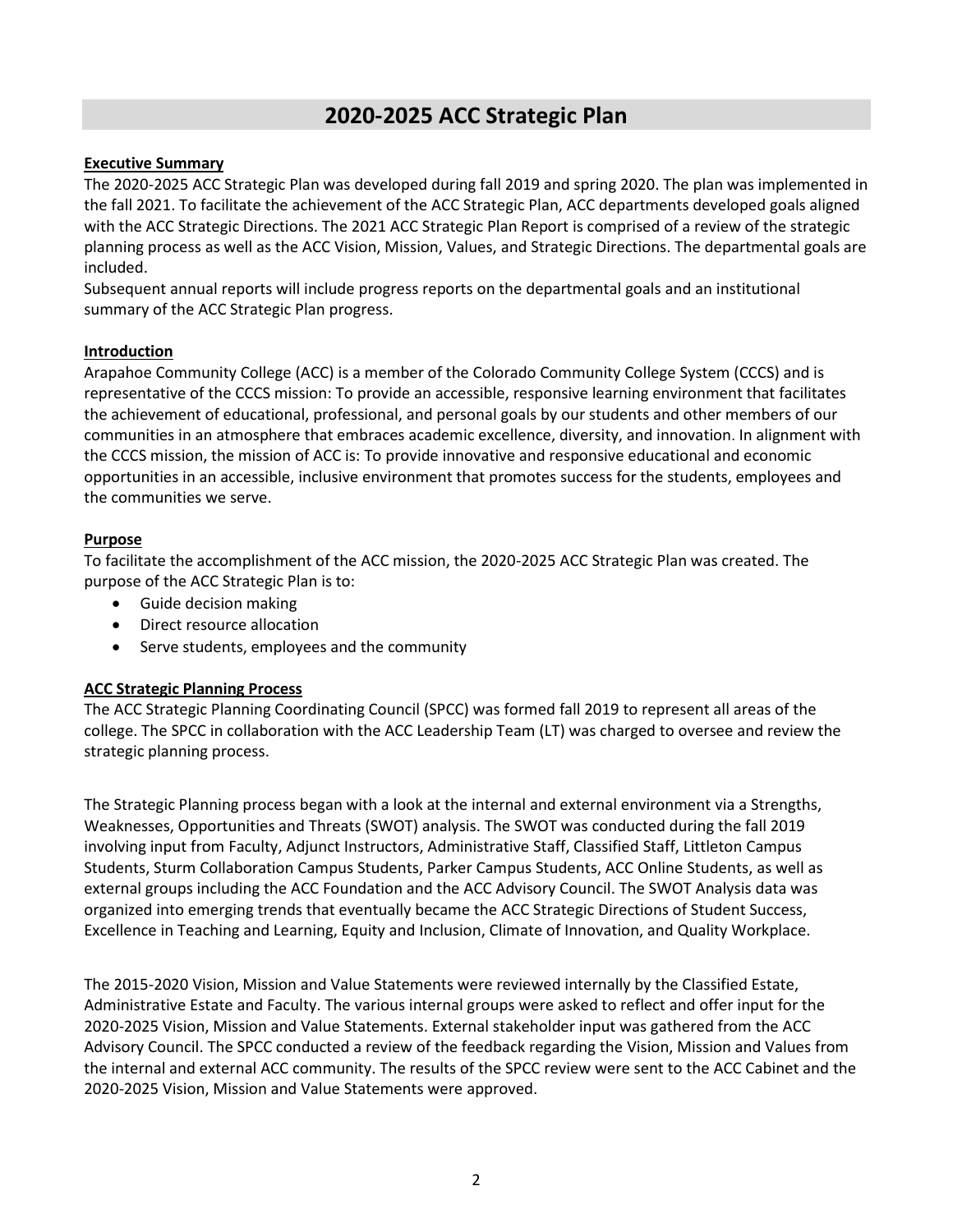With the 2020-2025 ACC Strategic Plan now containing the vision, mission, values and strategic directions, task forces for each strategic direction were created to develop goals for the strategic directions. College wide representation was ensured by volunteers and solicited individuals forming the Strategic Direction Task Forces. The Task Forces were charged with developing goal recommendations for each of the strategic directions. Task Force meetings began on campus and transitioned to remote meetings due to the COVID-19 situation. Deliverables by the task forces included goals for each strategic direction.

The strategic direction goal recommendations by the Task Forces were then forwarded to the Strategic Planning Coordinating Council (SPCC). The SPCC review was done by a desk review due to the COVID-19 adjustments. Input from the SPCC was compiled and forwarded to and approved by the ACC Cabinet.

#### **Implementation**

The 2020-2025 ACC Strategic Plan was implemented in fall 2020 and will sunset summer 2025. To facilitate the ACC Strategic Direction Goals, each division and department formulated goals, implementation strategies, evaluation criteria and a timeline aligned with aligned with the ACC Strategic Plan.

## **Vision, Mission, Value Statements, Strategic Directions**

#### **ACC Vision**

To be a leader in innovative community college education.

#### **ACC Mission**

To provide innovative and responsive educational and economic opportunities in an accessible, inclusive environment that promotes success for the students, employees and the communities we serve.

#### **ACC Values**

Life-Long Learning

We uphold the highest academic standards and support the growth and success of each individual we serve.

#### Collaborative Partnerships

We foster trusting relationships and respectful communication through collaboration with our students, employees and external stakeholders.

Integrity

We encourage an ethical environment that embraces honesty, respect and personal responsibility.

#### Inclusion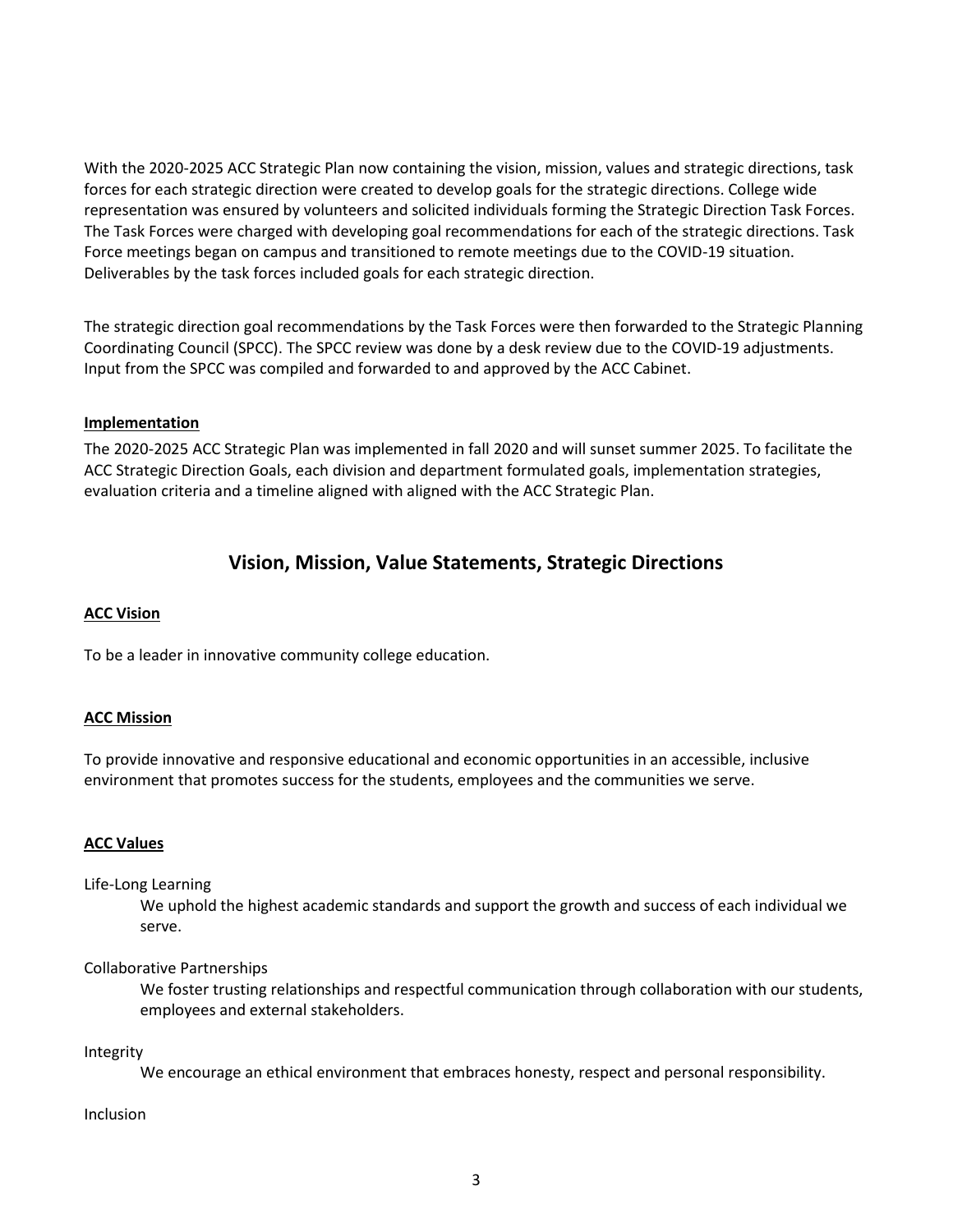We encourage the free exchange of ideas and an open dialogue in a brave environment that embraces individual differences.

## **Strategic Directions, Goals, and Expected Outcomes**

#### **Strategic Direction: Student Success**

**Student success is core to the mission of ACC, and each employee at ACC contributes to the success of our students.** 

#### **Student Success Goal #1**

#### **Goal: Create a student-ready college to enable all populations of students to be successful at ACC.**

Expected Outcome: Create a welcoming community at ACC that is a brave environment for students to learn, express themselves and to feel a sense of belonging.

Expected Outcome: Develop programs and accessible resources, and create a culture to meet students where they are academically to provide opportunities for success.

Expected Outcome: Eliminate the equity gaps for traditionally underserved students by increasing the course success, retention, and completion rates of all groups.

#### **Student Success Goal #2**

**Goal: Increase student enrollment, retention, transfer and completion rates.**

Expected Outcomes: Increase student enrollment, transfer and completion rates each year by the designated annual percentages identified by the State Board for Community Colleges & Occupational Education (SBCCOE) strategic plan matrixes.

#### **Student Success Goal #3**

#### **Goal: ACC students are afforded a full range of holistic resources to support their academic and career goals.**

Expected Outcome: Increase use of academic support services by students (Disability Access Services, Writing Center, Tutoring, Math Support Center, Online Tutoring, etc.).

Expected Outcome: Expansion of whole-student services such as counseling, addressing food and housing securities, and mental health resources.

Expected Outcome: Design academic support services with student input to meet student needs.

#### **Student Success Goal #4**

#### **Goal: Continue to create innovative ways to provide college and skill building affordability and convey the transparency of costs to our students.**

Expected Outcome: Increased enrollment, retention and completion.

Expected Outcome: Increased development and use of O.E.R.

Expected Outcome: Increased financial literacy of students and family members.

Expected Outcome: Increased use of scholarship monies at ACC.

Expected Outcome: Increased FAFSA application rates.

Expected Outcome: Reduce excess credits toward completion – illuminate hidden pre-requisites in all degree plans.

Expected Outcome: Listing of all course fees and related costs for all programs in an accessible way for students.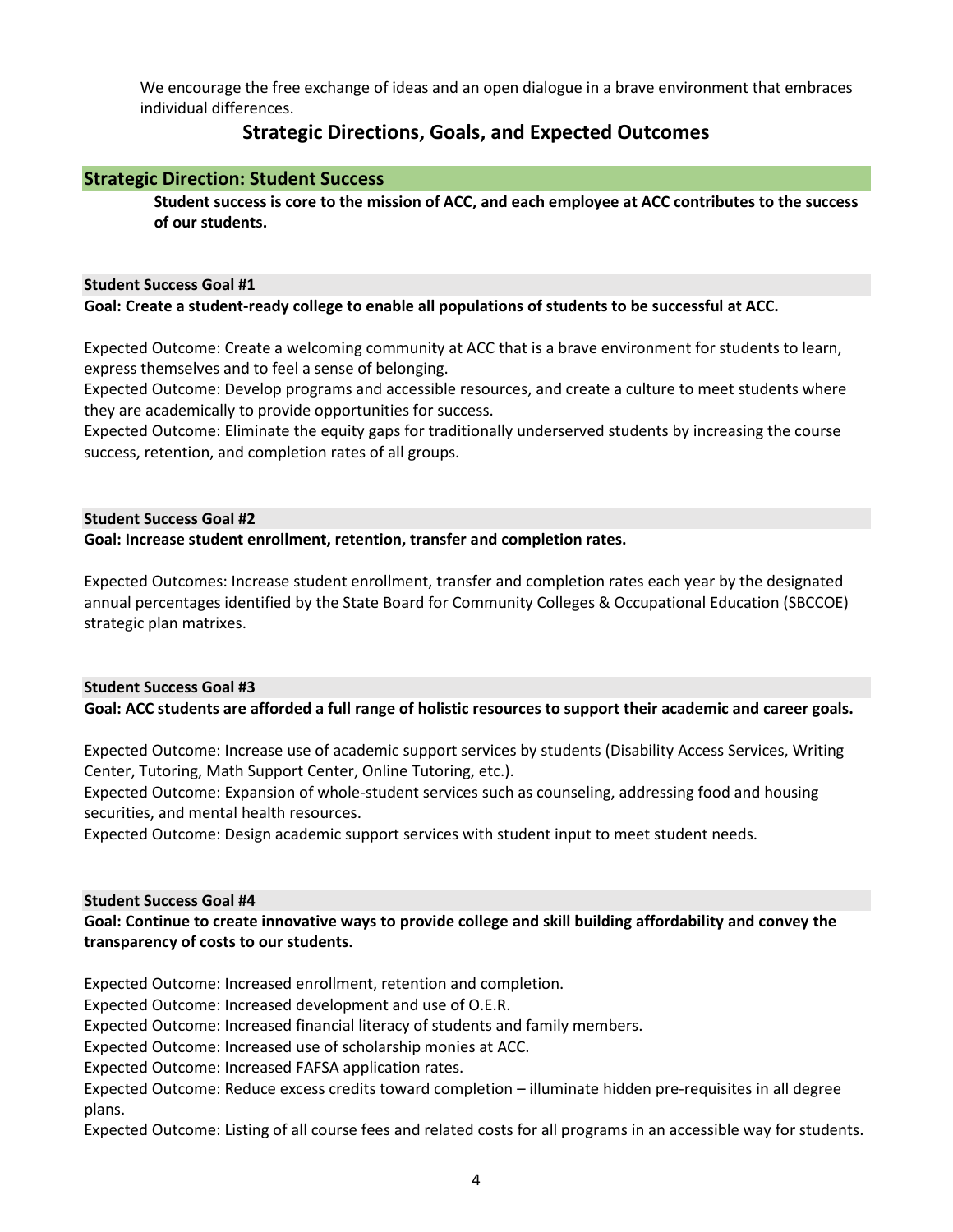#### **Strategic Direction: Excellence in Teaching and Learning**

**Provide quality teaching and learning through high impact practices, technology integration and ongoing faculty professional development to foster a caring and welcoming environment for each student.**

**Excellence in Teaching and Learning Goal #1**

**Goal: Course content will reflect the multiple social identities of students, including but not limited to race, ethnicity, gender, sexual orientation, religion, military status, ability status, socio-economic status, gender identity, age, and their intersections.** 

Expected Outcome: Course content will reflect diverse voices, imagery, and viewpoints. Expected Outcome: Course syllabi will contain equity and inclusivity references. Expected Outcome: Development of alternative assessment options and practices.

**Excellence in Teaching and Learning Goal #2**

**Goal: Expand high impact learning practices, including but not limited to service learning, study abroad, workbased learning, undergraduate research programs, learning communities, writing intensive courses, collaborative assignments and projects, diversity/global learning experiences, ePortfolios, community-based learning, internships, capstone courses and projects and first-year experiences.**

Expected Outcome: Provide at least one service learning class in each of the seven pathway programs. Expected Outcome: Provide appropriate study abroad programs that are accessible to students and facilitated by well-trained instructors and faculty.

Expected Outcome: Expand opportunities for internships and apprenticeships.

Expected Outcome: Expand the opportunities for students to participate in undergraduate research.

**Excellence in Teaching and Learning Goal #3**

**Goal: Ensure all students, faculty and instructors have access to the leading technology necessary to be successful in learning, teaching and the workforce.**

Expected Outcome: Classrooms will be equipped to meet the technology needs of students, faculty and instructors.

Expected Outcome: Students, faculty and instructors will have the necessary hardware and software to be successful.

Expected Outcome: Students, faculty and instructors will have access to remote technology.

**Excellence in Teaching and Learning Goal #4**

**Goal: Engage ACC instructors in shared governance and provide opportunities for them to participate in a variety of campus activities.**

Expected Outcomes: Increased retention and work satisfaction of ACC instructors.

Expected Outcome: Succession plan for instruction—opportunities for instructors to advance into full time faculty positions.

Expected Outcome: Compliance with System Policy – SP 3-10b.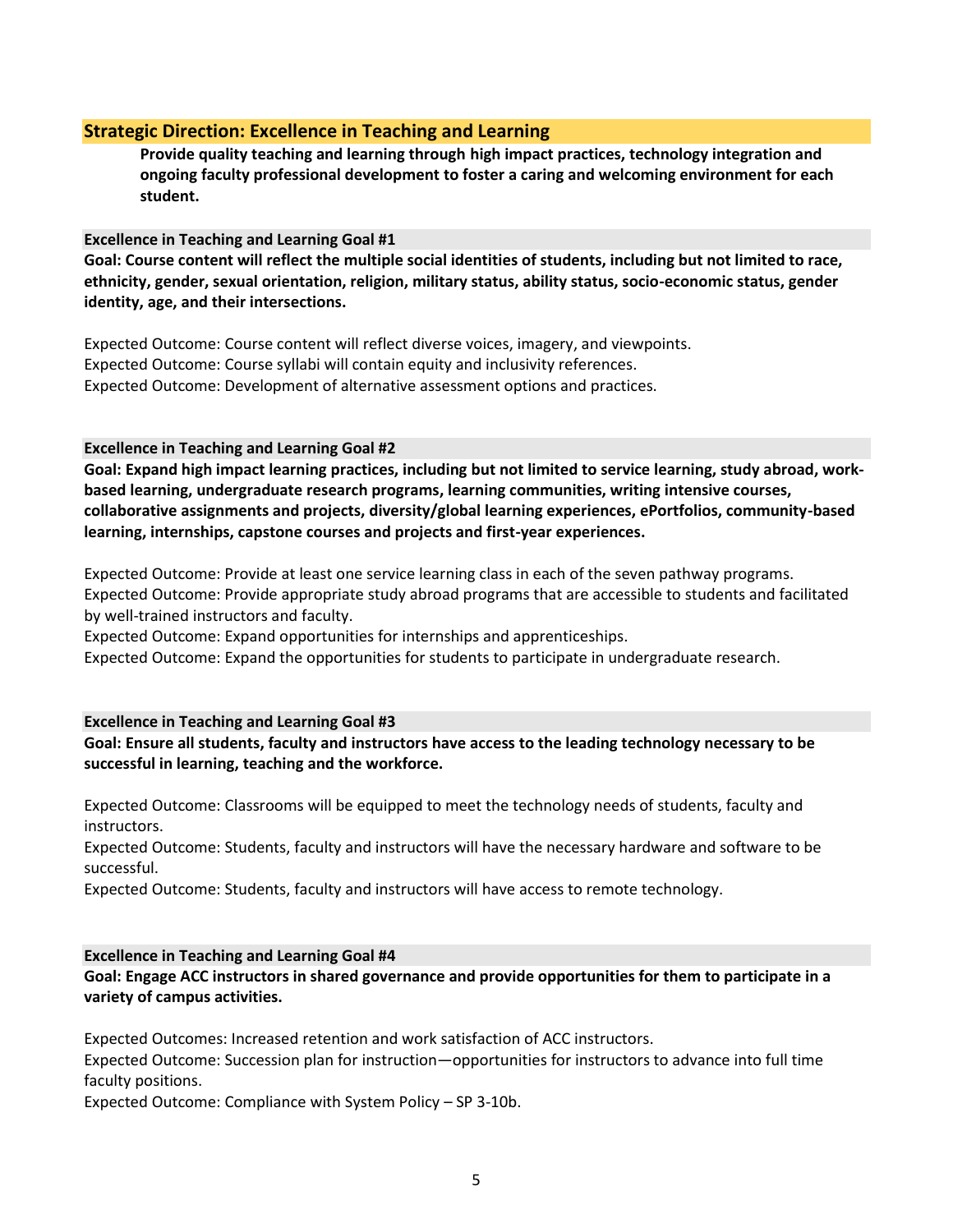#### **Strategic Direction: Equity and Inclusion**

**A climate of equity and inclusion is fostered through a welcoming and supportive environment for each student, employee and guest. College initiatives support the closing of equity gaps through differentiated learning practices and individual student support structures.** 

#### **Equity and Inclusion Goal #1**

#### **Goal: Enhance recruitment, retention, and support for underrepresented and non-underrepresented students across the college.**

Expected Outcome: Expand diverse recruitment efforts by capturing underserved and underrepresented students.

Expected Outcome: Promote efforts to engage potential students, current students, alumni and employees in campus events.

Expected Outcome: Create a campus climate that values, respects, and celebrates members of the ACC community.

Expected Outcome: Ensure ACC can respond to shifts and events in our society, including outreach to at risk populations at ACC.

#### **Equity and Inclusion Goal #2**

**Goal: Demonstrate commitment to Culturally Responsive Pedagogy and college policies that are accessible for all students (prospective, current, and alumni).**

Expected Outcome: Eliminate equity gaps in recruitment, retention, and completion rates. Expected Outcome: All students, regardless of self-identify and background, attain college credentials at the same percentage as every other ethnic, cultural and economic population group.

#### **Equity and Inclusion Goal #3**

**Goal: Recognize and reward employee professional development and training in equity mindedness that results in institutional knowledge and action.**

Expected Outcome: Shift in institutional culture that incentivizes participation in equity work resulting in increased participation in professional development.

#### **Strategic Direction: Climate of Innovation**

**Encourage the pursuit of novel and innovative approaches to teaching and learning, student support, college direction and partnerships**

#### **Climate of Innovation Goal #1**

**Goal: Develop accessible innovative academic programs that match student and workforce needs to prepare students for successful transfer or entry into the workforce.**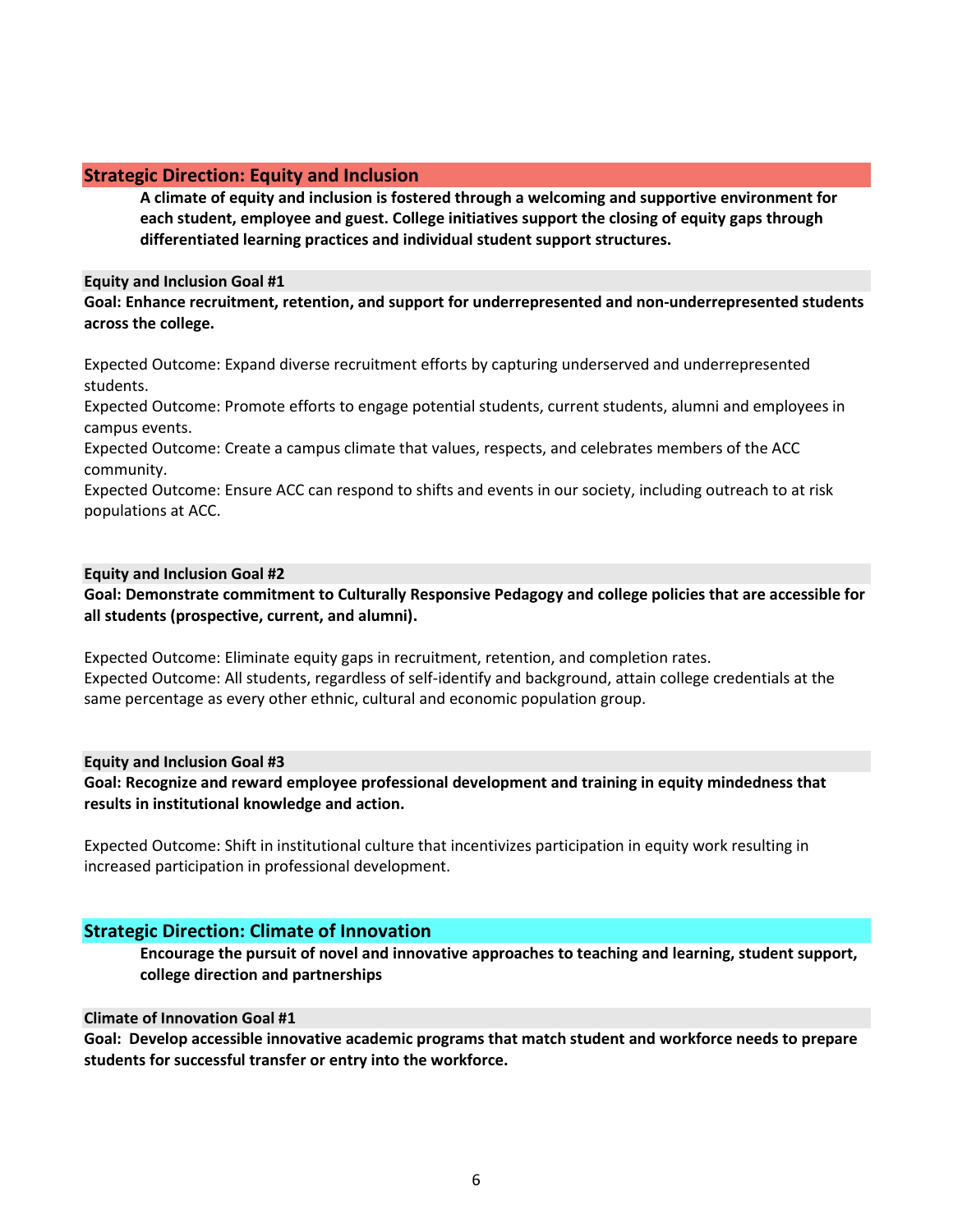Expected Outcome: Development of bachelor degrees aligned to our mission, with a strategic focus, and in line with select ACC associate degrees and workforce demand to ensure we contribute to a highly skilled workforce in our communities and beyond.

Expected Outcome: Ensure support and resources to create accessible Open Educational Resources that include equity, rigor and quality.

Expected Outcome: Create and blend both credit and non-credit programs that provide work-based learning across the learner and talent pipeline continuum to match industry needs.

Expected Outcome: Develop prior learning assessment models that validate skills and crosswalks to courses to create more efficient paths to degrees and industry for students.

Expected Outcome: Create 2+2 programs that allow students to build upon ACCs existing programs of study.

#### **Climate of Innovation Goal #2**

#### **Goal: Identify and expand reciprocal external and internal collaborative partnerships.**

Expected Outcome: Increase the number of partnerships with industry and the community.

Expected Outcome: Increase the number of internal collaborative partnerships.

Expected Outcome: Expand employment opportunities for graduates.

Expected Outcome: Increased positive community perception for ACC from outside entities.

Expected Outcome: ACC will be able to better identify its value proposition to community, industry, and amongst internal departments.

#### **Climate of Innovation Goal #3**

**Goal: Pursue external funding through public and private sources to support innovative college projects including new academic programs, new/enhanced technologies, development of pre-apprenticeship and apprenticeship programs, service learning, work-based learning alternatives, financial resources for students, student support systems, and among other projects that align with ACC's mission and strategic directions.**

#### Expected Outcomes:

By identifying external funding options, ACC has the opportunity impact the following outcomes:

- Increase student retention rates
- Increase student completion and transfer rates
- Reduce the equity gap
- Increase enrollment levels
- Reduce student loan debt
- Increase underrepresented individuals across a variety of ACC programs

#### **Climate of Innovation Goal #4**

**Goal: Promote institutional sustainability by reducing ACC's carbon footprint through recycling, reducing and controlling energy and water usage.**

Expected Outcome: Conservation of natural resources. Expected Outcome: Energy efficiency and cost savings. Expected Outcome: Role model for environmental responsibility.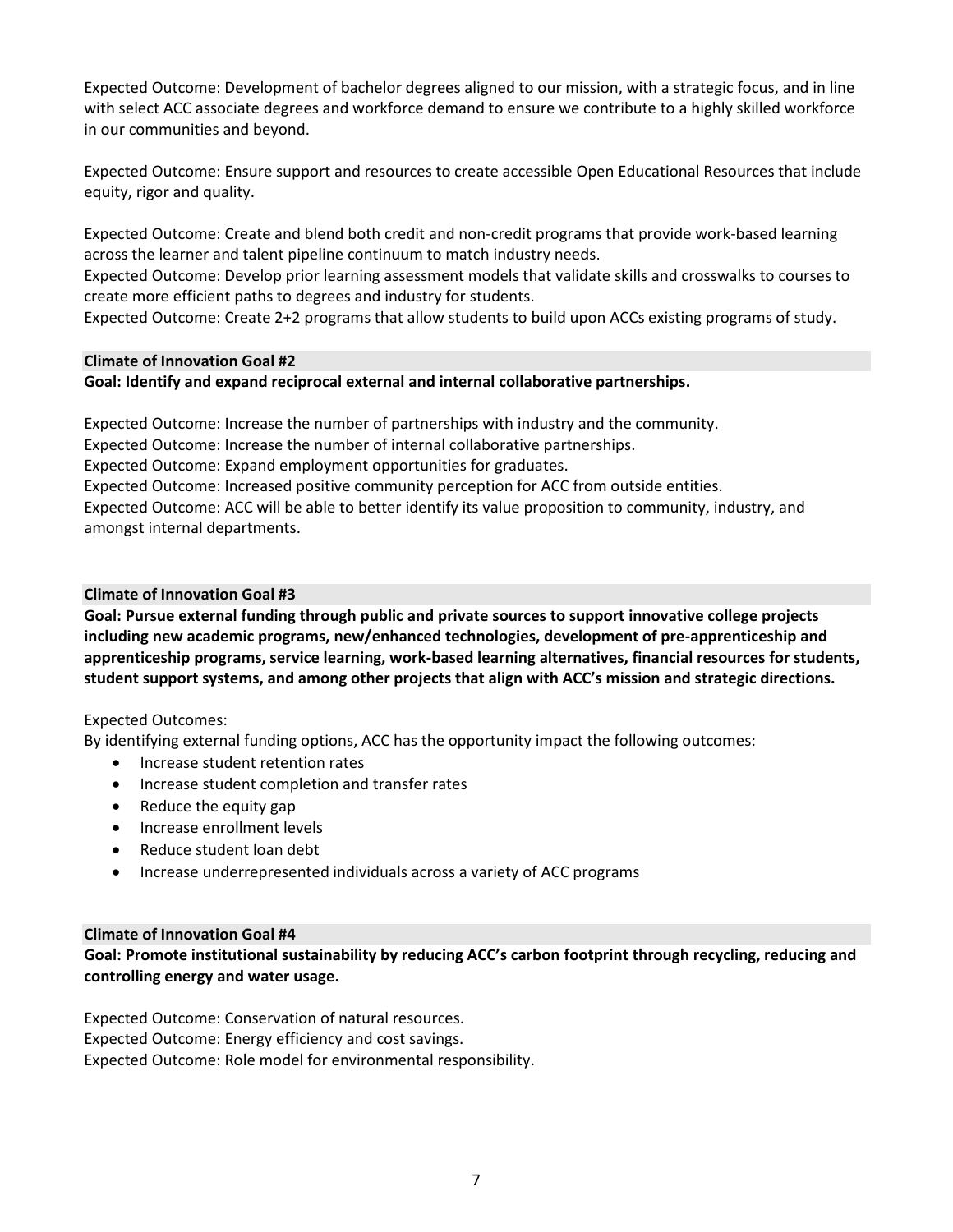#### **Strategic Direction: Quality Workplace**

**Maintain a workplace environment that focuses on employee strengths and provides opportunity for ongoing professional development and enrichment.** 

#### **Quality Workplace Goal #1**

**Goal: Ensure a quality workplace by offering robust and meaningful professional development.** 

Expected Outcome: Higher functioning ACC workforce. Expected Outcome: Increased participation in professional development opportunities. Expected Outcome: Increased use of "best practices" in the workplace.

#### **Quality Workplace Goal #2 Goal: Provide all ACC employees with options to promote a positive work-life balance.**

Expected Outcome: Maintain a culture of acknowledgement and recognition for employee achievements at ACC. Expected Outcome: Increased employee job satisfaction. Expected Outcome: Increased job performance by ACC employees.

#### **Quality Workplace Goal #3**

**Goal: Provide clear and transparent communication through multiple modalities to all members of the ACC community.**

Expected Outcome: ACC employees and the community have deeper overall knowledge of the college. Expected Outcome: Creation of an inclusive, transparent environment. Expected Outcome: Provide opportunities for open communication and dialogue for all ACC stakeholders.

#### **Quality Workplace Goal #4**

**Goal: Ensure alignment between college budget and the ACC Strategic Plan.**

Expected Outcome: Ensure compensation commensurate to qualifications, education, skills and experience across the college.

Expected Outcome: Ensure alignment between the college budget and the needs of the college.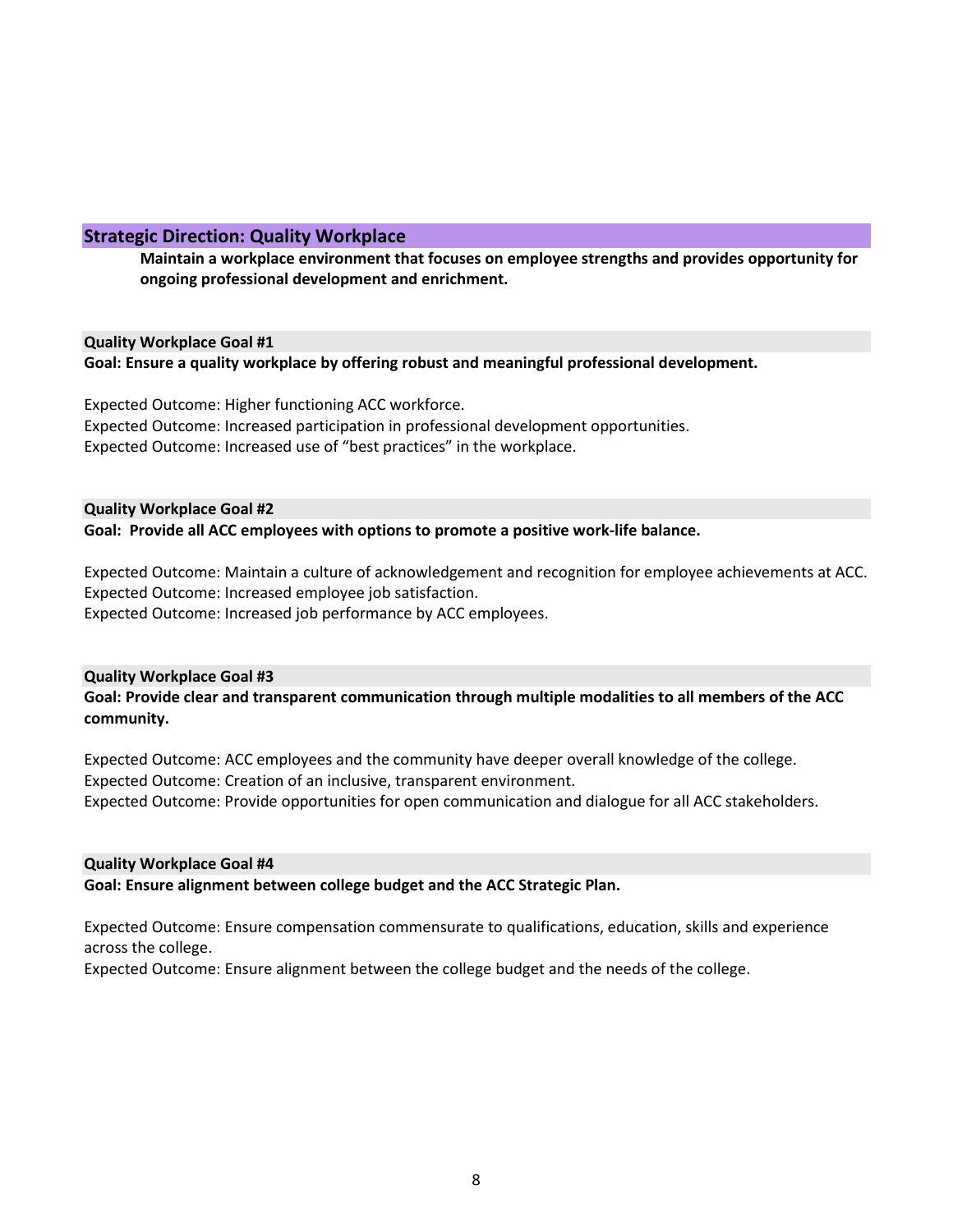## **2021 ACC Strategic Plan Report**

<span id="page-9-1"></span><span id="page-9-0"></span>The 2021 ACC Strategic Plan Report is a summary of the departmental goals developed during fall 2020. Each department developed goals aligned with the ACC Strategic Directions. Subsequent yearly reports will provide updates on the progress of the departmental goals and an executive summary of institutional progress.

## **Student Affairs Division Goals**

## *Admissions Goals*

| <b>Department</b>                            | <b>Admissions</b>                                                                                                                                                                                              |
|----------------------------------------------|----------------------------------------------------------------------------------------------------------------------------------------------------------------------------------------------------------------|
| <b>Student Success Goal</b>                  | Increase student enrollment, retention, transfer and completion rates.                                                                                                                                         |
| <b>Expected Outcome</b>                      | Increase student enrollment in SEM target populations including adult learners and<br>underrepresented populations.                                                                                            |
| Implementation<br><b>Strategy</b>            | Redesign territory assignments within the department to address the lack of strategic<br>direction towards this population. Create goals related to recruitment. Create<br>education & marketing opportunities |
| <b>Evaluation Criteria</b><br><b>Metrics</b> | Increase application yield for each of the SEM target populations by 5% by 2025                                                                                                                                |

| <b>Department</b>                            | Admissions                                                                                                                                              |
|----------------------------------------------|---------------------------------------------------------------------------------------------------------------------------------------------------------|
| <b>Excellence in Teaching</b>                | Provide accurate & accessible information regarding ACC via presentations and print                                                                     |
| and Learning Goal                            | materials                                                                                                                                               |
|                                              |                                                                                                                                                         |
| <b>Expected Outcome</b>                      | Staff will have the appropriate knowledge, tools and materials to provide accurate<br>information about ACC to prospective students and their families. |
| Implementation                               | Review, evaluate and create strategic marketing materials from videos, social media                                                                     |
| <b>Strategy</b>                              | plans and PDF or print materials with an measured ROI                                                                                                   |
| <b>Evaluation Criteria</b><br><b>Metrics</b> | Based on feedback with knowledge base measurable we will be able to ascertain the<br>effectiveness of the communications and information provided.      |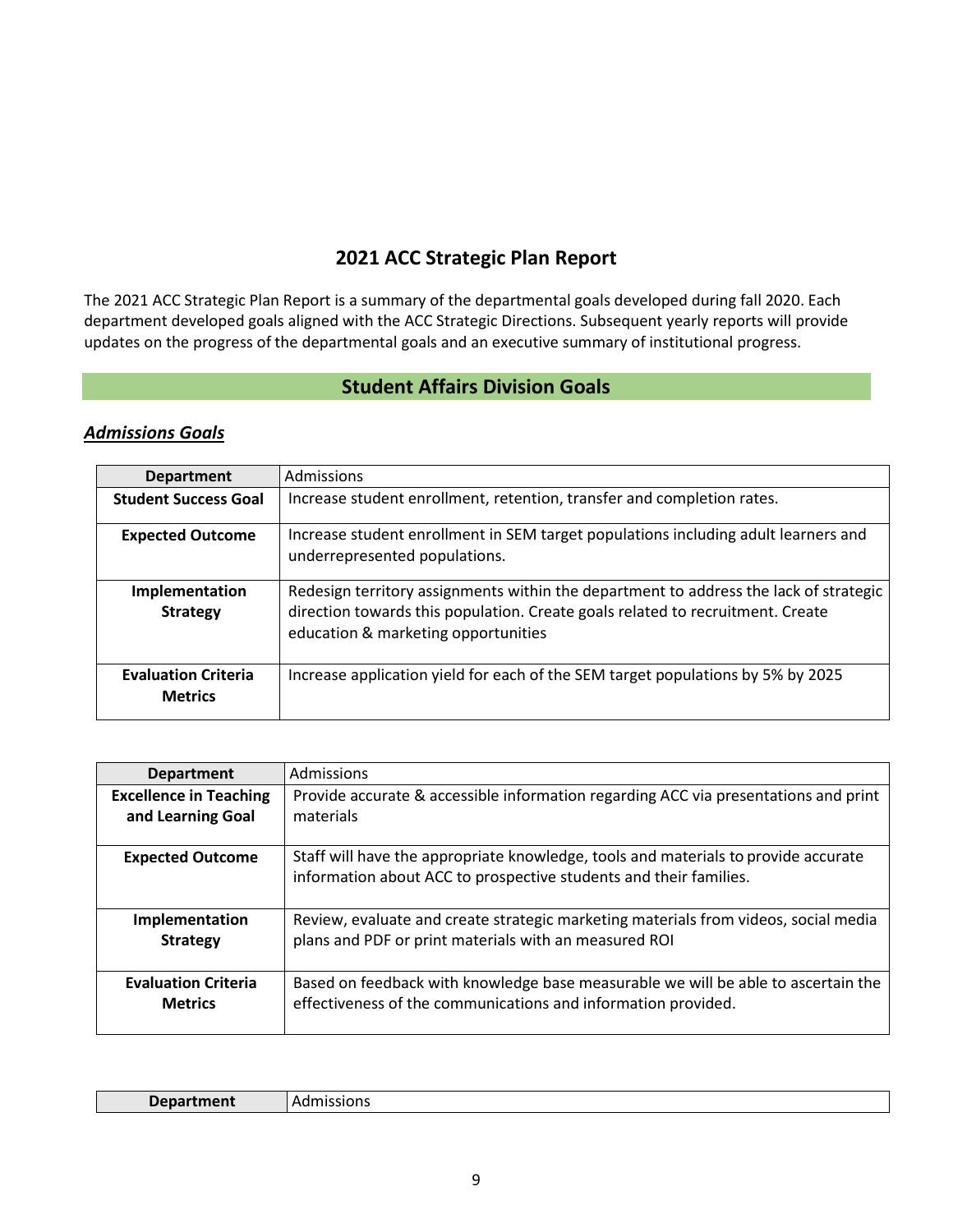| <b>Equity and Inclusion</b><br>Goal          | Increase enrollment in SEM target populations that include areas of focus for our<br>TRIO funnel enrollment as well as to increase enrollment for students that identify as<br>Latin/Hispanic in order to |
|----------------------------------------------|-----------------------------------------------------------------------------------------------------------------------------------------------------------------------------------------------------------|
| <b>Expected Outcome</b>                      | Increase enrollment with a funnel pipeline to TRIO. Increase enrollment of Hispanic<br>students to at least 25% of total FTE. If due to other parameters, we are unable to<br>qualify as an HSI, increase |
| Implementation<br><b>Strategy</b>            | Partner with Director of TRIO SSS in order to funnel prospects from certain identified<br>territories.<br>Increase outreach and partnerships with schools, districts,                                     |
| <b>Evaluation Criteria</b><br><b>Metrics</b> | Application to enrollment yield will increase for TRIO as well as for student identified<br>as Hispanic.<br>Goal enrollment would be 25% of FTE whom identify as Hispanic.                                |

| <b>Department</b>          | Admissions                                                                         |
|----------------------------|------------------------------------------------------------------------------------|
| <b>Climate of</b>          | Embrace the utilization of efficient and useful technology when connecting with    |
| Innovation                 | students through the use of virtual synchronous and asynchronous presentation.     |
| Goal                       | Reaching more prospective.                                                         |
|                            |                                                                                    |
| <b>Expected Outcome</b>    | Providing information to prospective ACC students and their families via virtual   |
|                            | presentations which allows them to make informed decisions about enrolling in ACC. |
|                            |                                                                                    |
|                            |                                                                                    |
| Implementation             | Create and advertise revised and visually appealing presentations.                 |
| <b>Strategy</b>            | Assess and review presentations regularly to ensure accuracy in                    |
|                            |                                                                                    |
|                            |                                                                                    |
| <b>Evaluation Criteria</b> | Based on feedback with knowledge base measurable we will be able to ascertain the  |
| <b>Metrics</b>             | effectiveness of the communications and information provided.                      |
|                            |                                                                                    |
|                            |                                                                                    |

| <b>Department</b>        | Admissions                                                                                                                                         |
|--------------------------|----------------------------------------------------------------------------------------------------------------------------------------------------|
| <b>Quality Workplace</b> | Support the Admissions experience at all campuses through increased training and                                                                   |
| Goal                     | physical presence at Parker & Castle Rock                                                                                                          |
| <b>Expected Outcome</b>  | Streamlined messaging to prospective students and increase awareness and<br>utilization of internal tools (such as Recruit, Navigate, Salesforce). |
| Implementation           | Regularly scheduled collaboration meetings, training opportunities and shared and                                                                  |
| <b>Strategy</b>          | open access to resources.                                                                                                                          |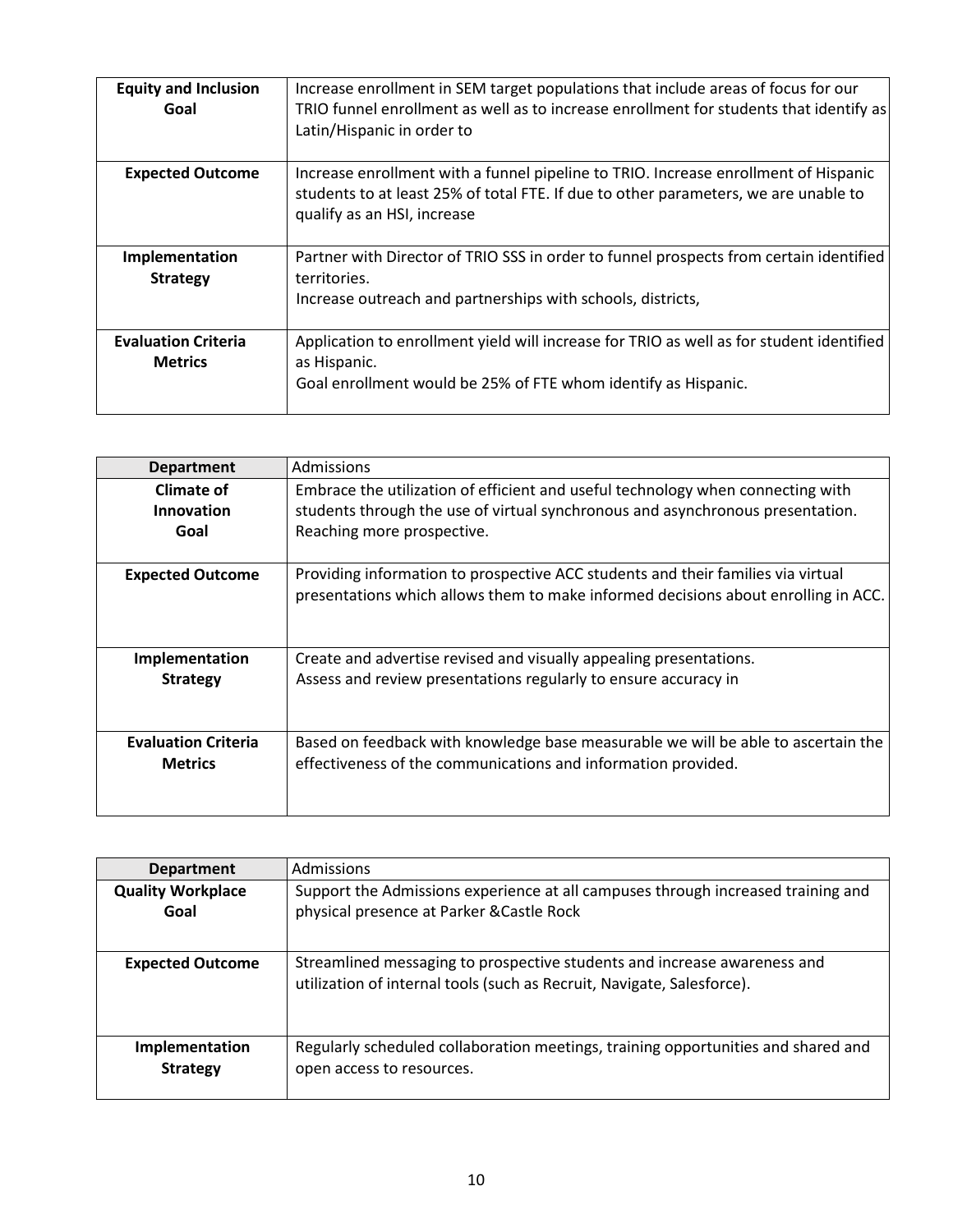## *Advising and Career Services Goals*

| <b>Department</b>                            | <b>Advising and Career Services</b>                                                                                                                                                                                                                                                                                                                                                                                                                                                                                                                                                                                                                                                                                                                                                                               |
|----------------------------------------------|-------------------------------------------------------------------------------------------------------------------------------------------------------------------------------------------------------------------------------------------------------------------------------------------------------------------------------------------------------------------------------------------------------------------------------------------------------------------------------------------------------------------------------------------------------------------------------------------------------------------------------------------------------------------------------------------------------------------------------------------------------------------------------------------------------------------|
| <b>Student Success Goal</b>                  | Create a student-ready college to enable all populations of students to be<br>successful at ACC.                                                                                                                                                                                                                                                                                                                                                                                                                                                                                                                                                                                                                                                                                                                  |
| <b>Expected Outcome</b>                      | Expected Outcome: Create a welcoming community at ACC that is a brave<br>environment for students to learn, express themselves and to feel a sense of<br>belonging.<br>Expected Outcome: Develop programs and accessible resources and create a<br>culture to meet students where they are academically to provide opportunities for<br>success.<br>Expected Outcome: Eliminate the equity gaps for traditionally underserved<br>students by increasing the course success, retention, and completion rates of all<br>groups.                                                                                                                                                                                                                                                                                     |
| Implementation<br><b>Strategy</b>            | AAA 101: Enrollment for current semester, student overall registration for future<br>term, course completion rates, required advising appointments and the creation<br>of a two-semester Academic Plan in Navigate<br>Equity Gap: Four personalized communications from Advising annually to<br>traditionally underserved students with information on academic support<br>programs to assist in academic success<br>Advising and Registration: 75% attendance by Part I Completers with a 2% increase<br>annually. End of session survey, successful registration of courses<br>Peer Advisors: Number of calls related to outreach before Advising<br>and Registration sessions (80% of students reached annually), reducing the<br>number of drop/no-shows, drop-in Advising (# of students served in sessions) |
| <b>Evaluation Criteria</b><br><b>Metrics</b> | Assessment of this goal will be on a monthly basis as the survey results following<br>each Advising and Registration sessions are completed, as well as a semester-by-<br>semester longitudinal assessment. We would like to see a 50% completion rate of<br>the survey with 60% meeting the expectations of the A&R sessions, increasing by<br>2% each semester.                                                                                                                                                                                                                                                                                                                                                                                                                                                 |

| <b>Department</b>           | <b>Advising and Career Services</b>                                    |
|-----------------------------|------------------------------------------------------------------------|
| <b>Student Success Goal</b> | Increase student enrollment, retention, transfer and completion rates. |
|                             |                                                                        |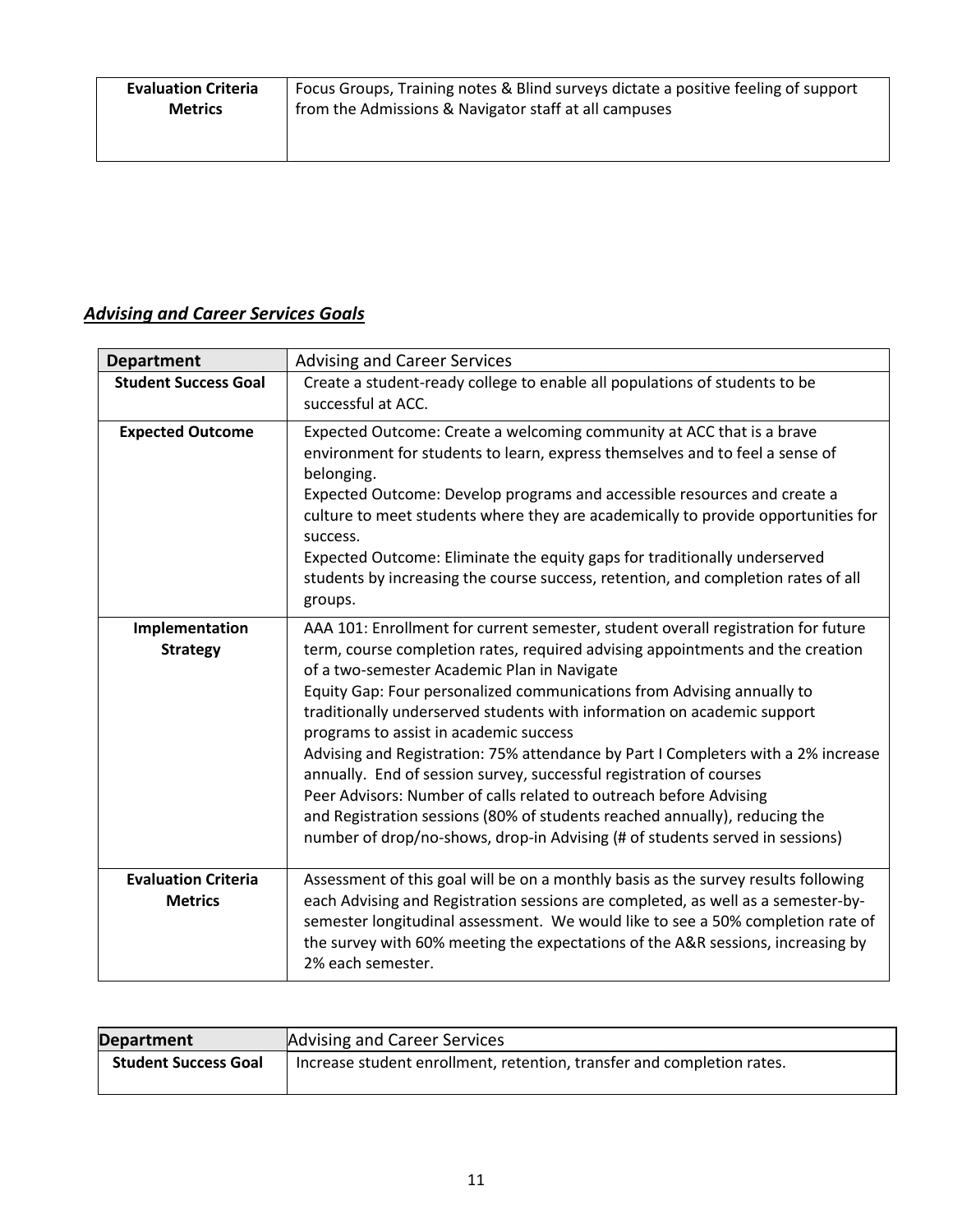| <b>Expected Outcome</b>                      | Expected Outcome: Increase student enrollment, transfer and completion rates each<br>year by the designated annual percentages identified by the State Board for<br>Community Colleges & Occupational Education (SBCCOE) strategic plan matrixes.                                                                                                                                                                                                                                                                                                                                                                                                                                                                                |
|----------------------------------------------|----------------------------------------------------------------------------------------------------------------------------------------------------------------------------------------------------------------------------------------------------------------------------------------------------------------------------------------------------------------------------------------------------------------------------------------------------------------------------------------------------------------------------------------------------------------------------------------------------------------------------------------------------------------------------------------------------------------------------------|
| Implementation<br><b>Strategy</b>            | Collaboration and partnerships with 4-year institutions to create transfer pathways,<br>guides, and degree planning<br>Create access and awareness to transfer and career partners for concrete<br>opportunities for all students<br>Utilize reverse transfer if student is not planning on completing at ACC                                                                                                                                                                                                                                                                                                                                                                                                                    |
| <b>Evaluation Criteria</b><br><b>Metrics</b> | Assessment of this goal will be determined by the number of students participating in<br>Transfer Fairs and increasing the number of participants by 5% annually<br>5% annual increase of students enrolled in the Bridge to Bachelor's Degree Program                                                                                                                                                                                                                                                                                                                                                                                                                                                                           |
| Department                                   | <b>Advising and Career Services</b>                                                                                                                                                                                                                                                                                                                                                                                                                                                                                                                                                                                                                                                                                              |
| <b>Student Success Goal</b>                  | ACC students are afforded a full range of holistic resources to support their academic<br>and career goals.                                                                                                                                                                                                                                                                                                                                                                                                                                                                                                                                                                                                                      |
| <b>Expected Outcome</b>                      | Expected Outcome: Increase use of academic support services by students (Disability<br>Access Services, Writing Center, Tutoring, Math Support Center, Online Tutoring,<br>etc.)<br>Expected Outcome: Expansion of whole-student services such as counseling,<br>addressing food and housing securities, and mental health resources<br>Expected Outcome: Design student academic support services with student input to<br>meet student needs                                                                                                                                                                                                                                                                                   |
| Implementation<br><b>Strategy</b>            | Academic and Career & Transfer Advisors include quick links to resources strategically<br>throughout semester in already existing campaign messaging<br>Identify opportunities and integrate support of these services during AAA 101<br>classes and general advising appointments<br>Administer survey to assess academic advising services for students with earned<br>credits between 15-30                                                                                                                                                                                                                                                                                                                                   |
| <b>Evaluation Criteria</b><br><b>Metrics</b> | Advisors will communicate the academic support services to students prior to each<br>semester in a targeted "welcome message" to their caseload. We will track<br>semester reports on check-in rates for services such as tutoring, math center, writing<br>center, counseling, on-line tutoring, Disability Access Services appointments etc., and<br>compare numbers to previous semesters, with a goal of increasing overall<br>participation by 2% annually<br>Conduct a survey for students with earned credits between 15-30 credits to assess<br>their experience with academic advising, including suggestions for improvement, and<br>compare results each semester with a 2% increase in overall satisfaction annually |

| Department | Career<br>: Services<br>Advising and C |
|------------|----------------------------------------|
|            |                                        |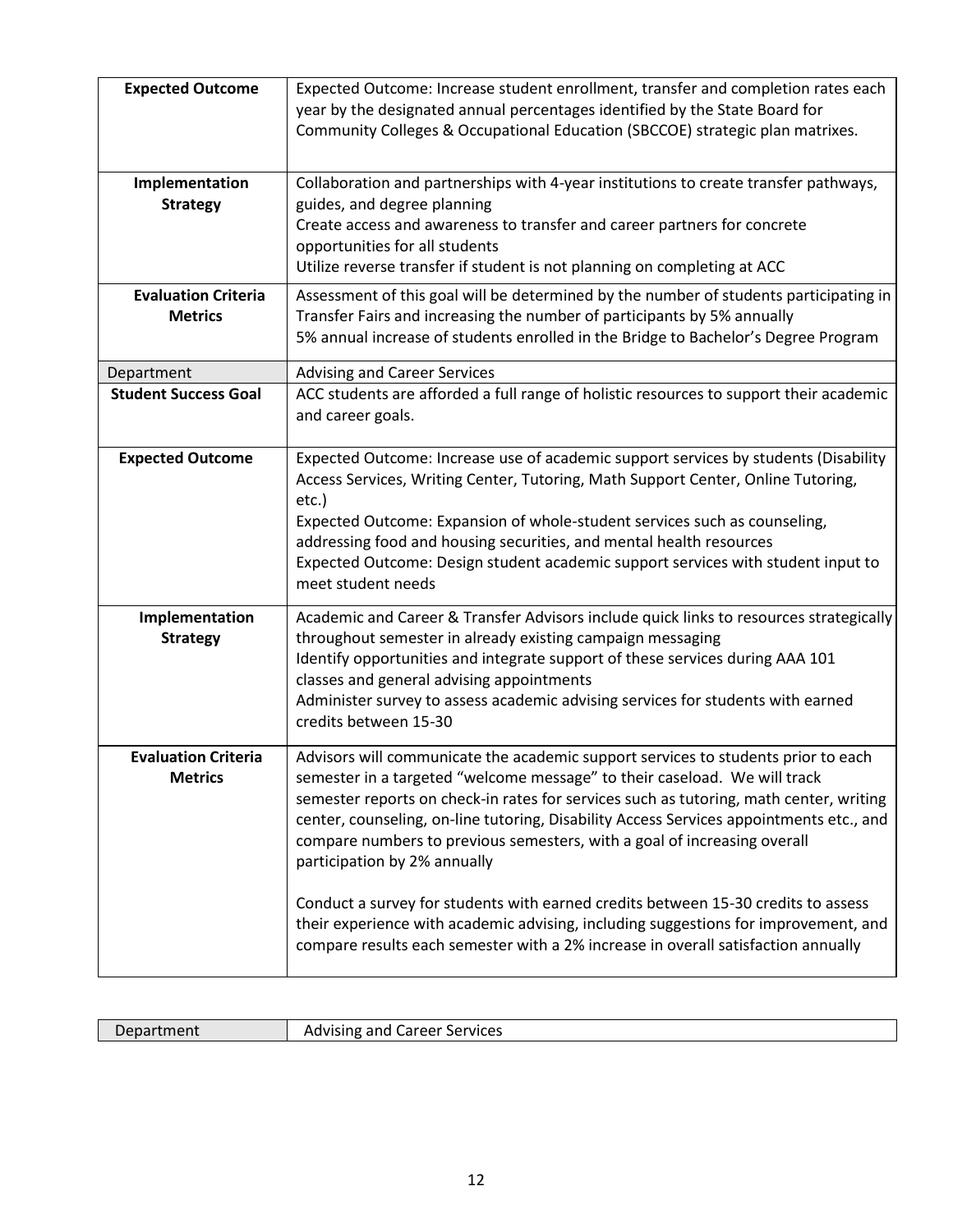| <b>Excellence in Teaching</b><br>and Learning Goal | Expand high impact learning practices, including but not limited to service learning,<br>study abroad, work-based learning, undergraduate research programs, learning<br>communities, writing intensive courses, collaborative assignments and projects,<br>diversity/global learning experiences, ePortfolios, community-based learning,<br>internships, capstone courses and projects and first-year experiences.                                       |
|----------------------------------------------------|-----------------------------------------------------------------------------------------------------------------------------------------------------------------------------------------------------------------------------------------------------------------------------------------------------------------------------------------------------------------------------------------------------------------------------------------------------------|
| <b>Expected Outcome</b>                            | Expected Outcome: Provide at least one service learning class in each of the seven<br>pathway programs.<br>Expected Outcome: Provide appropriate study abroad programs that are accessible<br>to students and facilitated by well-trained instructors and faculty.<br>Expected Outcome: Expand opportunities for internships and apprenticeships.<br>Expected Outcome: Expand the opportunities for students to participate in<br>undergraduate research. |
| Implementation                                     | Implement and train Work-based Learning Coordinator                                                                                                                                                                                                                                                                                                                                                                                                       |
| <b>Strategy</b>                                    | Survey faculty of current CTE courses and internships                                                                                                                                                                                                                                                                                                                                                                                                     |
|                                                    | Survey students in internship classes                                                                                                                                                                                                                                                                                                                                                                                                                     |
| <b>Evaluation Criteria</b><br><b>Metrics</b>       | 3% annual increase in growth of internship participation                                                                                                                                                                                                                                                                                                                                                                                                  |

| Department                          | <b>Advising and Career Services</b>                                                                                                                                                                                                            |
|-------------------------------------|------------------------------------------------------------------------------------------------------------------------------------------------------------------------------------------------------------------------------------------------|
| <b>Equity and Inclusion</b><br>Goal | Enhance recruitment, retention, and support for underrepresented and non-<br>underrepresented students across the college.                                                                                                                     |
|                                     |                                                                                                                                                                                                                                                |
| <b>Expected Outcome</b>             | Expected Outcome: Expand diverse recruitment efforts by capturing underserved<br>and underrepresented students.<br>Expected Outcome: Promote efforts to engage potential students, current students,<br>alumni and employees in campus events. |
|                                     | Expected Outcome: Create a campus climate that values, respects, and celebrates<br>members of the ACC community.                                                                                                                               |
|                                     | Expected Outcome: Ensure ACC can respond to shifts and events in our society,<br>including outreach to at risk populations at ACC.                                                                                                             |
| Implementation                      | IEC training for Academic Advisors and Career & Transfer Advisors                                                                                                                                                                              |
| <b>Strategy</b>                     | Specific outreach and campaigns to underrepresented students to meet with<br>pathway advisor throughout semester/year                                                                                                                          |
|                                     | Pathway advisor to determine further resources: career counseling, tutoring, writing<br>center, etc.                                                                                                                                           |
| <b>Evaluation Criteria</b>          | Current persistence rate for students of color for AY 2019 was 77.2%. Over the                                                                                                                                                                 |
| <b>Metrics</b>                      | course of five years, we plan to bring the persistence rate up to 83.2%                                                                                                                                                                        |
|                                     | Yearly evaluation - 1% increase - appointments made versus attended                                                                                                                                                                            |
|                                     | Five-year evaluation - 5% increase - appointments made versus attended                                                                                                                                                                         |

| Department                   | <b>Advising and Career Services</b>                                              |
|------------------------------|----------------------------------------------------------------------------------|
| <b>Climate of Innovation</b> | Identify and expand reciprocal external and internal collaborative partnerships. |
| Goal                         |                                                                                  |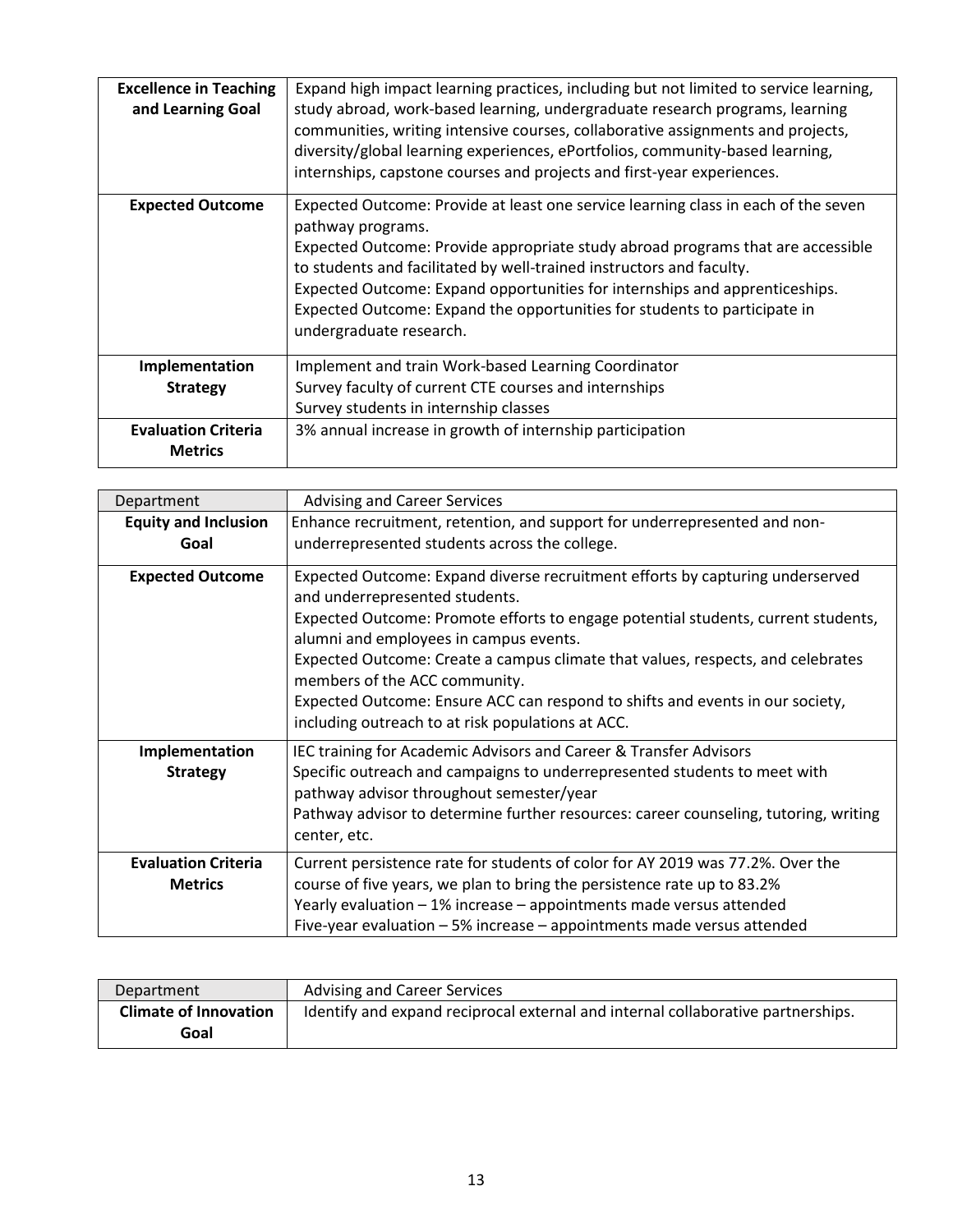| <b>Expected Outcome</b>                      | Expected Outcome: Increase the number of partnerships with industry and the<br>community.<br>Expected Outcome: Increase the number of internal collaborative partnerships.<br>Expected Outcome: Expand employment opportunities for graduates.<br>Expected Outcome: Increased positive community perception for ACC from outside<br>entities.<br>Expected Outcome: ACC will be able to better identify its value proposition to<br>community, industry, and amongst internal departments. |
|----------------------------------------------|-------------------------------------------------------------------------------------------------------------------------------------------------------------------------------------------------------------------------------------------------------------------------------------------------------------------------------------------------------------------------------------------------------------------------------------------------------------------------------------------|
| Implementation<br><b>Strategy</b>            | Identify current partnerships<br>Identify new community partnerships<br>Plan 2 outreach and application events a year with partnerships regarding ACC<br>degrees and certificates                                                                                                                                                                                                                                                                                                         |
| <b>Evaluation Criteria</b><br><b>Metrics</b> | Increase the number of new partnerships by 5% annually<br>Track quantitative data on attendance at events as well qualitative data from<br>partnerships through surveys and event feedback each semester<br>Track GED Enrollments, retention and completion rates with an increase of 1%<br>annually                                                                                                                                                                                      |

| Department                                   | <b>Advising and Career Services</b>                                                                                                                                                                                                                                                                                                                                                                                                                                                                                                                                                                                                                                                                |
|----------------------------------------------|----------------------------------------------------------------------------------------------------------------------------------------------------------------------------------------------------------------------------------------------------------------------------------------------------------------------------------------------------------------------------------------------------------------------------------------------------------------------------------------------------------------------------------------------------------------------------------------------------------------------------------------------------------------------------------------------------|
| <b>Quality Workplace</b><br>Goal             | Ensure a quality workplace by offering robust and meaningful professional<br>development.                                                                                                                                                                                                                                                                                                                                                                                                                                                                                                                                                                                                          |
| <b>Expected Outcome</b>                      | Expected Outcome: Higher functioning ACC workforce.<br>Expected Outcome: Increased participation in professional development<br>opportunities.<br>Expected Outcome: Increased use of "best practices" in the workplace.                                                                                                                                                                                                                                                                                                                                                                                                                                                                            |
| Implementation<br><b>Strategy</b>            | Use of professional development budget to offer professional development to staff<br>Train student workers to streamline the front desk procedures and contribute to<br>consistent quality messaging to all ACC students<br>Hire student workers and peer advisors and train them at the beginning of each<br>semester; provide them the technology needed to do the jobs; develop tracking<br>methods to consolidate the data; set goals; collect all the individual emails and<br>phone call information and add to the notes section on navigate; showcase<br>challenges and solutions at bi-monthly meetings for the front staff and at the<br>weekly staff meetings for the academic advisors |
| <b>Evaluation Criteria</b><br><b>Metrics</b> | Phone logs will be tabulated each week and tracked per month<br>E-mail messages will be sorted monthly in the common ACC Advising folder<br>Procedures will be developed by the beginning of Fall 2021, and used to train all<br>new front desk staff                                                                                                                                                                                                                                                                                                                                                                                                                                              |

## *Dean of Students Office Goals*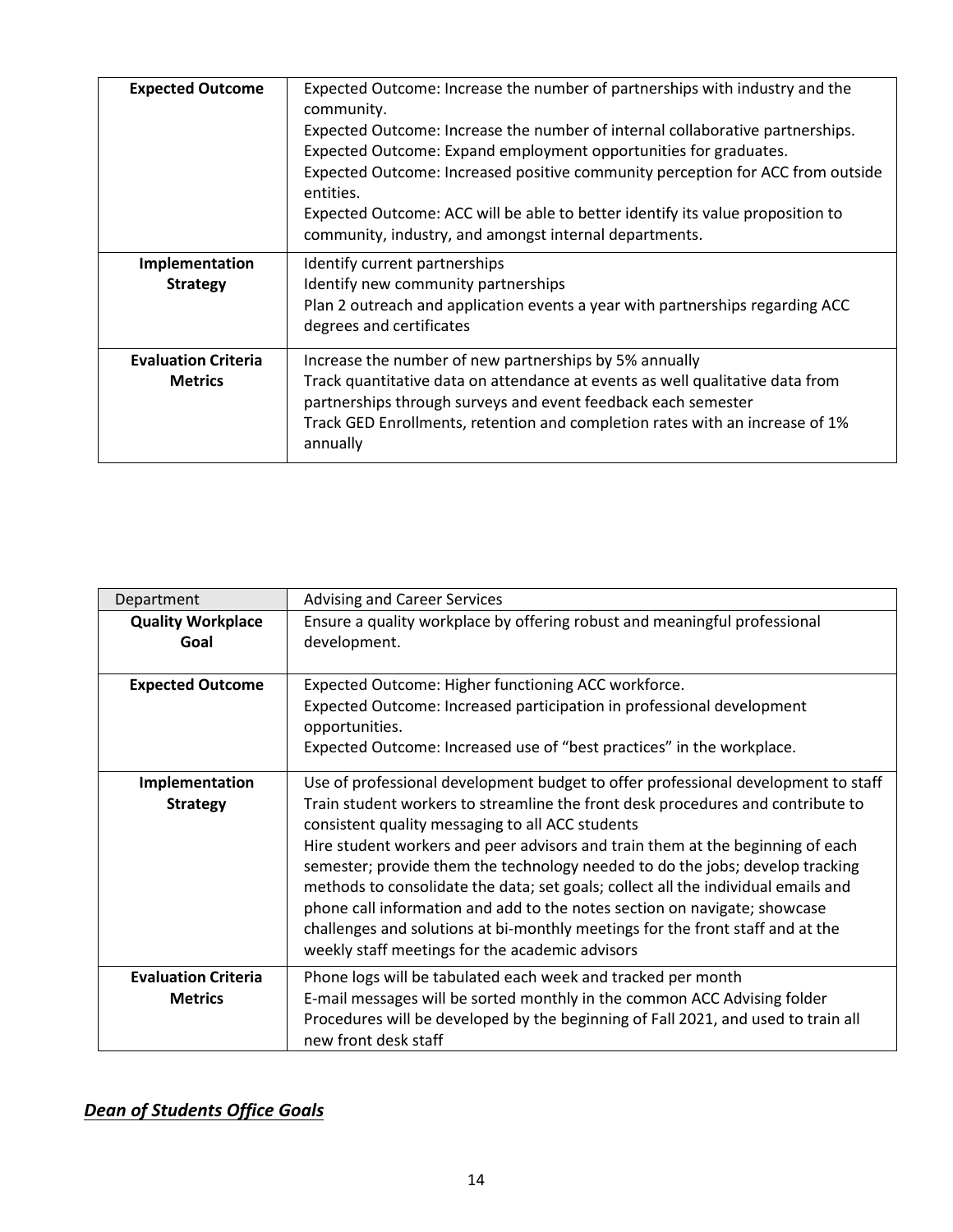| <b>Department</b>                            | Dean of Students Office                                                                                                                                                                                                                                                                                                                                                                                    |
|----------------------------------------------|------------------------------------------------------------------------------------------------------------------------------------------------------------------------------------------------------------------------------------------------------------------------------------------------------------------------------------------------------------------------------------------------------------|
| <b>Student Success Goal</b>                  | Implement and support the Single Stop Program implemented through the Dean<br>of Students Office. (Grant date: August 2020 - DATE)                                                                                                                                                                                                                                                                         |
| <b>Expected Outcome</b>                      | Outcome 1: Increased student access to basic needs supports through ACC -<br>increased counseling appointments, student emergency fund, and food pantry/gift<br>card assistance.<br>Outcome 2: Increased referrals to off campus agencies or support services<br>external to ACC.                                                                                                                          |
| Implementation<br><b>Strategy</b>            | Step 1: Chandell lead efforts to learn about Single Stop program and case<br>management process for students accessing Single Stop program. Tanya led<br>assessment project related to Single Stop.<br>Step 2: Chandell lead and coordinate Single Stop implementation on all three<br>campuses with the support of campus navigators at Parker and Sturm.<br>Step 3: Complete grant related expectations. |
| <b>Evaluation Criteria</b><br><b>Metrics</b> | Complete assessment items related to Single Stop grant program.<br>1.<br>Increased student access to basic needs supports at ACC and in the<br>2.<br>community.<br>3. Retention and Degree Completion rates of students accessing<br>services.                                                                                                                                                             |

| <b>Department</b>                            | Dean of Students Office                                                                                                                                                                                                                                                                                                                                  |
|----------------------------------------------|----------------------------------------------------------------------------------------------------------------------------------------------------------------------------------------------------------------------------------------------------------------------------------------------------------------------------------------------------------|
| <b>Student Success Goal</b>                  | Increase student counseling capacity and service to all campuses and<br>students.                                                                                                                                                                                                                                                                        |
| <b>Expected Outcome</b>                      | Outcome 1: Increased counseling appointments<br>Outcome 2: Increased referrals to off campus agencies or support services<br>external to ACC.                                                                                                                                                                                                            |
| Implementation<br><b>Strategy</b>            | Step 1: Design improved advertising. Develop marketing plan. Consider<br>website presence for counseling services.<br>Step 2: Move appointment process to Navigate.<br>Step 3: Plan for support for Parker and Sturm students access to counseling<br>services.<br>Step 4: Implement plan for Parker and Sturm student access to counseling<br>services. |
| <b>Evaluation Criteria</b><br><b>Metrics</b> | Track student usage of counseling services through Maxient. Report out<br>1.<br>number of unduplicated student numbers annually. Track average<br>number of appointments utilized by students.<br>2.<br>Consider surveying students who use counseling services regarding the<br>impact and value of the campus resource.                                |

| ----<br>ttice<br>$-$<br>. )ρ<br>IJ<br>$\overline{\phantom{a}}$<br>01 I<br>-<br>-<br>$  -$<br>____<br>- - - - - - - |  |
|--------------------------------------------------------------------------------------------------------------------|--|
|--------------------------------------------------------------------------------------------------------------------|--|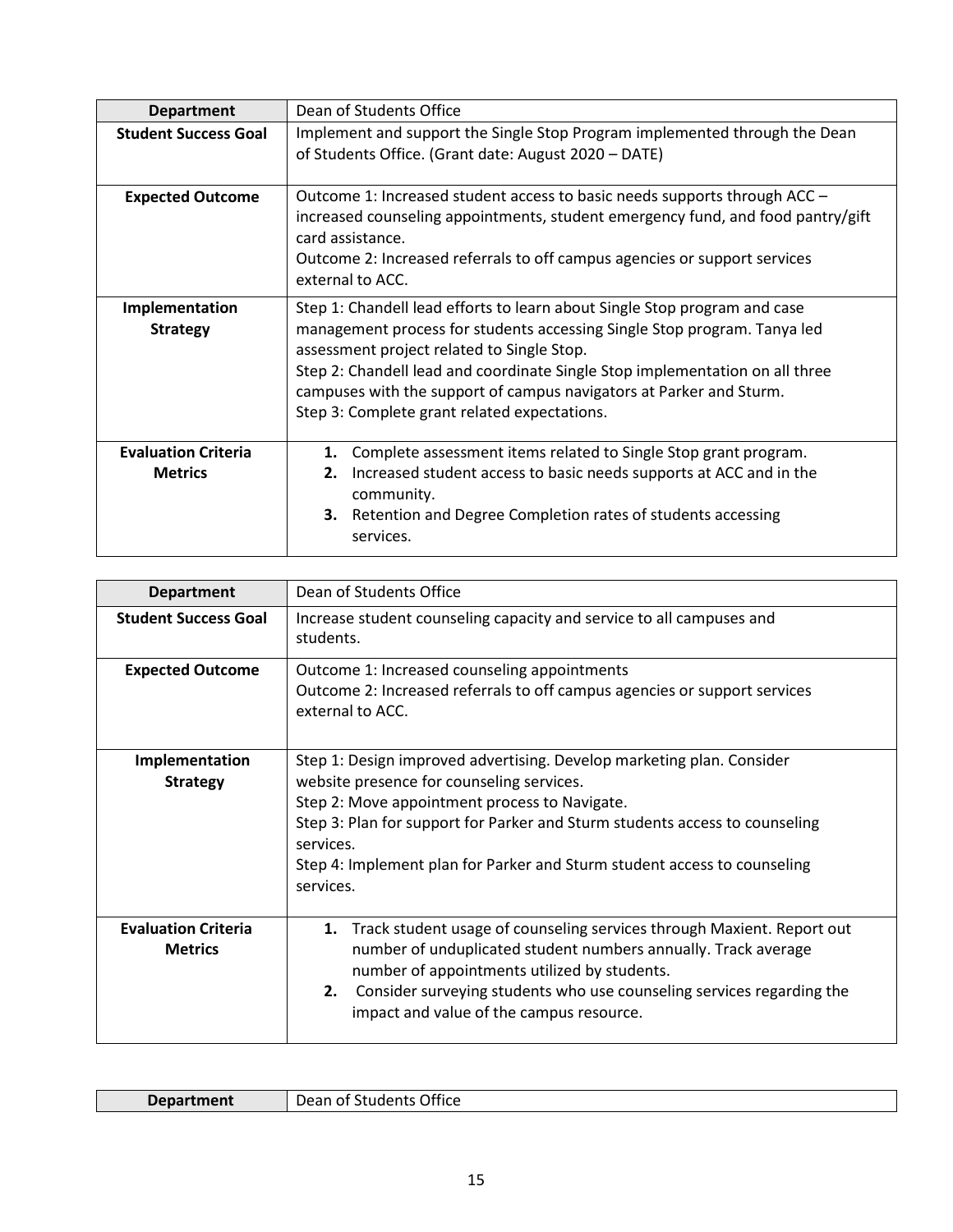| <b>Excellence in Teaching</b><br>and Learning Goal | Work with Instruction and IT to help students understand the technology<br>requirements for their classes and have access to needed devices to support their<br>academic achievement                                                                                                                     |
|----------------------------------------------------|----------------------------------------------------------------------------------------------------------------------------------------------------------------------------------------------------------------------------------------------------------------------------------------------------------|
| <b>Expected Outcome</b>                            | Outcome 1: Students will understand the technology needs for the classes they plan<br>to enroll in.<br>Outcome 2: Students will have access to the technology necessary to be successful in<br>their courses.                                                                                            |
| <b>Implementation Strategy</b>                     | Step 1: Plan to sustain the laptop loaner program to provide students with laptops,<br>ipads or other necessary technology for classes.<br>Step 2: Explore establishing a program to allow students to purchase laptops, ipads or<br>other needed technology through ACC.                                |
| <b>Evaluation Criteria</b><br><b>Metrics</b>       | The Dean of Students off will implement a student survey to understand<br>1) how students know the technology requirements needed for their classes<br>2) do students have the needed technology devices to be successful and 3) would<br>students utilize a program through ACC to purchase technology. |

| <b>Department</b>                                  | Dean of Students Office                                                                                                                                                                                                                                                                                                                |
|----------------------------------------------------|----------------------------------------------------------------------------------------------------------------------------------------------------------------------------------------------------------------------------------------------------------------------------------------------------------------------------------------|
| <b>Excellence in Teaching</b><br>and Learning Goal | The Dean of Students Office will lead the delivery of cutting-edge awareness,<br>prevention, and education programming with a focus on compliance areas of<br>Title IX, and the Drug Free Schools Act.                                                                                                                                 |
| <b>Expected Outcome</b>                            | Outcome 1: Students will know where to go for support and resources related to Title<br>IX and sexual misconduct concern.<br>Outcome 2: Students will understand that ACC has a drug and alcohol<br>prevention program and know the resources and support available through<br>ACC.                                                    |
| Implementation<br><b>Strategy</b>                  | Step 1: Continue compliance programming initiatives such as sexual assault<br>awareness month programming, Culture of Respect work and AOD awareness<br>programming with Student Life.<br>Step 2: Assess needs and effectiveness of AOD survey and how to better assess<br>students use and perceptions of alcohol and other drug use. |
| <b>Evaluation Criteria</b><br><b>Metrics</b>       | The Dean of Students Office will continue the annual sexual misconduct survey that<br>provides insight into our students' knowledge of the resources through ACC. It will<br>be goal to improve the percentage of students who know the resources related to<br>reporting these concerns.                                              |

| <b>Department</b>           | Dean of Students Office                                                                                                                                                                                                                                                                                                                   |
|-----------------------------|-------------------------------------------------------------------------------------------------------------------------------------------------------------------------------------------------------------------------------------------------------------------------------------------------------------------------------------------|
| <b>Equity and Inclusion</b> | The Dean of Students Office will continue to operationalize inclusive excellence in                                                                                                                                                                                                                                                       |
| Goal                        | our daily work by annually reviewing the data available and disaggregating data by<br>race, ethnicity and gender for student conduct, 'refer a concerns', and extenuating<br>circumstances appeals. Additionally, the department will disaggregate date for<br>services provided (food insecurity, technology insecurity and counseling). |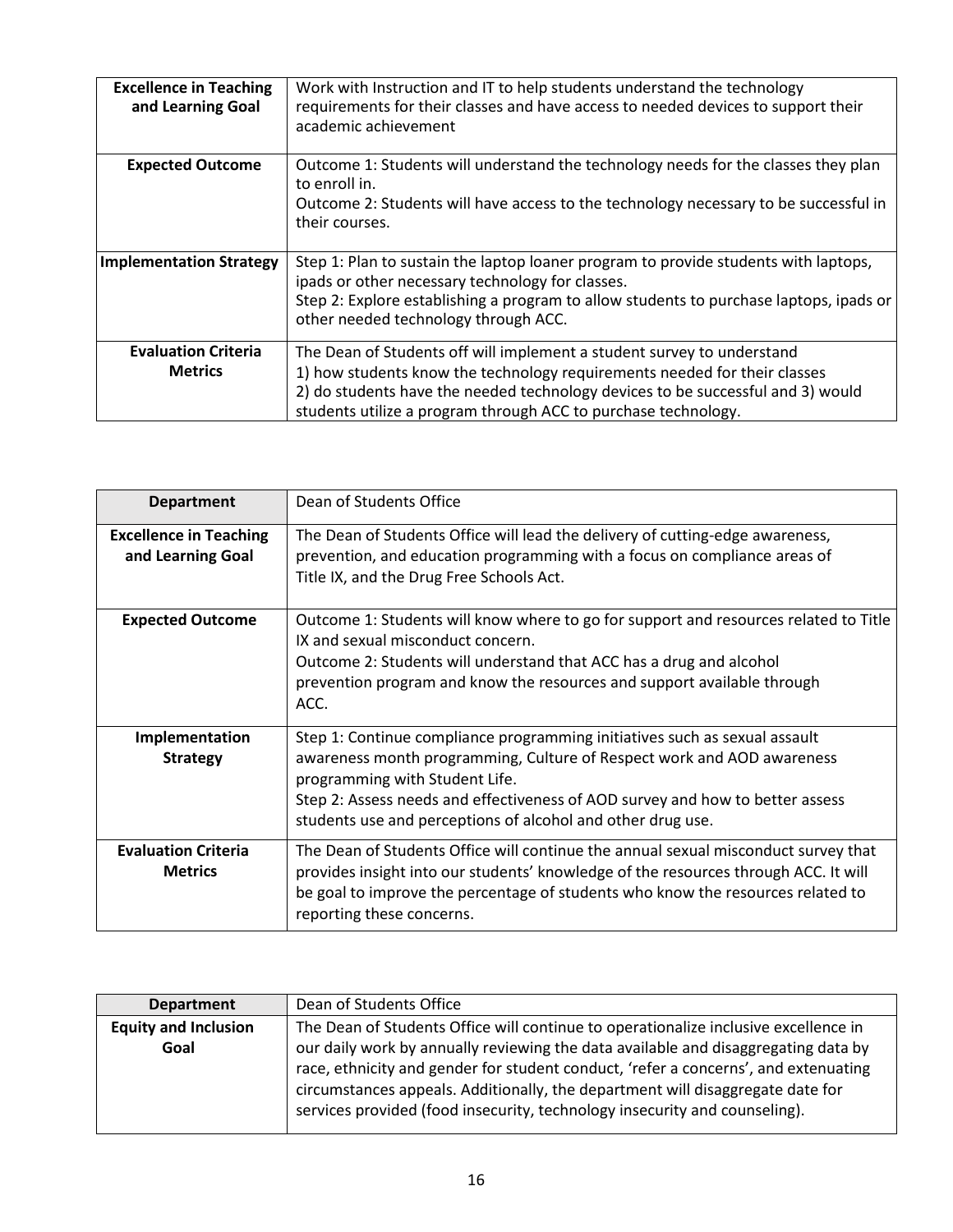| <b>Expected Outcome</b>    | The Dean of Students will be able to identify and address any gaps or areas of<br>concern based on the data. |
|----------------------------|--------------------------------------------------------------------------------------------------------------|
| Implementation             | Create plan to address areas of concern identified in the data.                                              |
| <b>Strategy</b>            | Review procedures from an equity lens.                                                                       |
| <b>Evaluation Criteria</b> | Annually, The Dean of Students will review the disaggregated data available via                              |
| <b>Metrics</b>             | Maxient reporting and create benchmark goals to improve equity gaps.                                         |

| <b>Department</b>                            | Dean of Students Office                                                                                                                                                                                                            |
|----------------------------------------------|------------------------------------------------------------------------------------------------------------------------------------------------------------------------------------------------------------------------------------|
| <b>Climate of Innovation</b>                 | Reimagine Food Pantry Assistance in COVID-19 and a post-COVID-19<br>environment.                                                                                                                                                   |
| Goal                                         |                                                                                                                                                                                                                                    |
| <b>Expected Outcome</b>                      | ACC students will have improved access to basic needs support through<br>ACCs Dean of Students Office, which will increase retention of these<br>vulnerable populations.                                                           |
| Implementation<br><b>Strategy</b>            | Step 1: Research best practices and resources available locally for food<br>assistance.<br>Step 2: Determine community partnerships that may have a benefit for our<br>student population who can assist with basic needs support. |
| <b>Evaluation Criteria</b><br><b>Metrics</b> | Through the results from the Real College Survey. ACC will begin to understand the<br>basic needs resources needed to be able to support some of our more vulnerable<br>populations.                                               |

| <b>Department</b>             | Dean of Students Office                                                               |
|-------------------------------|---------------------------------------------------------------------------------------|
| <b>Quality Workplace Goal</b> | The Dean of Students Office will annually develop a professional development plan     |
|                               | for each individual in the Dean of Students Office team.                              |
|                               |                                                                                       |
| <b>Expected Outcome</b>       | Dean of Students Office staff members will understand and be able to use best         |
|                               | practices in working with and supporting students.                                    |
|                               | Dean of Students Office staff will then create professional development               |
|                               | opportunities for ACC to share information back to the ACC employees.                 |
|                               |                                                                                       |
| Implementation                | Step 1: DOSO employees will annually work with their supervisors to determine         |
| <b>Strategy</b>               | professional areas of growth and possible professional development opportunities      |
|                               | available for the employee.                                                           |
|                               | Step 2: A Professional development plan will be developed as part of the goal setting |
|                               | process and regularly revisited by the supervisor and employee.                       |
|                               | Step 3: The Dean of Students Office will determine presentation ideas based on        |
|                               | student trends and best practices being learned through professional development.     |
| <b>Evaluation Criteria</b>    | The Dean of Students Office will maintain a record of the professional development    |
| <b>Metrics</b>                |                                                                                       |
|                               | plans for each team member through the annual evaluation process.                     |
|                               | The Dean of Students Office team will annually present at Summit Day events.          |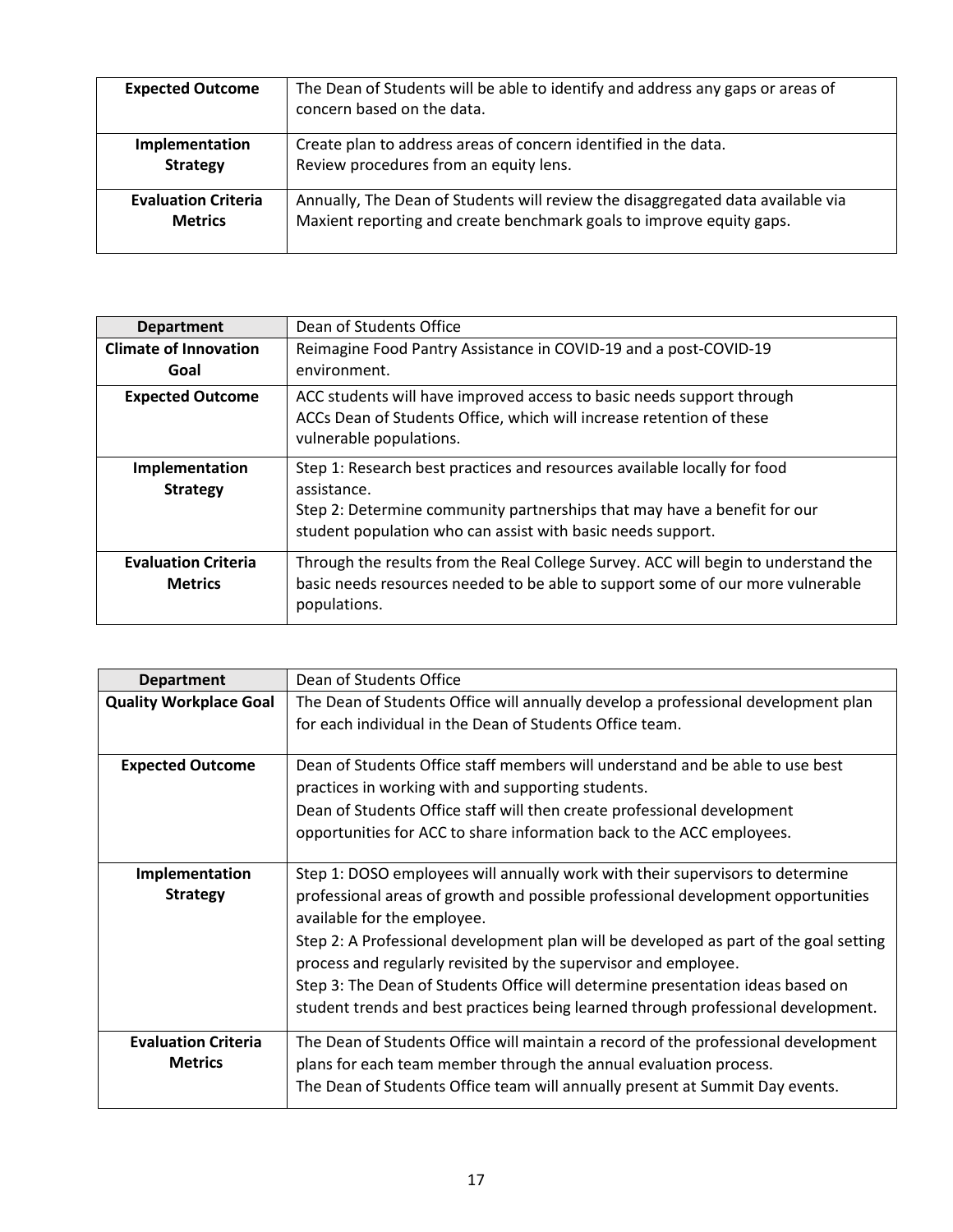| <b>Department</b>                            | Dean of Students Office                                                                                                                                                                                                                                                                                                                             |
|----------------------------------------------|-----------------------------------------------------------------------------------------------------------------------------------------------------------------------------------------------------------------------------------------------------------------------------------------------------------------------------------------------------|
| <b>Quality Workplace Goal</b>                | The Dean of Students Office will conduct a CAS assessment on the operations and<br>activities of the Dean of Students Office.                                                                                                                                                                                                                       |
| <b>Expected Outcome</b>                      | This will lead to a higher functioning work environment in the Dean of<br>Students Office.                                                                                                                                                                                                                                                          |
| Implementation<br><b>Strategy</b>            | Step 1: Review the CAS self-study process and determine timeline, process and<br>resources needed.<br>Step 2: Determine needed personnel resources and focus groups.<br>Step 3: Identify evidence and documentation for the assessment.<br>Step 4: Conduct the assessment and review outcomes.<br>Step 5: Determine action items from the outcomes. |
| <b>Evaluation Criteria</b><br><b>Metrics</b> | This goal is an assessment process the results will be determined by the process<br>and the implementation of action items and improvement areas will<br>be the metrics, after the assessment.                                                                                                                                                      |

## *Disability Access Services Goals*

| <b>Department</b>           | <b>Disability Access Services</b>                                                                                                                                                                                                                                                                                                                                                                                                          |
|-----------------------------|--------------------------------------------------------------------------------------------------------------------------------------------------------------------------------------------------------------------------------------------------------------------------------------------------------------------------------------------------------------------------------------------------------------------------------------------|
| <b>Student Success Goal</b> | Ethically prepare students with disabilities to be successful both during and after<br>their time at ACC.                                                                                                                                                                                                                                                                                                                                  |
| <b>Expected Outcome</b>     | • Increase technological proficiency<br>Increase enrollment, retention and completion<br>• Increase in self-advocacy for persons with disabilities to the rights and privileges<br>granted to them for existing.<br>Increase Disability-Awareness within the Greater ACC Community<br>Increase networking opportunities for both students and the ACC Community.<br>Increase practices that holistically serve students with disabilities. |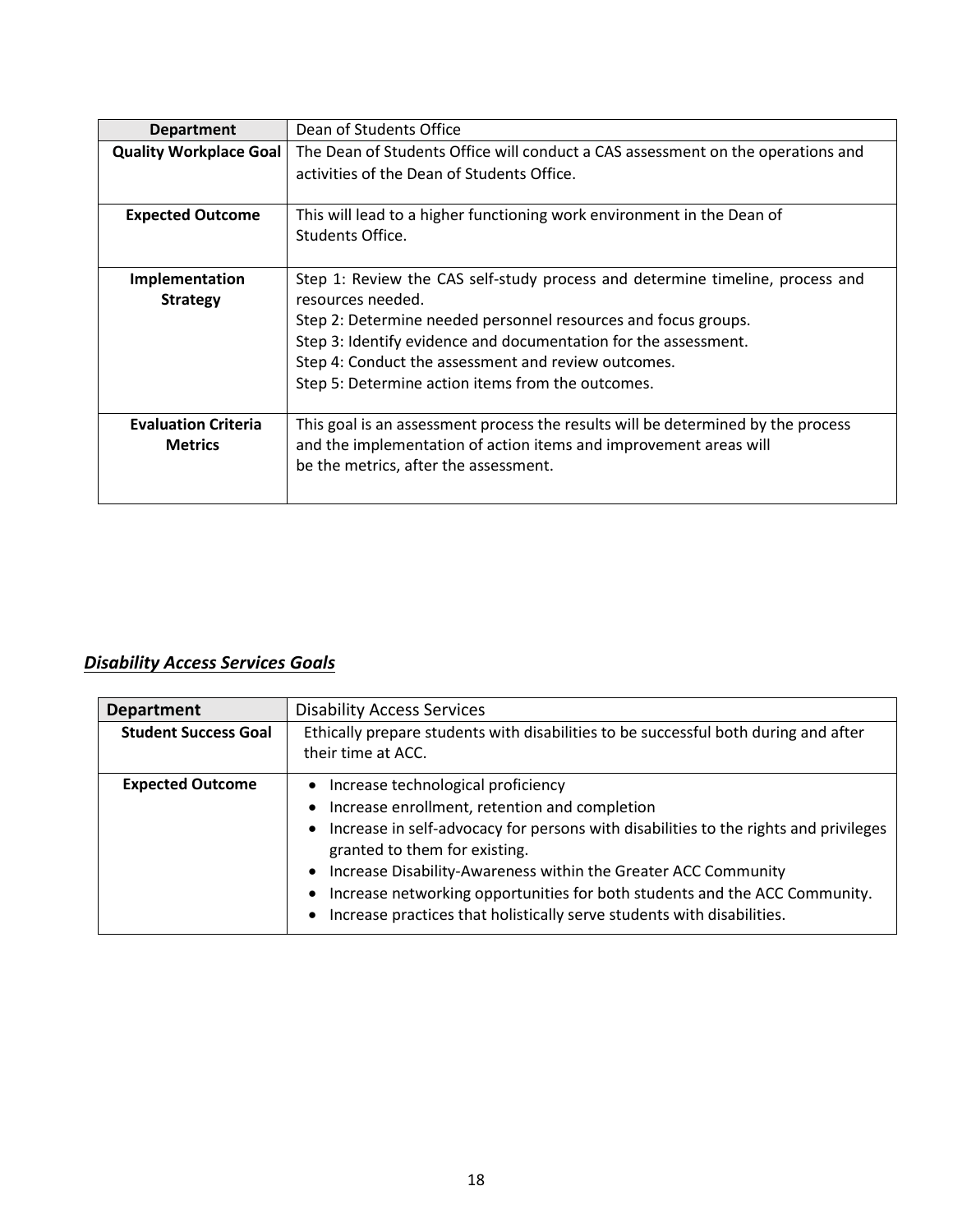| Implementation<br><b>Strategy</b>            | • Streamline Technology Usage through new and innovative technology, native<br>OS and iOS operating systems, and standards for the disabled community.<br>Increase technology training for students and faculty on campus.<br>Increase outreach to the greater ACC Community (both internal and external<br>stakeholders) via classroom visits, departmental meetings, community events,<br>and establishing a student affinity group.<br>Increase the awareness of disability through campus events, practices and<br>institutional behaviors.<br>Establish and maintain working relationships with internal and external<br>stakeholders. Cross Promote and Sponsor events that benefit the disabled<br>community.<br>Promote a culture of justice and fairness/equity through modifying and<br>updating current practices, policies and procedures within DAS. This includes<br>evaluating our intake and maintenance processes surrounding student contact.<br>Increase collaboration with all departments within Student Affairs and<br>Instruction. |
|----------------------------------------------|-----------------------------------------------------------------------------------------------------------------------------------------------------------------------------------------------------------------------------------------------------------------------------------------------------------------------------------------------------------------------------------------------------------------------------------------------------------------------------------------------------------------------------------------------------------------------------------------------------------------------------------------------------------------------------------------------------------------------------------------------------------------------------------------------------------------------------------------------------------------------------------------------------------------------------------------------------------------------------------------------------------------------------------------------------------|
| <b>Evaluation Criteria</b><br><b>Metrics</b> | • End of 20/21 AY: Number of students actively using Assistive Technology<br>displays growth over previous semester/year<br>End of 20/21 AY: Number of Students utilizing services provided by DAS<br>End of 20/21 AY: Creation and Participation of Disability Rights Training Module.<br>End of 20/21 AY: Number of Events that are sponsored or managed through DAS.<br>End of 20/21 AY: Reduction of Inaccessible Spaces on Campus<br>End of 20/21 AY: Increase of Areas of Improvements that are dis/ability based.<br>End of 20/21 AY: Number of External Connections for our Students to Connect<br>during and after their time at ACC.<br>End of 20/21 AY: Adoption of new policies, procedures and practices that now<br>have measurable outcomes.                                                                                                                                                                                                                                                                                               |

| <b>Department</b>             | <b>Disability Access Services</b>                                       |
|-------------------------------|-------------------------------------------------------------------------|
| <b>Excellence in Teaching</b> | Promote an inclusive and accessible learning experience for students    |
| and Learning Goal             |                                                                         |
| <b>Expected Outcome</b>       | Increase in student success.                                            |
|                               | Increase enrollment, retention and completion                           |
|                               | Decrease in student complaints regarding non-inclusive course practices |
|                               | Increase in Disability Awareness and Understanding                      |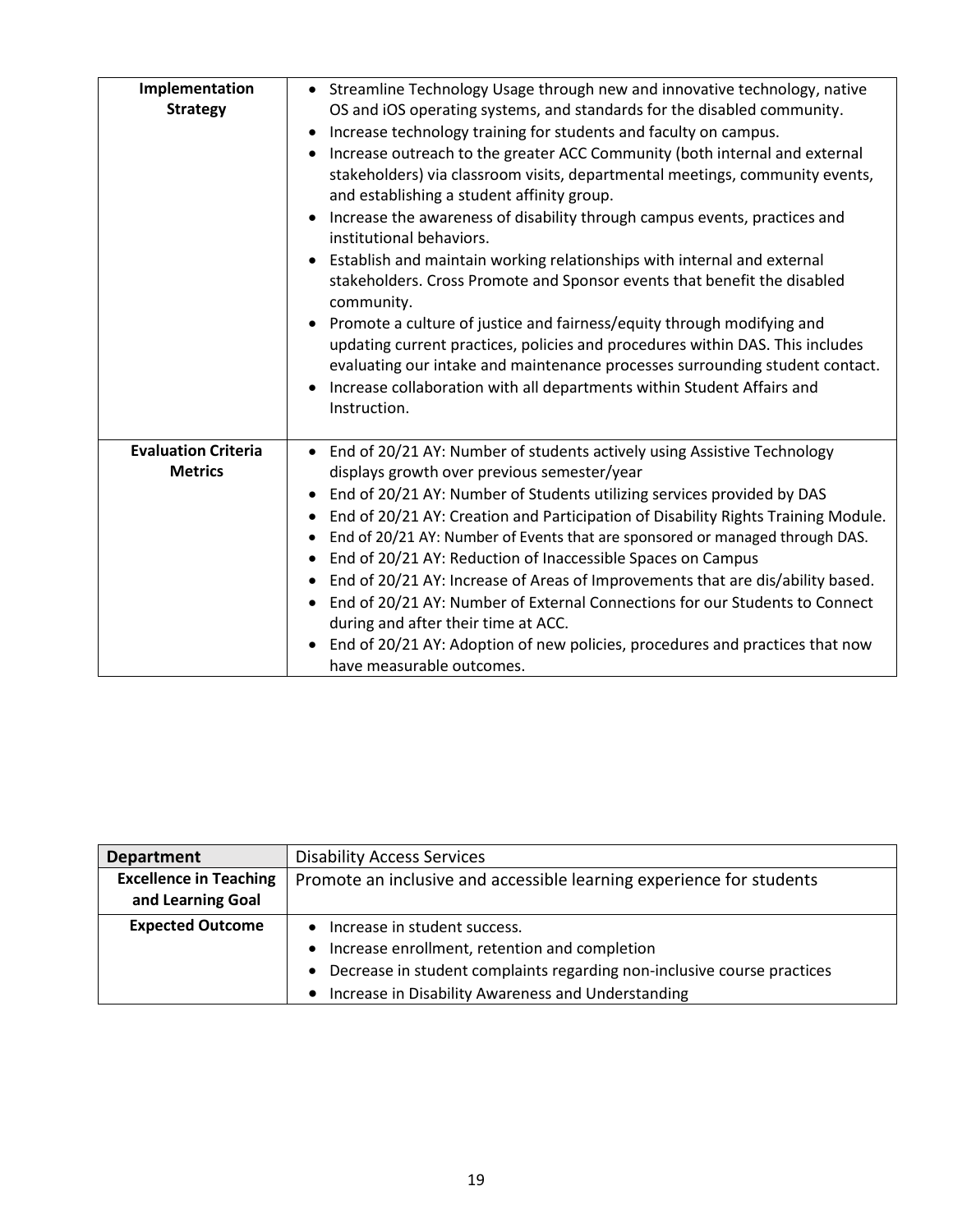| Implementation<br><b>Strategy</b>            | • Actively and Passively supporting eLearning, Instruction and Institutional goals<br>of access and accessibility through sharing our voices and experiences both<br>openly and through action.<br>• Collaborate on staff and student training with IT and eLearning to promote best<br>practices for teaching in inclusive higher education.<br>• Create meaningful programing.<br>Engage in dialogue surrounding outdated or ableist policy          |
|----------------------------------------------|--------------------------------------------------------------------------------------------------------------------------------------------------------------------------------------------------------------------------------------------------------------------------------------------------------------------------------------------------------------------------------------------------------------------------------------------------------|
| <b>Evaluation Criteria</b><br><b>Metrics</b> | • End of 20/21 AY: Increase in student metrics related or correlated to student<br>success (grades, attendance, decrease in complaints)<br>• End of 20/21 AY: Increase or Decrease in Enrollment, Retention and Completion<br>for DAS students.<br>• End of 20/21 AY: Decrease in student complaints regarding non-inclusive course<br>practices<br>End of 20/21 AY: Attendance for programmed events.<br>End of 20/21 AY: Positive changes in policy. |

| <b>Department</b>          | <b>Disability Access Services</b>                                                              |
|----------------------------|------------------------------------------------------------------------------------------------|
| <b>Equity and</b>          | Increase the holistic service of students with disabilities<br>$\bullet$                       |
| <b>Inclusion Goal</b>      |                                                                                                |
| <b>Expected</b>            | Increase in overall well-being of students with disabilities<br>٠                              |
| <b>Outcome</b>             | Increase in enrollment, retention and completion<br>$\bullet$                                  |
|                            | Increase in Disability Awareness<br>$\bullet$                                                  |
|                            | Increase in inclusive practices that also include PWD<br>$\bullet$                             |
| Implementation             | Modify and Update Intake Process<br>٠                                                          |
| <b>Strategy</b>            | Modify and Update Maintenance Strategies<br>$\bullet$                                          |
|                            | Follow up and check in with students to help establish a culture of care.<br>٠                 |
|                            | Create meaningful programing.<br>$\bullet$                                                     |
|                            | Engage in dialogue surrounding outdated or ableist policy and practices, like<br>$\bullet$     |
|                            | creating SMART Goals                                                                           |
| <b>Evaluation Criteria</b> | End of 20/21 AY: Increase of Verbal Reporting from Students<br>$\bullet$                       |
| <b>Metrics</b>             | End of 20/21 AY: Increase or Decrease in Enrollment, Retention and Completion for<br>$\bullet$ |
|                            | DAS students.                                                                                  |
|                            | End of 20/21 AY: Attendance for programmed events.<br>$\bullet$                                |
|                            | End of 20/21 AY: Positive changes in policy.<br>$\bullet$                                      |

| <b>Department</b>       | <b>Disability Access Services</b>                                                                |
|-------------------------|--------------------------------------------------------------------------------------------------|
| <b>Climate of</b>       | Increase the level of connections both internally and externally through networking<br>$\bullet$ |
| <b>Innovation</b>       | and workshare.                                                                                   |
| Goal                    |                                                                                                  |
| <b>Expected Outcome</b> | Increase and improve the connection between DAS and other internal departments<br>$\bullet$      |
|                         | and external stake holders.                                                                      |
|                         | • Provide Students and Staff with Networking Opportunities that could lead to                    |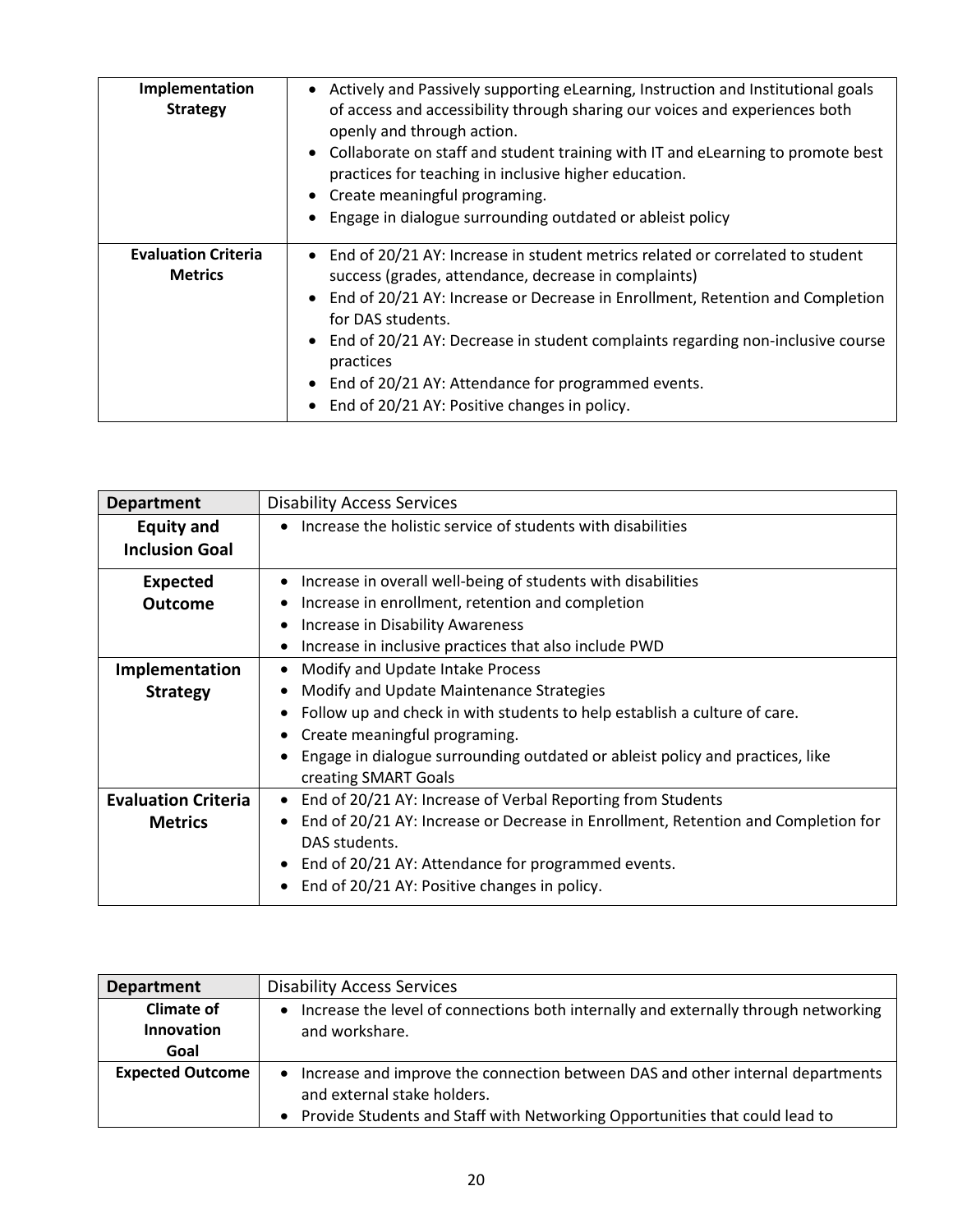|                            | employment or professional growth.<br>• Increase Disability-Based education.                                                  |
|----------------------------|-------------------------------------------------------------------------------------------------------------------------------|
| Implementation             | • Meet with every director or above level player at ACC                                                                       |
| <b>Strategy</b>            | • Create meeting opportunities for local schools, workforce centers and organizations<br>that serve people with disabilities. |
| <b>Evaluation Criteria</b> | • End of 20/21 AY: A 50 percent increase in collaborative partnerships                                                        |
| <b>Metrics</b>             | • End of 20/21 AY: The beginnings of shifting from a support service to a resource<br>center.                                 |

| <b>Department</b>                            | <b>Disability Access Services</b>                                                                                                                                                                                                    |
|----------------------------------------------|--------------------------------------------------------------------------------------------------------------------------------------------------------------------------------------------------------------------------------------|
| <b>Quality Workplace</b><br>Goal             | Ensure a quality workplace by offering robust and meaningful professional<br>$\bullet$<br>development.                                                                                                                               |
| <b>Expected Outcome</b>                      | $\bullet$ A more skilled workforce<br>An increase in awareness of accommodation trends and practices<br>• An increase in justice and equity practices                                                                                |
| Implementation<br><b>Strategy</b>            | Provide additional opportunities through a variety of professional and relational<br>connections<br>Embrace the new AHEAD membership and the Prof Dev opportunities<br>presented<br>Engage in Social Justice Trainings specifically. |
| <b>Evaluation Criteria</b><br><b>Metrics</b> | End of 20/21 AY: 100 percent increase in Professional Development<br>participation.<br>End of 20/21 AY: 5-10 smaller training opportunities attended by each member<br>of the team                                                   |

## *Elevate Goals*

| <b>Department</b>      | Elevate                                                                                                        |
|------------------------|----------------------------------------------------------------------------------------------------------------|
| <b>Student Success</b> | Refine and enhance Elevate at ACC's four tiers (Academic, Independent Living, Vocational,                      |
| Goal                   | Social) to increase student success for individuals with intellectual and developmental<br>disabilities (IDD). |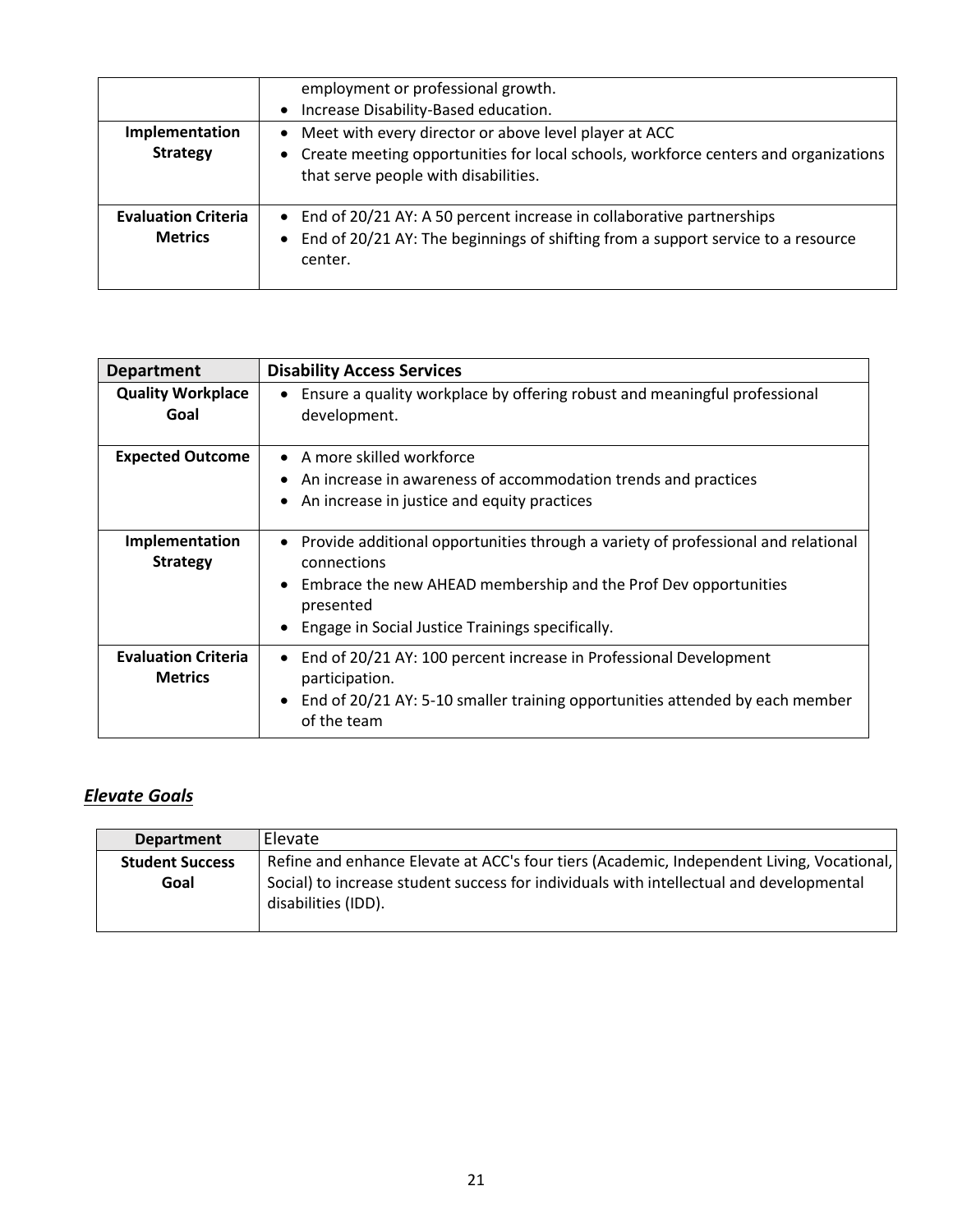| <b>Expected Outcome</b>                      | Elevate at ACC was established to provide inclusive higher education (IHE) for students<br>with intellectual and developmental disabilities (IDD) to foster academic growth, prepare<br>for gainful employment, develop needed skills for independent living & engage socially<br>with the broader campus community.                                                                                            |
|----------------------------------------------|-----------------------------------------------------------------------------------------------------------------------------------------------------------------------------------------------------------------------------------------------------------------------------------------------------------------------------------------------------------------------------------------------------------------|
|                                              | Until 2016, Colorado was one of five states in the nation that did not provide IHE. As the<br>leader in innovative community college education, ACC continues to have the only IHE<br>program in the CCCS system. In an effort to improve the experience and outcomes for<br>students with IDD, we will enhance and refine each of the four tiers of the Elevate at ACC<br>program.                             |
| Implementation<br><b>Strategy</b>            | Academic: To provide greater access for people with IDD, Elevate staff will adjust the way<br>modifications are created for students on the Comprehensive Higher Education Certificate<br>track. Adjustments to course content will be made individually based on where students<br>are at academically, while still providing healthy challenge and maintaining academic<br>rigor.<br>Implementation Fall 2020 |
|                                              | Independent Living: Create Person Centered Plans (PCP) with each student that include<br>short- and long-term SMART goals that encompass life during and after college.<br>Implementation Fall 2021                                                                                                                                                                                                             |
|                                              | Vocational Preparation: Increase work-based learning opportunities for Elevate students.<br>Coordinate on-campus work experiences, integrating community-based internships in the<br>final year of the program.<br><b>Implementation Spring 2022</b><br>Social: The Elevate students are embedded in our ACC campus community. The students                                                                     |
|                                              | in the first cohort created the Elevate Club with a mission of providing disability<br>awareness and promoting inclusion. We will aid the club in organization and in the<br>promotion of activities to allow them to spread awareness to the broader campus<br>community.<br><b>Implementation Spring 2022</b>                                                                                                 |
| <b>Evaluation Criteria</b><br><b>Metrics</b> | Elevate was created based on the Inclusive Higher Education Act (SB16-196). As a<br>stipulation of the Act, external evaluation is conducted through JFK Partners of CU<br>Anschutz and is designated as Colorado's University Center of Excellence in                                                                                                                                                          |
|                                              | Developmental Disabilities (UCEED).<br>Evaluation is ongoing throughout the academic year and includes both qualitative and                                                                                                                                                                                                                                                                                     |
|                                              | quantitative data.                                                                                                                                                                                                                                                                                                                                                                                              |

| <b>Department</b> | Elevate                                                                                                                |
|-------------------|------------------------------------------------------------------------------------------------------------------------|
|                   | <b>Excellence in Teaching</b> In order to promote best practices for people with intellectual disabilities, we will be |
| and Learning Goal | integrating high quality, researched based independent living curriculum in the Elevate                                |
|                   | at ACC Workshop.                                                                                                       |
|                   |                                                                                                                        |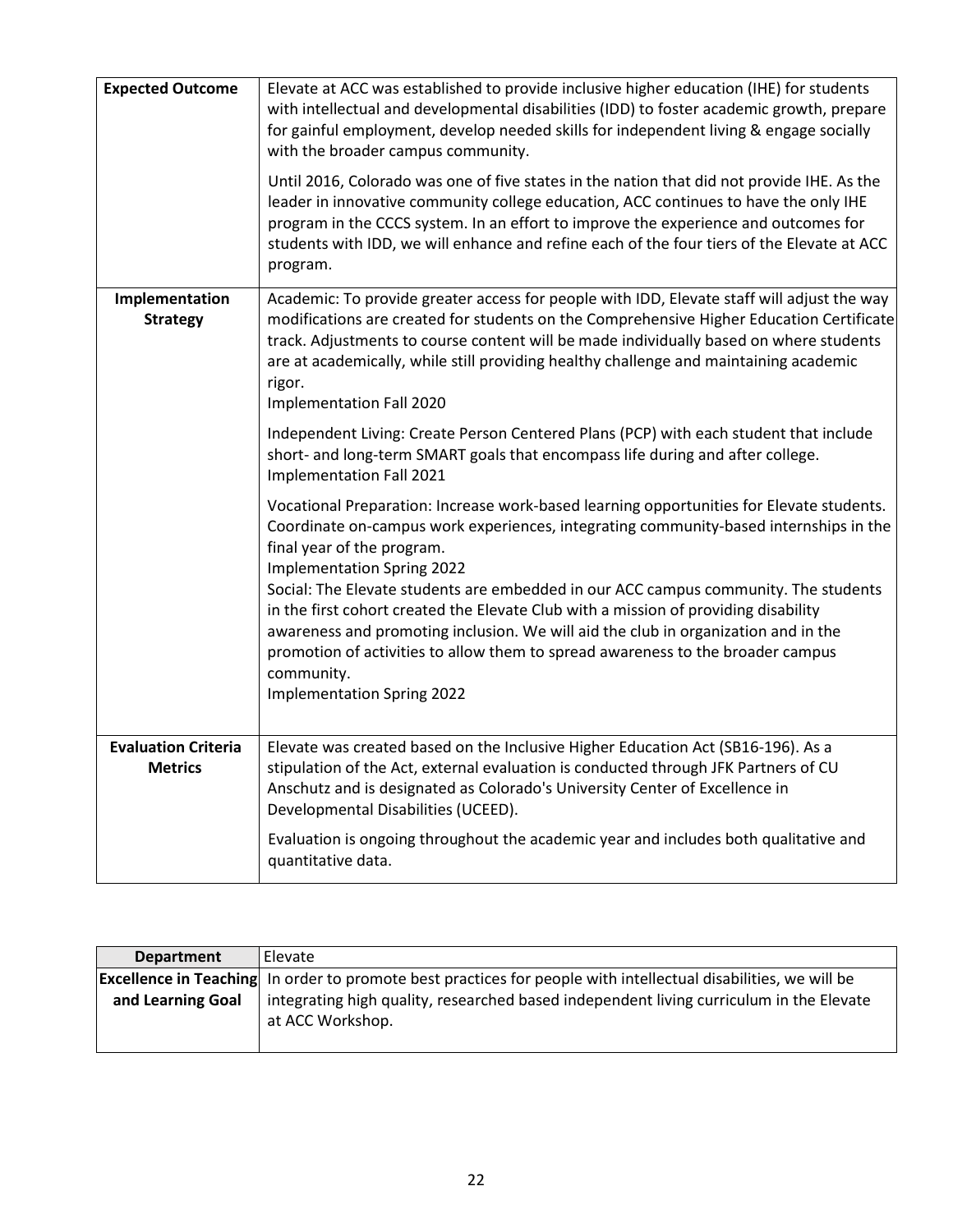| <b>Expected</b><br><b>Outcome</b>     | As a community college, many of our students still live at home with their families, so as<br>our students embark on a path of personal growth and self-discovery, we will guide each<br>Elevate at ACC student to create an personal action plan for their future life beyond ACC.                          |
|---------------------------------------|--------------------------------------------------------------------------------------------------------------------------------------------------------------------------------------------------------------------------------------------------------------------------------------------------------------|
| Implementation<br><b>Strategy</b>     | Facilitate and teach Person Driven Planning curriculum during Elevate Workshop,<br>developed by Speak Up Colorado specifically for people with intellectual disabilities.<br>Implementation Fall 2021                                                                                                        |
| Evaluation<br><b>Criteria Metrics</b> | The Colorado Department of Health Care Policy & Financing (HCPF/<br>https://www.colorado.gov/hcpf) contracted with the Office of Inclusive Services at<br>University of Colorado, Colorado Springs (UCCS) to develop Person Driven Planning<br>curriculum.<br>External evaluation will be completed by HCPF. |

| <b>Department</b>                            | Elevate                                                                                                                                                                                                                                                                                                                                                                                |
|----------------------------------------------|----------------------------------------------------------------------------------------------------------------------------------------------------------------------------------------------------------------------------------------------------------------------------------------------------------------------------------------------------------------------------------------|
| <b>Equity and Inclusion</b>                  | Provide high school students with intellectual disabilities the opportunity to prepare for                                                                                                                                                                                                                                                                                             |
| Goal                                         | and experience college.                                                                                                                                                                                                                                                                                                                                                                |
|                                              |                                                                                                                                                                                                                                                                                                                                                                                        |
| <b>Expected Outcome</b>                      | As stated above, until 2016, Colorado was one of only five states in the nation that did<br>not offer inclusive higher education to people with intellectual disabilities. Students in<br>this population did not meet the admission criteria for universities and could not access<br>the additional support, including modified curriculum, they needed from a community<br>college. |
| <b>Expected Outcome</b>                      | The Elevate at ACC staff will provide high school students with intellectual disabilities the<br>opportunity to experience college by providing information and education on college<br>readiness, increasing opportunities for IHE enrollment.                                                                                                                                        |
| Implementatio<br>n Strategy                  | The Elevate at ACC staff will create an Inclusive Higher Education Summer Institute for<br>high school students with intellectual disabilities interested in pursuing college, as college<br>readiness is essential for all students.                                                                                                                                                  |
|                                              | This institute will be designed to prepare students with IDD for the expectations and<br>rigors of college, in partnership with DPS and other local school districts.                                                                                                                                                                                                                  |
|                                              | <b>Implementation Summer 2022</b>                                                                                                                                                                                                                                                                                                                                                      |
| <b>Evaluation Criteria</b><br><b>Metrics</b> | Track data identifying students with IDD that complete the Summer Institute and<br>go on to pursue an Inclusive Higher Education program in Colorado.                                                                                                                                                                                                                                  |

| <b>Department</b> | Elevate                                                               |
|-------------------|-----------------------------------------------------------------------|
| <b>Climate of</b> | Expand collaborative partnerships to increase vocational outcomes for |
| <b>Innovatio</b>  | Elevate at ACC students.                                              |
| n Goal            |                                                                       |
|                   |                                                                       |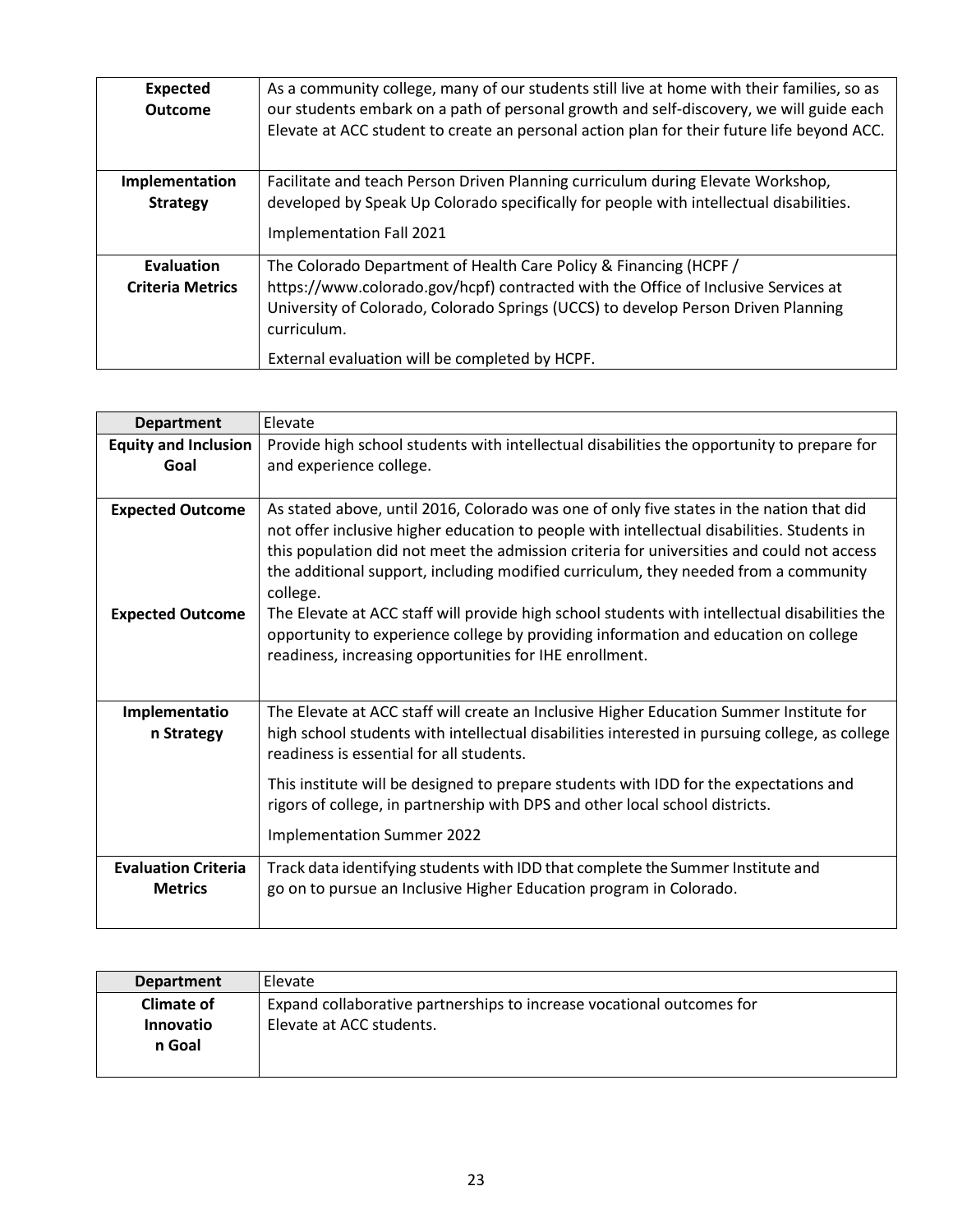| <b>Expected Outcome</b>                                | By partnering with the Division of Vocational Rehabilitation (DVR), the Elevate at ACC<br>program will receive support to provide eligible students with individualized pre-<br>vocational training and support during their time at ACC.                                                                 |
|--------------------------------------------------------|-----------------------------------------------------------------------------------------------------------------------------------------------------------------------------------------------------------------------------------------------------------------------------------------------------------|
|                                                        | During the final semester of the program, DVR will collaboratively create a plan for<br>employment with each eligible student that includes necessary supports (job coaching,<br>supplies) to obtain and maintain competitive, integrated employment.                                                     |
| Implementatio<br>n Strategy                            | Each Elevate at ACC student will apply for services and be assigned a DVR counselor,<br>Elevate has two designated counselors in the Denver Metro area. Elevate staff will<br>support the students and counselor throughout the length of the program.                                                    |
|                                                        | This partnership was implemented in Fall of 2020.                                                                                                                                                                                                                                                         |
| <b>Evaluation</b><br><b>Criteria</b><br><b>Metrics</b> | Elevate staff submit monthly progress reports to DVR for each eligible student throughout<br>the length of the program. In the final semester, DVR will create a transition plan for<br>permanent employment based on the student's employment goals. We will track<br>employment outcomes for graduates. |

| <b>Department</b>                            | Elevate                                                                                                                                                                                                                                                                                                                                                                                                                                                           |
|----------------------------------------------|-------------------------------------------------------------------------------------------------------------------------------------------------------------------------------------------------------------------------------------------------------------------------------------------------------------------------------------------------------------------------------------------------------------------------------------------------------------------|
| <b>Quality Workplace</b>                     | Develop an annual professional development plan for each Elevate team                                                                                                                                                                                                                                                                                                                                                                                             |
| Goal                                         | member.                                                                                                                                                                                                                                                                                                                                                                                                                                                           |
| <b>Expected Outcome</b>                      | Each Elevate staff member will understand and utilize best practices in working with and<br>supporting students with intellectual disabilities. Elevate staff will create professional<br>development opportunities for ACC employees by sharing information.                                                                                                                                                                                                     |
| Implementation<br><b>Strategy</b>            | Elevate employees will work with their supervisor to determine professional areas of<br>growth and possible professional development opportunities available for the employee.<br>A Professional development plan will be developed as part of the annual goal setting<br>process and regularly revisited by the supervisor and employee.<br>The Elevate team will determine presentation ideas based best practices learned through<br>professional development. |
| <b>Evaluation Criteria</b><br><b>Metrics</b> | The Elevate team will maintain a record of the professional development plans for each<br>team member through the annual evaluation process.<br>The Elevate team will present annually at BCC, Summit Days, or as part of ACC's<br>Professional Development series.                                                                                                                                                                                               |

## *Financial Aid Goals*

| <b>Department</b> | <b>Financial Aid</b>                                                       |
|-------------------|----------------------------------------------------------------------------|
|                   | <b>Student Success Goal</b>   Increased FAFSA and CASFA application rates. |
|                   |                                                                            |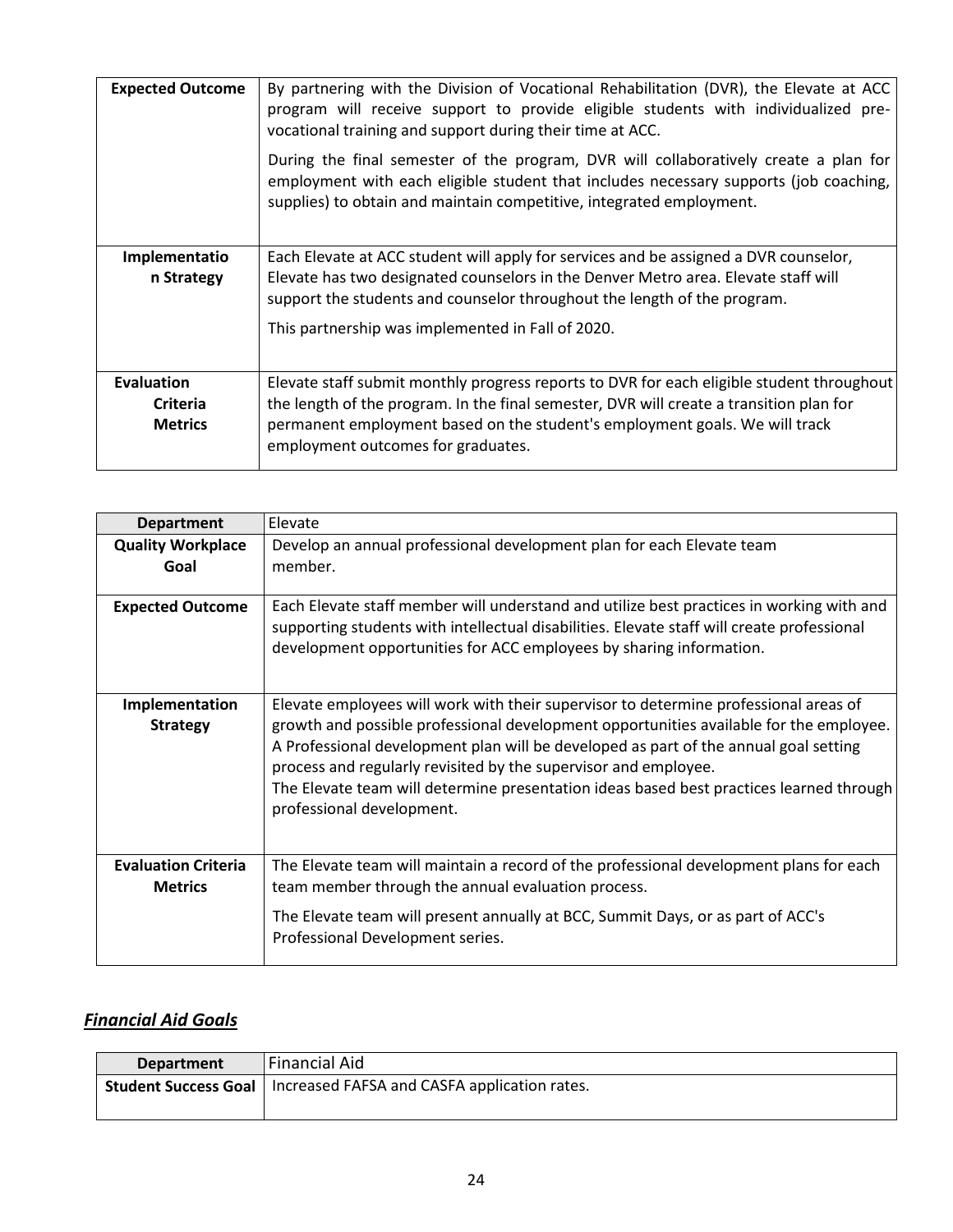| <b>Expected Outcome</b>                      | An 20% increase in FAFSA and CASFA applications by 2025                                                                                                                 |
|----------------------------------------------|-------------------------------------------------------------------------------------------------------------------------------------------------------------------------|
|                                              | 4% annually                                                                                                                                                             |
| Implementation<br><b>Strategy</b>            | Deliberate outreach and events planned to create more opportunities for assistance in<br>completion. Leverage CE and Admissions partnerships with high schools as well. |
| <b>Evaluation Criteria</b><br><b>Metrics</b> | Number of FAFSAs submitted vs previous years.                                                                                                                           |

| <b>Department</b>             | <b>Financial Aid</b>                                                                        |
|-------------------------------|---------------------------------------------------------------------------------------------|
| <b>Excellence in Teaching</b> | Training provided to faculty and staff to assist with knowledge of financial aid principles |
| and Learning Goal             | for assisting students with                                                                 |
|                               |                                                                                             |
| <b>Expected</b>               | Increased student knowledge of financial aid resources and considerations by way of         |
| <b>Outcome</b>                | instruction and other high-contact staff having the knowledge to assist.                    |
| Implementation                | Participate in and provide series of trainings at Summit Day events to teach usable         |
| <b>Strategy</b>               | financial aid information to staff and faculty who are regularly in touch with students.    |
| <b>Evaluation Criteria</b>    | Number of trainings provided that are attended by faculty and non-Office of Financial Aid   |
| <b>Metrics</b>                | staff.                                                                                      |

| <b>Department</b>           | <b>Financial Aid</b>                                                                     |
|-----------------------------|------------------------------------------------------------------------------------------|
| <b>Equity and Inclusion</b> | Update processes and policies within the office to address issues of equity in retention |
| Goal                        | and completion of financial aid processes.                                               |
|                             |                                                                                          |
| <b>Expected Outcome</b>     | Increased use of financial aid by students and successful completion of processes to use |
|                             | aid that is in line with ACC's student population.                                       |
|                             |                                                                                          |
| Implementation              | Working with CIEO to evaluate policies and processes to see where equity gaps exist and  |
| <b>Strategy</b>             | updating them. Monitoring gaps for change and updating as needed.                        |
|                             |                                                                                          |
|                             |                                                                                          |
| <b>Evaluation Criteria</b>  | Racial and first-generation percentages for each of the policies and processes that are  |
| <b>Metrics</b>              | updated.                                                                                 |
|                             |                                                                                          |

| <b>Department</b> | Financial Aid                                   |
|-------------------|-------------------------------------------------|
| <b>Climate of</b> | Early disbursement of financial aid to students |
| <b>Innovation</b> |                                                 |
| Goal              |                                                 |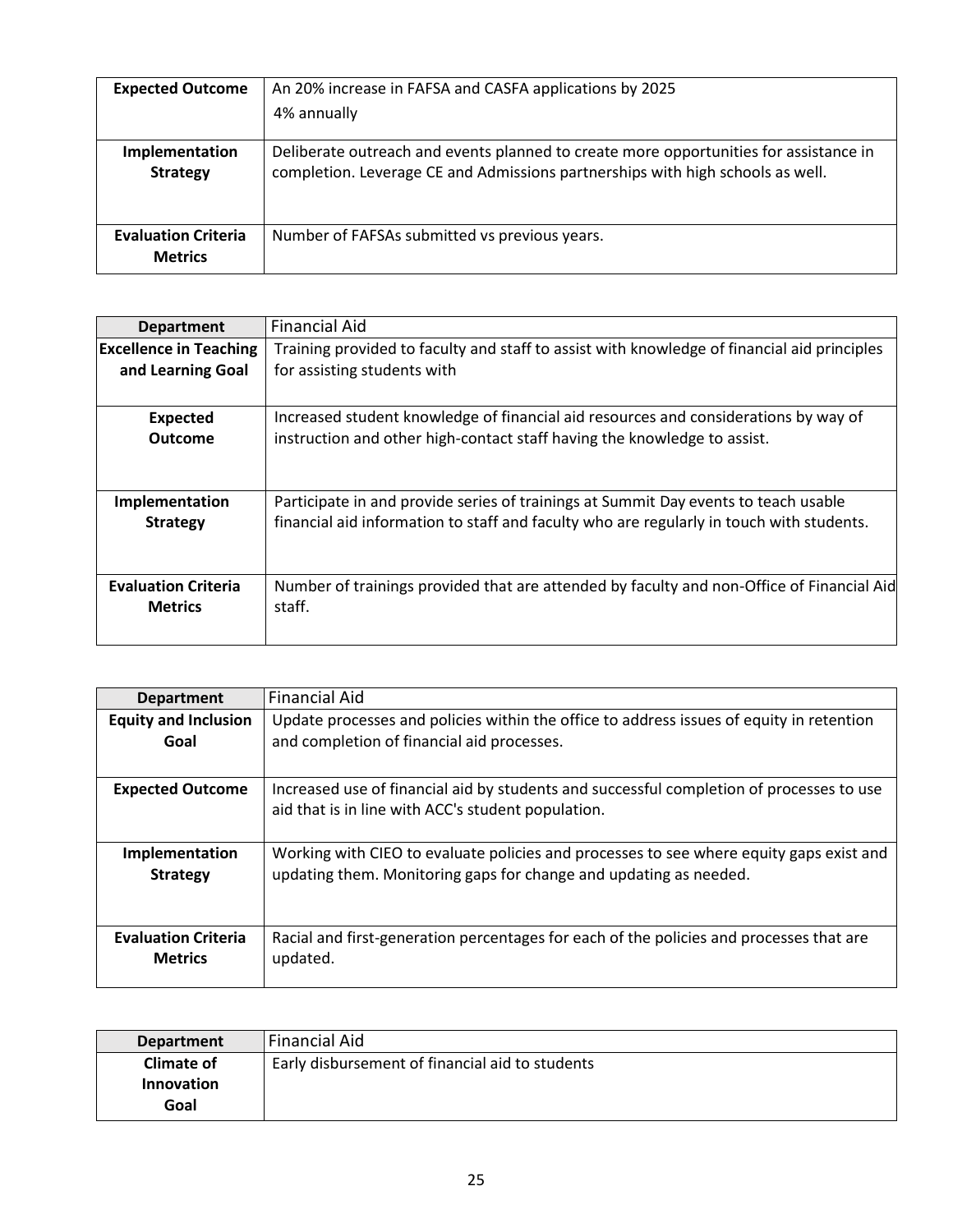| <b>Expected Outcome</b>    | Increased retention and success of students using financial aid.                            |
|----------------------------|---------------------------------------------------------------------------------------------|
| Implementation             | Set up system to disburse aid up to 10 days prior to the first day of each semester. Ensure |
| <b>Strategy</b>            | continued ability to do this by keeping default rates low.                                  |
| <b>Evaluation Criteria</b> | Retention and completion rates of students who have received early disbursements            |
| <b>Metrics</b>             | compared to previous student populations using financial aid.                               |

| <b>Department</b>                            | Financial Aid                                                                                                                                                                                |
|----------------------------------------------|----------------------------------------------------------------------------------------------------------------------------------------------------------------------------------------------|
| <b>Quality Workplace</b>                     | Ensure a quality workplace by offering robust and meaningful professional development                                                                                                        |
| Goal                                         |                                                                                                                                                                                              |
|                                              |                                                                                                                                                                                              |
| <b>Expected Outcome</b>                      | Retention and growth of staff members into positions of leadership within the school and<br>financial aid community.                                                                         |
| Implementation<br><b>Strategy</b>            | Actively provide opportunities for professional development both in and outside of ACC.<br>Encourage participation in volunteer opportunities for professional growth (e.g. CAFAA<br>board). |
| <b>Evaluation Criteria</b><br><b>Metrics</b> | Participation rates of individuals in the office in outside training and volunteer<br>opportunities each year.                                                                               |

## *Fitness Center Goals*

| <b>Department</b>                 | <b>Fitness Center</b>                                                                                                                                                                                                                                                                                                                                                                                                                                                                                                                                        |
|-----------------------------------|--------------------------------------------------------------------------------------------------------------------------------------------------------------------------------------------------------------------------------------------------------------------------------------------------------------------------------------------------------------------------------------------------------------------------------------------------------------------------------------------------------------------------------------------------------------|
| <b>Student Success Goal</b>       | Increase student enrollment, retention, transfer and completion rates                                                                                                                                                                                                                                                                                                                                                                                                                                                                                        |
| <b>Expected Outcome</b>           | Increase student success and student retention rates among students who use the<br>Fitness Center and other offered ACC fitness options such as PED classes and virtual<br>fitness.                                                                                                                                                                                                                                                                                                                                                                          |
| Implementation<br><b>Strategy</b> | Offer and market all options available to students, beginning with the virtual<br>$\bullet$<br>fitness option starting in Spring 2021.<br>Once students are back on campus, increase marketing efforts for PED classes<br>$\bullet$<br>and in person options in the Fitness Center.<br>Beginning in Spring 2022, offer and market virtual classes that can also be<br>utilized on campus.<br>These virtual classes offered on campus can be used if a PED instructor is<br>$\bullet$<br>unable to obtain a substitute hence avoiding class<br>cancellations. |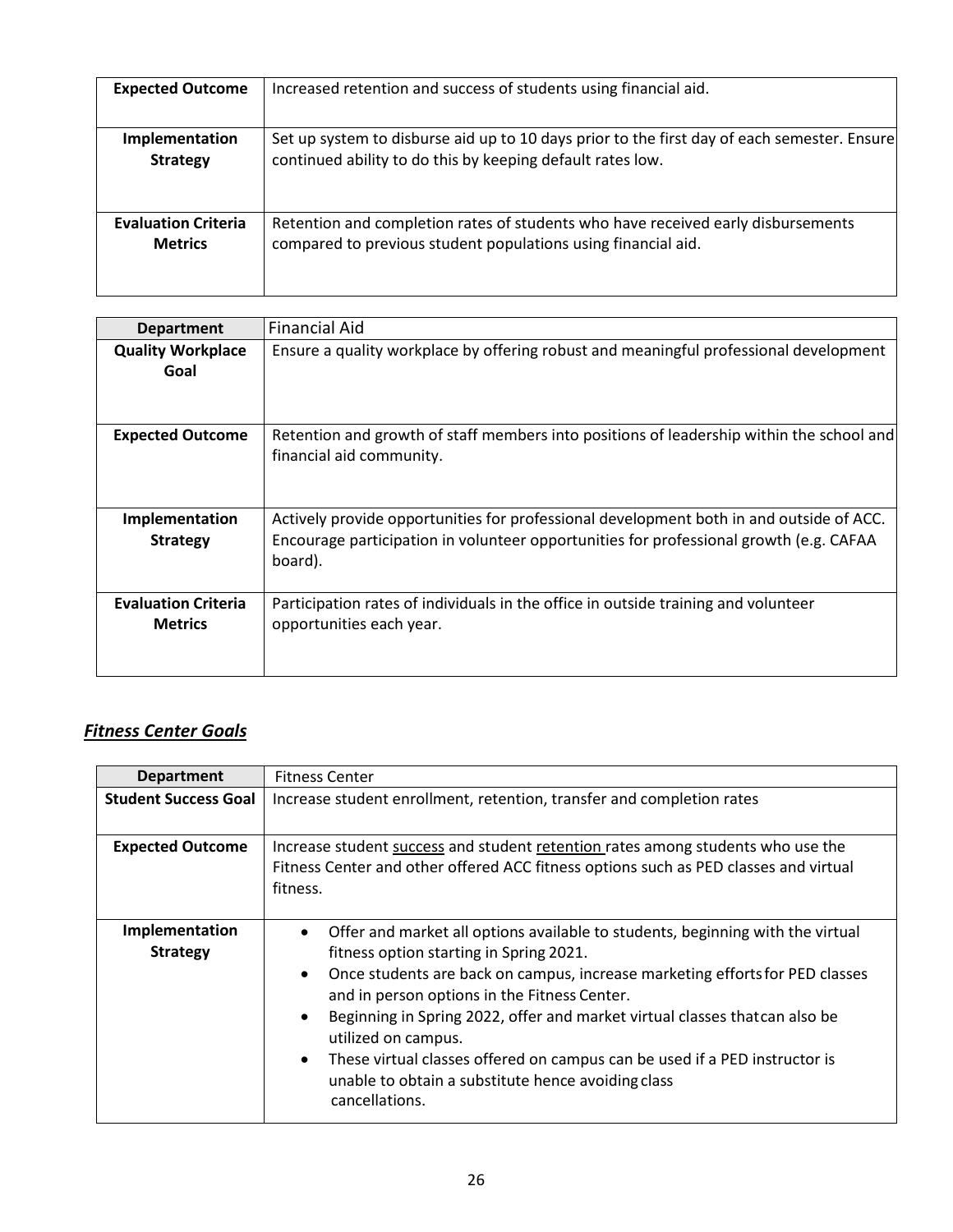| <b>Evaluation Criteria</b><br><b>Metrics</b> | Annual reporting of academic success comparing Fitness Center/virtual<br>$\bullet$<br>fitness platform student users' academic success to students that are non-<br>users of the Fitness Center or the virtual fitness platform.<br>A baseline was established in 2019 for academic success of students using the<br>$\bullet$<br>Fitness Center versus those not using the Fitness Center.<br>In 2021, establish a baseline of retention rates of the same above group and<br>$\bullet$<br>both areas (success and retention).<br>2022 and ongoing, continue monitoring the two areas of student success and<br>$\bullet$<br>student retention for continued progress, hoping to see a 1 to 2% or higher<br>increase per year. |
|----------------------------------------------|---------------------------------------------------------------------------------------------------------------------------------------------------------------------------------------------------------------------------------------------------------------------------------------------------------------------------------------------------------------------------------------------------------------------------------------------------------------------------------------------------------------------------------------------------------------------------------------------------------------------------------------------------------------------------------------------------------------------------------|
| <b>Department</b>                            | <b>Fitness Center</b>                                                                                                                                                                                                                                                                                                                                                                                                                                                                                                                                                                                                                                                                                                           |
| <b>Excellence in Teaching</b>                | Ensure all students, faculty and instructors have access to the leading technology                                                                                                                                                                                                                                                                                                                                                                                                                                                                                                                                                                                                                                              |
| and Learning Goal                            | necessary to be successful in learning, teaching and the workforce.                                                                                                                                                                                                                                                                                                                                                                                                                                                                                                                                                                                                                                                             |
| <b>Expected Outcome</b>                      | Classrooms will be equipped to meet the technology needs of students, faculty and<br>instructors.                                                                                                                                                                                                                                                                                                                                                                                                                                                                                                                                                                                                                               |
| Implementation                               | 2021, work with Media to update the Fitness Center Studio to convert it to                                                                                                                                                                                                                                                                                                                                                                                                                                                                                                                                                                                                                                                      |
| <b>Strategy</b>                              | a Collaboration Classroom to include video capability and a screen to use<br>for virtual fitness options also.                                                                                                                                                                                                                                                                                                                                                                                                                                                                                                                                                                                                                  |
|                                              | Require PED instructors to learn how to use Yuja, providing accessibility                                                                                                                                                                                                                                                                                                                                                                                                                                                                                                                                                                                                                                                       |
|                                              | for those not able to physically come to class regardless of the reason.                                                                                                                                                                                                                                                                                                                                                                                                                                                                                                                                                                                                                                                        |
|                                              | 2022, begin creating video libraries of PED classes for students to access when<br>needed.                                                                                                                                                                                                                                                                                                                                                                                                                                                                                                                                                                                                                                      |
| <b>Evaluation Criteria</b>                   | Annually, track methods used of the above, including frequency of use and<br>$\bullet$                                                                                                                                                                                                                                                                                                                                                                                                                                                                                                                                                                                                                                          |
| <b>Metrics</b>                               | user usage.                                                                                                                                                                                                                                                                                                                                                                                                                                                                                                                                                                                                                                                                                                                     |
|                                              | 2022 will be the Benchmark year                                                                                                                                                                                                                                                                                                                                                                                                                                                                                                                                                                                                                                                                                                 |
|                                              | Years following will assess for increased utilization by 1 to 2%.                                                                                                                                                                                                                                                                                                                                                                                                                                                                                                                                                                                                                                                               |

| <b>Department</b>                   | <b>Fitness Center</b>                                                                                                                                                                                                                                                         |
|-------------------------------------|-------------------------------------------------------------------------------------------------------------------------------------------------------------------------------------------------------------------------------------------------------------------------------|
| <b>Equity and Inclusion</b><br>Goal | Enhance recruitment, retention, and support for underrepresented and non-<br>underrepresented students across the college.                                                                                                                                                    |
| <b>Expected Outcome</b>             | Promote efforts to engage potential students, current students, alumni and employees in<br>campus events.                                                                                                                                                                     |
| Implementation<br><b>Strategy</b>   | Disaggregate data collected annually for student academic success and for data collected<br>on retention rates all based on comparisons between students using the Fitness<br>Center/virtual options versus those who do not<br>use these options, using Fall to Spring data. |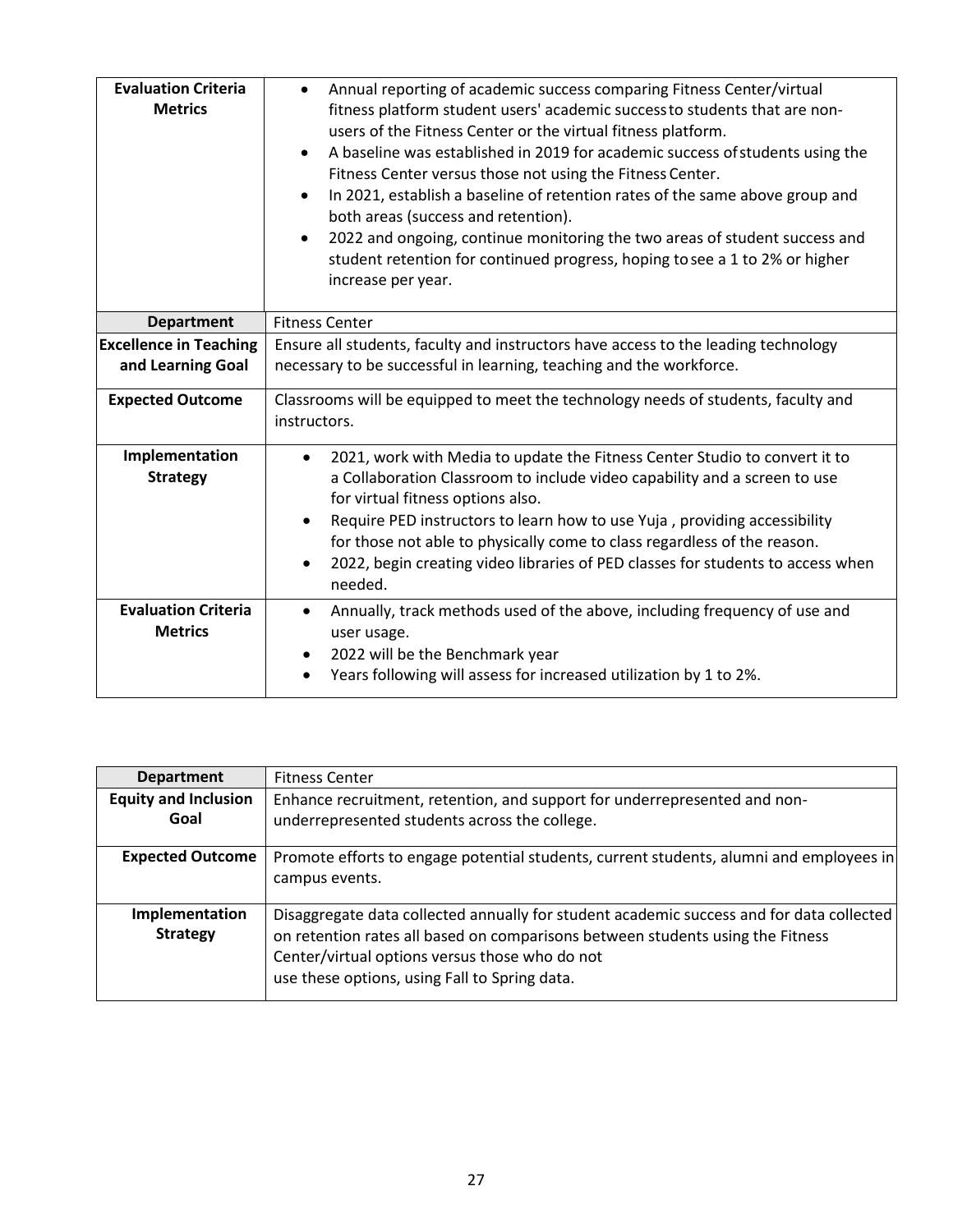| <b>Evaluation Criteria</b><br><b>Metrics</b> | 2021 will be the Benchmark year for collecting and disaggregating this data.<br>$\bullet$<br>Once acquiring this data, consult with Quill Phillips on ways to create a<br>$\bullet$<br>useful plan.<br>2022 and following years, continue to analyze current data on above metrics<br>$\bullet$<br>to see if efforts are creating positive outcomes by 1 to 5% increases in<br>academic success/retention among underserved and underrepresented<br>students. |
|----------------------------------------------|---------------------------------------------------------------------------------------------------------------------------------------------------------------------------------------------------------------------------------------------------------------------------------------------------------------------------------------------------------------------------------------------------------------------------------------------------------------|
|----------------------------------------------|---------------------------------------------------------------------------------------------------------------------------------------------------------------------------------------------------------------------------------------------------------------------------------------------------------------------------------------------------------------------------------------------------------------------------------------------------------------|

| <b>Department</b>                            | <b>Fitness Center</b>                                                                                                                                                                                                                                                                                                                                                                                                                                                                                                                                                                                                      |
|----------------------------------------------|----------------------------------------------------------------------------------------------------------------------------------------------------------------------------------------------------------------------------------------------------------------------------------------------------------------------------------------------------------------------------------------------------------------------------------------------------------------------------------------------------------------------------------------------------------------------------------------------------------------------------|
| <b>Climate of</b>                            | Identify and expand reciprocal external and internal collaborative                                                                                                                                                                                                                                                                                                                                                                                                                                                                                                                                                         |
| Innovation                                   | partnerships.                                                                                                                                                                                                                                                                                                                                                                                                                                                                                                                                                                                                              |
| Goal                                         |                                                                                                                                                                                                                                                                                                                                                                                                                                                                                                                                                                                                                            |
| <b>Expected Outcome</b>                      | Increase the number of internal collaborative partnerships.                                                                                                                                                                                                                                                                                                                                                                                                                                                                                                                                                                |
| Implementation                               | Create working partnerships internally to take advantage of the ACC Fitness<br>$\bullet$                                                                                                                                                                                                                                                                                                                                                                                                                                                                                                                                   |
| <b>Strategy</b>                              | Center assessment options offered such as Metabolic Testing, Body Composition<br>Testing, Fitness Testing, etc. with<br><b>HWE/Nutrition classes</b>                                                                                                                                                                                                                                                                                                                                                                                                                                                                       |
|                                              | <b>Biology classes</b>                                                                                                                                                                                                                                                                                                                                                                                                                                                                                                                                                                                                     |
|                                              | Utilization of equipment and space for the Physical Therapy Assistant program<br>Create and continue partnership with Student Life to host events in the Fitness<br>$\bullet$<br>Center areas<br>Collaborate with Community and Workforce Programs for offering to<br>benefit their outreach to the community such as TaiChi, partnering<br>with our PED classes and providing space for other community<br>offered programs as appropriate<br>Work with the BTD committee on upcoming events<br>Collaborate with other campus personnel such as faculty, staff who have need<br>$\bullet$<br>of our gym and studio areas. |
| <b>Evaluation Criteria</b><br><b>Metrics</b> | 2021 will be a Benchmark year to chart all internal collaborative<br>$\bullet$<br>partnerships<br>2022 and following years, improve upon collaborative partnership offerings by<br>$\bullet$<br>implementing a Satisfaction Survey among these internal users.<br>Develop strategies for areas of greatest need/weakness to improve customer<br>$\bullet$<br>satisfaction among these partnerships.                                                                                                                                                                                                                        |

| <b>Department</b>                | <b>Fitness Center</b>                                                           |
|----------------------------------|---------------------------------------------------------------------------------|
| <b>Quality Workplace</b><br>Goal | Provide all ACC employees with options to promote a positive work-life balance. |
| <b>Expected Outcome</b>          | Increased employee job satisfaction.                                            |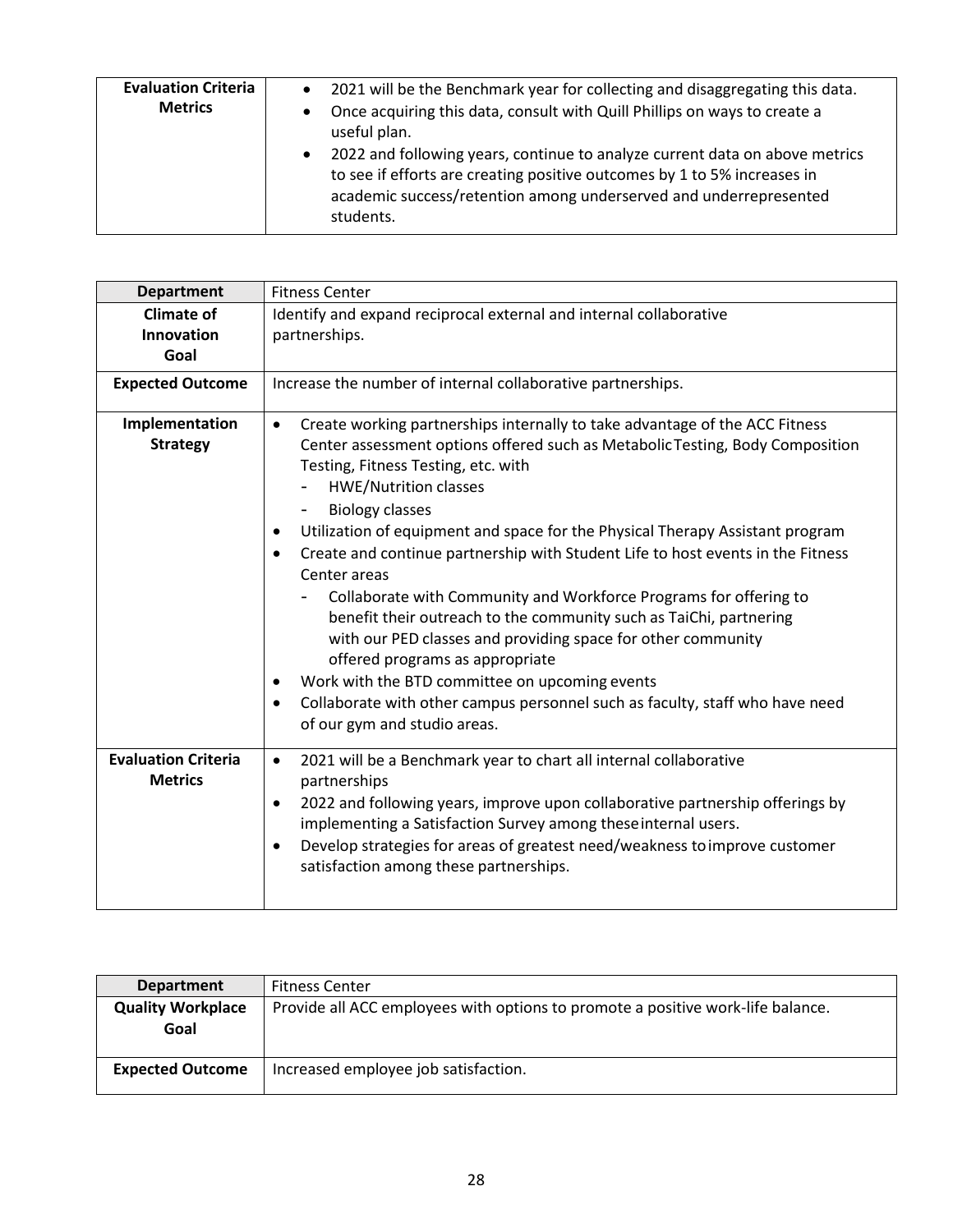| Implementation<br><b>Strategy</b>            | Offer free 2-week complimentary ACC Fitness Center passes to all new ACC<br>$\bullet$<br>employees<br>Offer virtual fitness options, some free, some at reduced cost with ACC Fitness<br>Center membership<br>Offer some free classes for employees based upon requests<br>Send fitness/wellness information through ACC's 360Wellness<br>newsletter |
|----------------------------------------------|------------------------------------------------------------------------------------------------------------------------------------------------------------------------------------------------------------------------------------------------------------------------------------------------------------------------------------------------------|
| <b>Evaluation Criteria</b><br><b>Metrics</b> | 2021, establish a Benchmark for each of the above items<br>2022 create and extend an Employee Satisfactions survey as appropriate covering<br>the above strategies<br>2023, track and compare the metrics between the Benchmark year of 2021 and the<br>resulting data collected during 2022 to analyze for future strategies.                       |

## *Marketing Goals*

| <b>Department</b>                            | Marketing                                                                                                                                                                                                                                                                                                                                                                                                                                                                                                                                                  |
|----------------------------------------------|------------------------------------------------------------------------------------------------------------------------------------------------------------------------------------------------------------------------------------------------------------------------------------------------------------------------------------------------------------------------------------------------------------------------------------------------------------------------------------------------------------------------------------------------------------|
| <b>Student Success Goal</b>                  | Increase student enrollment, retention, transfer and completion rates.                                                                                                                                                                                                                                                                                                                                                                                                                                                                                     |
| <b>Expected Outcome</b>                      | Increased student enrollment, transfer and completion rates each year by the<br>designated annual percentages identified by the SBCCOE strategic plan matrixes.                                                                                                                                                                                                                                                                                                                                                                                            |
| Implementation<br><b>Strategy</b>            | Use of print and digital graphics on ACC campuses along with social media messaging<br>aligned with the annual strategic marketing plan of the SEM and ES group's goals to<br>achieve retention and graduation goals.                                                                                                                                                                                                                                                                                                                                      |
| <b>Evaluation Criteria</b><br><b>Metrics</b> | >Google Analytics showing increased visits/usage of advising, tutoring and transfer<br>services webpages during key enrollment time periods. (October – January & May –<br>August)<br>>Engagement/Impressions of social media retention messages and click throughs<br>to associated webpages.<br>Persistence (first semester to second semester) rate equals the national<br>average of 82%<br>Retention (year one to year two; Fall to Fall) rate equals the national average<br>of 57%<br>Three-year graduation rate equals the national average of 22% |

| M |
|---|
|   |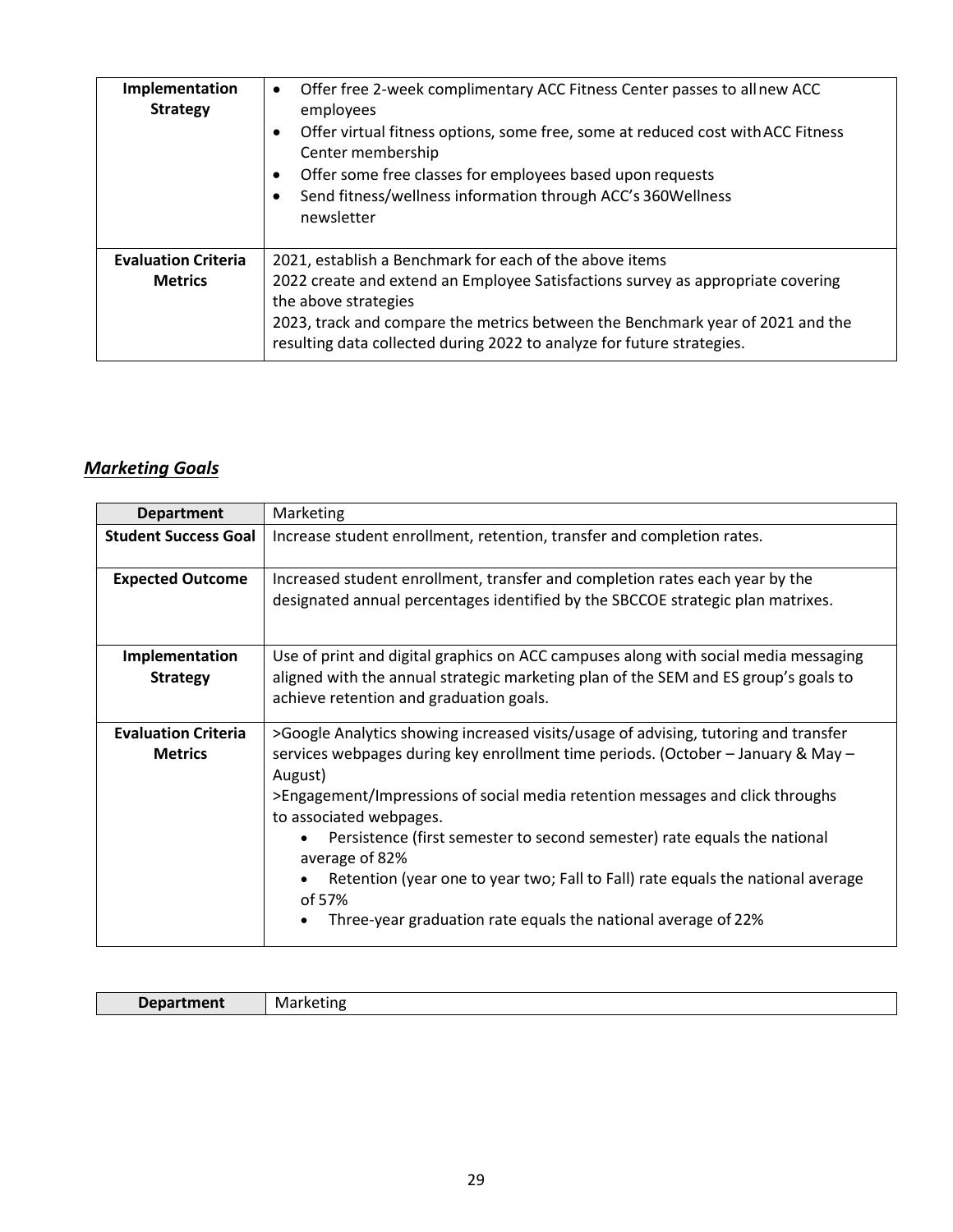| <b>Excellence in Teaching</b><br>and Learning Goal | Expand high impact learning practices, including but not limited to service learning,<br>study abroad, work-based learning, undergraduate research programs, learning<br>communities, writing intensive courses, collaborative assignments and projects,<br>diversity/global learning experiences, ePortfolios, community-based learning,<br>internships, capstone<br>courses and projects and first-year experiences. |
|----------------------------------------------------|------------------------------------------------------------------------------------------------------------------------------------------------------------------------------------------------------------------------------------------------------------------------------------------------------------------------------------------------------------------------------------------------------------------------|
| <b>Expected</b>                                    | Expand opportunities for internships and apprenticeships.                                                                                                                                                                                                                                                                                                                                                              |
| <b>Outcome</b>                                     |                                                                                                                                                                                                                                                                                                                                                                                                                        |
| Implementation                                     | Provide work study opportunities for students to apply what they are learning in the                                                                                                                                                                                                                                                                                                                                   |
| <b>Strategy</b>                                    | classroom in a real-world work experience. Reaching out to students studying Business,<br>Entrepreneurship, MGD, Web Design, and                                                                                                                                                                                                                                                                                       |
|                                                    | Marketing.                                                                                                                                                                                                                                                                                                                                                                                                             |
|                                                    |                                                                                                                                                                                                                                                                                                                                                                                                                        |
| Evaluation                                         | Autonomous projects completed by work study students that contribute to marketing                                                                                                                                                                                                                                                                                                                                      |
| <b>Criteria Metrics</b>                            | department goals and contribute to the student's portfolio, capstone or class projects.                                                                                                                                                                                                                                                                                                                                |

| <b>Department</b>                            | Marketing                                                                                                                                                                                                                                                                                                                                                                                                                                                                                                 |
|----------------------------------------------|-----------------------------------------------------------------------------------------------------------------------------------------------------------------------------------------------------------------------------------------------------------------------------------------------------------------------------------------------------------------------------------------------------------------------------------------------------------------------------------------------------------|
| <b>Equity and Inclusion</b><br>Goal          | Enhance recruitment, retention, and support for underrepresented and non-<br>underrepresented students across the college                                                                                                                                                                                                                                                                                                                                                                                 |
| <b>Expected Outcome</b>                      | Expand diverse recruitment efforts by capturing underserved and<br>underrepresented students.                                                                                                                                                                                                                                                                                                                                                                                                             |
| Implementation<br><b>Strategy</b>            | Top of Funnel Paid Media campaigns with targeted audiences based on<br>SEM and ES directives.<br>AY 21-22: Outreach to low-income households in Sheridan, Englewood,<br>Littleton, and Douglas County communities, displaced workers, Hispanic<br>and African American students. Emphasis on Bachelor's degrees and STEM<br>degrees. Targets will be based on behavior, geofencing, retargeting, zip<br>code, search keywords, and interests.<br>AY 22-23 and beyond TBD based on college/CCCS directives |
| <b>Evaluation Criteria</b><br><b>Metrics</b> | Advertising Click-through Rate, Video Completion Rate, Unique Clicks,<br>Swipes, google analytics.<br>SEM/ES Enrollment growth in credit and non-credit courses and programs<br>by 1.5% annually.<br>Conversion (inquiry to application) rate equals the national average of 52%<br>Yield (admittance to enrollment) rate equals the national average of 67%<br>$\bullet$                                                                                                                                 |

| <b>Department</b> | Marketing                                                                       |
|-------------------|---------------------------------------------------------------------------------|
| <b>Climate of</b> | Promote institutional sustainability by reducing ACC's carbon footprint through |
| <b>Innovation</b> | recycling, reducing and controlling energy and water usage.                     |
| Goal              |                                                                                 |
|                   |                                                                                 |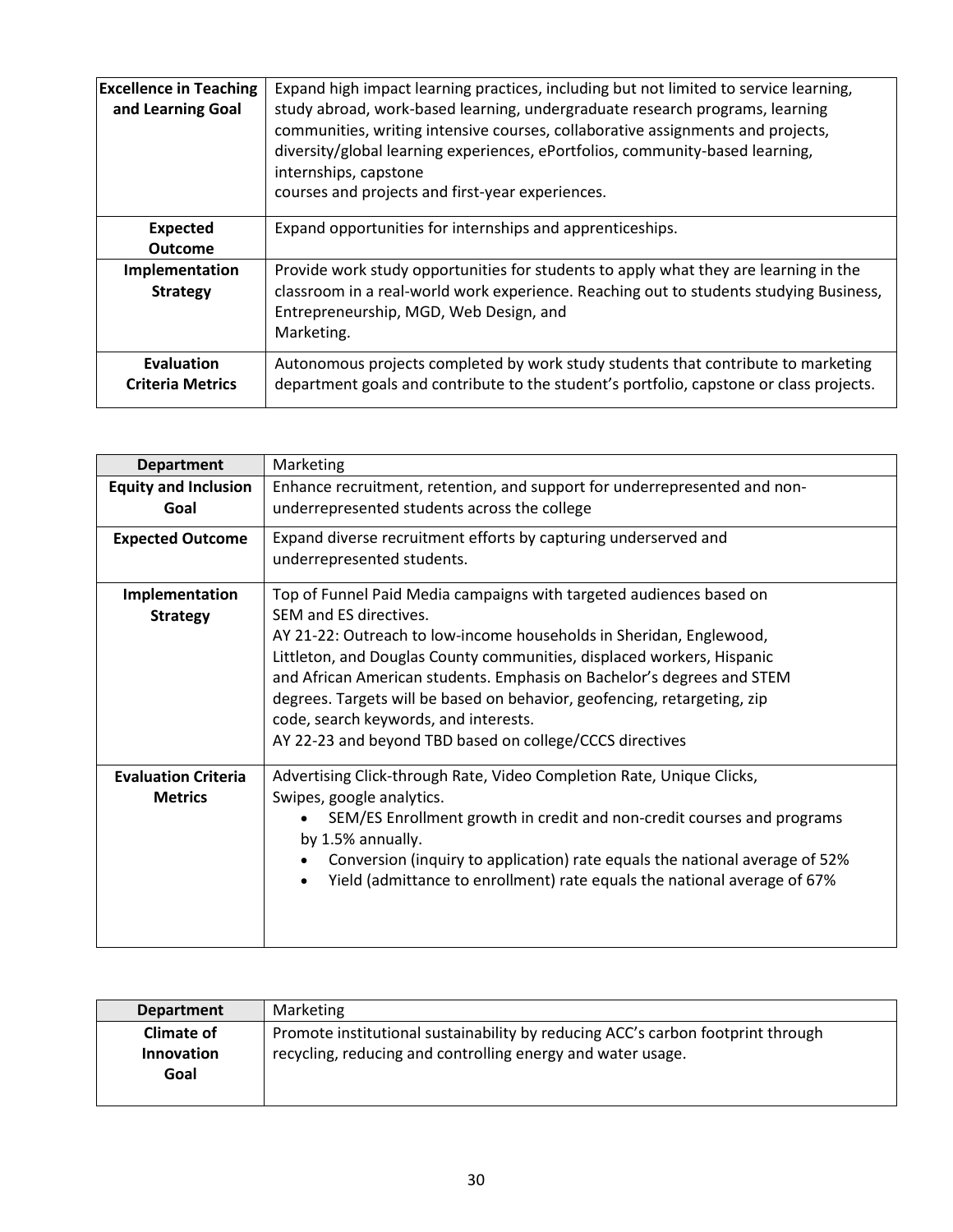| <b>Expected Outcome</b>    | Conservation of natural resources.                                                 |
|----------------------------|------------------------------------------------------------------------------------|
| Implementation             | Move to more digital collateral material such as digital graphics, social media    |
| <b>Strategy</b>            | messages, MMTD and Navigate messages vs. printed materials.                        |
| <b>Evaluation Criteria</b> | Decrease in year over year internal and external print costs of brochures, flyers, |
| <b>Metrics</b>             | handouts, posters.                                                                 |

| <b>Department</b>                            | Marketing                                                                                                                                                                                                                                                                                                                                     |
|----------------------------------------------|-----------------------------------------------------------------------------------------------------------------------------------------------------------------------------------------------------------------------------------------------------------------------------------------------------------------------------------------------|
| <b>Quality Workplace</b><br>Goal             | Ensure a quality workplace by offering robust and meaningful professional<br>development<br>Provide all ACC employees with options to promote a positive work-life balance.                                                                                                                                                                   |
| <b>Expected Outcome</b>                      | Higher functioning ACC workforce. Increased participation in professional<br>development opportunities. Increased use of "best practices" in the workplace.<br>Maintain a culture of acknowledgement and recognition for employee<br>achievements at ACC. Increased employee job satisfaction. Increased job<br>performance by ACC employees. |
| Implementation<br><b>Strategy</b>            | >Provide professional development options from sources outside of the college<br>that relate to the employee's job responsibilities and skill growth.<br>>Provide flexible remote work to accommodate employee's ability to<br>complete projects and manage family functions.                                                                 |
| <b>Evaluation Criteria</b><br><b>Metrics</b> | >Each marketing department employee will participate in an outside<br>professional development workshop, group or event each year.<br>>Annual employee performance evaluation form overall performance<br>evaluation.                                                                                                                         |

## *Records and Enrollment Goals*

| <b>Department</b>           | Records & Enrollment Services                                                                                                                                                                          |
|-----------------------------|--------------------------------------------------------------------------------------------------------------------------------------------------------------------------------------------------------|
| <b>Student Success Goal</b> | Goal: Increase student enrollment, retention, transfer and completion rates.                                                                                                                           |
| <b>Expected Outcome</b>     | Increase student completion rates each year by the designated annual<br>percentages identified by the State Board for Community Colleges &<br>Occupational Education (SBCCOE) strategic plan matrixes. |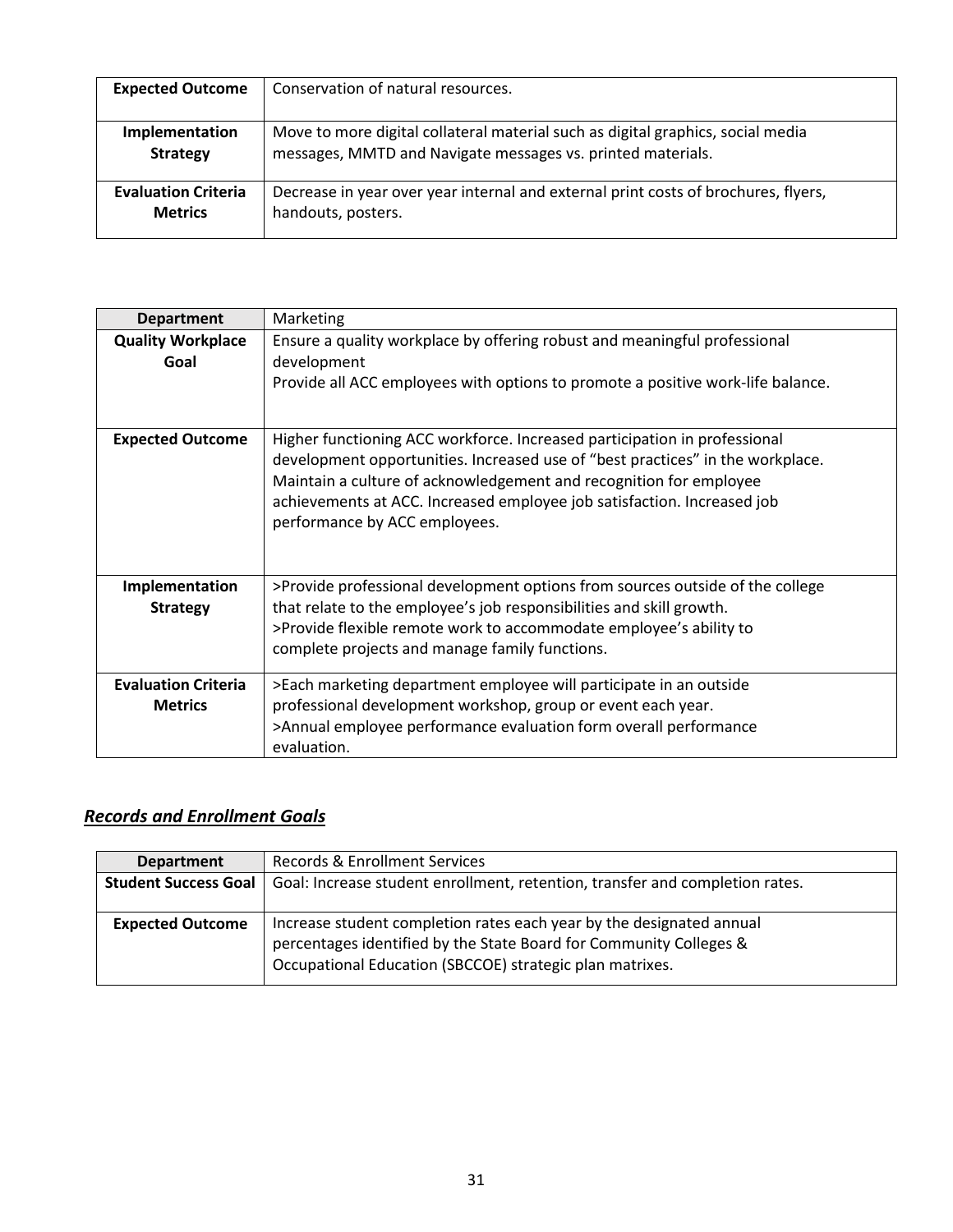| Implementation             | Step 1: Review the last five years of ACC graduation data (both as reported to IPEDS |
|----------------------------|--------------------------------------------------------------------------------------|
| <b>Strategy</b>            | Step 2: Outreach to ACC Navigate Administrator and ACC COSI Grant Representative to  |
|                            | identify appropriate target student populations                                      |
|                            | Step 3: Research systems capabilities to ascertain how to identify students who are  |
|                            | near completion of their program                                                     |
|                            | Step 4: Develop outreach process (communication modality, communication content,     |
|                            | timing, etc.)                                                                        |
|                            | Step 5: Craft communication content                                                  |
|                            | Step 6: Launch the outreach campaign                                                 |
|                            | Step 7: Gather data to monitor results                                               |
| <b>Evaluation Criteria</b> | End of AY20/21: Review graduation data                                               |
| <b>Metrics</b>             | End of AY20/21: Connect with ACC Navigate Administrator and ACC COSI Representative  |
|                            | End of AY20/21: Identify three target programs                                       |
|                            | End of AY20/21: Identify process to identify students in the target programs End of  |
|                            | AY21/22: Develop outreach campaign process (to include communication content,        |
|                            | modalities, etc.) to those students who are near graduation, encouraging them to     |
|                            | complete their program and apply for graduation                                      |
|                            | End of AY 21/22: Launch outreach campaign                                            |
|                            | End of AY22/23 and Beyond - Review graduation data, ascertain if any changes are     |
|                            | needed to the campaign, continue campaign in alignment with process document         |

| <b>Department</b>             | <b>Records &amp; Enrollment Services</b>                                                    |
|-------------------------------|---------------------------------------------------------------------------------------------|
| <b>Excellence in Teaching</b> | Goal: Expand high impact learning practices, including but not limited to service learning, |
| and Learning Goal             | study abroad, work-based learning, undergraduate research programs, learning                |
|                               | communities, writing intensive courses, collaborative assignments and projects,             |
|                               | diversity/global learning experiences, ePortfolios, community-based learning, internships,  |
|                               | capstone courses and projects and first-year experiences.                                   |
| <b>Expected Outcome</b>       | Develop one additional Challenge Exam or Industry Certification annually.                   |
| Implementation                | Step 1: Gather data (last five years) regarding credits awarded through Challenge Exams     |
| <b>Strategy</b>               | and Industry Certifications                                                                 |
|                               | Step 2: Outreach to Instruction to ascertain industries/areas that may be viable            |
|                               | candidates for Challenge Exams and/or Industry Certifications Step 3: Identify two - three  |
|                               | area/courses that are appropriate to have a Challenge Exam or Industry Certification        |
|                               | developed                                                                                   |
|                               | Step 4: Select one area/course for development in AY20/21                                   |
|                               | Step 5: Collaborate with Instruction to develop the Challenge Exam or Industry              |
|                               | Certification                                                                               |
|                               | Step 6: Review data to determine if additional credits are being awarded through            |
|                               | Challenge Exam and/or Industry Certification                                                |
|                               | Step 7: Repeat these steps annually                                                         |
| <b>Evaluation Criteria</b>    | End of AY20/21 - Historical data is reviewed                                                |
| <b>Metrics</b>                | End of AY20/21 - Outreach to Instruction completed                                          |
|                               | End of AY21/22 - One new Challenge Exam or Industry Certification developed                 |
|                               | End of AY22/23 and Beyond - one new Challenge Exam or Industry Certification is             |
|                               | developed                                                                                   |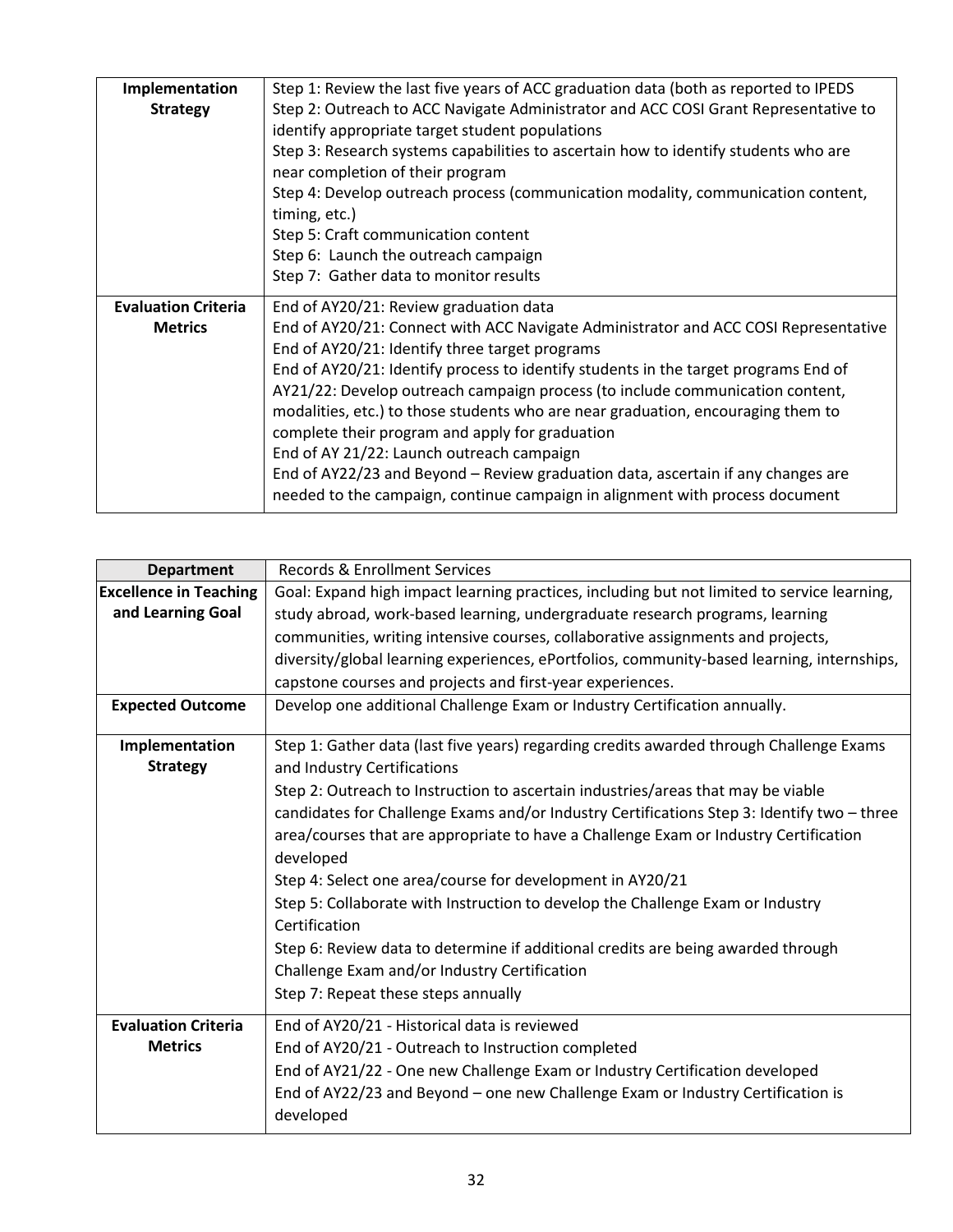| <b>Department</b>                            | Records & Enrollment Services                                                                                                                                                                                                                                                                                                                                                                                                                                                |
|----------------------------------------------|------------------------------------------------------------------------------------------------------------------------------------------------------------------------------------------------------------------------------------------------------------------------------------------------------------------------------------------------------------------------------------------------------------------------------------------------------------------------------|
| <b>Equity and Inclusion</b><br>Goal          | Goal: Enhance recruitment, retention, and support for underrepresented and<br>non-underrepresented students across the college.                                                                                                                                                                                                                                                                                                                                              |
| <b>Expected Outcome</b>                      | Outreach to students from Sheridan HS and Englewood HS regarding their collegiate<br>academic record; educate them about what it is, how to monitor it, and the impact their<br>academic record can have on their future academic and<br>career pursuits.                                                                                                                                                                                                                    |
| Implementation<br><b>Strategy</b>            | Step 1: Gather feedback from current students regarding their knowledge about their<br>academic record<br>Step 2: Determine data points and information that will be gathered in the future, to<br>determine the effectiveness of the outreach<br>Step 3: Develop a draft Academic Record Notification letter for the target population of<br>students<br>Step 4: Develop process to send the letter (timing and modality)<br>Step 6: Assess the effectiveness of the letter |
| <b>Evaluation Criteria</b><br><b>Metrics</b> | End of AY20/21 - Student Feedback gathered<br>End of AY20/21 - assessment data points and information determined<br>End of AY21/22 - process to send letter is developed<br>End of AY21/22 - first notification letter is launched<br>AY22/23 and Beyond - assessment completed, letter adjusted as appropriate, letter is sent<br>to students in accordance with the process document                                                                                       |

| Department                                     | <b>Records &amp; Enrollment Services</b>                                                                                                                                                                 |
|------------------------------------------------|----------------------------------------------------------------------------------------------------------------------------------------------------------------------------------------------------------|
| <b>Climate of</b><br><b>Innovation</b><br>Goal | Goal: Develop accessible innovative academic programs that match student and<br>workforce needs to prepare students for successful transfer or entry into<br>the workforce.                              |
| <b>Expected Outcome</b>                        | Develop effective and efficient processes for prior learning assessment models that<br>validate skills and crosswalks to courses to create more efficient<br>paths to degrees and industry for students. |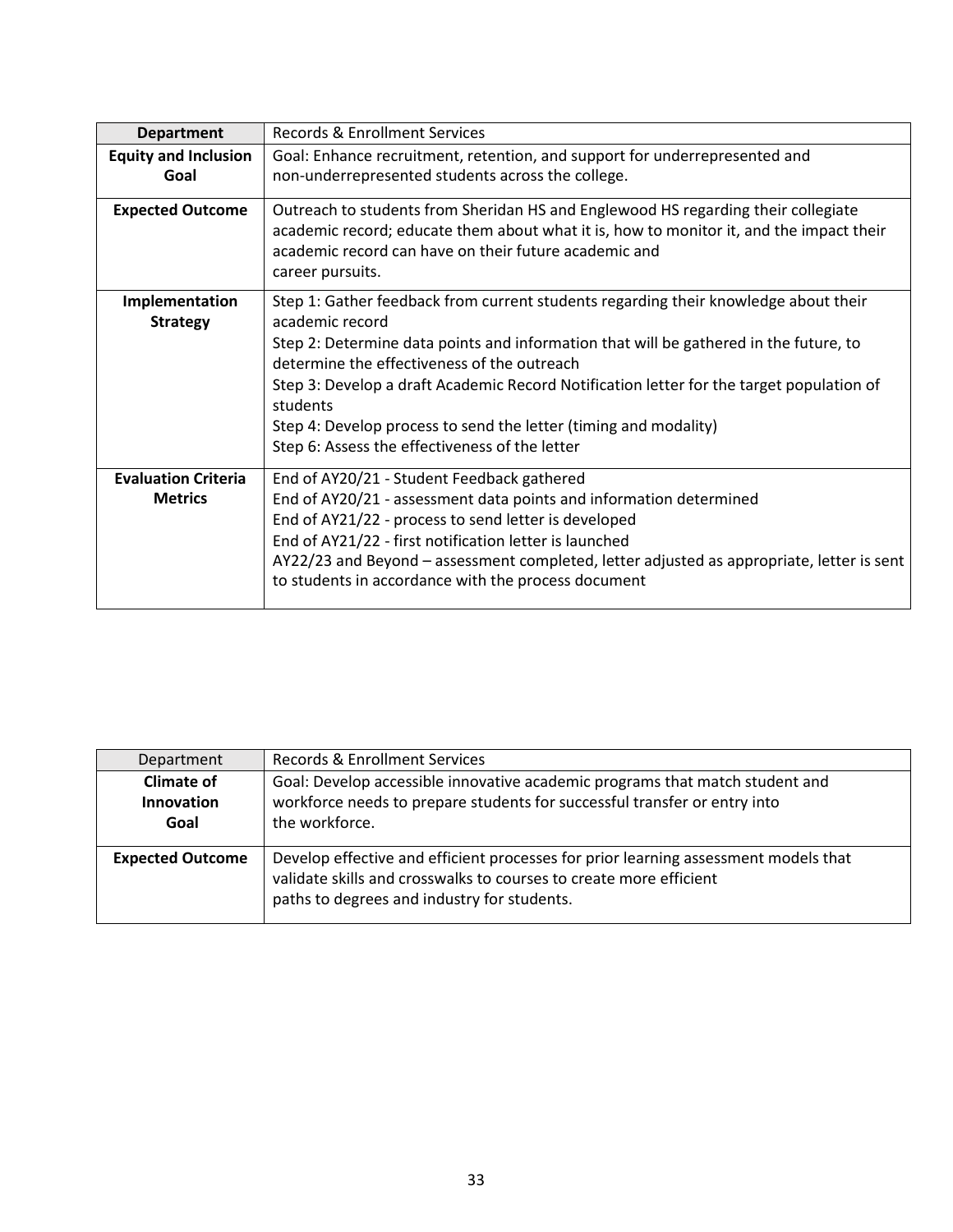| Implementation                               | Step 1: Gather feedback from appropriate constituents regarding the current Prior                                                                                                                                                                                                                                                                                                                                                                                                                                                                                                                                                                                                                                                             |
|----------------------------------------------|-----------------------------------------------------------------------------------------------------------------------------------------------------------------------------------------------------------------------------------------------------------------------------------------------------------------------------------------------------------------------------------------------------------------------------------------------------------------------------------------------------------------------------------------------------------------------------------------------------------------------------------------------------------------------------------------------------------------------------------------------|
| <b>Strategy</b>                              | Learning Assessment processes and information on the ACC website Step 2: Conduct a<br>thorough review of the current Prior Learning Assessment processes and information on<br>the webpage<br>Step 3: Redesign the Prior Learning Assessment processes so they are more effective and<br>efficient<br>Step 4: Update and/or create new content for Prior Learning Assessment webpage<br>Step 5: Gather feedback from the same constituents for post-implementation<br>assessment; ascertain if any additional changes are needed to information and/or<br>process.                                                                                                                                                                            |
| <b>Evaluation Criteria</b><br><b>Metrics</b> | End of AY20/21 - Connect with appropriate contact(s) in Instruction and at CCCS<br>End of AY20/21 - Conduct thorough review of current information on ACC Prior<br>Learning Assessment webpage<br>End of AY20/21 - Identify changes needed to Prior Learning Assessment process(es)<br>and webpage content<br>End of AY21/22 - Update and/or create new content for Prior Learning Assessment<br>webpage<br>End of AY21/22 - Update Prior Learning Assessment processes<br>End of AY21/22 - Launch new model for Prior Learning Assessment End of AY22/23<br>and Beyond - continue to gather data regarding Prior Learning Assessment credits<br>awarded and use data to inform decisions regarding any potential need for future<br>changes. |

| <b>Department</b>                            | Records & Enrollment Services                                                                                                                                                                                                                                                                                                                                                                                                                                                     |
|----------------------------------------------|-----------------------------------------------------------------------------------------------------------------------------------------------------------------------------------------------------------------------------------------------------------------------------------------------------------------------------------------------------------------------------------------------------------------------------------------------------------------------------------|
| <b>Quality Workplace</b><br>Goal             | Goal: Ensure a quality workplace by offering robust and meaningful<br>professional development.                                                                                                                                                                                                                                                                                                                                                                                   |
| <b>Expected Outcome</b>                      | Staff will participate in meaningful professional development opportunities.                                                                                                                                                                                                                                                                                                                                                                                                      |
| Implementation<br><b>Strategy</b>            | Step 1: Staff will complete a pre-assessment regarding a particular development topic<br>Step 2: Design professional development plan<br>Step 3: Staff will participate in the professional development activities<br>Step 4: Staff will complete a post-assessment regarding the topic<br>Step 5: A process will be developed that allows staff the opportunity to share<br>what they have learned with their colleagues in the RES department                                   |
| <b>Evaluation Criteria</b><br><b>Metrics</b> | End of AY20/21 - pre-assessment is completed<br>End of AY20/21 - professional development plan is created<br>End of AY21/22 - process by which staff can share what they have learned is developed<br>End of AY21/22 - staff participate in professional development activities<br>End of AY21/22 - post-assessment is completed<br>AY22/23 and Beyond - ascertain effectiveness of the professional development; repeat<br>the process for other professional development topics |

## *Student Affairs Operations Goals*

| <b>Department</b> | <b>Student Affairs Operations</b>                                                                                              |
|-------------------|--------------------------------------------------------------------------------------------------------------------------------|
|                   | <b>Student Success Goal</b>   Create a student-ready college to enable all populations of students to be successful<br>at ACC. |
|                   |                                                                                                                                |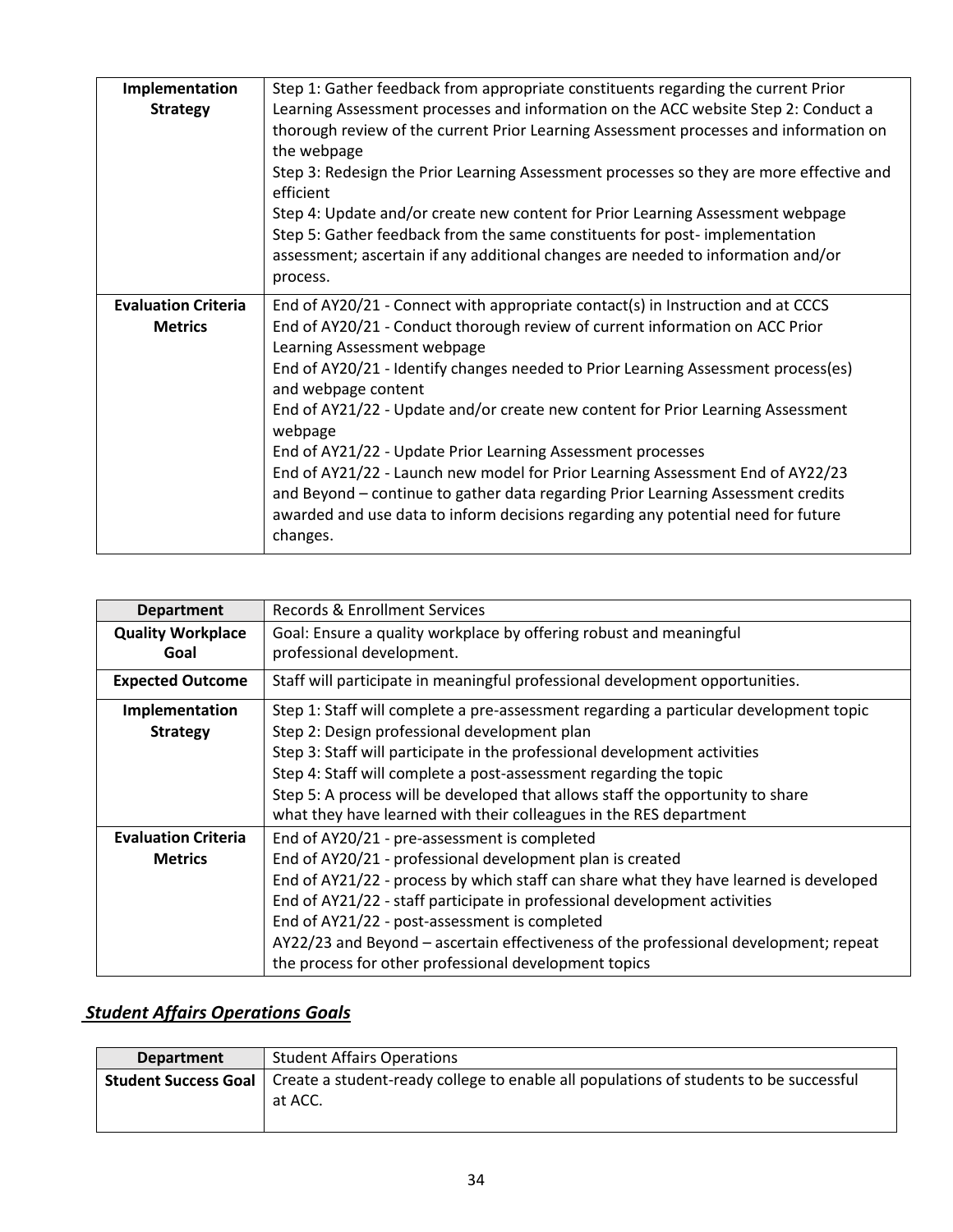| <b>Expected Outcome</b>                      | Develop programs and accessible resources and create a culture to meet students<br>$\bullet$<br>where they are academically to provide opportunities for success.<br>Eliminate the equity gaps for traditionally underserved students by increasing<br>$\bullet$<br>the course success, retention, and completion rates of all groups.                                                                                                                                                                                                                                                                                                                                                                                              |
|----------------------------------------------|-------------------------------------------------------------------------------------------------------------------------------------------------------------------------------------------------------------------------------------------------------------------------------------------------------------------------------------------------------------------------------------------------------------------------------------------------------------------------------------------------------------------------------------------------------------------------------------------------------------------------------------------------------------------------------------------------------------------------------------|
| Implementation<br><b>Strategy</b>            | 1. Identify practices in the Navigate platform to provide opportunities for success<br>and communication for student needs<br>Identify data needed for course labeling in Navigate Student platform<br>2.<br>Collaborate with Instruction on further development in Navigate Student for<br>3.<br>Academic Plans (ways to search for classes, use of specialization plans).<br>Identify data needed for assessment for Success Markers; collaborate with<br>4.<br>Instruction to identify Success Markers<br>Identify data needed for assessment for Predictive Analytics<br>5.<br>Research implementation "Auto-Loader" of student schedule<br>6.<br>Test and validate data<br>7 <sup>1</sup><br>Implementation of practices<br>8. |
| <b>Evaluation Criteria</b><br><b>Metrics</b> | AY20/21: Implement course labeling (i.e., Service Learning, Zero Cost<br>Textbooks, GT course, etc.) in Navigate Student platform<br>AY20/21: Gather data for implementation of Success Markers and Predictive Analytics<br>End of AY20/21: Implementation of Success Markers; train staff on use AY21/22:<br>Implementation of Predictive Analytics, "Auto-Loader", enhanced Academic Plans;<br>train staff on use<br>AY21/22 and Beyond: Review data to evaluate impact on retention and completion,<br>ascertain if changes are needed, continue alignment with student success initiatives.                                                                                                                                     |

| <b>Department</b>           | <b>Student Affairs Operations</b>                                                                                                                                                                                                                                                                                                                                                                                 |
|-----------------------------|-------------------------------------------------------------------------------------------------------------------------------------------------------------------------------------------------------------------------------------------------------------------------------------------------------------------------------------------------------------------------------------------------------------------|
| <b>Student Success Goal</b> | ACC students are afforded a full range of holistic resources to support their academic<br>and career goals.                                                                                                                                                                                                                                                                                                       |
| <b>Expected Outcome</b>     | Expansion of whole-student services such as counseling, addressing food and housing<br>securities, and mental health resources.                                                                                                                                                                                                                                                                                   |
| Implementation              | Step 1: Review data from the #RealCollege survey                                                                                                                                                                                                                                                                                                                                                                  |
| <b>Strategy</b>             | Step 2: Assess data from ENG121 and AAA101 courses to collect student feedback<br>Step 3: Collaborate with the Dean of Students Office and the RAND<br>Corporation to implement Single Stop for ACC students<br>Step 4: Collaborate with the English department to include Single Stop survey in English<br>121 courses<br>Step 5: Launch Single Stop outreach campaign<br>Step 6: Gather data to monitor results |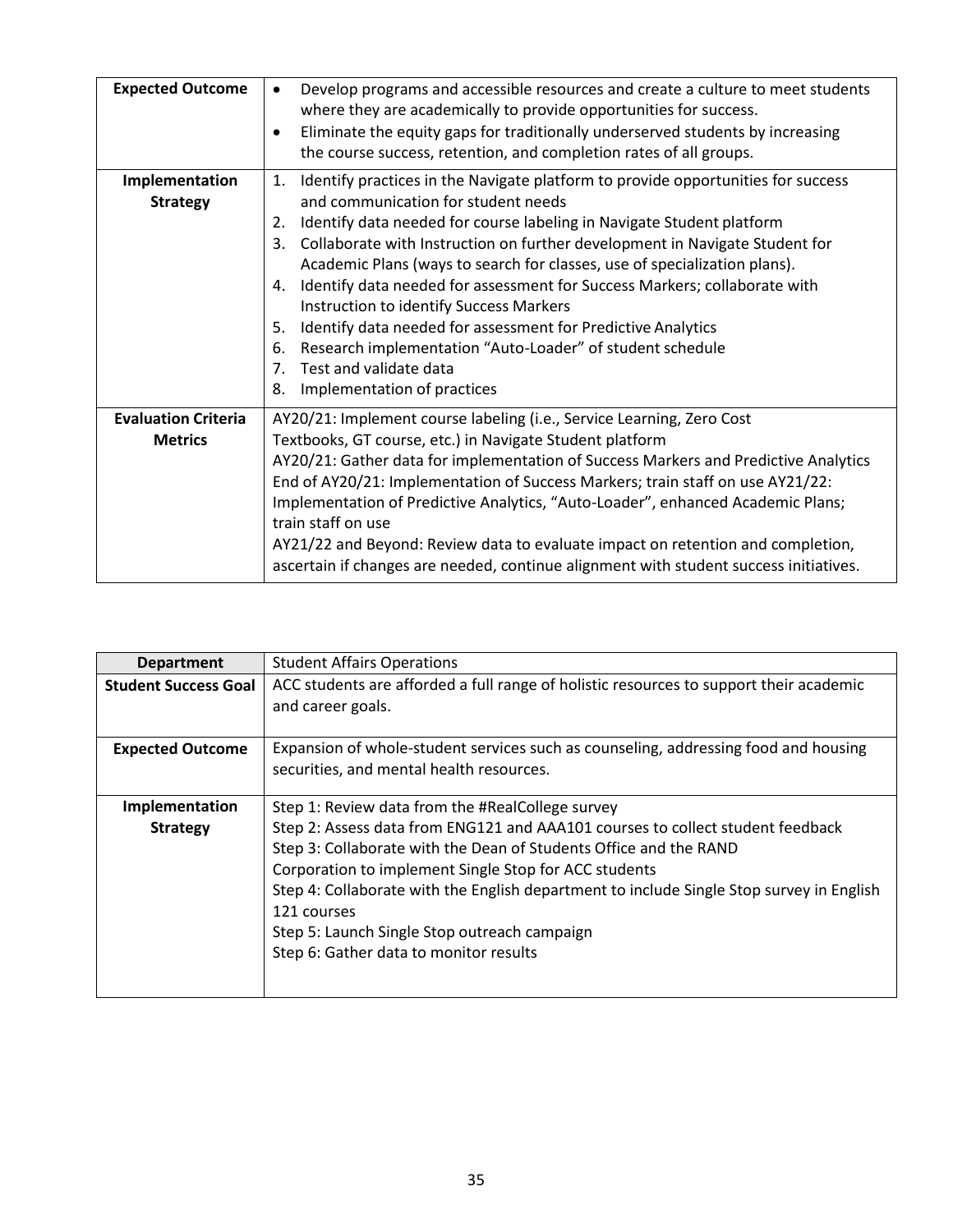| <b>Evaluation Criteria</b> | AY20/21: Review #RealCollege survey data                                    |
|----------------------------|-----------------------------------------------------------------------------|
| <b>Metrics</b>             | AY20/21: Review ACC ENG121 and AAA101 student demographic data              |
|                            | AY20/21: Launch Single Stop survey in ENG121                                |
|                            | End of AY20/21: Evaluate responses and use of Single Stop platform          |
|                            | AY21/22: Launch Single Stop survey in ENG121                                |
|                            | AY21/22: Evaluate responses and use of Single Stop platform                 |
|                            | AY21/22 and Beyond: Dean of Students Office will evaluate continued use and |
|                            | outreach.                                                                   |

| <b>Department</b>             | <b>Student Affairs Operations</b>                                                       |
|-------------------------------|-----------------------------------------------------------------------------------------|
| <b>Excellence in Teaching</b> | Ensure all students, faculty and instructors have access to the leading technology      |
| and Learning Goal             | necessary to be successful in learning, teaching and the workforce.                     |
| <b>Expected</b>               | Students, faculty and instructors will have the necessary hardware and software to<br>٠ |
| <b>Outcome</b>                | be successful.                                                                          |
|                               | Students, faculty and instructors will have access to remote technology.<br>٠           |
| Implementation                | Navigate Student and Staff platforms are web-based programs that can be<br>1.           |
| <b>Strategy</b>               | accessed through SSO via any browser.                                                   |
|                               | Navigate Student platform is available via a mobile app through SSO.<br>2.              |
|                               | Increase utilization of the Navigate platform for students and staff<br>3.              |
|                               | Professional development will be provided for the appropriate employees in order<br>4.  |
|                               | to enhance interactions with students and provide                                       |
|                               | timely intervention across all student groups                                           |
| Evaluation                    | AY20/21: Continue development of training opportunities for employees AY20/21 and       |
| <b>Criteria Metrics</b>       | Beyond: Establish a "Knowledge Base" site for training materials; assess utilization    |
|                               | through data, number of trainings provided                                              |

| <b>Department</b>           | <b>Student Affairs Operations</b>                                                     |
|-----------------------------|---------------------------------------------------------------------------------------|
| <b>Equity and Inclusion</b> | Enhance recruitment, retention, and support for underrepresented and non-             |
| Goal                        | underrepresented students across the college.                                         |
| <b>Expected Outcome</b>     | Ensure ACC can respond to shifts and events in our society, including outreach        |
|                             | to at risk populations at ACC.                                                        |
| Implementation              | Identify data points for Success Marker assessment<br>1.                              |
| <b>Strategy</b>             | Identify data points for Predictive Analytics assessment<br>2.                        |
|                             | Gather historical data needed for assessments<br>3.                                   |
|                             | Train the analytics, develop training for staff<br>4.                                 |
|                             | Implementation of analytics<br>5.                                                     |
|                             | Develop initiatives that will allow for targeted student-support mechanisms.<br>6.    |
|                             | 7. Assess the effectiveness of initiatives                                            |
| <b>Evaluation Criteria</b>  | End of AY20/21 - Gather data points for assessments                                   |
| <b>Metrics</b>              | End of AY20/21 - Train analytics; develop training for staff                          |
|                             | AY21/22 - Implementation and training of analytics in Navigate site                   |
|                             | AY21/22 - Develop outreach and initiatives that will empower staff to identify equity |
|                             | gaps and uncover hidden academic risk using Navigate data.                            |
|                             | AY22/23 and Beyond - assess data on effectiveness of initiatives by                   |
|                             | reviewing retention and completion rates                                              |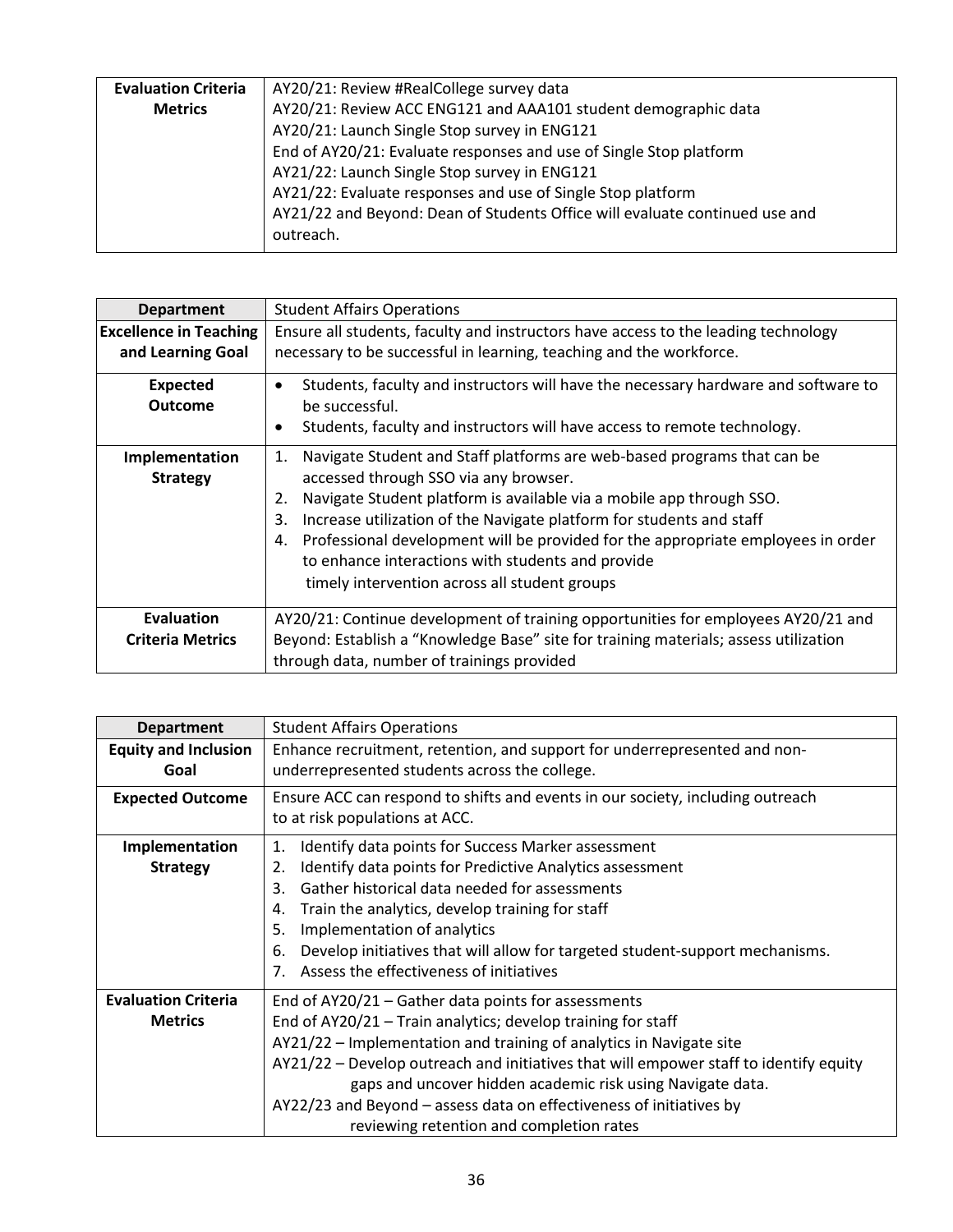| <b>Department</b>                            | <b>Student Affairs Operations</b>                                                                                                                                                                                                                                                                                                                                                                                                             |
|----------------------------------------------|-----------------------------------------------------------------------------------------------------------------------------------------------------------------------------------------------------------------------------------------------------------------------------------------------------------------------------------------------------------------------------------------------------------------------------------------------|
| <b>Climate of</b>                            | Identify and expand reciprocal external and internal collaborative                                                                                                                                                                                                                                                                                                                                                                            |
| <b>Innovation</b>                            | partnerships.                                                                                                                                                                                                                                                                                                                                                                                                                                 |
| Goal                                         |                                                                                                                                                                                                                                                                                                                                                                                                                                               |
| <b>Expected Outcome</b>                      | Increase the number of partnerships with industry and the community.<br>٠<br>Increase the number of internal collaborative partnerships.<br>٠<br>Increased positive community perception for ACC from outside entities.<br>٠<br>ACC will be able to better identify its value proposition to community, industry,<br>$\bullet$<br>and amongst internal departments.                                                                           |
| Implementation<br><b>Strategy</b>            | Continue to leverage partnership with EAB to provide support to students through<br>1.<br>implementation and development of the Navigate platform.<br>Leverage partnerships within CCCS to develop best practices to support<br>2.<br>respective student populations through the Navigate platform.<br>Leverage partnerships within ACC to further enhance collaboration on use of<br>3.<br>the Navigate platform to support student success. |
| <b>Evaluation Criteria</b><br><b>Metrics</b> | AY20/21 and Beyond: Work with EAB Strategic Leader to evaluate development<br>and implementation of Navigate platforms. Collaborate with EAB and within CCCS<br>to consider best practices to support student<br>populations.                                                                                                                                                                                                                 |

| <b>Department</b>                 | <b>Student Affairs Operations</b>                                                                                                                                  |
|-----------------------------------|--------------------------------------------------------------------------------------------------------------------------------------------------------------------|
| <b>Quality Workplace</b>          | Ensure a quality workplace by offering robust and meaningful professional                                                                                          |
| Goal                              | development.                                                                                                                                                       |
| <b>Expected Outcome</b>           | Higher functioning ACC workforce.<br>٠                                                                                                                             |
|                                   | Increased participation in professional development opportunities.<br>٠                                                                                            |
|                                   | Increased use of "best practices" in the workplace.<br>$\bullet$                                                                                                   |
| Implementation<br><b>Strategy</b> | Collaborate with EAB Strategic Leader to evaluate development and<br>1.<br>implementation of best practices in Navigate platforms.                                 |
|                                   | Collaborate across ACC divisions to identify needs to support student success<br>2.<br>Create and continue professional development opportunities to enhance<br>3. |
|                                   | employee interactions with students that provide timely intervention                                                                                               |
| <b>Evaluation Criteria</b>        | AY20/21 and Beyond: Work with EAB Strategic Leader to evaluate development and                                                                                     |
| <b>Metrics</b>                    | implementation of Navigate platforms. Collaborate with EAB and within CCCS to                                                                                      |
|                                   | consider best practices to support student populations. Staff participates in                                                                                      |
|                                   | professional development, ascertain effectiveness of the professional development;<br>repeat the process for other                                                 |
|                                   | professional development topics                                                                                                                                    |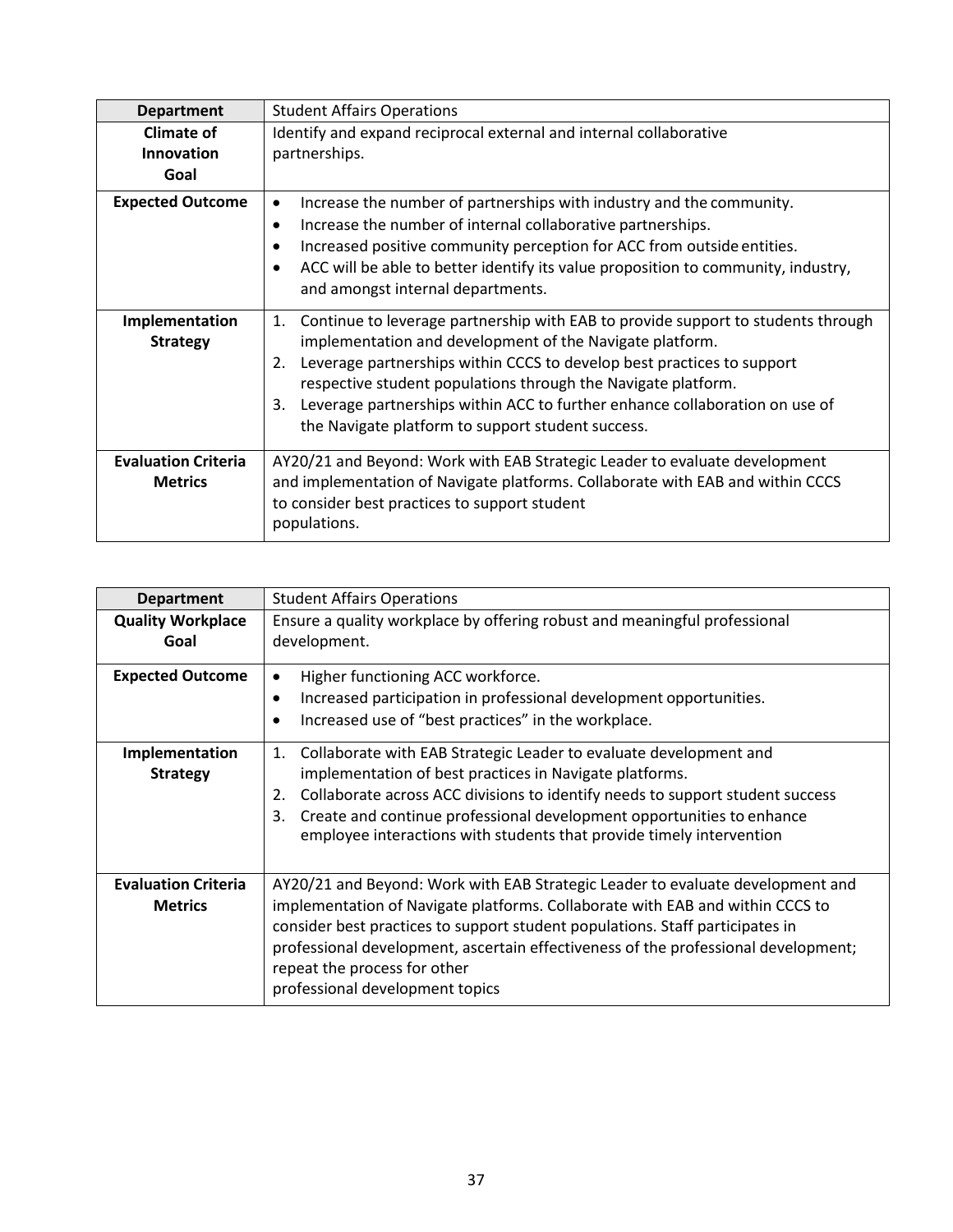## *Student Life Goals*

| <b>Department</b>                            | <b>Student Life</b>                                                                                                                                                                                                                                                                                                                                                                                                                                                                                                                                                                                                                                                                                                                                                                                                                  |
|----------------------------------------------|--------------------------------------------------------------------------------------------------------------------------------------------------------------------------------------------------------------------------------------------------------------------------------------------------------------------------------------------------------------------------------------------------------------------------------------------------------------------------------------------------------------------------------------------------------------------------------------------------------------------------------------------------------------------------------------------------------------------------------------------------------------------------------------------------------------------------------------|
| <b>Student Success Goal</b>                  | In support of a welcoming community, the Student Life Office will create<br>opportunities to enhance school spirit and encourage increased engagement from the<br>student body at the start of each semester. Engagement efforts will<br>continue throughout the semester.                                                                                                                                                                                                                                                                                                                                                                                                                                                                                                                                                           |
| <b>Expected Outcome</b>                      | Outcome: Students will be aware of and able to participate in pre-semester and<br>start-of-semester welcome programs.<br>Outcome: Students will be aware of and able to participate in an annual calendar<br>of mascot-related activities.<br>Outcome: Students will be able to articulate ways to stay informed about and get<br>involved in engagement opportunities at ACC.                                                                                                                                                                                                                                                                                                                                                                                                                                                       |
| Implementation<br><b>Strategy</b>            | Step 1: Pre-semester and start-of-semester welcome programs will be mapped<br>from two weeks before the start of the semester through the first two weeks of the<br>semester, to include promotion of opportunities to get<br>involved as well as information on ACC's mascot. Demographic/Program-specific<br>activities will be included, i.e. student veterans welcome and collaborations with<br>TRIO.<br>Step 2: Mascot-related activities will be mapped out through the semester. Step 3: A<br>calendar of student activities, including items from Step 1 and Step 2, will be<br>developed for each semester.<br>Step 4: Programs will be reviewed by the Student Government Association for student<br>feedback.<br>Step 5: Implement programs.<br>Step 6: Utilize assessments for program enhancement in subsequent years. |
| <b>Evaluation Criteria</b><br><b>Metrics</b> | Assessments of student activities will be reviewed on an annual basis to<br>determine activity elements to continue, to restructure, to add, and to<br>remove.                                                                                                                                                                                                                                                                                                                                                                                                                                                                                                                                                                                                                                                                       |

| <b>Department</b>                                  | Student Life                                                                                                                                                                                                                                                                                                                                                                            |
|----------------------------------------------------|-----------------------------------------------------------------------------------------------------------------------------------------------------------------------------------------------------------------------------------------------------------------------------------------------------------------------------------------------------------------------------------------|
| <b>Excellence in Teaching</b><br>and Learning Goal | The Student Life Office will create co-curricular learning grants to support<br>work being done within all Pathways.                                                                                                                                                                                                                                                                    |
| <b>Expected Outcome</b>                            | Outcome: One co-curricular learning grant program will be completed in<br>each Pathway during each academic year.                                                                                                                                                                                                                                                                       |
| Implementation<br><b>Strategy</b>                  | Step 1: Review Student Life budget to determine funding limits for the grant<br>program.<br>Step 2: Create a process for grant application and promotion.<br>Step 3: Ask the Pathways Co-Leads for feedback. Step 4: Promote<br>the grants to faculty and instructors. Step 5: Implement<br>programs.<br>Step 6: Utilize assessments for grant program enhancement in subsequent years. |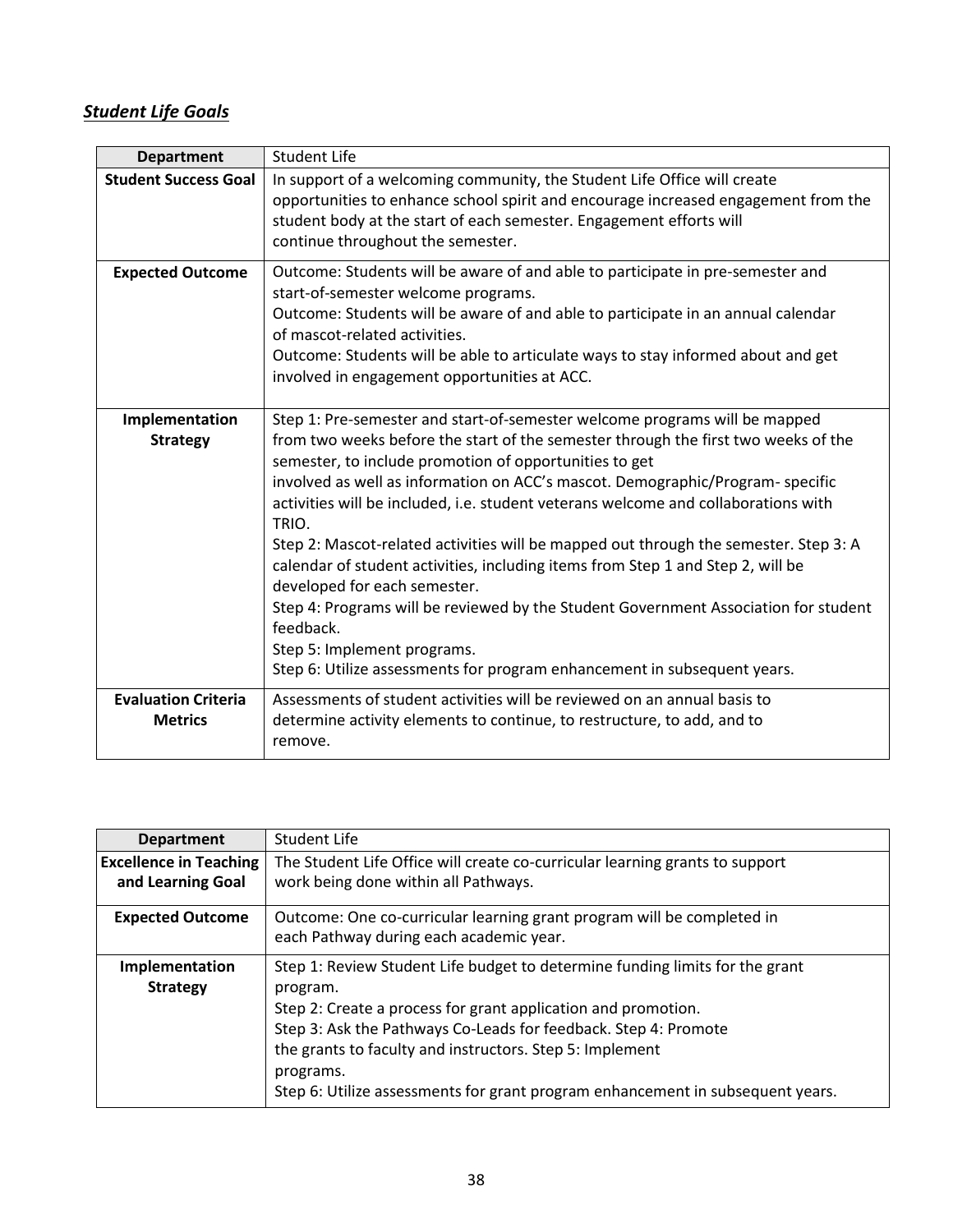| <b>Evaluation</b>                            | Assessments of co-curricular learning grant programs will be reviewed on an                                                                                                                                            |
|----------------------------------------------|------------------------------------------------------------------------------------------------------------------------------------------------------------------------------------------------------------------------|
| <b>Criteria Metrics</b>                      | annual basis to determine program elements to continue, to                                                                                                                                                             |
|                                              | restructure, to add, and to remove.                                                                                                                                                                                    |
| <b>Department</b>                            | <b>Student Life</b>                                                                                                                                                                                                    |
| <b>Equity and Inclusion</b>                  | The Student Life Office will annually develop and implement a calendar of                                                                                                                                              |
| Goal                                         | multicultural programs. The Student Life Office will collaborate throughout                                                                                                                                            |
|                                              | the institution in the creation and facilitation of these programs.                                                                                                                                                    |
| <b>Expected Outcome</b>                      | Outcome: Students will be aware of and able to participate in a calendar of<br>multicultural event.                                                                                                                    |
|                                              | Outcome: Student leaders will demonstrate an increased skill in cultural                                                                                                                                               |
|                                              | competency, by completing activities to be included in student leadership trainings<br>each semester.                                                                                                                  |
|                                              | Outcome: Students will have the opportunity to form and join student                                                                                                                                                   |
|                                              | organization affinity groups, which will be promoted each semester.                                                                                                                                                    |
| Implementation<br><b>Strategy</b>            | Step 1: Identify multicultural celebrations, observances, and historical events<br>to include in programming.                                                                                                          |
|                                              | Step 2: Determine modes of implementation for each item in Step 1; active<br>programming, passive programming, active promotion, passive promotion, etc.<br>Determine potential collaborators for all programs listed. |
|                                              | Step 3: Ask for the list to be reviewed by the Dean of Students, the Inclusive<br>Excellence Council, the Student Government Association, and any other entities<br>determined by those groups.                        |
|                                              | Step 4: Implement the programs.                                                                                                                                                                                        |
|                                              | Step 5: Utilize assessments for program enhancement in subsequent years.                                                                                                                                               |
| <b>Evaluation Criteria</b><br><b>Metrics</b> | Assessments of multicultural programs will be reviewed on an annual basis to determine<br>program elements to continue, to restructure, to add, and to<br>remove.                                                      |
|                                              |                                                                                                                                                                                                                        |

| <b>Department</b>                            | <b>Student Life</b>                                                                                                                                                                                                                                                                                                                                                           |
|----------------------------------------------|-------------------------------------------------------------------------------------------------------------------------------------------------------------------------------------------------------------------------------------------------------------------------------------------------------------------------------------------------------------------------------|
| <b>Equity and Inclusion</b><br>Goal          | The Student Life Office will develop a plan to annually collect and review<br>engagement data and disaggregate by all available student demographics.                                                                                                                                                                                                                         |
| <b>Expected Outcome</b>                      | Outcome: The Student Life Office will be able to identify and address any<br>gaps in engagement based on the data.                                                                                                                                                                                                                                                            |
| Implementation<br><b>Strategy</b>            | Step 1: Create a plan to collect engagement data for all student activities and for<br>student organization participation, and enter this data in Navigate.<br>Step 2: Review all collected data and compare it to institutional student<br>demographics.<br>Step 3: Determine areas of concern to address in the following year, as well as areas<br>of success to maintain. |
| <b>Evaluation Criteria</b><br><b>Metrics</b> | Engagement data will be reviewed on an annual basis to determine areas of concern<br>and success. The initial year will serve to provide a baseline upon<br>which benchmarks can be made.                                                                                                                                                                                     |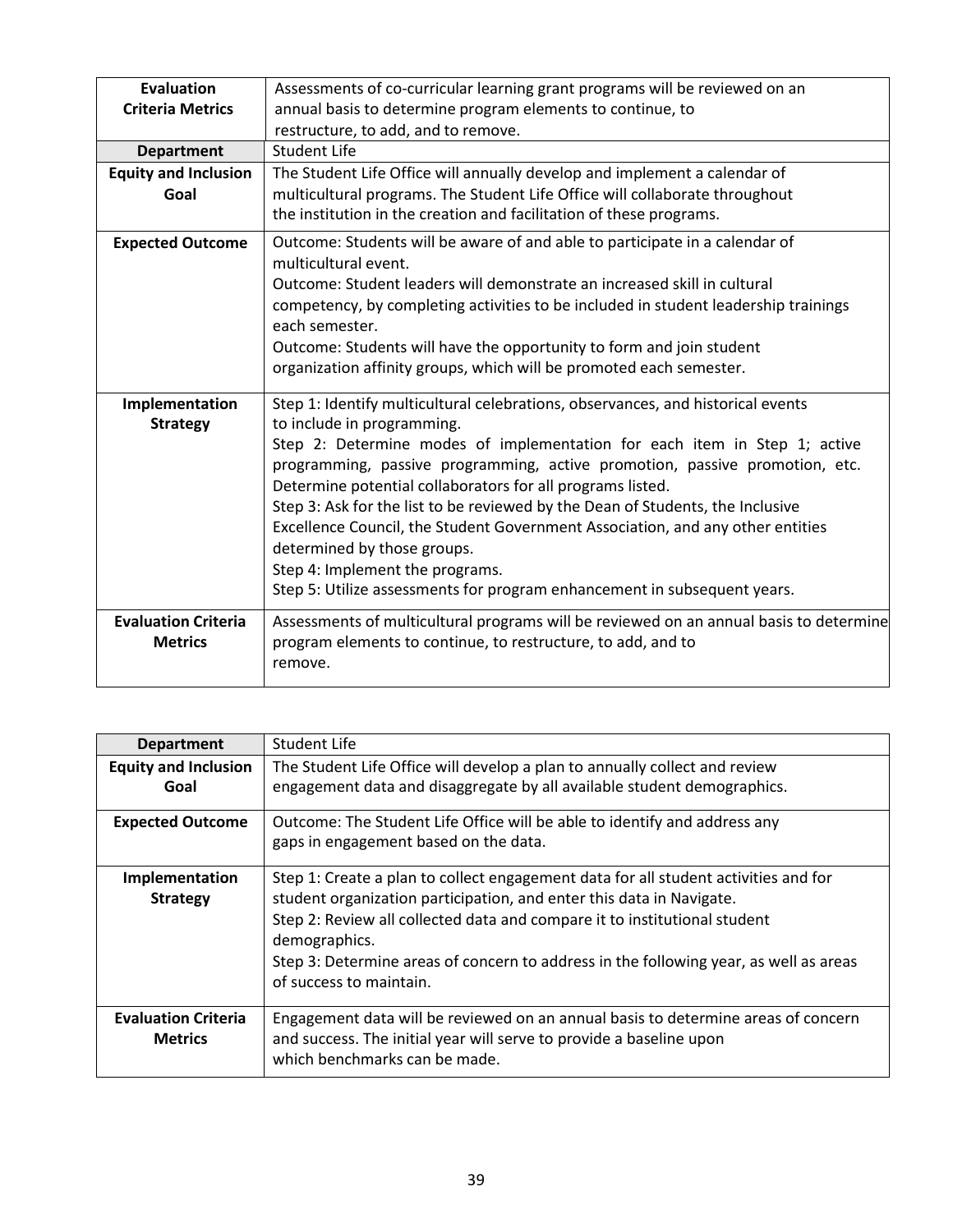| <b>Department</b>                            | <b>Student Life</b>                                                                                                                                                                                                                                                                                                                                                            |
|----------------------------------------------|--------------------------------------------------------------------------------------------------------------------------------------------------------------------------------------------------------------------------------------------------------------------------------------------------------------------------------------------------------------------------------|
| Climate of                                   | The Student Life Office will determine ways to engage students in other modes                                                                                                                                                                                                                                                                                                  |
| <b>Innovation</b>                            | beyond in-person activities (based on insights gained through COVID-19).                                                                                                                                                                                                                                                                                                       |
| Goal                                         |                                                                                                                                                                                                                                                                                                                                                                                |
| <b>Expected Outcome</b>                      | Outcome: Students will be able to engage in college experiences in modalities<br>other than in-person activities.                                                                                                                                                                                                                                                              |
| Implementation                               | Step 1: Research best practices for remote and offline engagement.                                                                                                                                                                                                                                                                                                             |
| <b>Strategy</b>                              | Step 2: Determine ways to incorporate these practices throughout the annual calendar<br>of events, to include attendance/engagement metrics.<br>Step 3: Programs will be reviewed by the Student Government Association for student<br>feedback.<br>Step 4: Implement remote and offline programs.<br>Step 5: Utilize assessments for program enhancement in subsequent years. |
| <b>Evaluation Criteria</b><br><b>Metrics</b> | Assessments of remote and offline activities will be reviewed on an annual<br>basis to determine activity elements to continue, to restructure, to add, and to<br>remove.                                                                                                                                                                                                      |

| <b>Department</b>                            | <b>Student Life</b>                                                                                                                                                                                                                                                                                                                                                                                                                                                                                  |
|----------------------------------------------|------------------------------------------------------------------------------------------------------------------------------------------------------------------------------------------------------------------------------------------------------------------------------------------------------------------------------------------------------------------------------------------------------------------------------------------------------------------------------------------------------|
| <b>Quality Workplace</b><br>Goal             | Each member of the Student Life Office will develop an annual plan to engage in<br>professional development, on campus and in the broader professional<br>community.                                                                                                                                                                                                                                                                                                                                 |
| <b>Expected Outcome</b>                      | Outcome: Each member of the Student Life Office will engage with 2 professional<br>associations related to their work in student engagement efforts on an annual basis,<br>and share knowledge gained with the team.<br>Outcome: Each member of the Student Life Office will keep track of professional<br>development completed on an annual basis, to be included in annual review<br>narratives.                                                                                                  |
| Implementation<br><b>Strategy</b>            | Step 1: Each year, every member of the Student Life Office will identify areas of<br>growth, areas of interest in development, and professional associations and<br>developmental experiences of interest.<br>Step 2: Elements in Step 1 will be drafted as an individual professional<br>development plan, to be submitted to the appropriate supervisor.<br>Step 3: Experiences will be mapped out, budgeted for, and tracked.<br>Step 4: Experiences will be shared with the team, as they occur. |
| <b>Evaluation Criteria</b><br><b>Metrics</b> | Each member of the Student Life Office will include their professional development<br>activities in their annual review narratives, to include ways in which the experiences<br>were utilized to enhance work done at ACC.<br>Knowledge gained and shared within the team will be incorporated in broader<br>presentations within the institution, where possible and relevant.                                                                                                                      |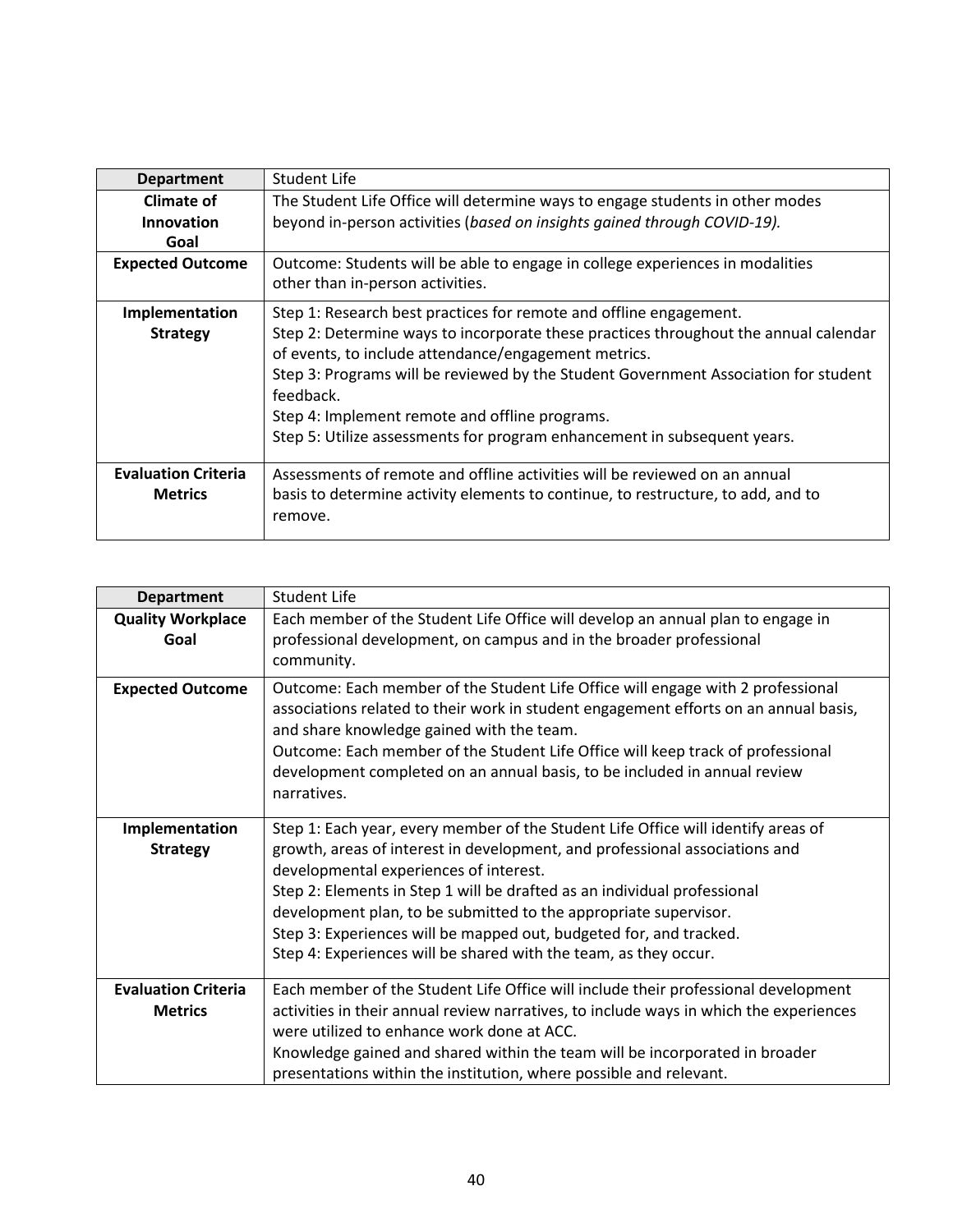## *Testing Center Goals*

| <b>Department</b>                            | <b>Testing Center</b>                                                                                                                                                                                                                                                                                                                                                                                                                                                                                                                                                                                                                                                                                                                                                                                 |
|----------------------------------------------|-------------------------------------------------------------------------------------------------------------------------------------------------------------------------------------------------------------------------------------------------------------------------------------------------------------------------------------------------------------------------------------------------------------------------------------------------------------------------------------------------------------------------------------------------------------------------------------------------------------------------------------------------------------------------------------------------------------------------------------------------------------------------------------------------------|
| <b>Student Success Goal</b>                  | Create a student-ready college to enable all populations of students to be<br>successful at ACC.                                                                                                                                                                                                                                                                                                                                                                                                                                                                                                                                                                                                                                                                                                      |
| <b>Expected Outcome</b>                      | Develop programs and accessible resources and create a culture to meet<br>students where they are academically to provide opportunities for success.                                                                                                                                                                                                                                                                                                                                                                                                                                                                                                                                                                                                                                                  |
| Implementation<br><b>Strategy</b>            | Step 1: Ensure all placement-related staff resources are current and distributed<br>to Testing Center staff; hold refresher training regarding the resources and<br>processes as needed<br>Step 2: Create effective and efficient business processes regarding High School<br>transcript evaluation, data entry, and document retention<br>Step 3: Create effective and efficient business processes for department placement<br>exam administration (e.g. Biology, foreign language, etc.)<br>Step 4: Annually evaluate all existing processes and update as appropriate                                                                                                                                                                                                                             |
| <b>Evaluation Criteria</b><br><b>Metrics</b> | End of AY20/21: Review all current placement-related resources are accurate for<br>the current AY and future AY (based on known information)<br>End of AY20/21: Collaborate with Records & Enrollment Services staff to make any<br>needed updates to documents/resources maintained by that office (e.g. Multiple<br>Measures Placement document)<br>End of AY20/21: Create new and/or review existing departmental business process<br>documents regarding the High School Transcript evaluation process End of AY20/21:<br>Create new and/or review existing departmental business process documents<br>regarding departmental placement exam administration End of AY21/22: Repeat the<br>review/creation process annually for both<br>placement-related resources and business process documents |

| <b>Department</b>                                            | <b>Testing Center</b>                                                                                                                                                                                                                                                                                                                                                          |
|--------------------------------------------------------------|--------------------------------------------------------------------------------------------------------------------------------------------------------------------------------------------------------------------------------------------------------------------------------------------------------------------------------------------------------------------------------|
| Excellence in<br><b>Teaching and</b><br><b>Learning Goal</b> | Expand high impact learning practices, including but not limited to service learning,<br>study abroad, work-based learning, undergraduate research<br>programs, learning communities, writing intensive courses, collaborative assignments<br>and projects, diversity/global learning experiences, ePortfolios, community-based<br>learning, internships, capstone courses and |
|                                                              | projects and first-year experiences.                                                                                                                                                                                                                                                                                                                                           |
| <b>Expected Outcome</b>                                      | Expand the opportunities for students to participate in a work-based learning<br>opportunity (work-study) relevant to their career goals                                                                                                                                                                                                                                       |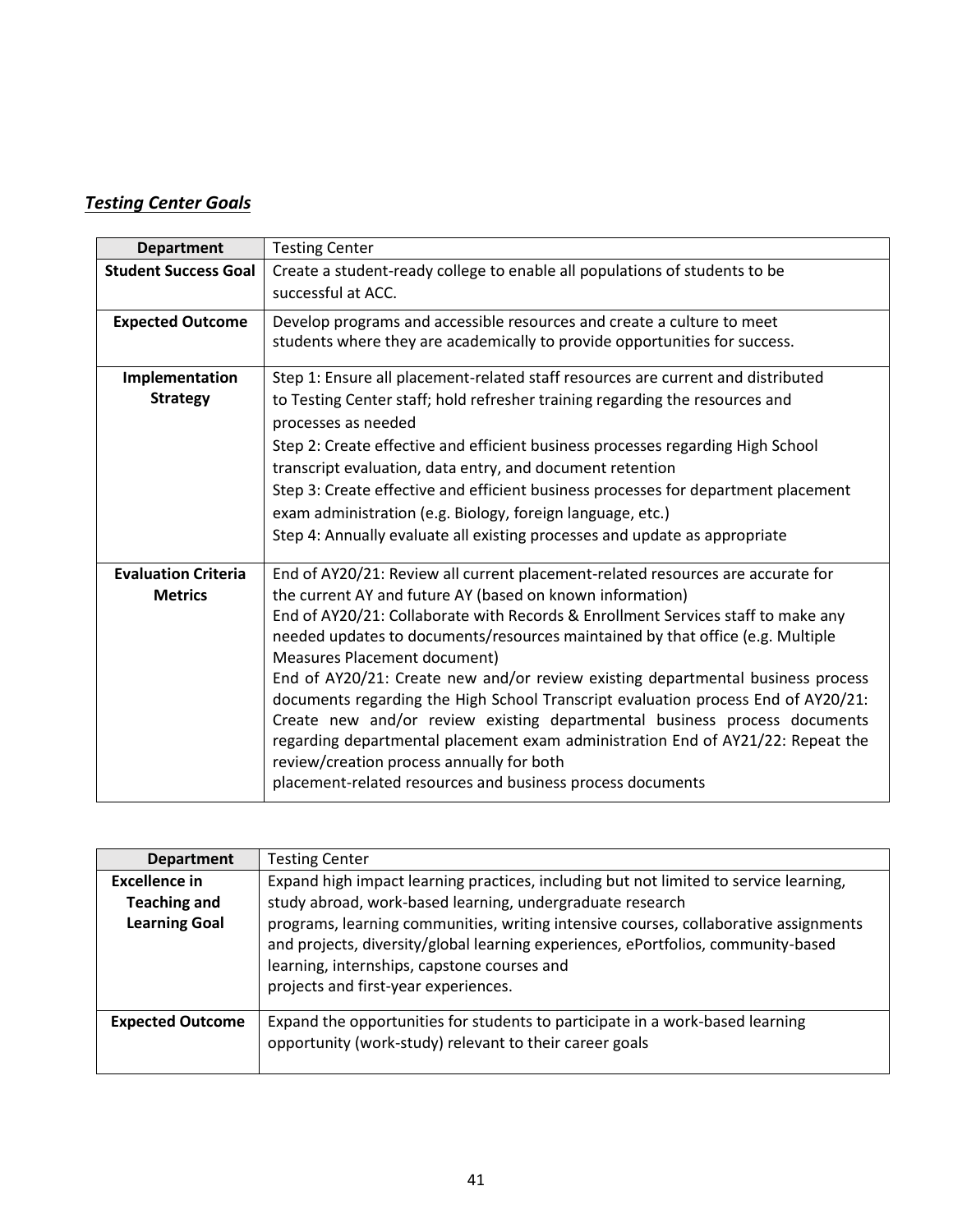| Implementation<br><b>Strategy</b>               | Step 1: Craft and/or review Testing Center work-study position description<br>Step 2: Follow appropriate process and procedure to post work-study position<br>Step 3: Interview candidates and determine their career goals as part of interview<br>Step 4: When finalist is selected, conduct an onboarding interview with the student<br>and create a professional development plan for their work-<br>study position so they can gain relevant and appropriate skills during their time as a<br>Testing Center work-study student |
|-------------------------------------------------|--------------------------------------------------------------------------------------------------------------------------------------------------------------------------------------------------------------------------------------------------------------------------------------------------------------------------------------------------------------------------------------------------------------------------------------------------------------------------------------------------------------------------------------|
| <b>Evaluation</b><br>Criteria<br><b>Metrics</b> | End of AY20/21: Create and/or review current Testing Center work-study position<br>description<br>End of AY20/21: Post work-study position for hire in AY21/22<br>End of AY21/22 and Beyond: repeat the process to post work-study position, hire<br>person, create professional development plan (maximum<br>work-study positions available will be dependent on funding)                                                                                                                                                           |

| <b>Department</b>                            | <b>Testing Center</b>                                                                                                                                                                                                                                                                                                                                                                                                                                                                                 |
|----------------------------------------------|-------------------------------------------------------------------------------------------------------------------------------------------------------------------------------------------------------------------------------------------------------------------------------------------------------------------------------------------------------------------------------------------------------------------------------------------------------------------------------------------------------|
| <b>Equity and Inclusion</b>                  | Demonstrate commitment to Culturally Responsive Pedagogy and college policies that                                                                                                                                                                                                                                                                                                                                                                                                                    |
| Goal                                         | are accessible for all students (prospective, current, and alumni).                                                                                                                                                                                                                                                                                                                                                                                                                                   |
| <b>Expected Outcome</b>                      | Contribute to the elimination of equity gaps in recruitment, retention, and<br>completion rates by ensuring that all information regarding the Testing<br>Center services and processes/procedures are accessible and culturally<br>responsive.                                                                                                                                                                                                                                                       |
| Implementation<br><b>Strategy</b>            | Step 1: Conduct research to increase awareness of accessibility issues and inclusivity, bias,<br>and cultural responsiveness in policies<br>Step 2: Solicit feedback from appropriate stakeholders (students, faculty, staff,<br>external testing partners, etc.) regarding the information currently available in all<br>sources regarding Testing Center services<br>Step 3: Review the information available in all sources regarding Testing Center<br>services                                   |
| <b>Evaluation Criteria</b><br><b>Metrics</b> | End of AY20/21: Conduct research to increase awareness of accessibility issues, and<br>inclusivity, bias and cultural responsiveness in policies<br>End of AY20/21: Identify appropriate stakeholders to provide feedback End of AY20/21:<br>Develop a guiding document to solicit feedback from the stakeholder group<br>End of AY21/22: Identify the needed changes to the information regarding Testing Center<br>services in all sources<br>End of AY21/22: Update all information in all sources |

| <b>Department</b>       | <b>Testing Center</b>                                                                                                               |
|-------------------------|-------------------------------------------------------------------------------------------------------------------------------------|
| <b>Climate of</b>       | Identify and expand reciprocal external and internal collaborative                                                                  |
| <b>Innovation</b>       | partnerships.                                                                                                                       |
| Goal                    |                                                                                                                                     |
| <b>Expected Outcome</b> | Increase the number of partnerships with industry and the community.<br>Increase the number of internal collaborative partnerships. |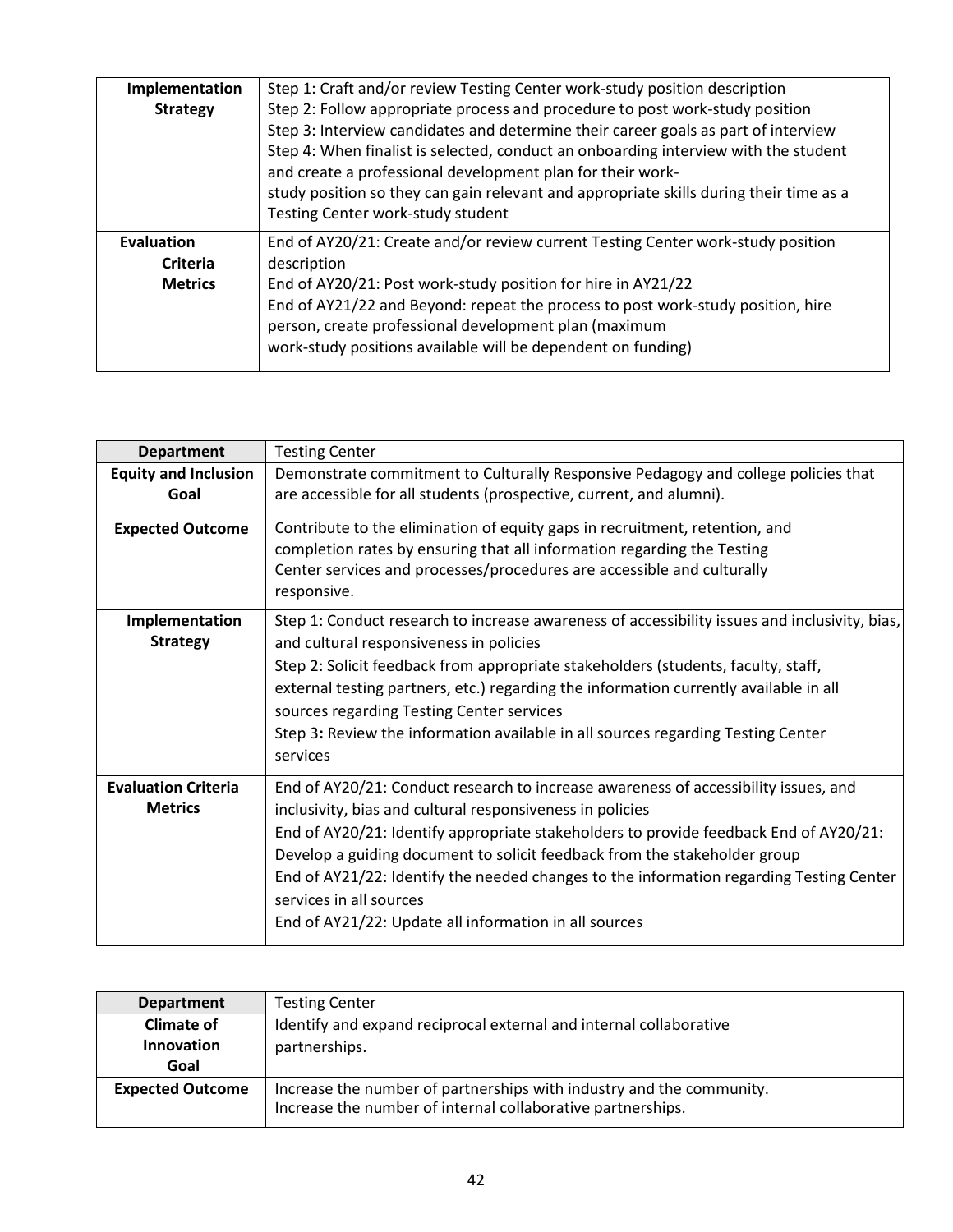| Implementation<br><b>Strategy</b>            | Step 1: Collaborate with WCP and Department Chairs/Directors to determine which<br>exams and certifications would benefit students in their programs.<br>Step 2: Research requirements to administer those exams and certifications<br>Step 3: Identify one new exam/certification to offer each year<br>Step 4: Update materials to promote the availability of the exam/certification                                                                                                                                                                                                                                                                                         |
|----------------------------------------------|---------------------------------------------------------------------------------------------------------------------------------------------------------------------------------------------------------------------------------------------------------------------------------------------------------------------------------------------------------------------------------------------------------------------------------------------------------------------------------------------------------------------------------------------------------------------------------------------------------------------------------------------------------------------------------|
| <b>Evaluation Criteria</b><br><b>Metrics</b> | End of AY20/21: Meet with WCPrograms staff and the CIS Department Chair to discuss<br>available exams/certifications that would be valuable to industry<br>End of AY20/21: Identify and research one exam/certification that will be used by ACC<br>End of AY21/22: Develop and offer an outreach campaign (in collaboration with<br>Instruction and other staff as appropriate) to the target population of students<br>End of AY22/23 and Beyond - track data regarding the number of these<br>exams/certifications offered and ascertain if any changes to the outreach campaign<br>are needed; repeat the process to determine the next exam/certification to be<br>offered |

| <b>Department</b>                            | <b>Testing Center</b>                                                                                                                                                                                                                                                                                                                                                                                                                                                                       |
|----------------------------------------------|---------------------------------------------------------------------------------------------------------------------------------------------------------------------------------------------------------------------------------------------------------------------------------------------------------------------------------------------------------------------------------------------------------------------------------------------------------------------------------------------|
| <b>Quality Workplace</b><br>Goal             | Ensure a quality workplace by offering robust and meaningful professional<br>development.                                                                                                                                                                                                                                                                                                                                                                                                   |
| <b>Expected Outcome</b>                      | Staff will participate in meaningful professional development opportunities.                                                                                                                                                                                                                                                                                                                                                                                                                |
| Implementation<br><b>Strategy</b>            | Step 1: Staff will complete a pre-assessment regarding a particular professional<br>development topic<br>Step 2: Design professional development plan<br>Step 3: Staff will participate in the professional development activities Step 4:<br>Staff will complete a post-assessment regarding the professional development<br>topic<br>Step 5: A process will be developed that allows staff the opportunity to share what they<br>have learned with their colleagues in the Testing Center |
| <b>Evaluation</b><br><b>Criteria Metrics</b> | End of AY20/21 - pre-assessment is completed<br>End of AY20/21 - professional development plan is created<br>End of AY21/22 - develop process by which staff can share what they have learned<br>End of AY21/22 - staff participate in professional development activities<br>End of AY21/22 - post-assessment is completed<br>AY22/23 and Beyond – ascertain effectiveness of the professional development;<br>repeat the process for other professional development topics                |

## *TRIO Student Support Services Goals*

| <b>Department</b> | <b>TRIO Student Support Services</b>                                                      |
|-------------------|-------------------------------------------------------------------------------------------|
|                   | <b>Student Success Goal</b>   Increase student retention, transfer, and completion rates. |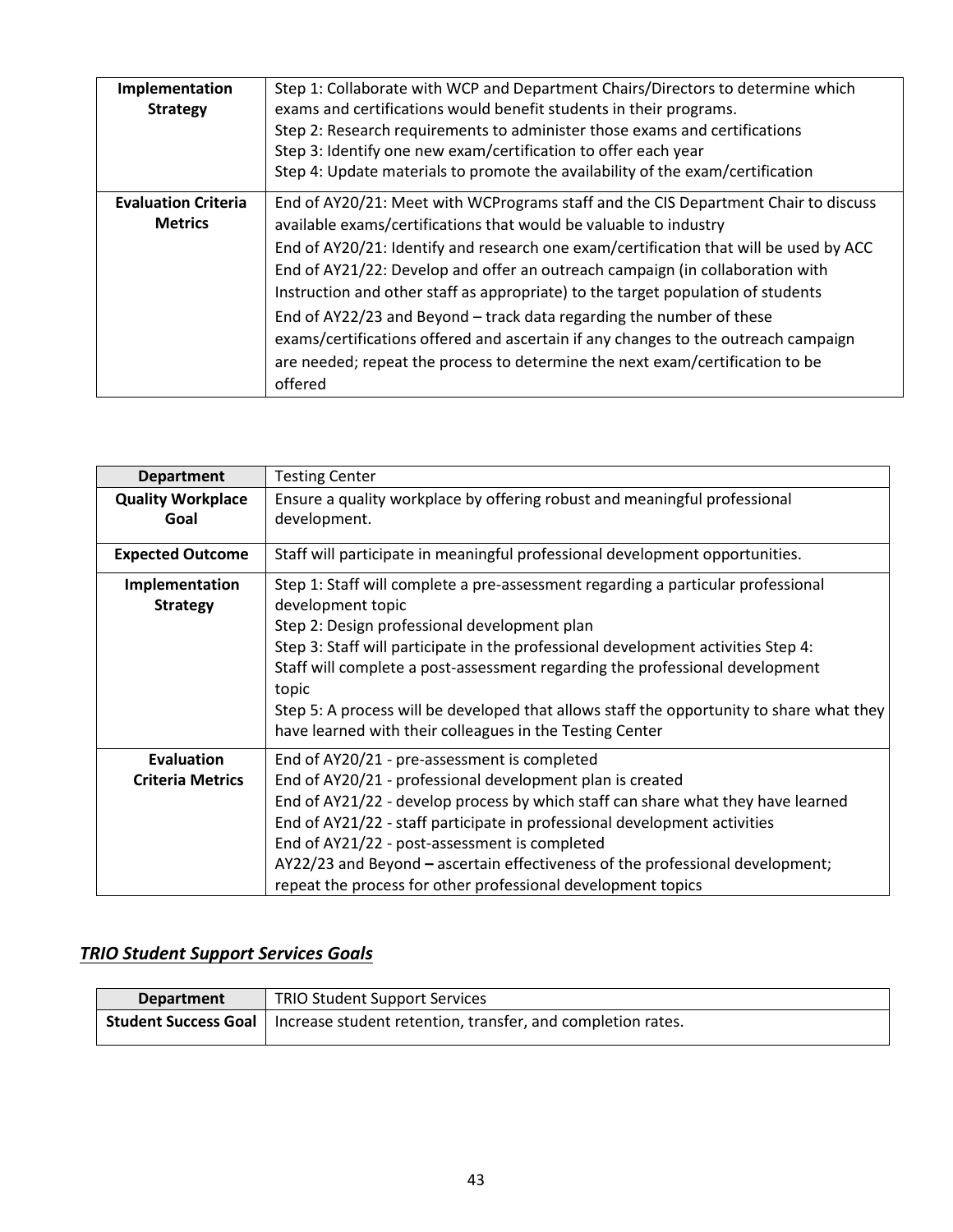| <b>Expected Outcomes</b><br>Implementation<br><b>Strategy</b> | Increase student transfer/completion rates each year to meet TRIO SSS grant goals:<br>• 48% of all participants served by the SSS project will persist from one academic<br>year to the beginning of the next academic year or graduate/and or transfer from a<br>two-year to a four-year institution during the academic year<br>• 80% of all enrolled participants served by the SSS project will meet the<br>performance level to stay in good academic standing at ACC<br>• 27% of new participants served each year will graduate from the<br>grantee institution with an associate's degree or certificate within 4 years<br>• 10% of new participants served each year will receive an associate's degree or<br>certificate from the grantee institution and transfer within 4 years<br>Step 1. Recruit students into the TRIO SSS program<br>Step 2. Have student's complete application, needs assessment, and intake<br>conversation with Success Advisor<br>Step 3. Once admitted to the program students will participate in a TRIO SSS<br>orientation and create a student success plan<br>Step 4. TRIO SSS personnel will implement proactive interventions Step 5.<br>TRIO SSS personnel will provide holistic advising, Financial Aid Advising,<br>Financial Literacy Education, and Career Advising<br>Step 6. TRIO SSS personnel will provide Cultural/Transfer tours (when able),<br>Economic exposure, skills workshops, and tutoring<br>Step 7. TRIO SSS personnel will support students as the move toward |
|---------------------------------------------------------------|----------------------------------------------------------------------------------------------------------------------------------------------------------------------------------------------------------------------------------------------------------------------------------------------------------------------------------------------------------------------------------------------------------------------------------------------------------------------------------------------------------------------------------------------------------------------------------------------------------------------------------------------------------------------------------------------------------------------------------------------------------------------------------------------------------------------------------------------------------------------------------------------------------------------------------------------------------------------------------------------------------------------------------------------------------------------------------------------------------------------------------------------------------------------------------------------------------------------------------------------------------------------------------------------------------------------------------------------------------------------------------------------------------------------------------------------------------------------------------------------------------------------------------|
|                                                               | graduation, the workforce, and transfer                                                                                                                                                                                                                                                                                                                                                                                                                                                                                                                                                                                                                                                                                                                                                                                                                                                                                                                                                                                                                                                                                                                                                                                                                                                                                                                                                                                                                                                                                          |
| <b>Evaluation Criteria</b><br><b>Metrics</b>                  | These objectives will be assessed annually in our Annual Performance Review<br>(APR) for each cohort of TRIO SSS students                                                                                                                                                                                                                                                                                                                                                                                                                                                                                                                                                                                                                                                                                                                                                                                                                                                                                                                                                                                                                                                                                                                                                                                                                                                                                                                                                                                                        |

| <b>Department</b>             | <b>TRIO Student Support Services</b>                                                                                                    |
|-------------------------------|-----------------------------------------------------------------------------------------------------------------------------------------|
| <b>Excellence in Teaching</b> | TRIO SSS Project educational content will reflect the multiple social identities of                                                     |
| and Learning Goal             | students, including but not limited to race, ethnicity, gender,                                                                         |
|                               | sexual orientation, religion, military status, ability status, socio-economic status,<br>gender identity, age, and their intersections. |
| <b>Expected Outcomes</b>      | Project educational content will reflect diverse voices, imagery, and<br>$\bullet$<br>viewpoints.                                       |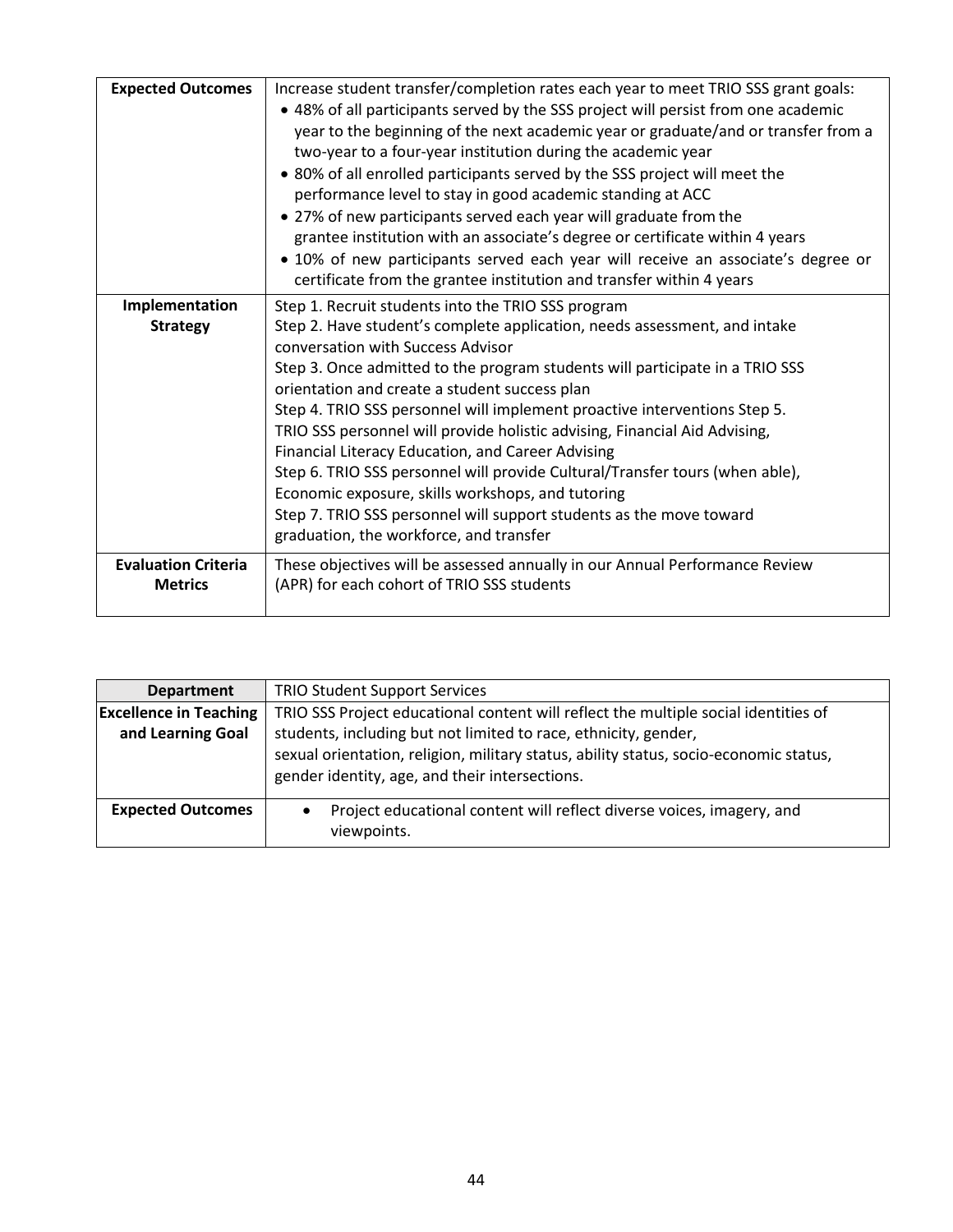| Implementation                               | Step 1. Hire TRIO SSS employees that have a demonstrated commitment to inclusive                                                                                                                                                                                                                                                                                                                                                                                                                                                                                                                                                                                                                                                                                                                                                                                                                                                                                                          |
|----------------------------------------------|-------------------------------------------------------------------------------------------------------------------------------------------------------------------------------------------------------------------------------------------------------------------------------------------------------------------------------------------------------------------------------------------------------------------------------------------------------------------------------------------------------------------------------------------------------------------------------------------------------------------------------------------------------------------------------------------------------------------------------------------------------------------------------------------------------------------------------------------------------------------------------------------------------------------------------------------------------------------------------------------|
| <b>Strategy</b>                              | excellence<br>Step 2. Provide professional development opportunities in the areas of inclusive<br>excellence for all TRIO SSS employees<br>Step 3. Build an evaluation process for staff to identify if the content they developed<br>reflects the multiple social identities of students and their intersections<br>Step 4. Make sure all TRIO SSS educational content is accessible<br>Step 5. Implement UDL best practices when designing workshops and educational<br>opportunities for students<br>Step 6. Have multiple TRIO SSS staff members, including peer mentors and student<br>employees and potentially other ACC offices when appropriate, review educational<br>content for accessibility and inclusivity before it is provided to the students<br>Step 7. Build in opportunities in content development for previous TRIO SSS students<br>to share their views and perspectives<br>Step 8. Build in consistent opportunities for student feedback on educational content |
|                                              |                                                                                                                                                                                                                                                                                                                                                                                                                                                                                                                                                                                                                                                                                                                                                                                                                                                                                                                                                                                           |
| <b>Evaluation Criteria</b><br><b>Metrics</b> | Annually from 2020-2025 conduct surveys and focus groups to examine the strengths<br>and weaknesses of TRIO SSS programming with specific questions to address<br>students feeling welcomed, represented, supported<br>and able to access TRIO SSS educational content.                                                                                                                                                                                                                                                                                                                                                                                                                                                                                                                                                                                                                                                                                                                   |

| <b>Department</b>           | <b>TRIO Student Support Services</b>                                                                                                      |
|-----------------------------|-------------------------------------------------------------------------------------------------------------------------------------------|
| <b>Equity and Inclusion</b> | Enhance recruitment, retention, and support for underrepresented and non-                                                                 |
| Goal                        | underrepresented students across the college.                                                                                             |
| <b>Expected Outcome</b>     | Reduce equity gaps in retention, persistence, and completion rates for low-<br>income, first-generation, and students with disabilities.  |
| Implementation              | Step 1. Recruit students into the TRIO SSS program                                                                                        |
| <b>Strategy</b>             | Step 2. Have student's complete application, needs assessment, and intake<br>conversation with Success Advisor                            |
|                             | Step 3. Once admitted to the program students will participate in a TRIO SSS<br>orientation and create a student success plan             |
|                             | Step 4. TRIO SSS personnel will implement proactive interventions Step 5.                                                                 |
|                             | TRIO SSS personnel will provide holistic advising, Financial Aid Advising,                                                                |
|                             | Financial Literacy Education, and Career Advising                                                                                         |
|                             | Step 6. TRIO SSS personnel will provide Cultural/Transfer tours (when able),                                                              |
|                             | Economic exposure, skills workshops, and tutoring                                                                                         |
|                             | Step 7. Create and open and welcoming space to dialogue about current events                                                              |
|                             | and their impact on students and our communities                                                                                          |
|                             | Step 8. TRIO SSS personnel will support students as they move toward                                                                      |
|                             | graduation, the workforce, and transfer                                                                                                   |
| <b>Evaluation Criteria</b>  | Annually work with IR to get impact measures of the Project's intervention. This will                                                     |
| <b>Metrics</b>              | include performance levels between SSS participants served as well as a comparison<br>group of SSS-eligible students who were not served. |
|                             |                                                                                                                                           |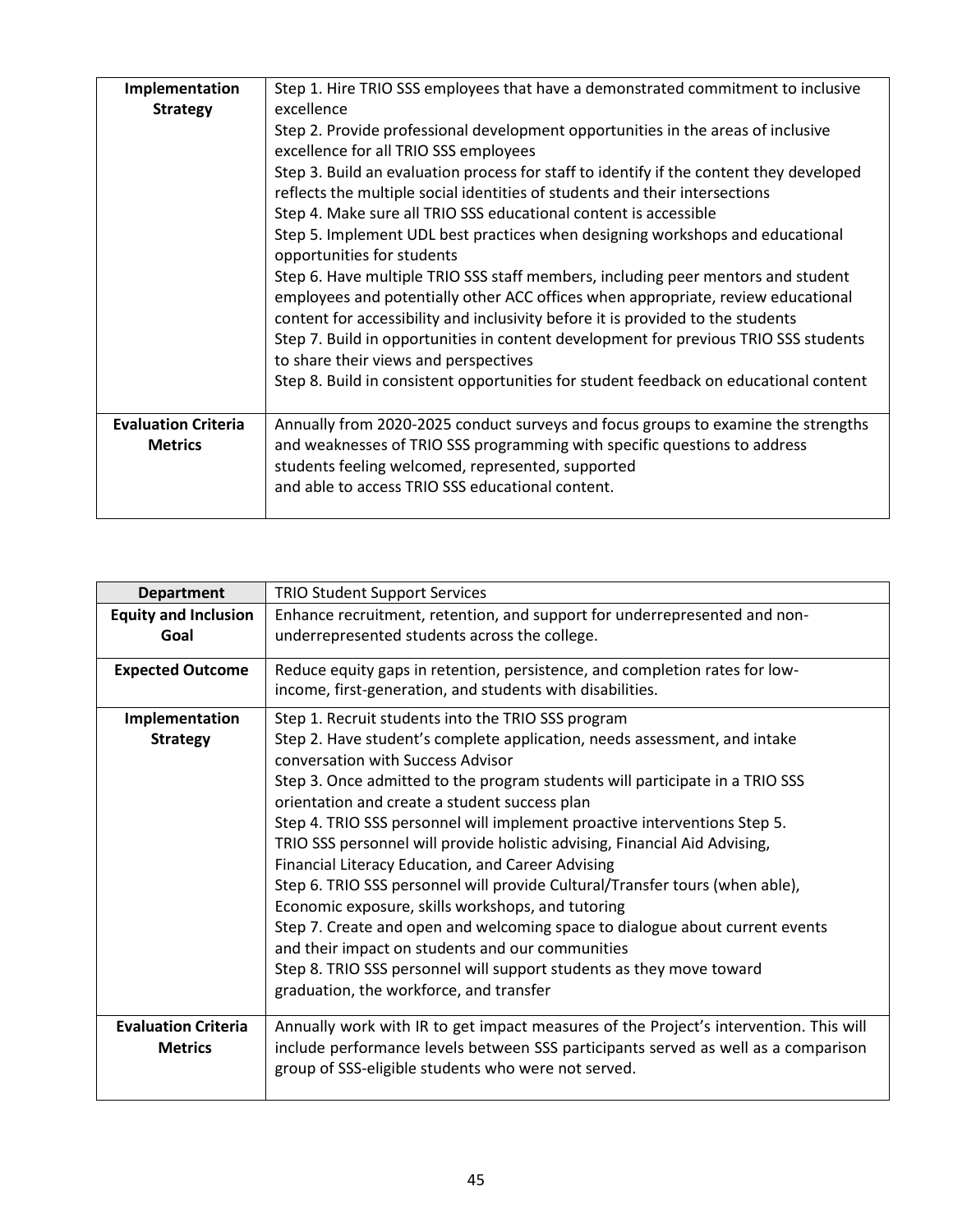| <b>Department</b>          | <b>TRIO Student Support Services</b>                                                  |
|----------------------------|---------------------------------------------------------------------------------------|
| Climate of                 | Identify and expand reciprocal internal collaborative partnerships.                   |
| <b>Innovation Goal</b>     |                                                                                       |
| <b>Expected Outcomes</b>   | Increase the number of internal collaborative partnerships.                           |
| Implementation             | Step 1. Director of TRIO SSS project will meet with a representative of each internal |
| <b>Strategy</b>            | partner and review their institutional commitment                                     |
|                            | Step 2. Director and department representative(s) will work to develop an             |
|                            | implementation plan for their institutional commitments to the grant                  |
|                            | Step 3. Department representatives will fulfill their institutional commitment to the |
|                            | grant by following the implementation plan                                            |
| <b>Evaluation Criteria</b> | Annually the Director and department representatives will evaluate the efforts and    |
| <b>Metrics</b>             | commitment to the TRIO SSS Project identifying if the they have met their             |
|                            | commitments.                                                                          |

| <b>Department</b>          | <b>TRIO Student Support Services</b>                                                                                               |
|----------------------------|------------------------------------------------------------------------------------------------------------------------------------|
| <b>Quality Workplace</b>   | Ensure a quality workplace by offering robust and meaningful professional                                                          |
| Goal                       | development to TRIO SSS employees.                                                                                                 |
| <b>Expected Outcome</b>    | Employees will participate in meaningful professional development<br>opportunities.                                                |
|                            |                                                                                                                                    |
| Implementation             | Step 1: Work with staff to identify areas of needed growth                                                                         |
| <b>Strategy</b>            | Step 2: Employees will receive professional development training throughout each                                                   |
|                            | Project year to remain informed of best practices in student retention, persistence,                                               |
|                            | academic advising, coaching techniques, financial aid, TRIO legislation and                                                        |
|                            | regulations, Blumen Procedures, FERPA, and Schools Against Violence in Education.                                                  |
|                            | Step 3: Employees will provide feedback to their supervisor regarding professional                                                 |
|                            |                                                                                                                                    |
|                            | development opportunities they attended                                                                                            |
|                            | Step 4: Employees will share what they have learned with TRIO personnel that were<br>unable to attend the professional development |
|                            |                                                                                                                                    |
| <b>Evaluation Criteria</b> | Annually 2020-2025 identify areas for growth and development with each                                                             |
| <b>Metrics</b>             | employee                                                                                                                           |
|                            | Find opportunities to match these needs                                                                                            |
|                            | Reflect and evaluate the effectiveness of the professional development in meeting                                                  |
|                            | department and staff goals                                                                                                         |
|                            | Repeat for other areas of needed growth and development                                                                            |
|                            |                                                                                                                                    |

# **Administrative Services Division Goals**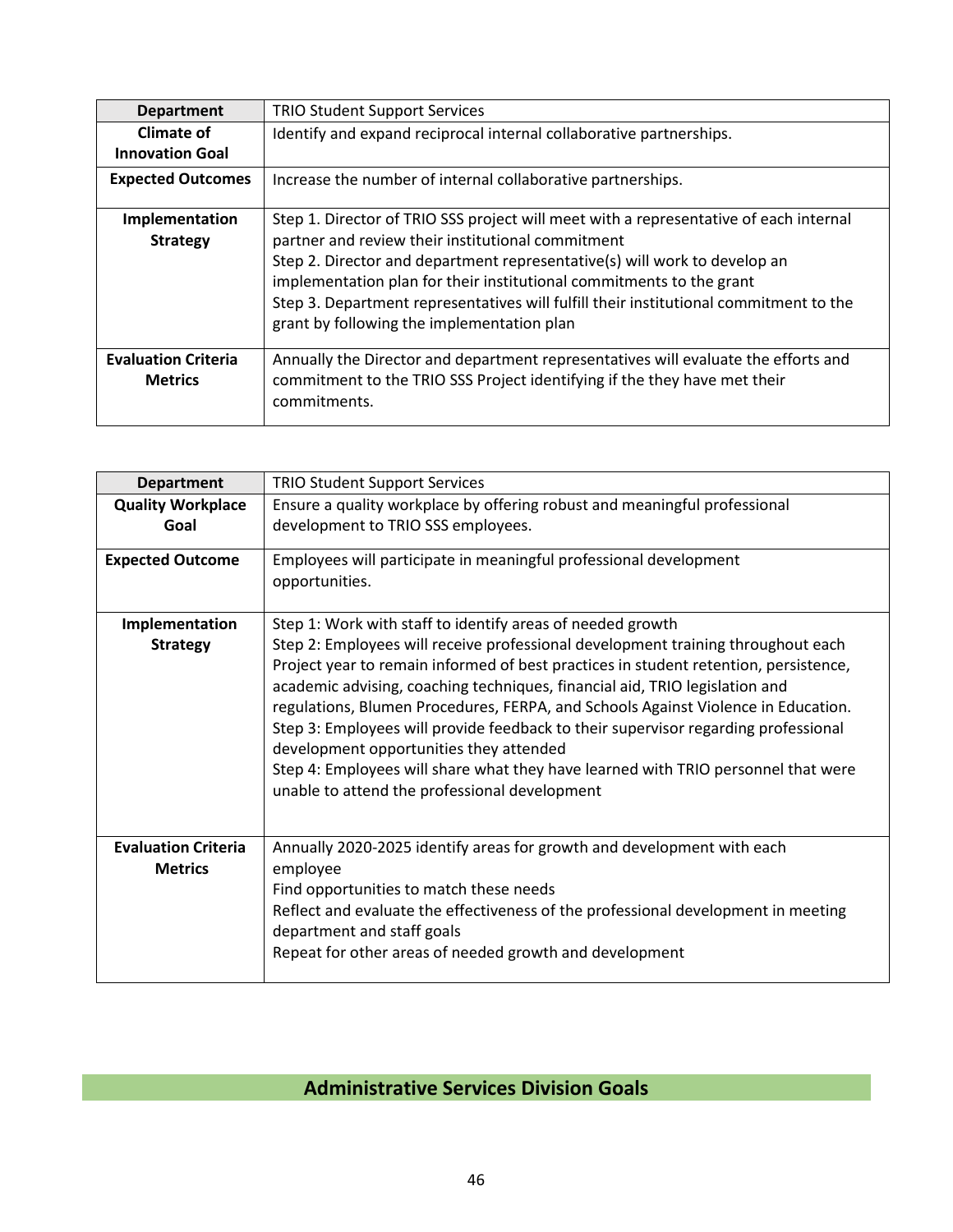## *Campus Police Goals*

| <b>Department</b>                            | <b>Campus Police</b>                                                                                                                                                                                                                                                                                                                                                                                                                                                                                                                                                     |
|----------------------------------------------|--------------------------------------------------------------------------------------------------------------------------------------------------------------------------------------------------------------------------------------------------------------------------------------------------------------------------------------------------------------------------------------------------------------------------------------------------------------------------------------------------------------------------------------------------------------------------|
| <b>Student Success Goal</b>                  | Provide support for a welcoming community at all ACC campuses, empowering<br>students the ability to achieve their academic mission. Ensure students can<br>accomplish their goals, secure in personal safety and safety of the campus<br>infrastructure.                                                                                                                                                                                                                                                                                                                |
| <b>Expected Outcome</b>                      | Reduce student concerns in personal safety and create a broader understanding of<br>the role campus police has in the communities' safety and well-being. This<br>expectation can also be communicated through police officer direct involvement in<br>community policing contacts, open discussion groups, and community forums.<br>Expected Outcome: Eliminate the equity gaps for traditionally underserved<br>students by increasing the course success, retention, and completion rates of all<br>groups.                                                           |
| Implementation<br><b>Strategy</b>            | Communication with ACC stakeholders including Students, Employees, Visitors, and<br>the local communities served by ACC. The use of marketing surveys, personal<br>contacts with encouraged feedback. Using the statistics of available campus police<br>records to assist in evaluating crime trends, measuring potential weakness points of<br>safety concerns. The continual evaluation of crime prevention through<br>environmental design.<br>Enhanced partnership with the ACC Student Government for valuable input<br>and recommendations from the student body. |
| <b>Evaluation Criteria</b><br><b>Metrics</b> | Community, employee, and stakeholder comments and feedback to the feel of a<br>welcoming campus environment coupled with a sense of security in the safety of the<br>campus environment.                                                                                                                                                                                                                                                                                                                                                                                 |

| <b>Department</b>                            | <b>Campus Police</b>                                                                                                                                                                                                                                                                                                                                          |
|----------------------------------------------|---------------------------------------------------------------------------------------------------------------------------------------------------------------------------------------------------------------------------------------------------------------------------------------------------------------------------------------------------------------|
| <b>Equity and Inclusion</b><br>Goal          | Employee recognition to acknowledge exemplary performance in contacts with the<br>service population.                                                                                                                                                                                                                                                         |
| <b>Expected Outcome</b>                      | A measurable shift in the culture at ACC and the community as exhibited by positive<br>contacts with our police personnel. Also recognizing positive contributions from the<br>public.                                                                                                                                                                        |
| Implementation<br><b>Strategy</b>            | Internal rewards and recognition program as developed within department policy.<br>The development and maintenance of programs designed to recognize positive<br>citizen involvement in providing safety tips, resources,<br>etc. benefiting campus and personal safety.                                                                                      |
| <b>Evaluation Criteria</b><br><b>Metrics</b> | Evaluation of campus police Records Management Systems to determine crime<br>trends and reduction, community issues and programs designed to secure a safer<br>campus environment. Evaluation of community input on the perceived presence or<br>reduction of crime through community partnership<br>initiatives. Informal community contacts and survey use. |

| Der<br>-----<br>тепт<br>.<br>$-$<br>$\sim$ |
|--------------------------------------------|
|--------------------------------------------|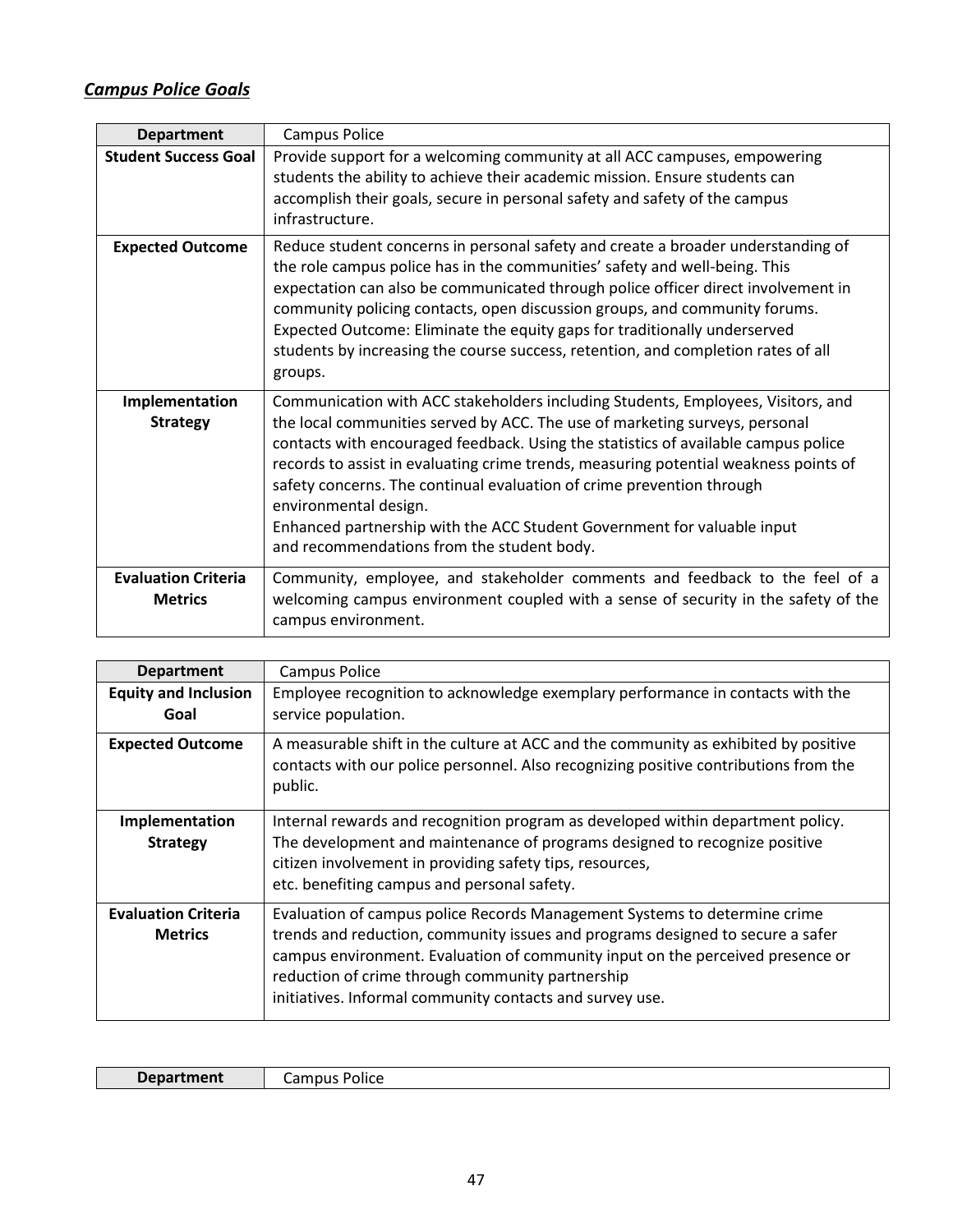| <b>Quality Workplace</b><br>Goal             | The recruitment and compensation for qualified candidates in open positions<br>for the campus police department                                                                                                                                    |
|----------------------------------------------|----------------------------------------------------------------------------------------------------------------------------------------------------------------------------------------------------------------------------------------------------|
| <b>Expected Outcome</b>                      | Employee compensation and merit raises within the established guidelines of the<br>CCCS requirements.                                                                                                                                              |
| Implementation<br><b>Strategy</b>            | As part of our internal process as guided by the CCCS HR evaluation process, complete<br>employee semi-annual and annual (end of year) evaluations on employee performance<br>and reflect both positive areas and those in need of<br>improvement. |
| <b>Evaluation Criteria</b><br><b>Metrics</b> | Use of the CCCS Performance system and measure employee's performance as<br>meeting or needing improvement in measurable goals and required position<br>responsibilities.                                                                          |

## *Facilities Goals*

| <b>Department</b>                            | <b>Facilities</b>                                                                                                                                                                                             |
|----------------------------------------------|---------------------------------------------------------------------------------------------------------------------------------------------------------------------------------------------------------------|
| <b>Student Success Goal</b>                  | Create a student-ready college to enable all populations of students to be successful at<br>ACC. Provide well-maintained and safe campuses to deliver the<br>ultimate learning experience for all students.   |
| <b>Expected Outcome</b>                      | Increase the overall use of all buildings providing a welcoming appearance,<br>functionality, and safe atmosphere.                                                                                            |
| Implementation<br><b>Strategy</b>            | Monitor work orders to address physical campus needs.<br>Plan and complete preventive maintenance and summer cleaning activities. Plan and<br>implement area improvement forms depending on budget available. |
| <b>Evaluation Criteria</b><br><b>Metrics</b> | Provide and document follow up for area improvement forms and work order<br>tracking forms.                                                                                                                   |

| <b>Department</b>                                  | <b>Facilities</b>                                                                                                                                                                                                                                                                                                                                                                                                      |
|----------------------------------------------------|------------------------------------------------------------------------------------------------------------------------------------------------------------------------------------------------------------------------------------------------------------------------------------------------------------------------------------------------------------------------------------------------------------------------|
| <b>Excellence in Teaching</b><br>and Learning Goal | Expand high impact learning practices, including but not limited to service learning,<br>study abroad, work-based learning, undergraduate research programs, learning<br>communities, writing intensive courses, collaborative assignments and projects,<br>diversity/global learning experiences,<br>ePortfolios, community-based learning, internships, capstone courses and projects<br>and first-year experiences. |
| <b>Expected Outcome</b>                            | Expand the opportunities for students to participate in undergraduate<br>research.                                                                                                                                                                                                                                                                                                                                     |
| Implementation<br><b>Strategy</b>                  | Assist instruction in setting up outdoor research events such as astronomy night and<br>eclipse viewing. Work collaboratively with Facility Rentals.                                                                                                                                                                                                                                                                   |
| <b>Evaluation Criteria</b><br><b>Metrics</b>       | Facility setup activity for Instruction. Pre-event and post-event setup check;<br>document in shared folder.                                                                                                                                                                                                                                                                                                           |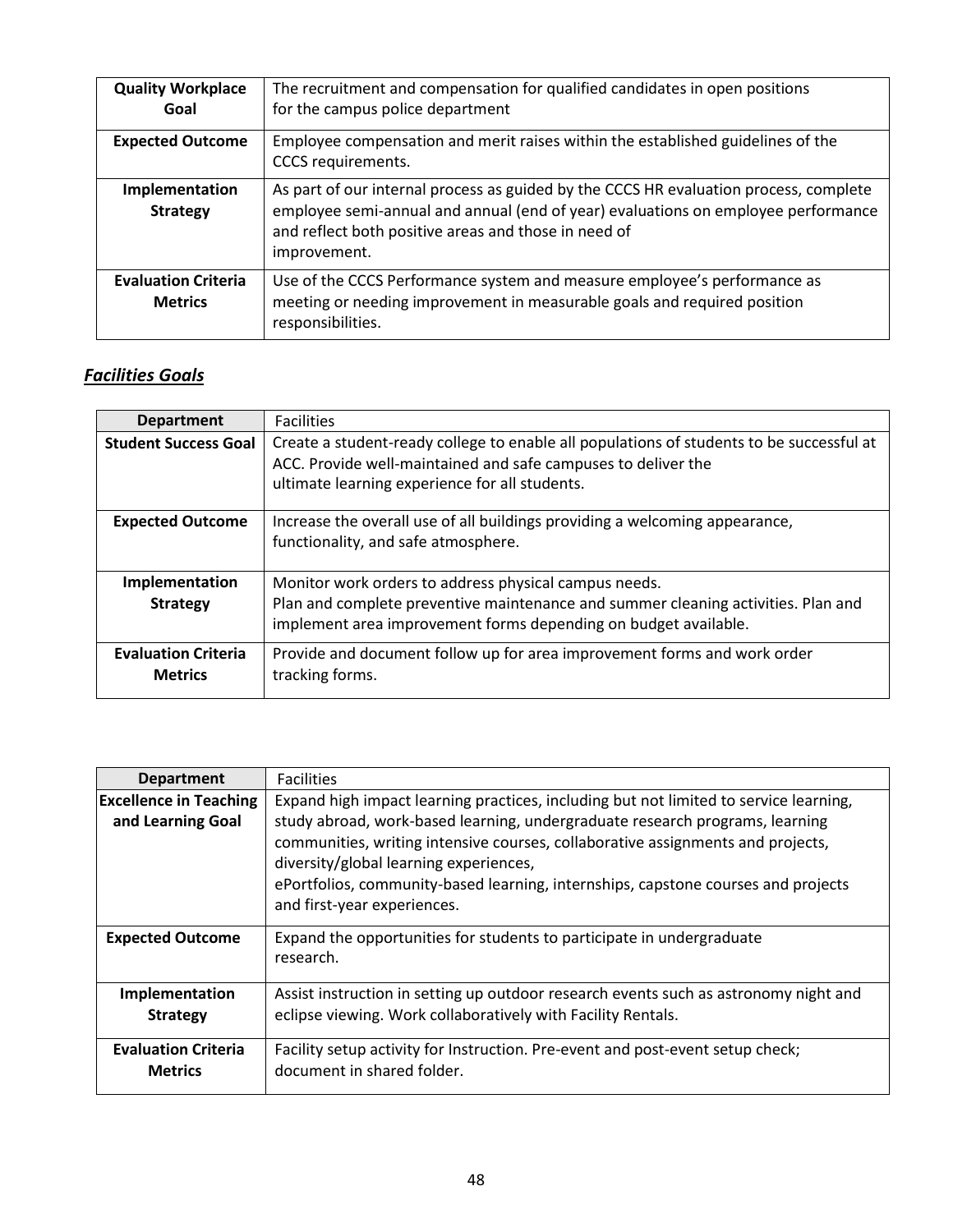| <b>Department</b>                 | <b>Facilities</b>                                                                                                                                                                                                                                                                                                                                                                                                 |
|-----------------------------------|-------------------------------------------------------------------------------------------------------------------------------------------------------------------------------------------------------------------------------------------------------------------------------------------------------------------------------------------------------------------------------------------------------------------|
| <b>Equity and Inclusion</b>       | Recognize and reward employee professional development and training in equity                                                                                                                                                                                                                                                                                                                                     |
| Goal                              | mindedness that results in institutional knowledge and action.                                                                                                                                                                                                                                                                                                                                                    |
| <b>Expected Outcome</b>           | Shift in institutional culture that incentivizes participation in equity work resulting in<br>increased participation in professional development.                                                                                                                                                                                                                                                                |
| Implementation<br><b>Strategy</b> | Encourage all staff to participate in professional development and training in equity<br>mindedness by sending emails and posting events. Provide translators for professional<br>development and training. Allow participation during work hours. Set a percentage<br>participation goal and post progress monthly. Provide pizza or cookout each fall and<br>spring semester based on participation percentage. |
| <b>Evaluation Criteria</b>        | Participation goal percentage.                                                                                                                                                                                                                                                                                                                                                                                    |
| <b>Metric</b>                     |                                                                                                                                                                                                                                                                                                                                                                                                                   |

| <b>Department</b>                            | <b>Facilities</b>                                                                                                                                                                                                              |
|----------------------------------------------|--------------------------------------------------------------------------------------------------------------------------------------------------------------------------------------------------------------------------------|
| Climate of<br>Innovation<br>Goal             | Promote institutional sustainability by reducing ACC's carbon footprint through<br>recycling, reducing and controlling energy and water usage.                                                                                 |
| <b>Expected Outcome</b>                      | Role model for environmental responsibility.                                                                                                                                                                                   |
| Implementation<br><b>Strategy</b>            | Determine and implement a strategy in energy and water savings. Continuing on the<br>growth of updating our mechanical systems to ensure all buildings are efficient and<br>reliable, along with bringing cost savings to ACC. |
| <b>Evaluation Criteria</b><br><b>Metrics</b> | Continuously improve overall water usage and costs.                                                                                                                                                                            |

| <b>Department</b>          | <b>Facilities</b>                                                              |
|----------------------------|--------------------------------------------------------------------------------|
| <b>Quality Workplace</b>   | Ensure alignment between college budget and the ACC Strategic Plan.            |
| Goal                       |                                                                                |
| <b>Expected Outcome</b>    | Ensure alignment between the college budget and the needs of the college.      |
| Implementation             | Monitor budget use and balance. Request controlled maintenance and capital     |
| <b>Strategy</b>            | construction funding from State.                                               |
| <b>Evaluation Criteria</b> | Submission of controlled maintenance request for HVAC improvements and capital |
| <b>Metrics</b>             | construction fund request for Annex remodel.                                   |

# *Fiscal Goals*

| <b>Department</b> | Fiscal                                                                                                                                                                        |
|-------------------|-------------------------------------------------------------------------------------------------------------------------------------------------------------------------------|
|                   | <b>Student Success Goal</b>   Continue to create innovative ways to provide college and skill building affordability<br>and convey the transparency of costs to our students. |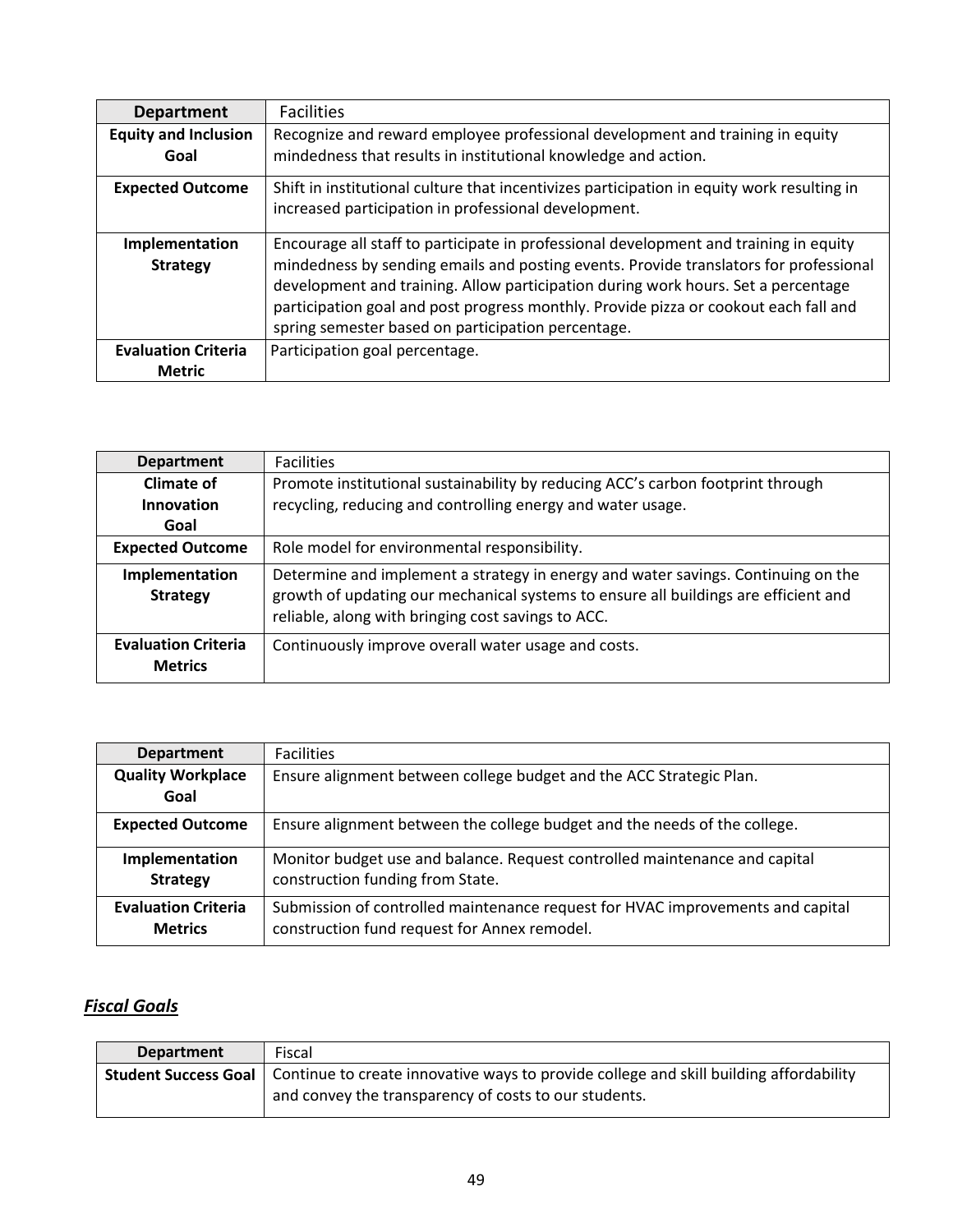| <b>Expected Outcome</b>                      | Listing of all course fees and related costs for all programs in an accessible way for<br>students.                                                                                                           |
|----------------------------------------------|---------------------------------------------------------------------------------------------------------------------------------------------------------------------------------------------------------------|
| Implementation<br><b>Strategy</b>            | Work with bookstore vendor to provide e-books at a price less than retail. Automate<br>manual processes with CCCS IT assistance. Add communication regarding e-book<br>availability to ACC bookstore website. |
| <b>Evaluation Criteria</b><br><b>Metrics</b> | Success rate and retention rate of students in classes with fees for e-books and/or<br>digital material. Automated refund process.                                                                            |

| <b>Department</b>                 | Fiscal                                                                                                                                                                                                                                   |
|-----------------------------------|------------------------------------------------------------------------------------------------------------------------------------------------------------------------------------------------------------------------------------------|
| <b>Excellence in Teaching</b>     | Ensure all students, faculty and instructors have access to the leading technology                                                                                                                                                       |
| and Learning Goal                 | necessary to be successful in learning, teaching and the workforce.                                                                                                                                                                      |
| <b>Expected</b>                   | Classrooms will be equipped to meet the technology needs of students,                                                                                                                                                                    |
| <b>Outcome</b>                    | faculty and instructors.                                                                                                                                                                                                                 |
| Implementation<br><b>Strategy</b> | Implement Phase two information technology installation at new campus utilizing<br>Sturm grant. Update faculty desktops to laptops ahead of refresh cycle. Purchasing to<br>facilitate purchase and receipt; Fiscal to tag<br>equipment. |
| <b>Evaluation Criteria</b>        | Updated laptops for faculty. Phase two implementation over two-year period.                                                                                                                                                              |
| <b>Metrics</b>                    | Grant goals met.                                                                                                                                                                                                                         |

| <b>Department</b>                   | Fiscal                                                                                                                                                                                                                                                                              |
|-------------------------------------|-------------------------------------------------------------------------------------------------------------------------------------------------------------------------------------------------------------------------------------------------------------------------------------|
| <b>Equity and Inclusion</b><br>Goal | Recognize and reward employee professional development and training in equity<br>mindedness that results in institutional knowledge and action.                                                                                                                                     |
|                                     |                                                                                                                                                                                                                                                                                     |
| <b>Expected Outcome</b>             | Shift in institutional culture that incentivizes participation in equity work resulting<br>in increased participation in professional development.                                                                                                                                  |
| Implementation<br><b>Strategy</b>   | Encourage 100% participation in IEC training. Recognize participation in IEC training in<br>Fiscal newsletter. Fiscal member of IEC Committee to participate in IEC training and<br>present to Fiscal staff. Reward 100% participation with<br>lunch when able to return to campus. |
| <b>Evaluation Criteria</b>          | Participation by all Fiscal staff in IEC training. Completion of IEC Committee Fiscal                                                                                                                                                                                               |
| <b>Metric</b>                       | member. Presentation of IEC Committee training to all Fiscal staff.                                                                                                                                                                                                                 |
|                                     | Recognition in Fiscal newsletter.                                                                                                                                                                                                                                                   |

| <b>Department</b> | Fiscal                                                                              |
|-------------------|-------------------------------------------------------------------------------------|
| <b>Climate of</b> | Pursue external funding through public and private sources to support innovative    |
| Innovation        | college projects including new academic programs, new/enhanced technologies,        |
| Goal              | development of pre-apprenticeship and apprenticeship programs, service learning,    |
|                   | work-based learning alternatives, financial resources for students, student support |
|                   | systems, and among other projects that align with ACC's mission and strategic       |
|                   | directions.                                                                         |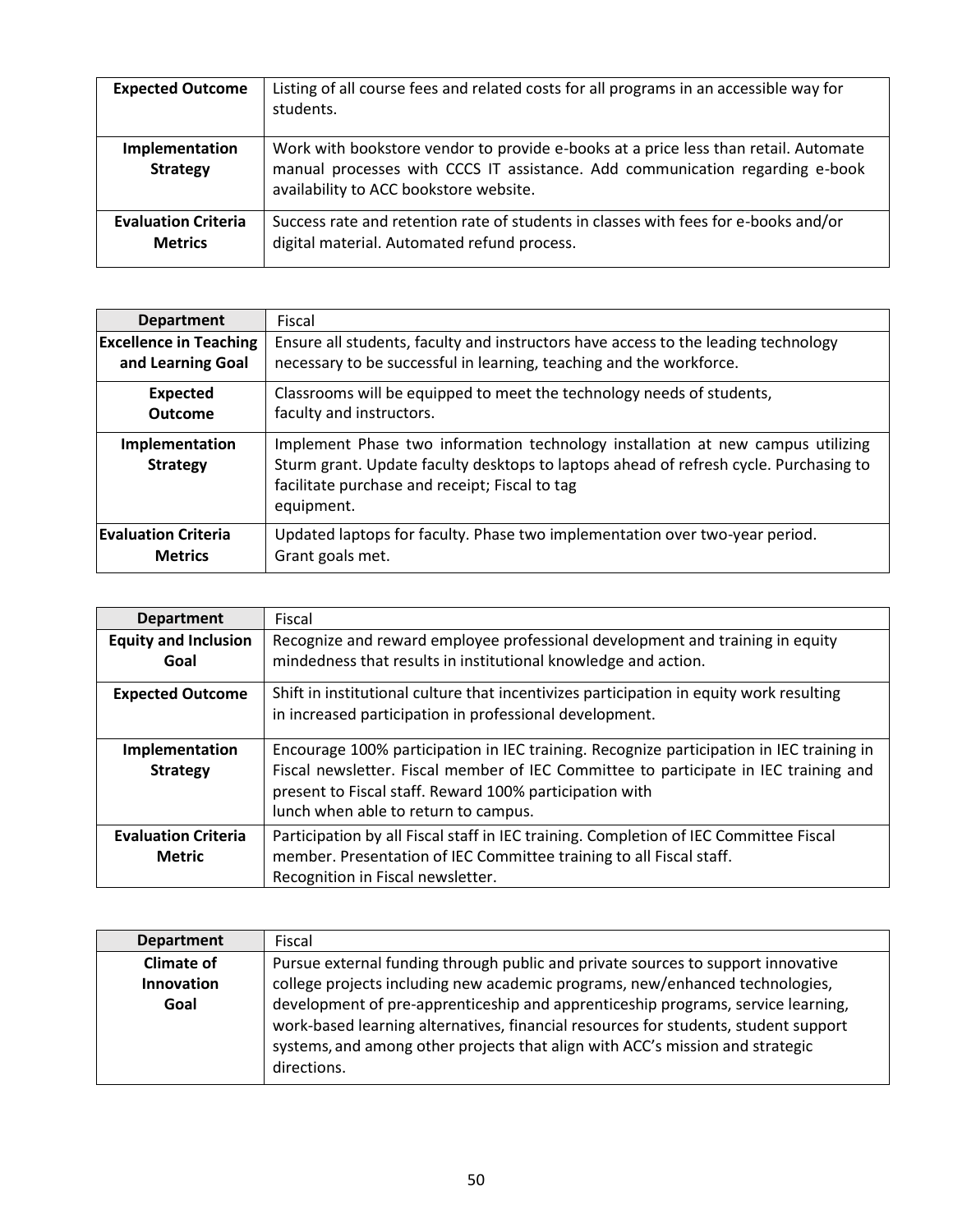| <b>Expected Outcome</b>    | By identifying external funding options, ACC has the opportunity impact the following |
|----------------------------|---------------------------------------------------------------------------------------|
|                            | outcomes:                                                                             |
|                            | Increase student retention rates<br>$\bullet$                                         |
|                            | Increase student completion and transfer rates<br>$\bullet$                           |
|                            | Reduce the equity gap<br>٠                                                            |
|                            | Increase enrollment levels                                                            |
|                            | Reduce student loan debt                                                              |
|                            | Increase underrepresented individuals across a variety of ACC programs                |
| Implementation             | Hire and train Staff Accountant to assist Sr. Grant Accountant in the recording and   |
| <b>Strategy</b>            | monitor grants (currently 34 active grants). Assist in budget preparation for grant   |
|                            | proposals.                                                                            |
| <b>Evaluation Criteria</b> | No audit findings for grant reporting. Timely budget preparation assistance.          |
| <b>Metrics</b>             |                                                                                       |

| <b>Department</b>                            | Fiscal                                                                                                                                                                          |
|----------------------------------------------|---------------------------------------------------------------------------------------------------------------------------------------------------------------------------------|
| <b>Quality Workplace</b><br>Goal             | Provide clear and transparent communication through multiple modalities to all<br>members of the ACC community.                                                                 |
| <b>Expected Outcome</b>                      | ACC employees and the community have deeper overall knowledge of the college.                                                                                                   |
| Implementation<br><b>Strategy</b>            | Reconfigure Mailroom/Reprographics for social distancing and secure access over<br>two-year period. Communicate changes to campus community.                                    |
| <b>Evaluation Criteria</b><br><b>Metrics</b> | Installation of half-door and doorbell. Removal of wall barriers. Improved access for<br>mail and packages. Safe workplace environment for Mailroom/Reprographics<br>employees. |

## *Information Technology Goals*

| <b>Department</b>           | <b>Information Technology</b>                                                                                                                                                                                                                                                                                                                                                                                                                  |
|-----------------------------|------------------------------------------------------------------------------------------------------------------------------------------------------------------------------------------------------------------------------------------------------------------------------------------------------------------------------------------------------------------------------------------------------------------------------------------------|
| <b>Student Success Goal</b> | Create a technology-forward environment where students have easy access to<br>technology that enables their success, regardless of whether the<br>technology is provided by students or by ACC (E3/O3).                                                                                                                                                                                                                                        |
| <b>Expected Outcome</b>     | Increased anytime/anywhere access to services, software, and other technologies<br>for students; hardware and software solutions aligned with students' educational<br>and personal needs; hardware checkout/redistribution programs for providing<br>technology to students; distribution of technology services through BYOD model;<br>and comprehensive training and assistance programs covering all aspects of<br>student technology use. |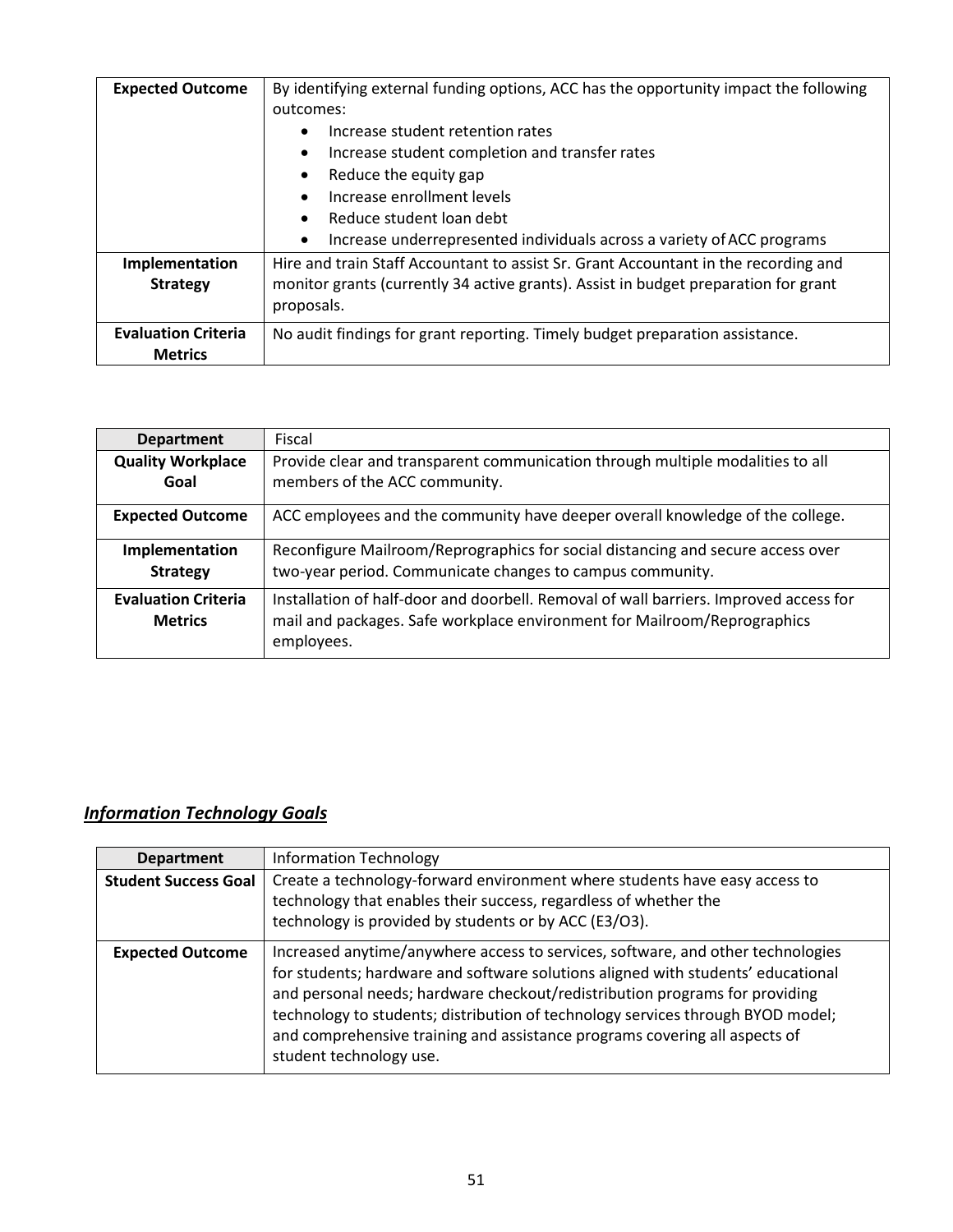| Implementation<br><b>Strategy</b>            | " Continuous assessment of student usage patterns and needs via survey and<br>monitoring data<br>■ Build-out of device management solutions allowing BYOD and other access to<br>technology resources<br>■ Build-out of technology fleet and coordinate with Student Affairs to place<br>technology in hands of students<br>" Create multiple modes of training, with curriculum for assisting student access to<br>technology |
|----------------------------------------------|--------------------------------------------------------------------------------------------------------------------------------------------------------------------------------------------------------------------------------------------------------------------------------------------------------------------------------------------------------------------------------------------------------------------------------|
| <b>Evaluation Criteria</b><br><b>Metrics</b> | • % software solutions available for student use on personal devices<br>## various devices available for student check-out/distribution<br>• % onsite classroom technology deliverable through VDI/remote access<br>■ ## training modules available for helping students with technology                                                                                                                                       |

| <b>Department</b>                                  | <b>Information Technology</b>                                                                                                                                                                                                                                                                                                                                                                                                                   |
|----------------------------------------------------|-------------------------------------------------------------------------------------------------------------------------------------------------------------------------------------------------------------------------------------------------------------------------------------------------------------------------------------------------------------------------------------------------------------------------------------------------|
| <b>Excellence in Teaching</b><br>and Learning Goal | All ACC classrooms will incorporate instructional technology capable of continuous<br>evolution, providing hyflex and remote real time technologies, with flexible,<br>convertible spaces that allow for the maximum flexibility in teaching and learning<br>styles and preferences (A1/E1).                                                                                                                                                    |
| <b>Expected</b><br><b>Outcome</b>                  | Flexible, upgradeable AV instructional technology in each classroom with multiple<br>delivery software solutions; multiple delivery solutions for ACC technology and faculty<br>BYOD; and instructional origination capabilities onsite and remote.                                                                                                                                                                                             |
| Implementation<br><b>Strategy</b>                  | Evaluate, acquire and install hyflex instructional technology with frequent<br>refresh upgrade cycle<br>" Partner with Instruction and E-Learning to evaluate and maintain catalog of<br>cutting-edge instructional technology<br><b>Build out Technology Showcase with revolving inventory of new technologies</b><br>for faculty evaluation and training<br><b>Empanel Faculty Tech Advisory group to drive technology</b><br>implementations |
| <b>Evaluation Criteria</b><br><b>Metrics</b>       | ## of classrooms capable of hyflex instruction meeting or exceeding<br>contemporary industry standards<br>■ ## of technology solutions for faculty to choose from for instruction<br>■ % technology implementation resulting from initiatives driven by Instruction                                                                                                                                                                             |

| <b>Department</b>                   | <b>Information Technology</b>                                                                                                                                                                                                                                                                                             |
|-------------------------------------|---------------------------------------------------------------------------------------------------------------------------------------------------------------------------------------------------------------------------------------------------------------------------------------------------------------------------|
| <b>Equity and Inclusion</b><br>Goal | Engage a diverse, growing group of students able to provide support and effectively<br>engage with students, faculty and staff of varying experience levels while offering<br>jobs, apprenticeships and other opportunities to<br>participate in our technology organization.                                             |
| <b>Expected Outcome</b>             | An expanded number of students serving in apprenticeships and paid work-study<br>within IT; larger representation of various student populations; leveraging this<br>resource to expand support services to general student population; and engage this<br>group of students in 100% front-line staffing of the help desk |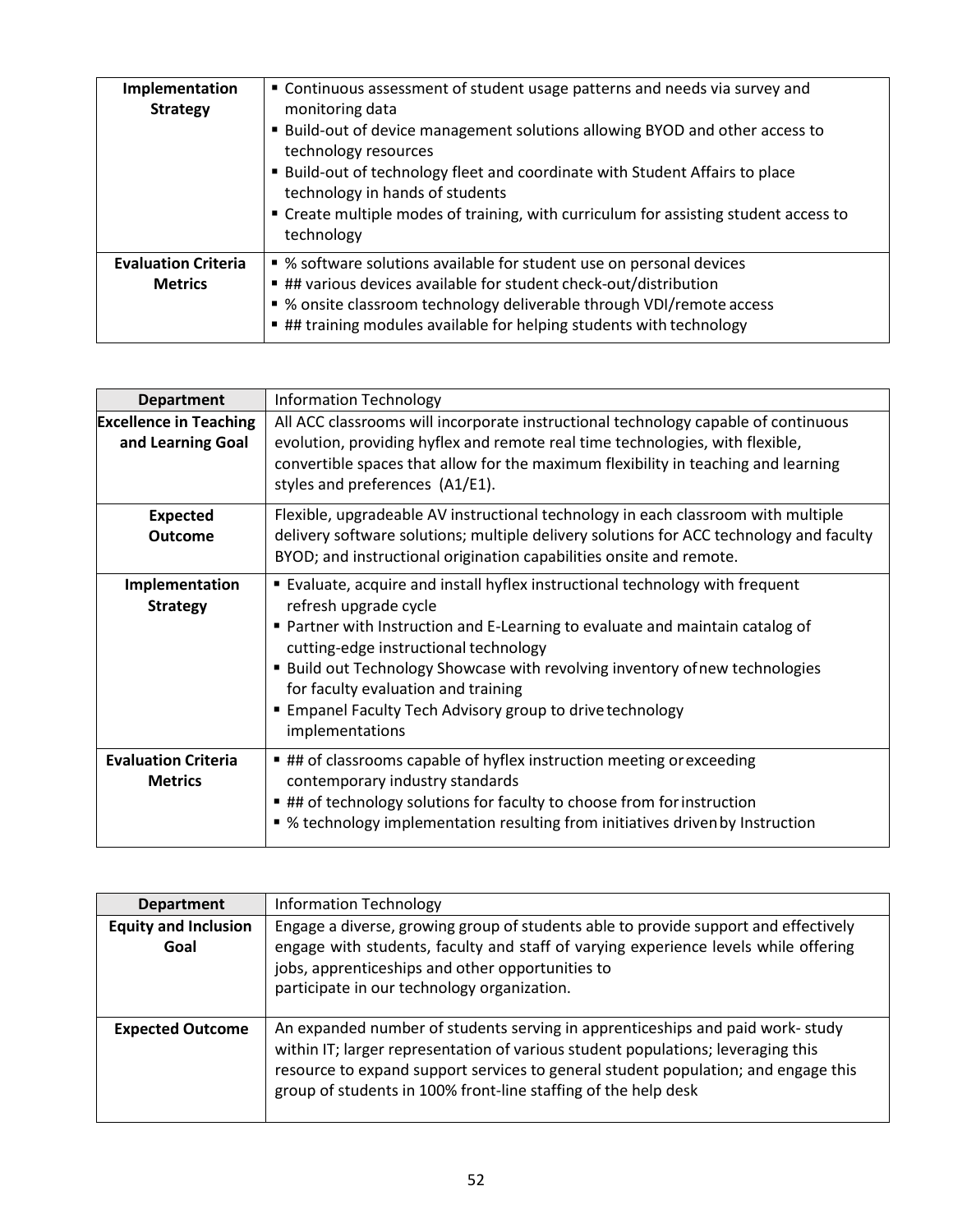| Implementation<br><b>Strategy</b>            | <b>Expand student recruitment efforts beyond traditional computer science majors</b><br>" Design tiered staffing structure providing growth opportunities for students<br>Increase number of work study positions available in technology for<br>students |
|----------------------------------------------|-----------------------------------------------------------------------------------------------------------------------------------------------------------------------------------------------------------------------------------------------------------|
| <b>Evaluation Criteria</b><br><b>Metrics</b> | " IT employs 15-30 student workers, apprentices, and interns<br>## technology training resources available to students facilitated by students<br>• % Help Desk coverage provided by student team                                                         |

| <b>Department</b>          | <b>Information Technology</b>                                                                                                                                                                                                                                                                                                                                                                              |
|----------------------------|------------------------------------------------------------------------------------------------------------------------------------------------------------------------------------------------------------------------------------------------------------------------------------------------------------------------------------------------------------------------------------------------------------|
| <b>Climate of</b>          | Expand access to technology resources for faculty and staff with mobile and                                                                                                                                                                                                                                                                                                                                |
| Innovation                 | lightweight access, cloud-based solutions, and remote, self-service support of ACC-                                                                                                                                                                                                                                                                                                                        |
| Goal                       | owned devices and BYOD (E3/O3).                                                                                                                                                                                                                                                                                                                                                                            |
|                            |                                                                                                                                                                                                                                                                                                                                                                                                            |
| <b>Expected Outcome</b>    | Remote, zero-touch support, updating, imaging and software maintenance for all ACC-<br>owned devices; self-service setup, installation and access to ACC resources for users<br>on both ACC-owned devices and BYOD; and anytime/anywhere secure and managed<br>access to ACC data, technology services and software via multiple modes and devices<br>through increased<br>usage of cloud-based solutions. |
| Implementation             | ■ Full implementation and leveraging of Microsoft O365, Apple and Jamf (or like)                                                                                                                                                                                                                                                                                                                           |
| <b>Strategy</b>            | technologies for infrastructure support                                                                                                                                                                                                                                                                                                                                                                    |
|                            | <b>Build-out BYOD procedures and empowerment technologies</b>                                                                                                                                                                                                                                                                                                                                              |
|                            | Expand VDI options for utilization of high-end campus resources                                                                                                                                                                                                                                                                                                                                            |
|                            | ■ Use cloud-first strategy for acquiring and implementing technology                                                                                                                                                                                                                                                                                                                                       |
|                            | solutions                                                                                                                                                                                                                                                                                                                                                                                                  |
| <b>Evaluation Criteria</b> | ## of ACC-owned devices distributed and managed through self-service processes                                                                                                                                                                                                                                                                                                                             |
| <b>Metrics</b>             | ■ % reduction in support time for device distribution and hygiene year over year                                                                                                                                                                                                                                                                                                                           |
|                            | • % of technology solutions offered available via BYOD                                                                                                                                                                                                                                                                                                                                                     |
|                            | • % software solutions offered through cloud and other SaaS models                                                                                                                                                                                                                                                                                                                                         |
|                            | ■ % reduction in our on-premise data center resources                                                                                                                                                                                                                                                                                                                                                      |
|                            |                                                                                                                                                                                                                                                                                                                                                                                                            |

| <b>Department</b>        | <b>Information Technology</b>                                                                                                                      |
|--------------------------|----------------------------------------------------------------------------------------------------------------------------------------------------|
| <b>Quality Workplace</b> | Embrace solution flexibility for faculty and staff, providing personal choice in                                                                   |
| Goal                     | software and hardware to meet the teaching and work styles of each individual (E2).                                                                |
|                          |                                                                                                                                                    |
| <b>Expected Outcome</b>  | Faculty and staff will have more choice in hardware, OS, and software solutions when<br>assigned technology at ACC; wide, effective usage of BYOD; |
|                          | and an increase in the diversity of operating systems, hardware platforms and                                                                      |
|                          | software solutions available at ACC.                                                                                                               |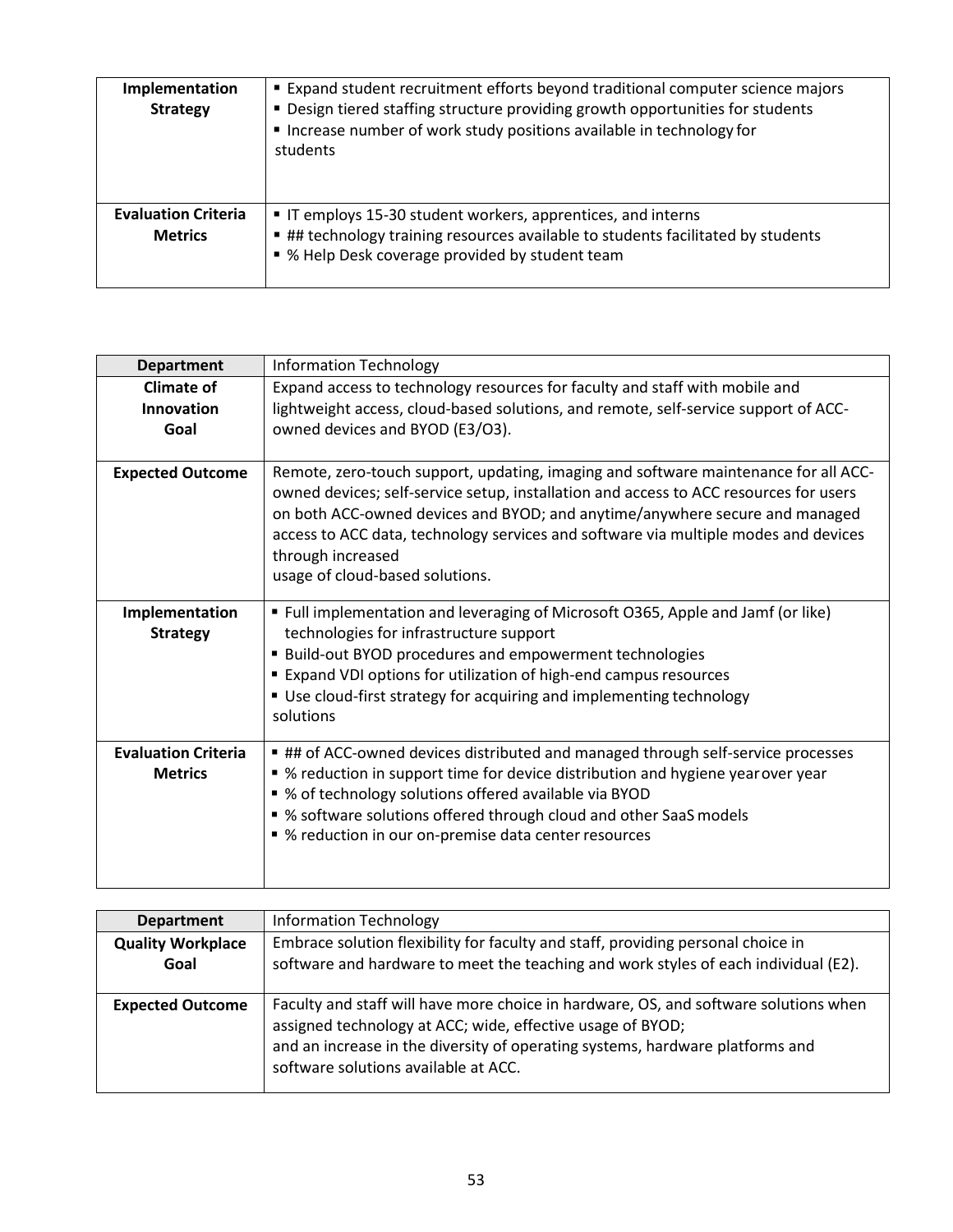| Implementation<br><b>Strategy</b>            | • Robust engagement with faculty/staff to identify preferences on regular cycles for<br>refresh, upgrades and new acquisitions<br><b>E</b> Build-out BYOD procedures and empowerment technologies<br><b>Explore and implement cost-effective, sustainable purchasing and leasing models</b><br><b>Expand training resources and expertise within IT to support broader</b><br>range of technology solutions |
|----------------------------------------------|-------------------------------------------------------------------------------------------------------------------------------------------------------------------------------------------------------------------------------------------------------------------------------------------------------------------------------------------------------------------------------------------------------------|
| <b>Evaluation Criteria</b><br><b>Metrics</b> | ■ ## of BYOD usages compared to ACC-owned device assignments<br>• %% distribution of vendor devices and solutions<br>• % of technology solutions offered available via BYOD<br>■ % increase year to year of MacOS and iOS devices relative to surveyed<br>preferences and usage monitoring<br>• Satisfaction metrics through surveys                                                                        |

# **President's Division Goals**

## *ACC Foundation Goals*

| <b>Department</b>                            | <b>ACC Foundation</b>                                                                                                                                                                                   |
|----------------------------------------------|---------------------------------------------------------------------------------------------------------------------------------------------------------------------------------------------------------|
| <b>Student Success Goal</b>                  | Increase and expand scholarship opportunities and support for holistic resources<br>for "whole-student" services.                                                                                       |
| <b>Expected Outcome</b>                      | Increase in scholarship and student emergency funding.                                                                                                                                                  |
| Implementation<br><b>Strategy</b>            | Utilize donor management system to increase number of donors, donor retention<br>and giving opportunities (President's Circle, Planned Giving). Continue to meet<br>COSI and other matching challenges. |
| <b>Evaluation Criteria</b><br><b>Metrics</b> | Scholarship and student emergency fund support to the college increases annually                                                                                                                        |

| <b>Department</b>                                  | <b>ACC Foundation</b>                                                                                                                                              |
|----------------------------------------------------|--------------------------------------------------------------------------------------------------------------------------------------------------------------------|
| <b>Excellence in Teaching</b><br>and Learning Goal | Align mini-grant awards with these strategic direction goals to include significant<br>investment (75% of budget) in high impact learning practices and technology |
| <b>Expected Outcome</b>                            | 75% or more of the mini-grant budget will fund projects directly related to this goal                                                                              |
| Implementation<br><b>Strategy</b>                  | Review these goals and outcomes during application review                                                                                                          |
| <b>Evaluation Criteria</b><br><b>Metrics</b>       | 75% of mini-grant budget will align with this strategic direction                                                                                                  |

| Der<br>----<br>31 I L<br>-- | $\sim$ $\sim$ $\sim$<br>- AC<br>.<br>.<br>udduul. |
|-----------------------------|---------------------------------------------------|
|                             |                                                   |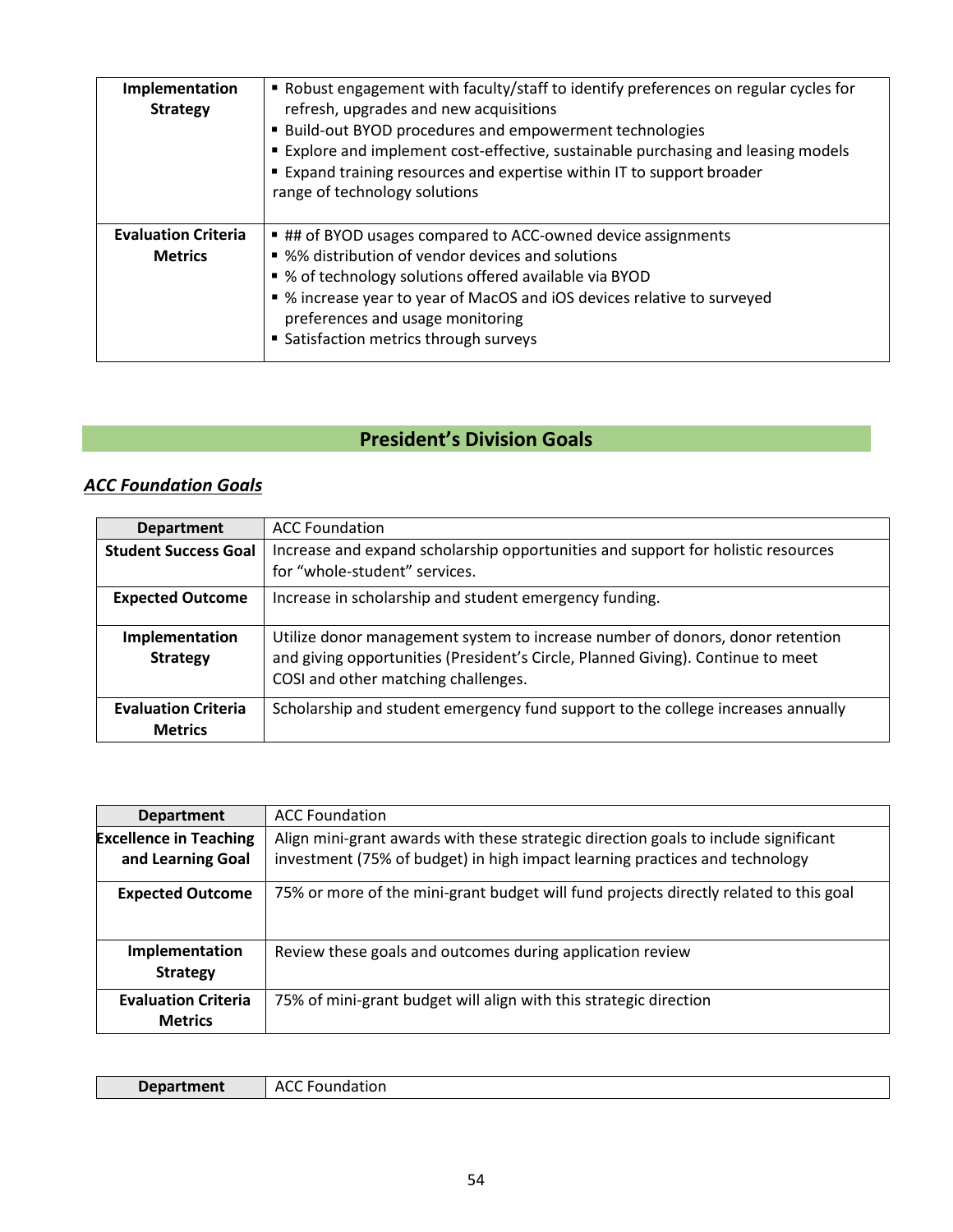| <b>Equity and Inclusion</b> | Create and maintain an ACC Alumni Linked In page to engage with ACC Alumni to  |
|-----------------------------|--------------------------------------------------------------------------------|
| Goal                        | support these strategic direction goals                                        |
| <b>Expected Outcome</b>     | ACC Alum page created with robust connections                                  |
| Implementation              | Work with ACC Marketing, Career Center, and Library/Archives to create content |
| <b>Strategy</b>             | and engagement opportunities                                                   |
| <b>Evaluation Criteria</b>  | Number of connections on Linked in page; number of                             |
| <b>Metrics</b>              | conversations/engagements                                                      |

| <b>Department</b>          | <b>ACC Foundation</b>                                                            |
|----------------------------|----------------------------------------------------------------------------------|
| <b>Climate of</b>          | Meet Sturm Collaboration Campus - Sturm Matching Grant Goals                     |
| <b>Innovation</b>          |                                                                                  |
| <b>Expected Outcome</b>    | Raise required matching for scholarship endowment, staff innovation and phase II |
| Implementation             | Lift the Gift campaign                                                           |
| <b>Strategy</b>            |                                                                                  |
| <b>Evaluation Criteria</b> | Matching challenges met                                                          |
| <b>Metrics</b>             |                                                                                  |

| <b>Department</b>          | <b>ACC Foundation</b>                                                                 |
|----------------------------|---------------------------------------------------------------------------------------|
| <b>Quality Workplace</b>   | Align mini-grant awards with these strategic direction goals (25% budget)             |
| Goal                       |                                                                                       |
| <b>Expected Outcome</b>    | 25% or more of the mini-grant budget will fund projects directly related to this goal |
| Implementation             | Review these goals and outcomes during application review                             |
| <b>Strategy</b>            |                                                                                       |
| <b>Evaluation Criteria</b> | 25% of mini-grant budget will align with this strategic direction                     |
| <b>Metrics</b>             |                                                                                       |

## *Human Resources Goals*

| <b>Department</b>                 | <b>Human Resources</b>                                                                                                                                                                                                                                                                                                             |
|-----------------------------------|------------------------------------------------------------------------------------------------------------------------------------------------------------------------------------------------------------------------------------------------------------------------------------------------------------------------------------|
| <b>Student Success Goal</b>       | To promote student success, the Office of Human Resources develops and oversees<br>consistent hiring practices to build diverse faculty and staff to ensure student<br>support academically and holistically.                                                                                                                      |
| <b>Expected Outcome</b>           | Create a welcoming community at ACC that is a brave environment for students<br>to learn, express themselves and to feel a sense of belonging.                                                                                                                                                                                     |
| Implementation<br><b>Strategy</b> | ACC's Plan for an Inclusive and Diverse Campus: An Affirmative Action Plan for<br>women, people of color, veterans, and individuals with disabilities.<br>Human Resources will review all aspects of the ACC hiring procedures on a regular basis<br>and bring forth any recommendations to the Leadership Team for further review |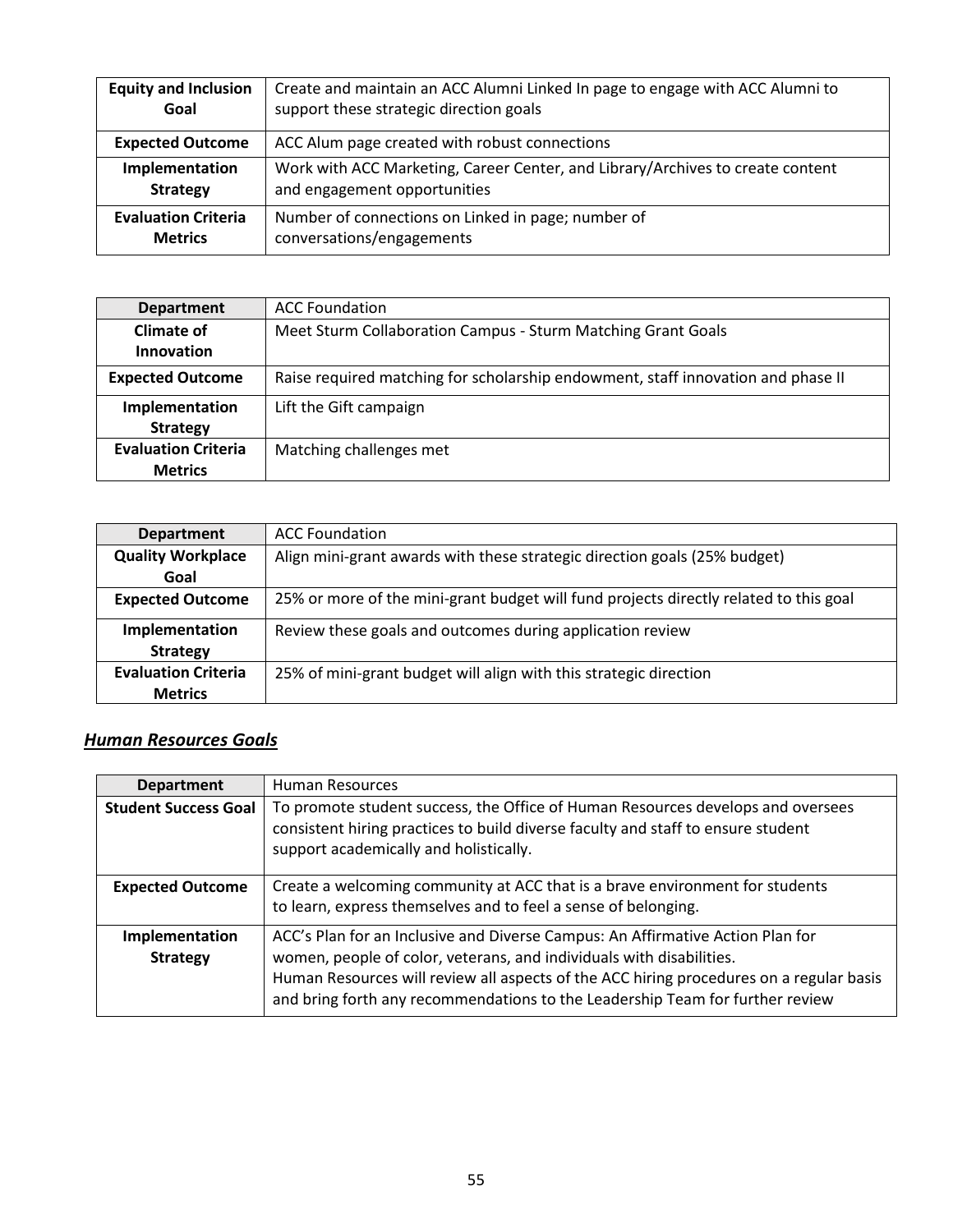| <b>Evaluation Criteria</b> | To better understand our cultural diversity and to establish future demographic          |
|----------------------------|------------------------------------------------------------------------------------------|
| <b>Metrics</b>             | targets, Human Resources has analyzed the demographic data of our active                 |
|                            | employees, applicants, new hires, and the ACC community.                                 |
|                            | Integrated Postsecondary Education Data System (IPEDS) data from fall of 2019 was        |
|                            | used in updating this affirmative action plan. This data provides consistency with other |
|                            | Arapahoe Community College (ACC) Human Resources reporting requirements. HR will         |
|                            | review trend data of diverse candidates for ACC job openings on an ongoing basis and     |
|                            | will make recommendation to Leadership Team for improving ACC hiring procedures on       |
|                            | a regular basis.                                                                         |
|                            |                                                                                          |

| <b>Department</b>             | Human Resources                                                                        |
|-------------------------------|----------------------------------------------------------------------------------------|
| <b>Excellence in Teaching</b> | Engage ACC instructors in shared governance and provide opportunities for them to      |
| and Learning Goal             | participate in a variety of campus activities.                                         |
| <b>Expected Outcome</b>       | Compliance with System Policy - SP 3-10b.                                              |
| Implementation                | HR and Instruction continue collaboration in the recruitment and selection process for |
| <b>Strategy</b>               | instructors utilizing an applicant tracking system.                                    |
| Evaluation                    | Recruitment and selection procedures for the employment of instructors to include      |
| <b>Criteria Metrics</b>       | provisions for evaluation of credentials and qualifications to teach.                  |

| <b>Department</b>           | <b>Human Resources</b>                                                                                                                             |
|-----------------------------|----------------------------------------------------------------------------------------------------------------------------------------------------|
| <b>Equity and Inclusion</b> | Recognize and reward employee professional development and training in equity                                                                      |
| Goal                        | mindedness that results in institutional knowledge and action.                                                                                     |
| <b>Expected Outcome</b>     | Shift in institutional culture that incentivizes participation in equity work resulting<br>in increased participation in professional development. |
| Implementation              | HR continues to review and improve processes necessary to attract, retain,                                                                         |
| <b>Strategy</b>             | develop, and engage a diverse workforce to fulfill ACC vision, mission, and values.                                                                |
| <b>Evaluation Criteria</b>  | Create training opportunities on bias awareness for the faculty and APT employee                                                                   |
| <b>Metrics</b>              | recruitment and selection process and implement via an accessible online platform.                                                                 |

| <b>Department</b>          | <b>Human Resources</b>                                                                 |
|----------------------------|----------------------------------------------------------------------------------------|
| <b>Quality Workplace</b>   | Provide clear and transparent communication through multiple modalities to all         |
| Goal                       | members of the ACC community.                                                          |
| <b>Expected Outcome</b>    | Provide opportunities for open communication and dialogue for all ACC<br>stakeholders. |
| Implementation             | HR will create and maintain the Human Resource newsletter using MS Sway on a           |
| <b>Strategy</b>            | reoccurring schedule.                                                                  |
| <b>Evaluation Criteria</b> | HR will provide information on a regular basis sharing employee topics such as         |
| <b>Metrics</b>             | benefits, pay, important deadlines, and other information with all employees.          |

*Inclusive Excellence Goals*

| <b>Department</b> | Excellence<br>Inc<br>:lusive |
|-------------------|------------------------------|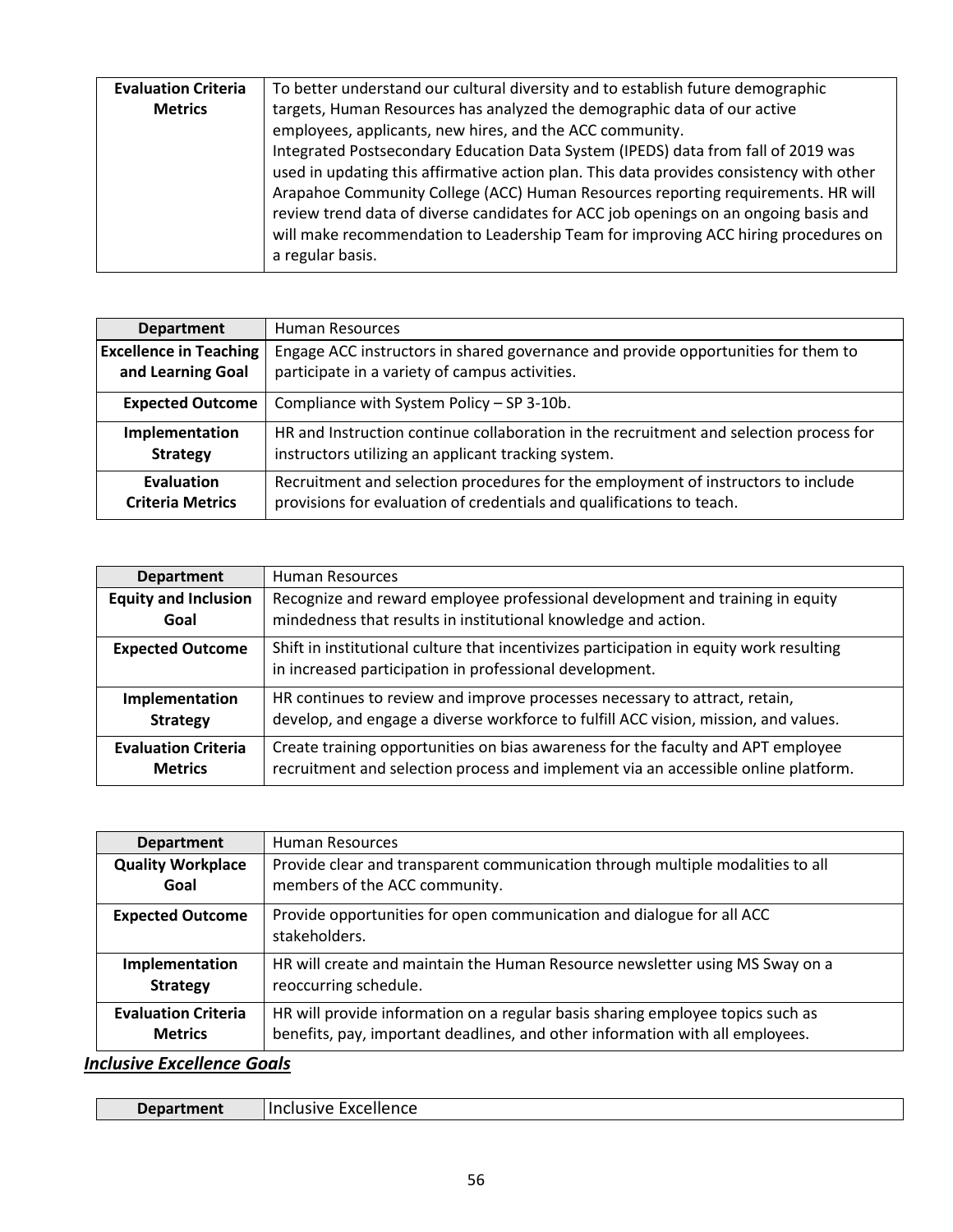| <b>Student Success Goal</b>                  | Create a student-ready college to enable all populations of students to be successful at<br>ACC.                                                                                  |
|----------------------------------------------|-----------------------------------------------------------------------------------------------------------------------------------------------------------------------------------|
| <b>Expected Outcome</b>                      | Create a welcoming community at ACC that is a brave environment for students to learn,<br>express themselves and to feel a sense of belonging.                                    |
| Implementation<br><b>Strategy</b>            | Develop programs for students to engage in learning about social<br>identity, power and<br>privilege, and experiences and contributions of historically marginalized populations. |
| <b>Evaluation Criteria</b><br><b>Metrics</b> | Collect survey feedback from students who participate in programs. Engage at least 10-<br>20% of ACC student population in each program.                                          |

| <b>Department</b>                            | Inclusive Excellence                                                                                                                                                                                            |
|----------------------------------------------|-----------------------------------------------------------------------------------------------------------------------------------------------------------------------------------------------------------------|
| <b>Excellence in Teaching</b>                | Expand high impact learning practices, including but not limited to service learning, study                                                                                                                     |
| and Learning Goal                            | abroad, work-based learning, undergraduate research programs, learning communities,                                                                                                                             |
| <b>Expected Outcome</b>                      | Collaborate on professional development for service learning classes in each of the seven<br>pathway programs.                                                                                                  |
| Implementation<br><b>Strategy</b>            | Provide professional development for teachers and students participating in service<br>learning and study abroad programs to include training on diversity, equity, inclusion, and<br>justice,                  |
| <b>Evaluation Criteria</b><br><b>Metrics</b> | Students and teachers will have an increased understanding of savior complex and will be<br>equipped with strategies to implement diversity, equity, justice, and inclusion practices<br>into their classrooms. |

| <b>Department</b>                            | Inclusive Excellence                                                                                                  |
|----------------------------------------------|-----------------------------------------------------------------------------------------------------------------------|
| <b>Equity and Inclusion</b>                  | Enhance recruitment, retention, and support for underrepresented and non-                                             |
| Goal                                         | underrepresented students across the college.                                                                         |
| <b>Expected Outcome</b>                      | Create a campus climate that values, respects, and celebrates members of the ACC<br>community.                        |
| Implementation                               | 1. Create a strategic plan for Inclusive Excellence for the college.                                                  |
| <b>Strategy</b>                              | 2. Develop Equity-Minded training for ACC employees to                                                                |
| <b>Evaluation Criteria</b><br><b>Metrics</b> | All ACC staff will complete Equity-Minded training.<br>10 employees will be trained as facilitators for equity-minded |

| <b>Department</b> | Excellence<br>Inclusive |
|-------------------|-------------------------|
|                   |                         |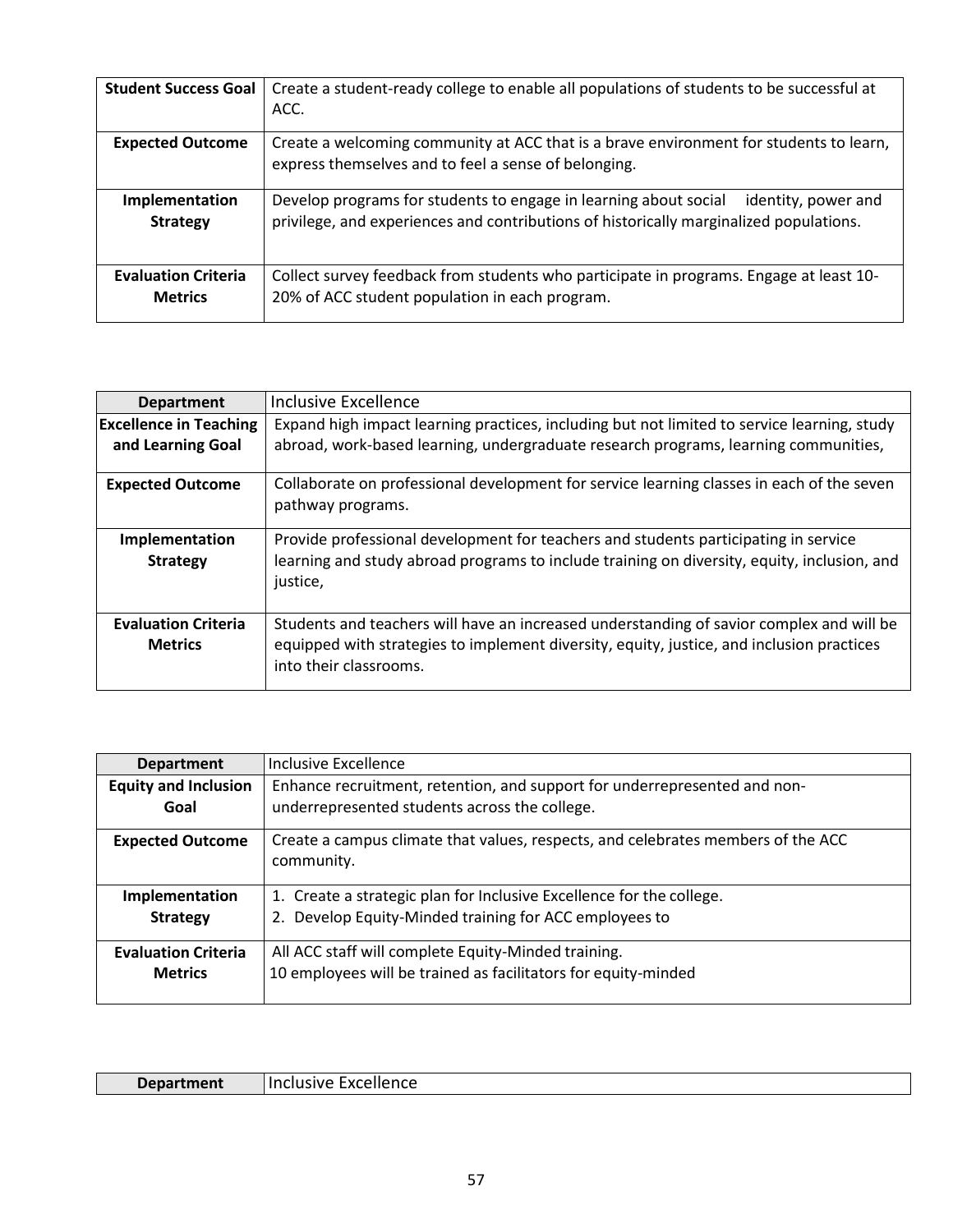| Climate of<br>Innovation<br>Goal | Pursue external funding through public and private sources to support innovative college<br>projects including new academic programs, new/enhanced technologies, development of |
|----------------------------------|---------------------------------------------------------------------------------------------------------------------------------------------------------------------------------|
| <b>Expected Outcome</b>          | • Increase student retention rates                                                                                                                                              |
|                                  | • Increase student completion and transfer rates                                                                                                                                |
|                                  | • Reduce the equity gap                                                                                                                                                         |
| Implementation                   | Identify community partners dedicated to diversity, equity, & inclusion.                                                                                                        |
| <b>Strategy</b>                  |                                                                                                                                                                                 |
| <b>Evaluation Criteria</b>       | Increase retention rate of first-generation students by 1% each year and close equity gap                                                                                       |
| <b>Metrics</b>                   | by 2% each year. Increase transfer rate and close equity gap by 2% each year. Increase                                                                                          |
|                                  | course pass                                                                                                                                                                     |

| <b>Department</b>                            | Inclusive Excellence                                                                                                                                              |
|----------------------------------------------|-------------------------------------------------------------------------------------------------------------------------------------------------------------------|
| <b>Quality Workplace</b><br>Goal             | Ensure a quality workplace by offering robust and meaningful professional development.                                                                            |
| <b>Expected Outcome</b>                      | Increased participation in professional development opportunities.                                                                                                |
| Implementation<br><b>Strategy</b>            | Develop and support employee affinity groups by identifying leaders for each one and<br>provide different models for how groups can be structured and function.   |
| <b>Evaluation Criteria</b><br><b>Metrics</b> | Employees who participate in affinity groups will have increased retention rates and<br>increased sense of belonging indicated on the DEI and HR climate surveys. |

## *Institutional Effectiveness Goals*

| <b>Department</b>              | Institutional Effectiveness                                                                                                                                                                                                                                                                                                                                                                     |
|--------------------------------|-------------------------------------------------------------------------------------------------------------------------------------------------------------------------------------------------------------------------------------------------------------------------------------------------------------------------------------------------------------------------------------------------|
| <b>Student Success</b><br>Goal | The department will ensure student access to quality education at ACC by leading the<br>college compliance responsibilities in accreditations and mandatory data reporting.                                                                                                                                                                                                                     |
| <b>Expected Outcomes</b>       | • ACC will meet all accreditation standards by utilizing best practices that will result in<br>students experiencing high quality educational opportunities leading to students<br>being prepared to enter the workforce or continue their education by transferring.<br>• ACC remains in good standing and continues its high-quality programs and services for<br>students and the community. |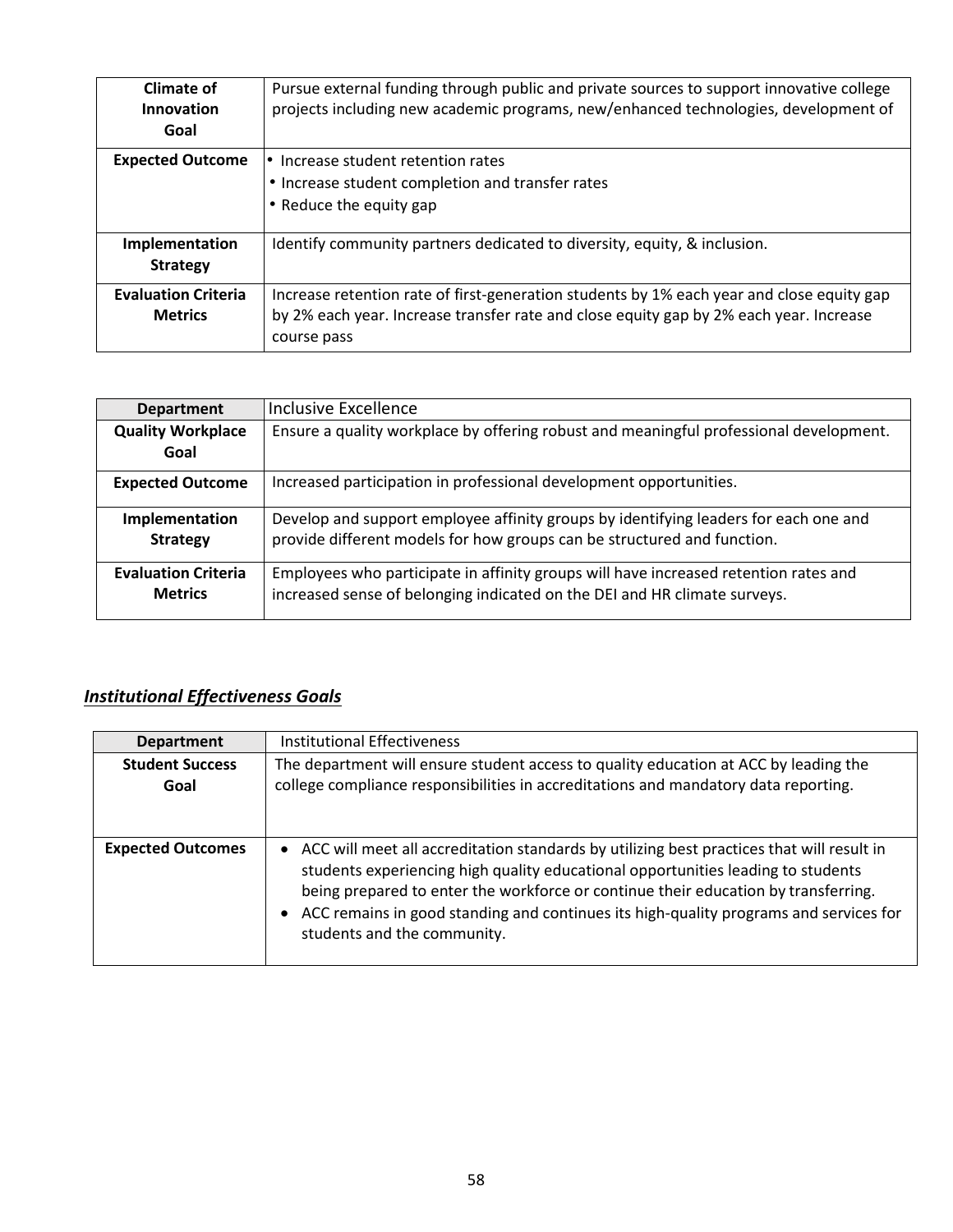| Implementation<br><b>Strategy</b>            | The department will initiate regular and ongoing communication with internal and<br>$\bullet$<br>external compliance stakeholders.<br>The department will meet all due dates for compliance reports.<br>$\bullet$<br>The department will develop a tracking instrument for all accreditation and data<br>$\bullet$<br>related reporting including what was reported, who reported, due date, and report<br>submission date - January 2021.<br>Build a shared calendar/ schedule of various deadlines for mandatory data reporting &<br>$\bullet$<br>accreditation to be updated throughout the year beginning January 2021 through<br>2025. |
|----------------------------------------------|---------------------------------------------------------------------------------------------------------------------------------------------------------------------------------------------------------------------------------------------------------------------------------------------------------------------------------------------------------------------------------------------------------------------------------------------------------------------------------------------------------------------------------------------------------------------------------------------------------------------------------------------|
|                                              |                                                                                                                                                                                                                                                                                                                                                                                                                                                                                                                                                                                                                                             |
| <b>Evaluation Criteria</b><br><b>Metrics</b> | All deadlines will be met timely with quality compliance documents and accurate,<br>$\bullet$<br>robust data reports.<br>Continuing HLC and program-related third-party accreditation in good standing.<br>$\bullet$                                                                                                                                                                                                                                                                                                                                                                                                                        |

| <b>Department</b>                             | <b>Institutional Effectiveness</b>                                                                                                                                                                                                                                                                                                                                                                                                                                             |
|-----------------------------------------------|--------------------------------------------------------------------------------------------------------------------------------------------------------------------------------------------------------------------------------------------------------------------------------------------------------------------------------------------------------------------------------------------------------------------------------------------------------------------------------|
| <b>Excellence in Teaching</b><br>and Learning | The department will contribute to excellence in teaching and learning by ensuring<br>assessment practices result in the implementation of continuous improvement action<br>plans.                                                                                                                                                                                                                                                                                              |
| <b>Expected Outcomes</b>                      | All departments submit assessment reports and implement action plans according<br>$\bullet$<br>to the ACC Assessment Plan.<br>Increase student achievement levels.<br>$\bullet$<br>Keep courses and programs current.<br>$\bullet$                                                                                                                                                                                                                                             |
| Implementation<br><b>Strategy</b>             | The department will collaborate with academic leaders to align student learning<br>$\bullet$<br>outcomes, assessment instruments and evaluation criteria on an ongoing basis<br>through 2025.<br>The department will collaborate with academic leaders to adhere to the ACC<br>$\bullet$<br>Assessment Plan.<br>The department will build and maintain an assessment repository including<br>$\bullet$<br>assessment reports and action plans accessible to all ACC employees. |
| <b>Evaluation Criteria</b><br><b>Metrics</b>  | All academic programs at ACC submit assessment reports and action plans as<br>$\bullet$<br>directed by the ACC Assessment Plan.<br>Action Plans are implemented as designed.<br>$\bullet$                                                                                                                                                                                                                                                                                      |

| <b>Department</b>           | Institutional Effectiveness                                                                                  |
|-----------------------------|--------------------------------------------------------------------------------------------------------------|
| <b>Equity and Inclusion</b> | The department will promote equity and inclusion by providing tools and resources to aid                     |
| Goal                        | key stakeholders in identifying, addressing, and monitoring equity gaps within the ACC<br>student population |
|                             |                                                                                                              |
| <b>Expected Outcomes</b>    | Equity gaps at ACC will be clearly defined.<br>$\bullet$                                                     |
|                             | Initiatives to close the equity gaps will be developed and implemented.<br>$\bullet$                         |
|                             | Decrease in equity gaps.                                                                                     |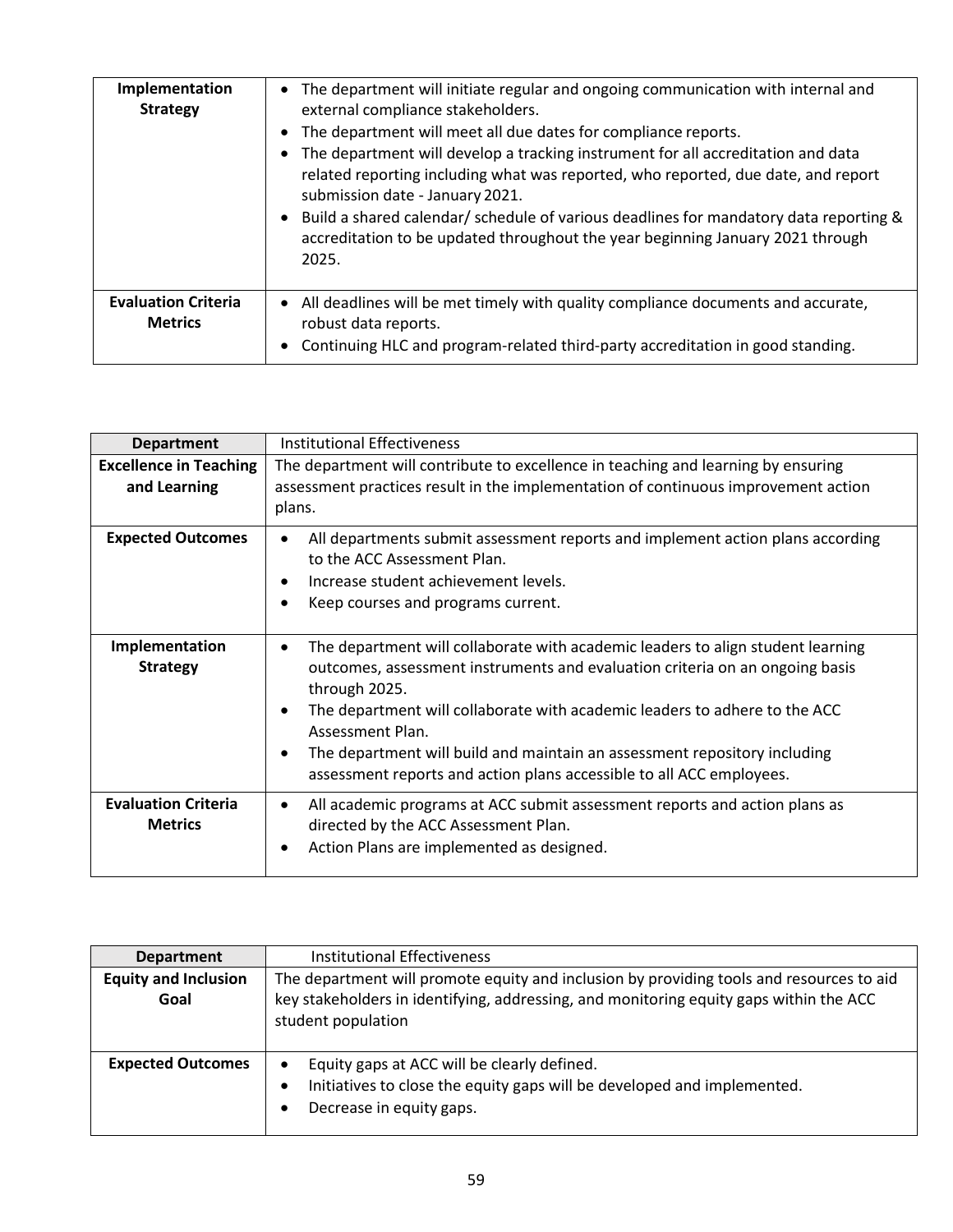| Implementation<br><b>Strategy</b>            | Student performance data will be collected to establish current equity gaps<br>$\bullet$<br>each semester beginning fall 2020.<br>Equity gap data will be shared with the ACC Leadership Team, Pathways Executive<br>٠<br>Committee, Inclusive Excellence Council, and be available on a dashboard.<br>Collaborate with ACC stakeholders to develop strategic initiatives to close equity<br>٠<br>gaps.<br>Contribute to initiatives to close equity gaps.<br>٠ |
|----------------------------------------------|-----------------------------------------------------------------------------------------------------------------------------------------------------------------------------------------------------------------------------------------------------------------------------------------------------------------------------------------------------------------------------------------------------------------------------------------------------------------|
| <b>Evaluation Criteria</b><br><b>Metrics</b> | All data reports are accurate and formatted for the end user.<br>$\bullet$<br>Increase in the number of reports built in Cognos which allow for analysis of<br>$\bullet$<br>equity gaps by a variety of demographics.<br>The number of data lists or reports compiled and reported to individuals/<br>٠<br>groups for the purpose of analyzing student success based on various<br>demographics.                                                                |

| <b>Department</b>          | <b>Institutional Effectiveness</b>                                                                      |
|----------------------------|---------------------------------------------------------------------------------------------------------|
| <b>Climate of</b>          | The department will pursue external funding through public and private sources to                       |
| <b>Innovation Goal</b>     | support innovative college projects that align with ACC's mission and strategic directions.             |
| <b>Expected Outcomes</b>   | Additional funding secured to support ACC programs, services, and students.<br>$\bullet$                |
|                            | Increased student enrollment, retention, completion, and transfer rates.<br>$\bullet$                   |
|                            | Increased number of underrepresented students across ACC programs and                                   |
|                            | reduction of equity gaps.                                                                               |
|                            | Reduction in student loan debt.                                                                         |
| Implementation             | The external funding process is in accordance with the ACC Pre-Award and ACC<br>$\bullet$               |
| <b>Strategy</b>            | Post-Award Manuals.                                                                                     |
|                            | Quarterly review of grants calendar beginning January 2021.                                             |
|                            | Regular meetings/updates regarding grant progress to institutional leadership<br>beginning spring 2021. |
|                            | Offer professional development sessions to ACC community annually.                                      |
| <b>Evaluation Criteria</b> | Increase in external funding by 2% annually.<br>٠                                                       |
| <b>Metrics</b>             | All grant applications are complete and submitted by due dates.                                         |
|                            |                                                                                                         |

| <b>Department</b>                | <b>Institutional Effectiveness</b>                                                                                                                                                                            |
|----------------------------------|---------------------------------------------------------------------------------------------------------------------------------------------------------------------------------------------------------------|
| <b>Quality Workplace</b><br>Goal | The department will promote a quality workplace by responding to indicators to<br>promote staff job satisfaction.                                                                                             |
|                                  |                                                                                                                                                                                                               |
| <b>Expected Outcome</b>          | Increased work production by departmental staff.<br>Increased job satisfaction and reduced staff turnover rate.<br>Happy, educated employees that are committed to producing quality work for the<br>college. |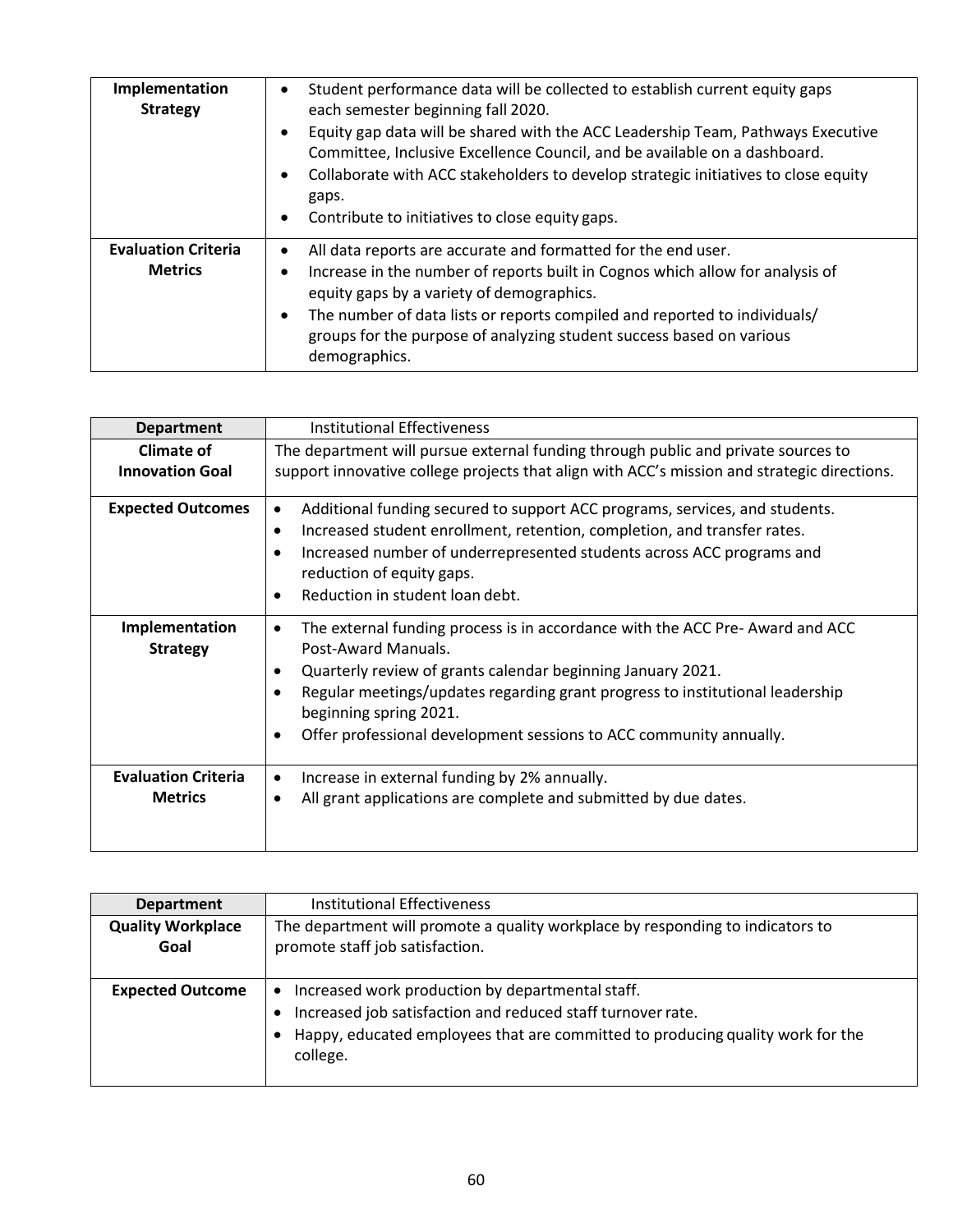| Implementation<br><b>Strategy</b>            | Development of the "Departmental Satisfaction Survey" by March 2021.<br>$\bullet$<br>Administration of the Departmental Satisfaction Survey - April 2021.<br>Collect job satisfaction data and compile a baseline for future trend analysis by<br>May 21, 2021.<br>Identify and implement initiatives based on the analysis of the Departmental<br>$\bullet$<br>Satisfaction Survey.<br>Continue administration of survey and implementation of job satisfaction<br>$\bullet$<br>initiatives through 2025. |
|----------------------------------------------|------------------------------------------------------------------------------------------------------------------------------------------------------------------------------------------------------------------------------------------------------------------------------------------------------------------------------------------------------------------------------------------------------------------------------------------------------------------------------------------------------------|
| <b>Evaluation Criteria</b><br><b>Metrics</b> | Yearly administration of job satisfaction instrument with results being benchmarked<br>$\bullet$<br>in the 90% satisfactory range.                                                                                                                                                                                                                                                                                                                                                                         |

| <b>Department</b>          | <b>Institutional Effectiveness</b>                                                                                                                                                                                                                                            |
|----------------------------|-------------------------------------------------------------------------------------------------------------------------------------------------------------------------------------------------------------------------------------------------------------------------------|
| <b>Quality Workplace</b>   | The department will contribute to a quality workplace by offering at least 4 professional                                                                                                                                                                                     |
| Goal                       | development opportunities for the ACC community each year.                                                                                                                                                                                                                    |
|                            |                                                                                                                                                                                                                                                                               |
| <b>Expected Outcome</b>    | Increased work efficiency of ACC employees.<br>٠                                                                                                                                                                                                                              |
|                            | Higher level of ACC community's knowledge and skills associated with accreditation,<br>٠                                                                                                                                                                                      |
|                            | institutional research, and sponsored project topic areas.                                                                                                                                                                                                                    |
|                            |                                                                                                                                                                                                                                                                               |
| Implementation             | The department will develop a yearly schedule by January of each year offering at<br>٠                                                                                                                                                                                        |
| <b>Strategy</b>            | least four professional development opportunities meeting the needs of ACC<br>employees.                                                                                                                                                                                      |
|                            | The department will acquire information from ACC employees regarding the<br>٠                                                                                                                                                                                                 |
|                            | professional development needs and relevant topics each year.                                                                                                                                                                                                                 |
|                            | Analyze professional development evaluations and create action plans to<br>address concerns.                                                                                                                                                                                  |
|                            |                                                                                                                                                                                                                                                                               |
|                            |                                                                                                                                                                                                                                                                               |
| <b>Evaluation Criteria</b> | Offer at least 4 professional development opportunities each year.<br>$\bullet$                                                                                                                                                                                               |
| <b>Metrics</b>             | Professional development session evaluations score in the 90% range.<br>٠                                                                                                                                                                                                     |
|                            | Survey distribution following professional development offerings. Analysis of<br>$\bullet$<br>surveys within two weeks following the professional development offering. At<br>least 85% of workshop participants will report increased knowledge regarding the<br>topic area. |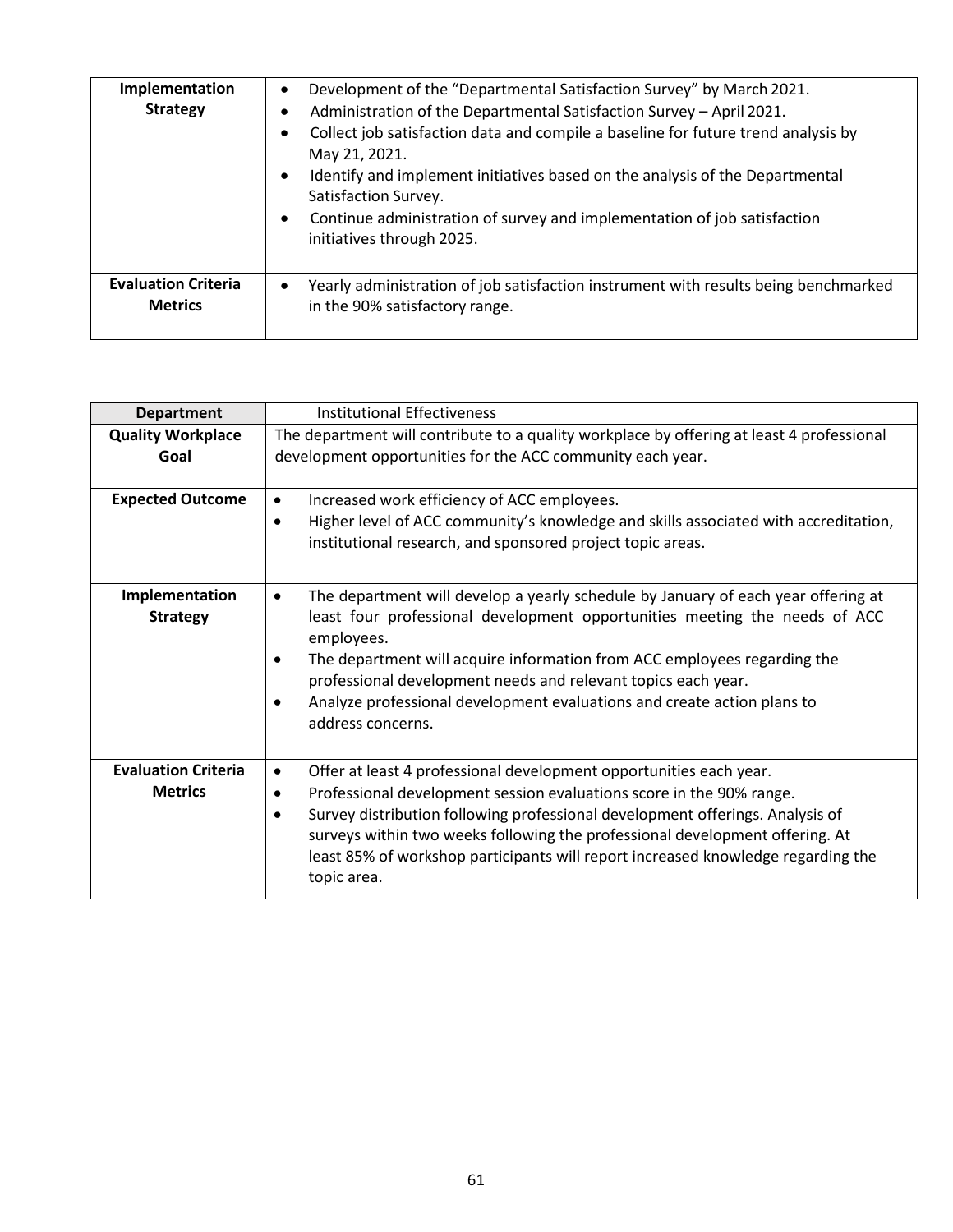## *ACCELS Goals*

| <b>Department</b>                            | <b>ACCELS - Instructional Operations</b>                                                                                                                              |
|----------------------------------------------|-----------------------------------------------------------------------------------------------------------------------------------------------------------------------|
| <b>Student Success Goal</b>                  | Academic plans will map a plan that ensures students can complete their degree in two<br>years and better reflect available courses that align with the academic path |
| <b>Expected Outcome</b>                      | Convene a task force to evaluate and assess the Academic Plan process.                                                                                                |
| Implementation<br><b>Strategy</b>            | Instructional operations annual audit of academic plans                                                                                                               |
| <b>Evaluation Criteria</b><br><b>Metrics</b> | Update academic plans annually to reflect the strategic scheduling decisions                                                                                          |

| <b>Department</b>                                  | <b>ACCELS - eLearning</b>                                                                                                                                                                                                                                                                                                                                                                                                                                                                                                         |
|----------------------------------------------------|-----------------------------------------------------------------------------------------------------------------------------------------------------------------------------------------------------------------------------------------------------------------------------------------------------------------------------------------------------------------------------------------------------------------------------------------------------------------------------------------------------------------------------------|
| <b>Excellence in Teaching</b><br>and Learning Goal | Promote success of faculty, instructors, and students teaching and learning online and<br>remotely through Learning Management System (LMS) support and administration,<br>research, and training related to inclusivity and educational technologies and accessible<br>design and implementation of technologies and materials.                                                                                                                                                                                                  |
| <b>Expected Outcome</b>                            | Faculty, instructors, and students will effectively use LMS tools and features, increase<br>proficiency with educational technologies selected, implement educational technologies<br>into inclusive designs, and develop and apply web accessibility strategies.<br>-100% completion of HR-required D2L accessibility course for new employees<br>-10% of faculty will complete the two accessibility courses: accessibility in Word and<br>accessibility in PowerPoint<br>-80% of faculty will use Yuja for their course videos |
| Implementation<br><b>Strategy</b>                  | Webinars, self-paced trainings within LMS including a new workshop to train students how<br>to implement accessibility guidelines, 1:1 support, documentation and instructional videos,<br>professional development related to new technologies and best practices                                                                                                                                                                                                                                                                |
| Evaluation<br><b>Criteria Metrics</b>              | Collect quantitative data from Access database related to faculty assists,<br>webinars/workshops, and accessibility remediation and training; develop new qualitative<br>satisfaction survey for webinars and self-paced workshops; collect quantitative and<br>qualitative data related to accessibility audits                                                                                                                                                                                                                  |

| <b>Department</b>                   | ACCELS - Tutoring and Academic Support Center                                                                                                                                                                 |
|-------------------------------------|---------------------------------------------------------------------------------------------------------------------------------------------------------------------------------------------------------------|
| <b>Equity and Inclusion</b><br>Goal | Ensure tutors tailor their academic assistance to each student's unique needs and abilities                                                                                                                   |
| <b>Expected Outcome</b>             | Increase the number of students of color, first generation students, and students<br>with disabilities using tutoring services.<br>Tutors have received the appropriate training to support diverse students. |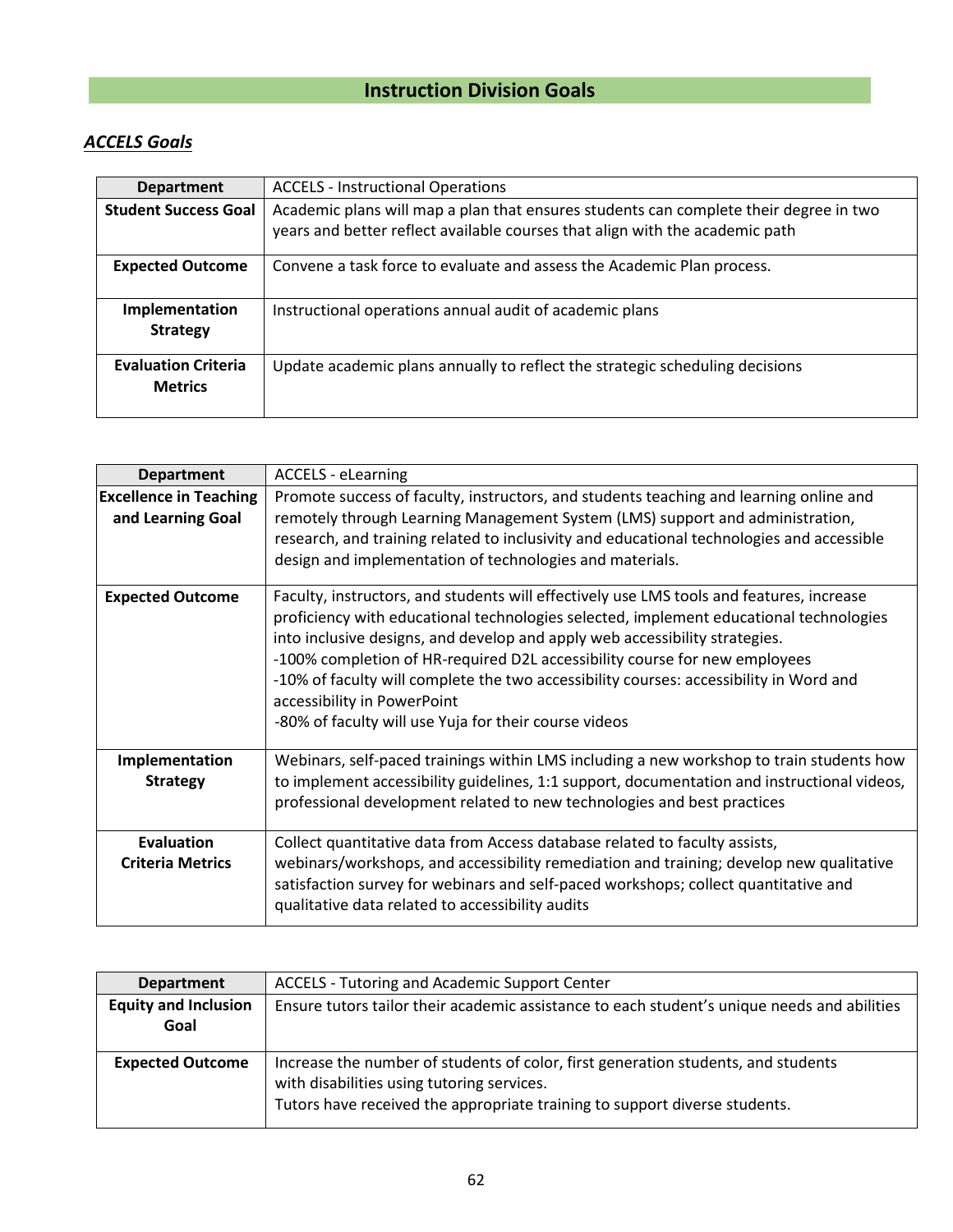| Implementation<br><b>Strategy</b>            | Work with Disability Access Services to provide tutoring for Elevate students<br>$\bullet$<br>Create an evaluation form for students receiving tutoring in order to implement<br>feedback and improve services.                                                                     |
|----------------------------------------------|-------------------------------------------------------------------------------------------------------------------------------------------------------------------------------------------------------------------------------------------------------------------------------------|
| <b>Evaluation</b><br><b>Criteria Metrics</b> | Close the gap to within 5% for the number of underrepresented students (students of<br>color, first generation, and students with disabilities) who use tutoring services. All<br>tutors will participate in training to learn how to address individual differences in<br>tutoring |

| <b>Department</b>                            | <b>ACCELS - Library and Learning Commons</b>                                                                                                          |
|----------------------------------------------|-------------------------------------------------------------------------------------------------------------------------------------------------------|
| Climate of                                   | Expand the number of courses offering OER to save 8,000 ACC students \$1M by Spring                                                                   |
| Innovation                                   | 2022.                                                                                                                                                 |
| Goal                                         |                                                                                                                                                       |
| <b>Expected Outcome</b>                      | Students attending 2 OER courses per term will have a 15% higher retention rate than<br>the general population                                        |
| Implementation                               | Continue to provide faculty professional development and support to implement                                                                         |
| <b>Strategy</b>                              | OER in their courses                                                                                                                                  |
| <b>Evaluation Criteria</b><br><b>Metrics</b> | Number of OER courses at ACC in 2020-21 relative to previous years and evaluate student<br>performance in OER courses relative to general ACC courses |

| <b>Department</b>          | <b>ACCELS - Center for Professional Enrichment</b>                                                         |
|----------------------------|------------------------------------------------------------------------------------------------------------|
| <b>Quality Workplace</b>   | Add more flexibility to the Center for Professional Enrichment offerings via a variety of                  |
| Goal                       | delivery methods including remote options                                                                  |
| <b>Expected Outcome</b>    | Increased participation by faculty and instructors in professional<br>development.                         |
|                            | Increased employee satisfaction of professional development.                                               |
| Implementatio              | Associate Vice President of Instruction and the Director for the Center for Professional                   |
| n Strategy                 | Enrichment will seek and incorporate faculty and instructor feedback to modality<br>preferences and needs. |
|                            | Professional development offerings will be strategically scheduled in multiple modalities.                 |
| <b>Evaluation Criteria</b> | Number of participants annually.                                                                           |
| <b>Metrics</b>             | Participate ratings provided via survey after PD.                                                          |

# *Concurrent Enrollment Goals*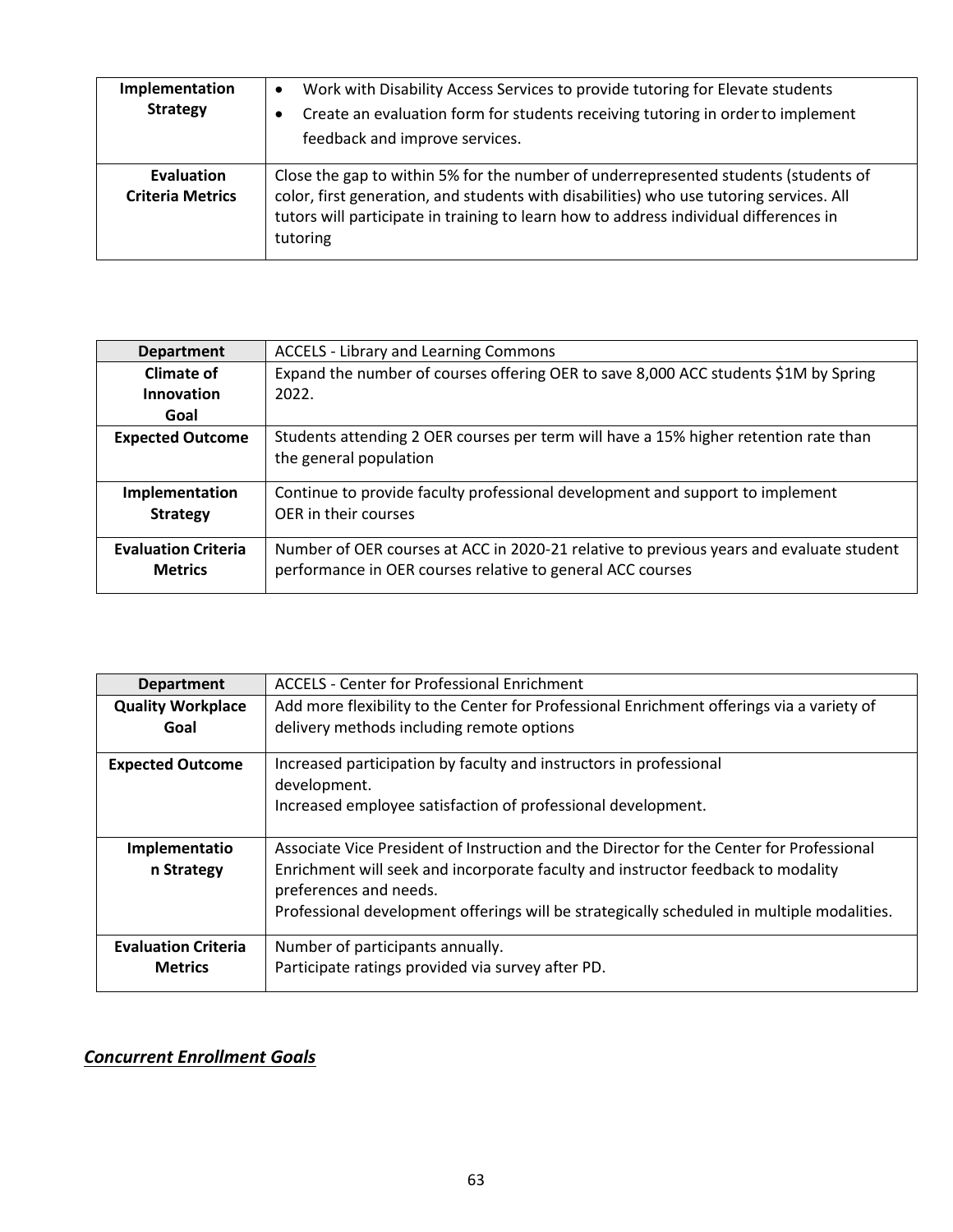## *Sturm Campus Goals*

| <b>Department</b>                            | <b>Sturm Campus</b>                                                                                                                                                                                                                                                                                                                                                                                                                                                                                                                                                                                                                                                                                                                                                                                                                                          |
|----------------------------------------------|--------------------------------------------------------------------------------------------------------------------------------------------------------------------------------------------------------------------------------------------------------------------------------------------------------------------------------------------------------------------------------------------------------------------------------------------------------------------------------------------------------------------------------------------------------------------------------------------------------------------------------------------------------------------------------------------------------------------------------------------------------------------------------------------------------------------------------------------------------------|
| <b>Student Success</b>                       | Increased enrollment, retention and completion for Cybersecurity AAS, Secure                                                                                                                                                                                                                                                                                                                                                                                                                                                                                                                                                                                                                                                                                                                                                                                 |
| Goal #1                                      | Software Development AAS, and Accounting AA.                                                                                                                                                                                                                                                                                                                                                                                                                                                                                                                                                                                                                                                                                                                                                                                                                 |
| <b>Expected</b><br><b>Outcome</b>            | Increase degree-seeking persistence rate (term 1 to term 2) to achieve or exceed 82%.<br>$\bullet$<br>Increase degree-seeking retention rate (fall to fall) to achieve or exceed 57%.<br>Increase 3-year associate degree graduation rate to achieve or exceed 22%.<br>Maintain partnerships with CSU Fort Collins and CSU Pueblo for four-year degrees at<br>Sturm Campus by graduating a cohort of 12-15 students who will continue with a<br>bachelor's program at Sturm Campus.                                                                                                                                                                                                                                                                                                                                                                          |
| Implementation<br><b>Strategy</b>            | 1. Sturm Campus Director and Senior Navigator will co-manage the cohorts in<br>Cybersecurity, Secure Software Development, and Accounting through intensive<br>advising and Navigate degree completion plans.<br>2. Both will work with ACC Marketing Department and ACC Admissions to align<br>marketing and admissions goals to assist with achieving 250 prospective applicants<br>for each program of study in order to achieve expected outcomes.<br>Both will meet with representatives from CSU Pueblo and CSU Fort Collins to ensure<br>3.<br>seamless transfer to their institutions.<br>4. Senior Navigator will work with IR for bi-monthly data pulls per program area to<br>determine if on track to achieve outcomes.<br>5. Sturm Campus director will negotiate class schedules with representatives from<br>CSU Pueblo and CSU Fort Collins. |
| <b>Evaluation Criteria</b><br><b>Metrics</b> | Evaluate data to determine if successfully meeting outcomes; adjust strategy accordingly.                                                                                                                                                                                                                                                                                                                                                                                                                                                                                                                                                                                                                                                                                                                                                                    |

| <b>Department</b>       | <b>Sturm Campus</b>                                                                                                                                                                                                                           |
|-------------------------|-----------------------------------------------------------------------------------------------------------------------------------------------------------------------------------------------------------------------------------------------|
| <b>Student Success</b>  | Increased enrollment, retention, and completion at Sturm Campus.                                                                                                                                                                              |
| <b>Expected Outcome</b> | • Increase total FTE to meet or exceed 45 for high school students and 255 for adult<br>students for AY20-21.<br>• Increase average number of credits completed per student to meet or exceed the ACC<br>average of 8.79 credits for AY20-21. |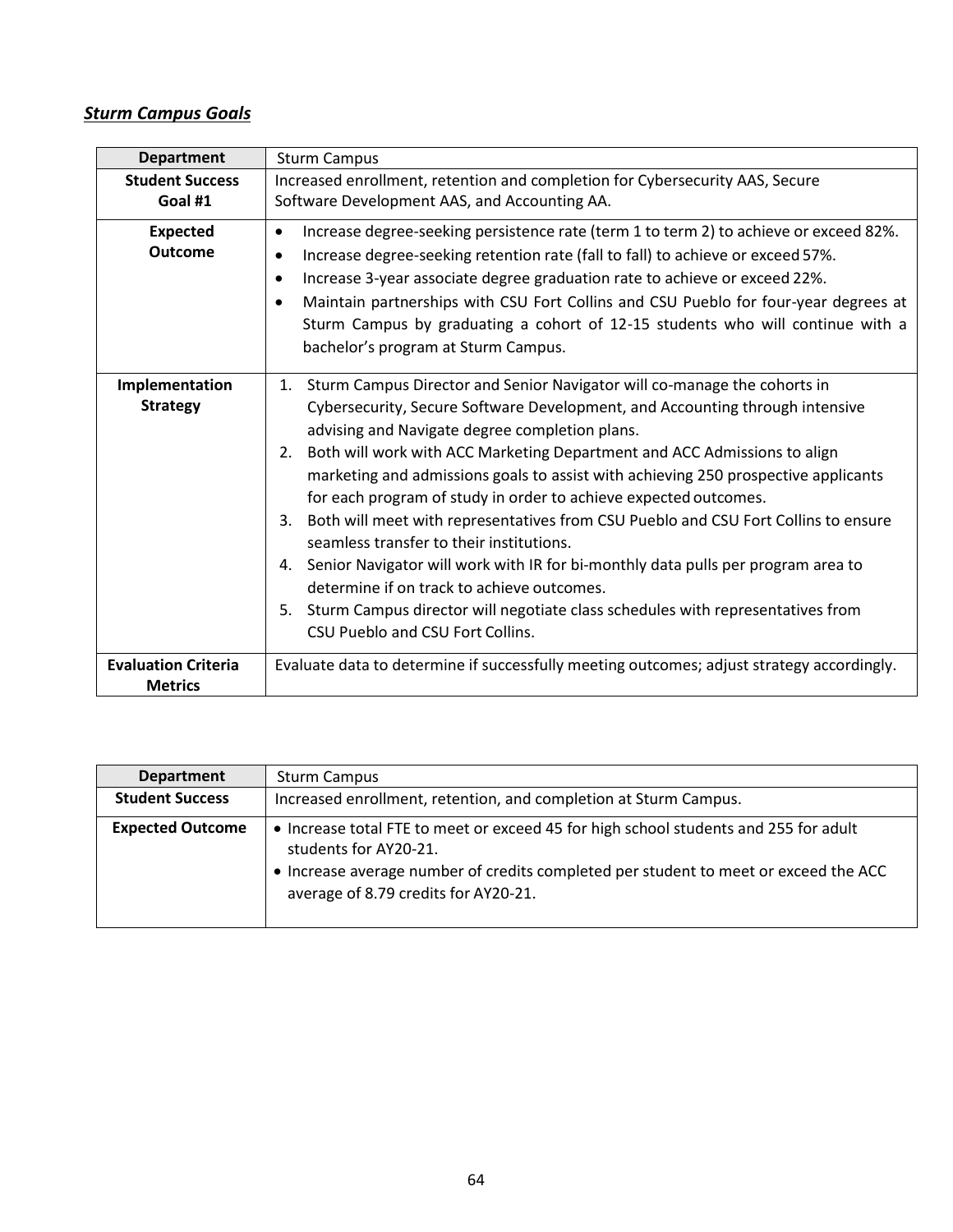| Implementation             | 1. Conduct outreach to students who register for 3-6 credits (total for all 3 campuses) via                        |
|----------------------------|--------------------------------------------------------------------------------------------------------------------|
| <b>Strategy</b>            | calls, texts, and emails with recommendations on classes to add to their schedules.                                |
|                            | 2. Run A&R Sessions with 15 students and 4 navigators plus CE presence; have 1:1                                   |
|                            | appointments available when needed to ensure that students have stacked schedules                                  |
|                            | that accommodate their work schedules with 7 or more credits; create better                                        |
|                            | strategies to get students to submit ACT/SAT scores and transcripts for evaluation                                 |
|                            | 3. Manage Secure Software Development AAS, Cybersecurity AAS, and Accounting AA                                    |
|                            | cohorts to ensure progress in the programs using emails, Navigate, texting, and phone                              |
|                            | calls with recommended courses for each semester; audit cohorts to ensure registration<br>completed each semester. |
|                            | 4. Conduct targeted marketing for self-pay option to DCSD high school students and                                 |
|                            | parents; timely coordinate with DCSD administrators and the DCSD counselors                                        |
|                            | regarding course offerings for students and modalities for AY21-22.                                                |
|                            | 5. Edit Sturm Campus webpage; add video clips and photos of the campus and technology                              |
|                            |                                                                                                                    |
| <b>Evaluation Criteria</b> | Evaluate data to determine if successfully meeting outcomes; adjust strategy                                       |
| <b>Metrics</b>             | accordingly.                                                                                                       |
|                            |                                                                                                                    |
|                            |                                                                                                                    |
|                            |                                                                                                                    |

| <b>Department</b>          | <b>Sturm Campus</b>                                                                           |
|----------------------------|-----------------------------------------------------------------------------------------------|
| <b>Student Success</b>     | Increased enrollment, retention, and completion at Sturm Campus.                              |
| Goal #3                    |                                                                                               |
| <b>Expected</b>            | Decrease number of AGS (non-specific) majors at Sturm Campus by 75% every                     |
| <b>Outcome</b>             | academic year (adult population).                                                             |
|                            | Decrease number of Undeclared majors by 75% every academic year (adult                        |
|                            | population).                                                                                  |
|                            |                                                                                               |
| Implementation             | Conduct phone and text campaigns to connect with AGS and Undeclared students to<br>1.         |
| <b>Strategy</b>            | schedule 1:1 appts. to determine a more defined career path and major change; use             |
|                            | Career Cluster Survey to identify top three career clusters; narrow down to two after         |
|                            | meaningful career conversations, looking at academic plans, and investigating careers         |
|                            | in the clusters; narrow to one career and academic plan.                                      |
|                            | AAA 101 instructors at Sturm Campus will focus on this goal and will report data at the<br>2. |
|                            | close of each semester re: AGS and Undeclared majors (zero as the goal).                      |
|                            |                                                                                               |
| <b>Evaluation Criteria</b> | Evaluate data to determine if successfully meeting outcomes; adjust strategy                  |
| <b>Metrics</b>             | accordingly.                                                                                  |
|                            |                                                                                               |

| <b>Department</b>        | <b>Sturm Campus Concurrent Enrollment</b>                                                                                                       |
|--------------------------|-------------------------------------------------------------------------------------------------------------------------------------------------|
| Student Success Goal   • | Increased DCSD student enrollment in CE on ACC Campuses, increased DCSD                                                                         |
| <b>Concurrent</b>        | matriculation to ACC, increased student retention, and increased student                                                                        |
| <b>Enrollment</b>        | completion.                                                                                                                                     |
|                          | Continue to create innovative ways to provide college and skill building<br>affordability and convey the transparency of costs to our students. |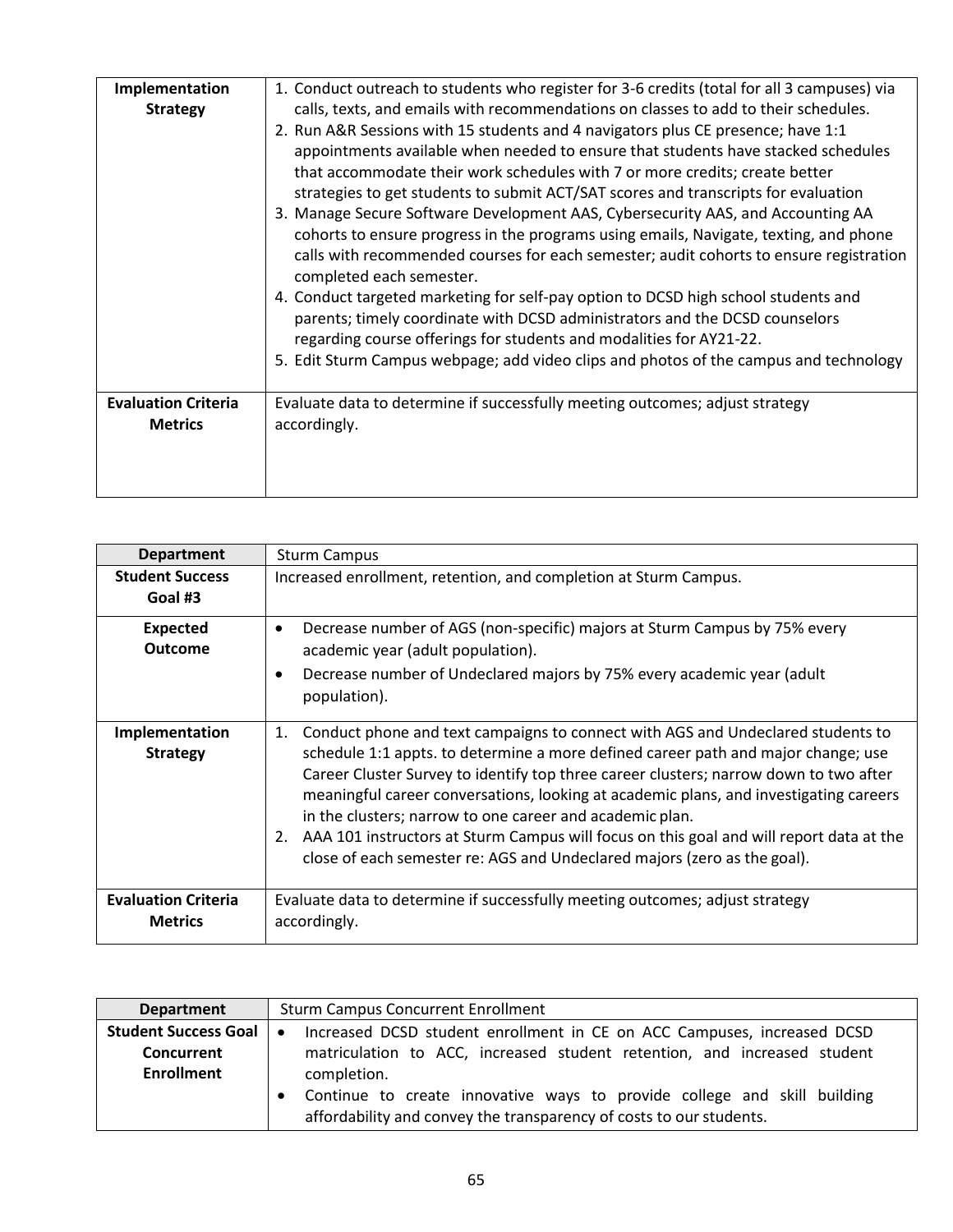| <b>Expected Outcome</b>    | Increase number of DCSD high school students taking CE on any ACC Campus by<br>$\bullet$<br>25% by F22. Data shows that students who take CE at ACC Campuses have a<br>higher percentage matriculation rate (see Exhibit<br>1). NOTE: The 25% would include CE paid for by DCSD, as well as self-pay (or dual<br>enrollment).<br>Increase the number of students matriculating to ACC from DCSD high schools by<br>25% by F23. Note: This would include any DCSD graduate, including those who took<br>CE at their high school, those who took CE at any ACC Campus, and those who took<br>no CE or self-pay at all. |
|----------------------------|----------------------------------------------------------------------------------------------------------------------------------------------------------------------------------------------------------------------------------------------------------------------------------------------------------------------------------------------------------------------------------------------------------------------------------------------------------------------------------------------------------------------------------------------------------------------------------------------------------------------|
| Implementation             | Hire an Admin. I and a 9 Mo. APT employee for ACC CE Dept. to handle processing<br>$\bullet$                                                                                                                                                                                                                                                                                                                                                                                                                                                                                                                         |
| <b>Strategy</b>            | of DCSD CE at high schools and CE at ACC Campuses; this is necessary due to CE                                                                                                                                                                                                                                                                                                                                                                                                                                                                                                                                       |
|                            | Specialist overtime issues (see Exhibit 2).                                                                                                                                                                                                                                                                                                                                                                                                                                                                                                                                                                          |
|                            | Divide DCSD high schools between two CE Specialists and one Sturm Navigator.<br>٠                                                                                                                                                                                                                                                                                                                                                                                                                                                                                                                                    |
|                            | Assign in Navigate all DCSD high school students with ACC student numbers to<br>$\bullet$                                                                                                                                                                                                                                                                                                                                                                                                                                                                                                                            |
|                            | Navigators for advising.<br>Focus CE Specialists and Sturm Navigators on the following strategic outreach tasks:                                                                                                                                                                                                                                                                                                                                                                                                                                                                                                     |
|                            | $\bullet$<br>Registration management for DCSD CE at high schools.<br>1.                                                                                                                                                                                                                                                                                                                                                                                                                                                                                                                                              |
|                            | Registration management for DCSD CE at Sturm, Littleton, and Parker Campuses.<br>2.                                                                                                                                                                                                                                                                                                                                                                                                                                                                                                                                  |
|                            | Develop pathway entrance ramps for CE at ACC Campuses for DCSD counselors.<br>3.                                                                                                                                                                                                                                                                                                                                                                                                                                                                                                                                     |
|                            | Utilize pathway cheat sheets prepared for each DCSD high school which show CE at<br>4.                                                                                                                                                                                                                                                                                                                                                                                                                                                                                                                               |
|                            | high school and recommended CE at ACC Campuses by career / academic pathway.                                                                                                                                                                                                                                                                                                                                                                                                                                                                                                                                         |
|                            | Use pathway cheat sheets to work with individual high schools on additional,<br>5.                                                                                                                                                                                                                                                                                                                                                                                                                                                                                                                                   |
|                            | relevant CE to add to their "CE at high schools" offerings.                                                                                                                                                                                                                                                                                                                                                                                                                                                                                                                                                          |
|                            | Do roadshows at each DCSD high school for parents and students, discussing: the<br>6.                                                                                                                                                                                                                                                                                                                                                                                                                                                                                                                                |
|                            | school-specific pathway cheat sheets, CE offered at the high school, CE at Sturm<br>Campus and all ACC Campuses, and self-pay options.                                                                                                                                                                                                                                                                                                                                                                                                                                                                               |
|                            | 7. Conduct CE student presentations by pathway in DCSD high schools, e.g., students                                                                                                                                                                                                                                                                                                                                                                                                                                                                                                                                  |
|                            | interested in a health career would attend a health pathway CE discussion to                                                                                                                                                                                                                                                                                                                                                                                                                                                                                                                                         |
|                            | determine which CE classes at the high school and which CE at ACC Campuses should                                                                                                                                                                                                                                                                                                                                                                                                                                                                                                                                    |
|                            | be taken toward a health career academic plan.                                                                                                                                                                                                                                                                                                                                                                                                                                                                                                                                                                       |
|                            | 8. Attend all DCSD high school events; represent CE at ACC Campuses at these events;                                                                                                                                                                                                                                                                                                                                                                                                                                                                                                                                 |
|                            | conduct career breakout sessions for students at family-focused high school events;                                                                                                                                                                                                                                                                                                                                                                                                                                                                                                                                  |
|                            | Set up industry panels by pathway for DCSD high schools to assist high schools with<br>9.                                                                                                                                                                                                                                                                                                                                                                                                                                                                                                                            |
|                            | ICAP completion; conduct student outreach at these events.                                                                                                                                                                                                                                                                                                                                                                                                                                                                                                                                                           |
|                            | 10. Initiate "Declare a Major" campaigns to assist DCSD high school students with career                                                                                                                                                                                                                                                                                                                                                                                                                                                                                                                             |
|                            | advising, major selection, and major declaration to achieve both CE at ACC Campuses                                                                                                                                                                                                                                                                                                                                                                                                                                                                                                                                  |
|                            | goal and matriculation goal.                                                                                                                                                                                                                                                                                                                                                                                                                                                                                                                                                                                         |
| <b>Evaluation Criteria</b> | Evaluate data on DCSD students taking CE at Sturm Campus and other ACC Campuses                                                                                                                                                                                                                                                                                                                                                                                                                                                                                                                                      |
| <b>Metrics</b>             | and matriculation data for F21 and F22 to determine if strategy is working and goals                                                                                                                                                                                                                                                                                                                                                                                                                                                                                                                                 |
|                            | being met; adjust strategy accordingly.                                                                                                                                                                                                                                                                                                                                                                                                                                                                                                                                                                              |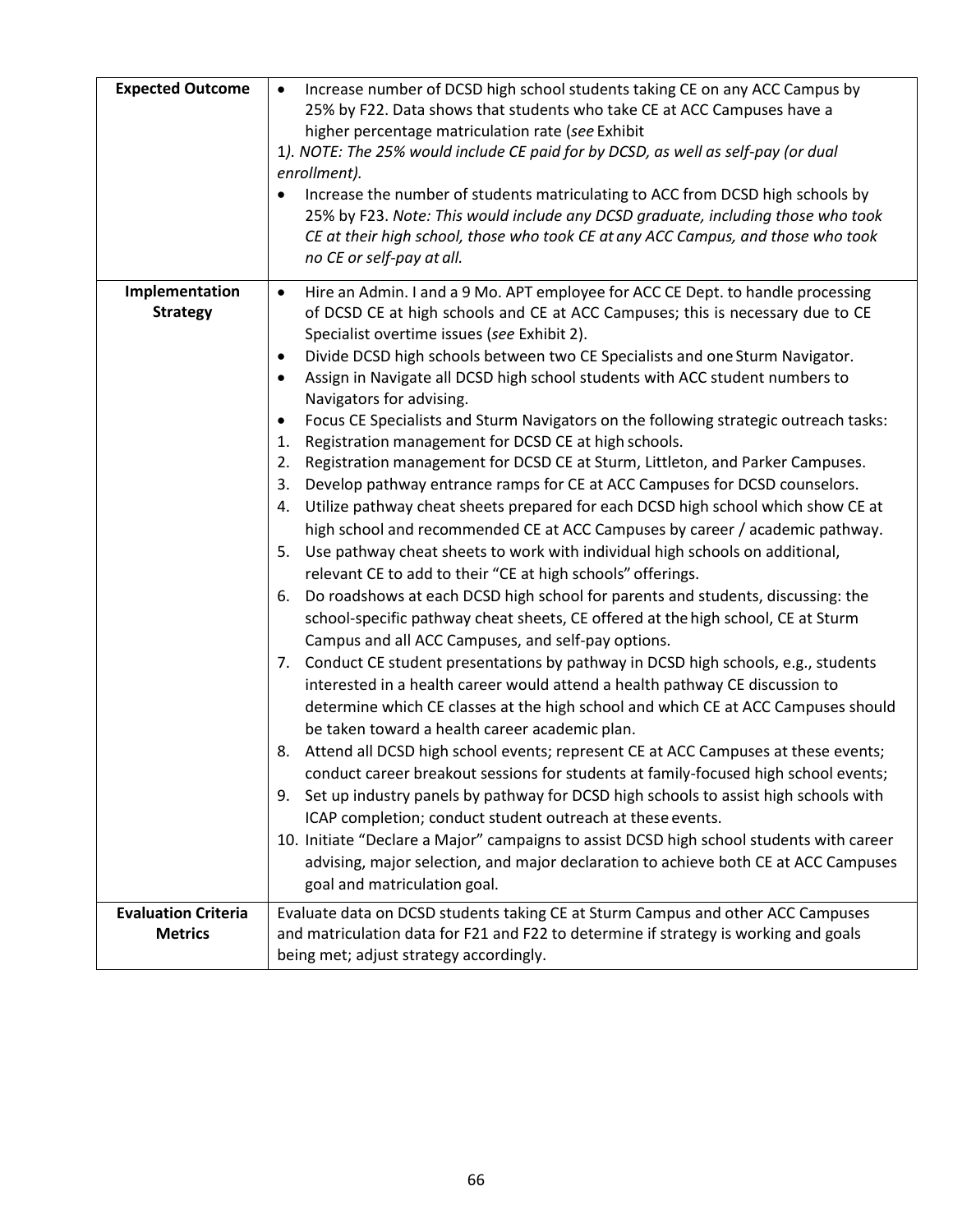| <b>Department</b>                                  | <b>Sturm Campus</b>                                                                                                                                                                                                                                                                                                                                                                                                                                                                                                                                                 |
|----------------------------------------------------|---------------------------------------------------------------------------------------------------------------------------------------------------------------------------------------------------------------------------------------------------------------------------------------------------------------------------------------------------------------------------------------------------------------------------------------------------------------------------------------------------------------------------------------------------------------------|
| <b>Excellence in Teaching</b><br>and Learning Goal | Ensure all students, faculty and instructors have access to the leading technology<br>necessary to be successful in learning, teaching and the workforce.                                                                                                                                                                                                                                                                                                                                                                                                           |
| <b>Expected Outcome</b>                            | Sturm Campus classrooms will be equipped to meet the technology needs of<br>$\bullet$<br>students, faculty and instructors.<br>Students, faculty and instructors will have the necessary hardware and software to be<br>$\bullet$<br>successful.<br>Community Room technology upgrades at Sturm Campus will be completed on or<br>$\bullet$<br>before F21.<br>MashMe technology upgrades in Terrace Room will be completed on<br>$\bullet$<br>or before F21.<br>Additional space for PTA and Nurse Aide instruction will be in place for F21 semester.<br>$\bullet$ |
| Implementation                                     | Howard Construction completing technology upgrades in November and December<br>1.                                                                                                                                                                                                                                                                                                                                                                                                                                                                                   |
| <b>Strategy</b>                                    | 2020 and January 2021 at Sturm Campus.<br>Complete plans and budget to convert Rooms 222/223 into PTA Classroom and Lab;<br>2.<br>get budget approved; schedule construction and room conversion to be completed<br>before F21 semester.<br>Complete plans and budget to convert rental space on first floor to a general<br>3.<br>education classroom with technology and furniture; get budget approved; schedule<br>construction and room conversion to be completed before F21 semester.                                                                        |
| <b>Evaluation</b>                                  | Meet deadlines for technology upgrades.                                                                                                                                                                                                                                                                                                                                                                                                                                                                                                                             |
| <b>Criteria Metrics</b>                            | Meet deadlines for PTA Classroom and Lab conversion.                                                                                                                                                                                                                                                                                                                                                                                                                                                                                                                |
|                                                    | Meet deadlines for Rental Space conversion to general education<br>classroom.                                                                                                                                                                                                                                                                                                                                                                                                                                                                                       |

| <b>Department</b>                            | <b>Sturm Campus</b>                                                                                                                                                                                                                                                                                                                                                                                                                                           |
|----------------------------------------------|---------------------------------------------------------------------------------------------------------------------------------------------------------------------------------------------------------------------------------------------------------------------------------------------------------------------------------------------------------------------------------------------------------------------------------------------------------------|
| <b>Equity and Inclusion</b>                  | Enhance recruitment, retention, and support for underrepresented and non-                                                                                                                                                                                                                                                                                                                                                                                     |
| Goal                                         | underrepresented students across the college.                                                                                                                                                                                                                                                                                                                                                                                                                 |
| <b>Expected Outcome</b>                      | Expand diverse recruitment efforts by capturing underserved and<br>underrepresented students.                                                                                                                                                                                                                                                                                                                                                                 |
| Implementation<br><b>Strategy</b>            | Sturm Campus Director and Senior Navigator currently meet monthly with the A/D<br>Works! WIOA Youth Workforce Specialist, a representative of the Douglas County<br>Employment First Program, a representative of the A/D Works! Youth Program, and the<br>Adult Literacy Specialist for the Douglas County Libraries. We work on seamless<br>transitions of clients serviced by<br>these agencies to ACC programs of study and apprenticeship opportunities. |
| <b>Evaluation Criteria</b><br><b>Metrics</b> | Maintain data on prospective students from these organizations whom we serve through<br>apprenticeship opportunities, career and academic planning, and enrollment assistance.                                                                                                                                                                                                                                                                                |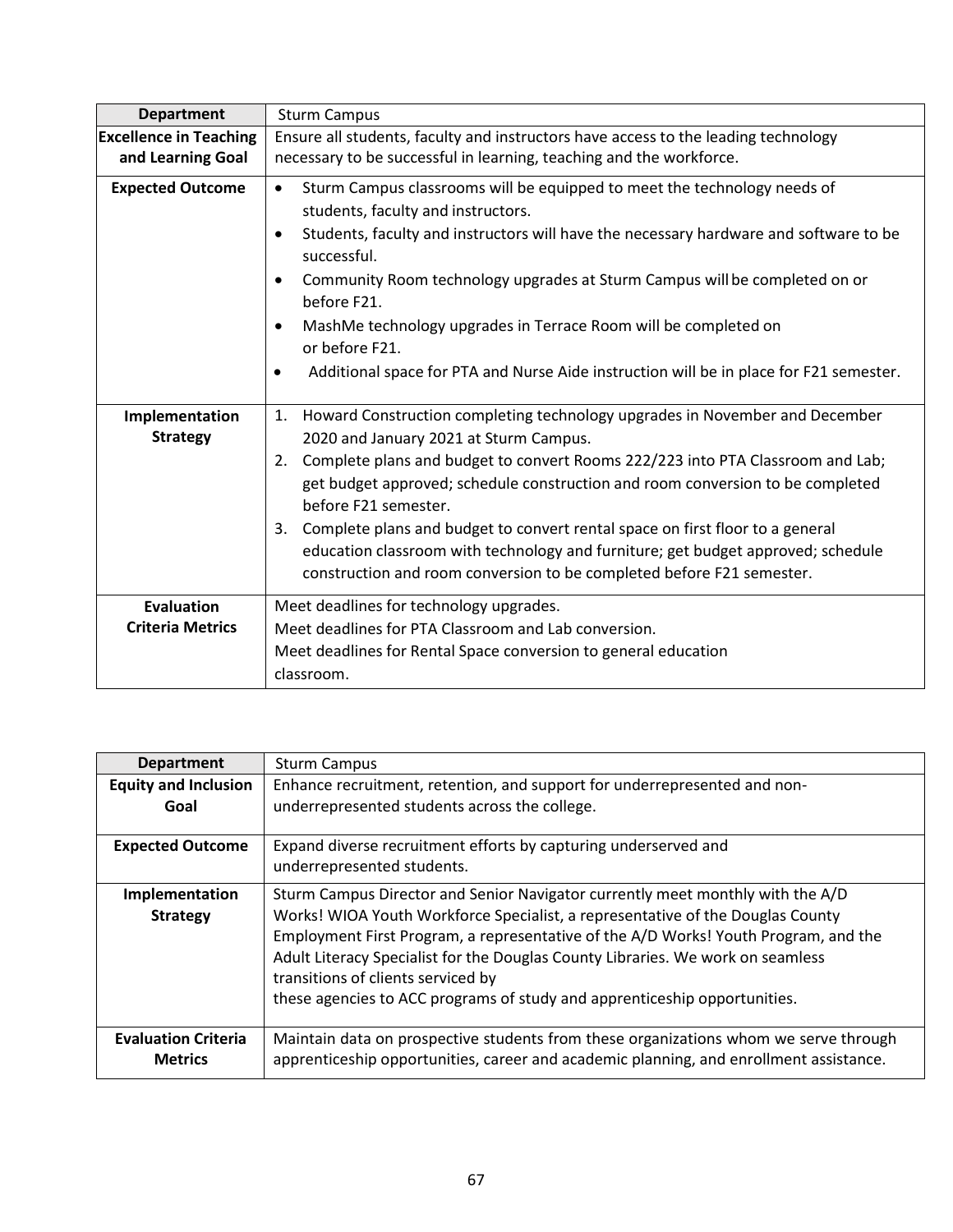| <b>Department</b>          | <b>Sturm Campus</b>                                                                    |
|----------------------------|----------------------------------------------------------------------------------------|
| <b>Climate of</b>          | Develop accessible innovative academic programs that match student and workforce       |
| <b>Innovation Goal</b>     | needs to prepare students for successful transfer or entry into the workforce.         |
| <b>Expected Outcome</b>    | Increase the number of associates degree to bachelor's degree institution              |
|                            | articulation agreements to achieve or exceed one by F22.                               |
| Implementation             | Assist Doug Lundin, Secure Software Development faculty at Sturm Campus, in<br>1.      |
| <b>Strategy</b>            | collaboration efforts with CSU Fort Collins regarding an articulation agreement for a  |
|                            | Digital Science Technician AAS degree with transfer to CSU Fort Collins (possibly at   |
|                            | Sturm Campus, if there is sufficient interest).                                        |
|                            | If a partnership with CSU Fort Collins does not evolve, evaluate other four-year<br>2. |
|                            | institutions for partnership opportunities.                                            |
|                            | Schedule meetings and timelines to move initiative forward.<br>3.                      |
|                            | Assist with negotiating and developing an institutional articulation agreement;<br>4.  |
|                            | get signatures.                                                                        |
|                            | Work with marketing to advertise new degree.<br>5.                                     |
|                            | Work with CE Dept. and Sturm Campus Navigators to push advertising in DCSD high<br>6.  |
|                            | schools, local Chambers of Commerce, and Talent Pipeline                               |
| <b>Evaluation Criteria</b> | Determine if partnership with four-year institution is moving forward with curriculum  |
| <b>Metrics</b>             | approval; determine if timelines are being met to implement by F22.                    |

| <b>Department</b>       | <b>Sturm Campus</b>                                                                                                                                                     |
|-------------------------|-------------------------------------------------------------------------------------------------------------------------------------------------------------------------|
| <b>Climate of</b>       | Identify and expand reciprocal external and internal collaborative partnerships.                                                                                        |
| <b>Innovation Goal</b>  |                                                                                                                                                                         |
| <b>Expected Outcome</b> | Increase number of students participating in work-based learning opportunities<br>٠                                                                                     |
|                         | by 25% by F22.                                                                                                                                                          |
|                         | Increase the number of partnerships with industry and the community.                                                                                                    |
| Implementation          | Sturm Campus Navigator dedicated to industry outreach and work-based learning                                                                                           |
| <b>Strategy</b>         | opportunities for students is working on:                                                                                                                               |
|                         | Creation of apprenticeships with Doug Lundin and with tech industry for Secure<br>1.                                                                                    |
|                         | Software Development students.                                                                                                                                          |
|                         | Creation of Zoom job shadows for intro. courses in Cybersecurity and Secure Software<br>2.                                                                              |
|                         | Development, e.g., CSC 119; provide data to Career & Transfer Center to track numbers.                                                                                  |
|                         | Student outreach to fill water operator, medical assistant, property management, and<br>3.<br>community association manager apprenticeships that are already available. |
|                         | Coordination with employers at job fairs to determine alignments with Sturm Campus<br>4.<br>pathways for apprenticeships.                                               |
|                         | Coordination with Career & Transfer Center to advertise and fill internship and<br>5.                                                                                   |
|                         | apprenticeship opportunities and to collect data to track students participating in                                                                                     |
|                         | work-based learning opportunities.                                                                                                                                      |
|                         | Tracking students who obtain a job in their industry each semester.<br>6.                                                                                               |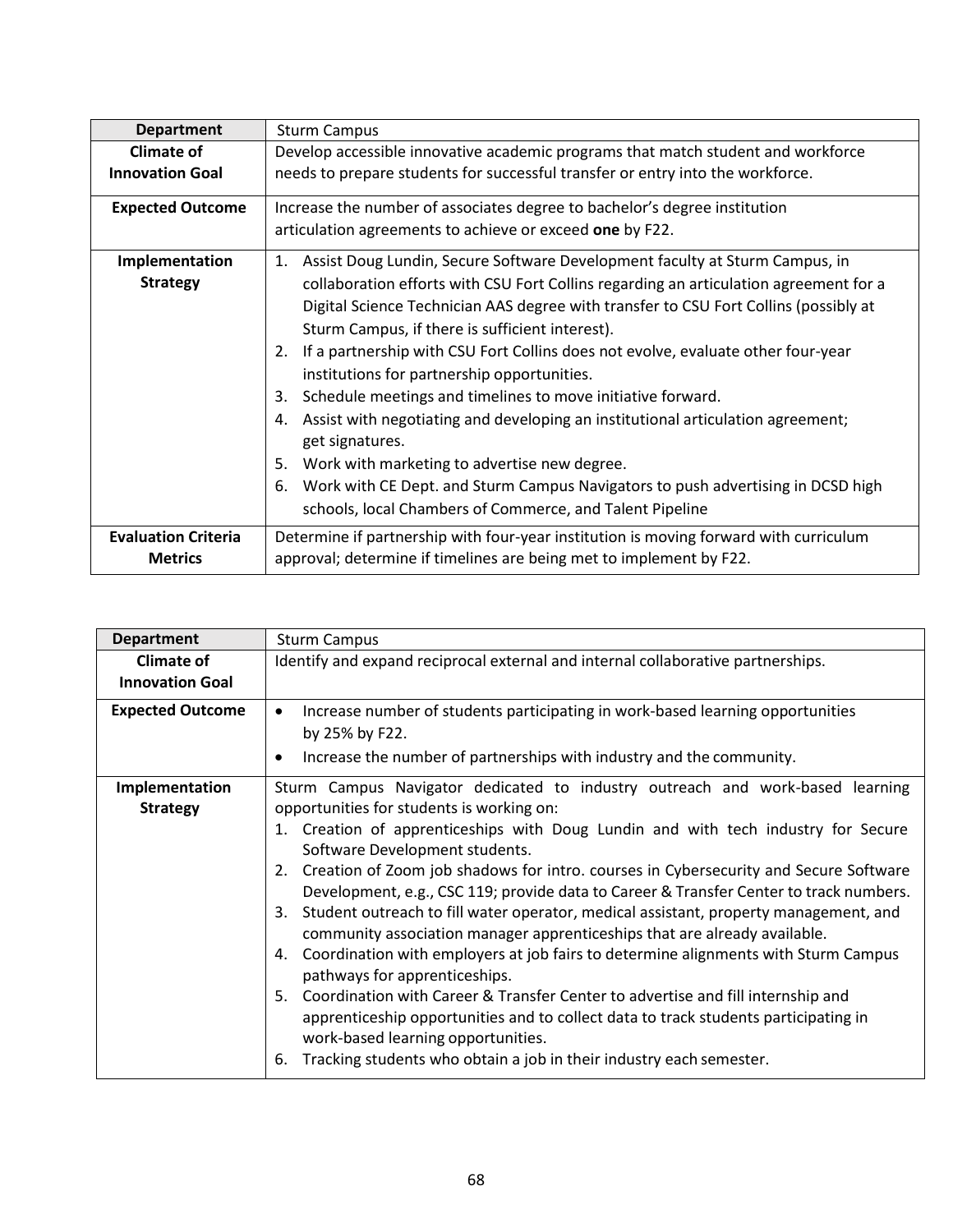| <b>Evaluation Criteria</b> | Data collection and evaluation of students participating in work-based learning    |
|----------------------------|------------------------------------------------------------------------------------|
| <b>Metrics</b>             | opportunities: job shadowing, internships, apprenticeships, and                    |
|                            | entry level jobs in their industry; data collected by Career & Transfer Center and |
|                            | Community & Workforce Programs                                                     |

| <b>Department</b>          | <b>Sturm Campus</b>                                                                     |
|----------------------------|-----------------------------------------------------------------------------------------|
| <b>Quality Workplace</b>   | Ensure a quality workplace by offering robust and meaningful professional development.  |
| Goal                       |                                                                                         |
| <b>Expected Outcome</b>    | Increased participation in professional development opportunities.<br>$\bullet$         |
|                            | Increased <i>development and use</i> of "best practices" in the workplace.<br>$\bullet$ |
|                            |                                                                                         |
| Implementation             | Offer Navigators professional development opportunities.<br>1.                          |
| <b>Strategy</b>            | Develop with Navigators and CE Specialists best practices for high school student<br>2. |
|                            | outreach for CE on ACC Campuses and pathway advising.                                   |
| <b>Evaluation Criteria</b> | Navigator participation in professional development opportunities. Evaluation of        |
| <b>Metrics</b>             | outcomes of outreach strategies and whether goals are being met in Student Success      |
|                            | Goals categories.                                                                       |
|                            |                                                                                         |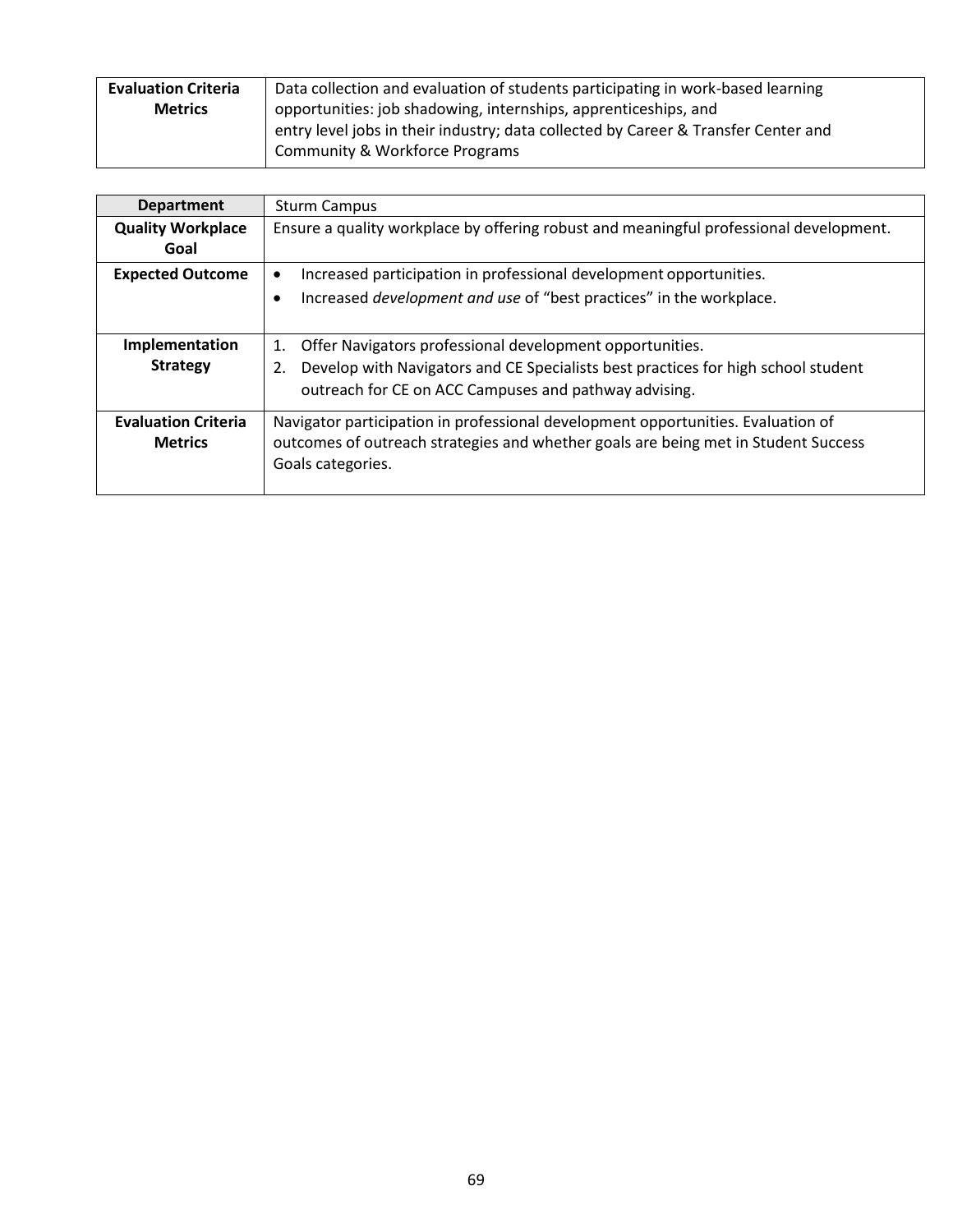## **ACC INSTRUCTIONAL PLAN 2021 - 2023**

#### **Instructional Vision**

Empower students to be lifelong learners and engaged global citizens.

#### **Instructional Mission**

Embrace current and emerging educational practices that inspire faculty and staff to engage all individuals pursuing learning opportunities and facilitate successful goal completion. Transform students' lives by providing unparalleled learning experiences in a supportive and accessible environment.

## **Beliefs**

#### **Accessibility**

Address the learning needs of all students.

#### **Collaboration**

Cooperate synergistically with internal and external constituents.

#### **Diversity**

Provide proactively inclusive, safe, and respectful learning environments.

#### **Integrity**

Honor ethical values and principles in attitudes, words, and actions.

**Quality**

Uphold observable standards of excellence in support services and instructional programs.

#### **Relevancy**

Integrate community responsive, market valued, and continuously emergent instructional outcomes.

**Rigor**

Focus on academically challenging curriculum utilizing recognized standards and expectations.

**Trust** Demonstrate honesty, reliability, and integrity in all relationships.

#### **Purpose**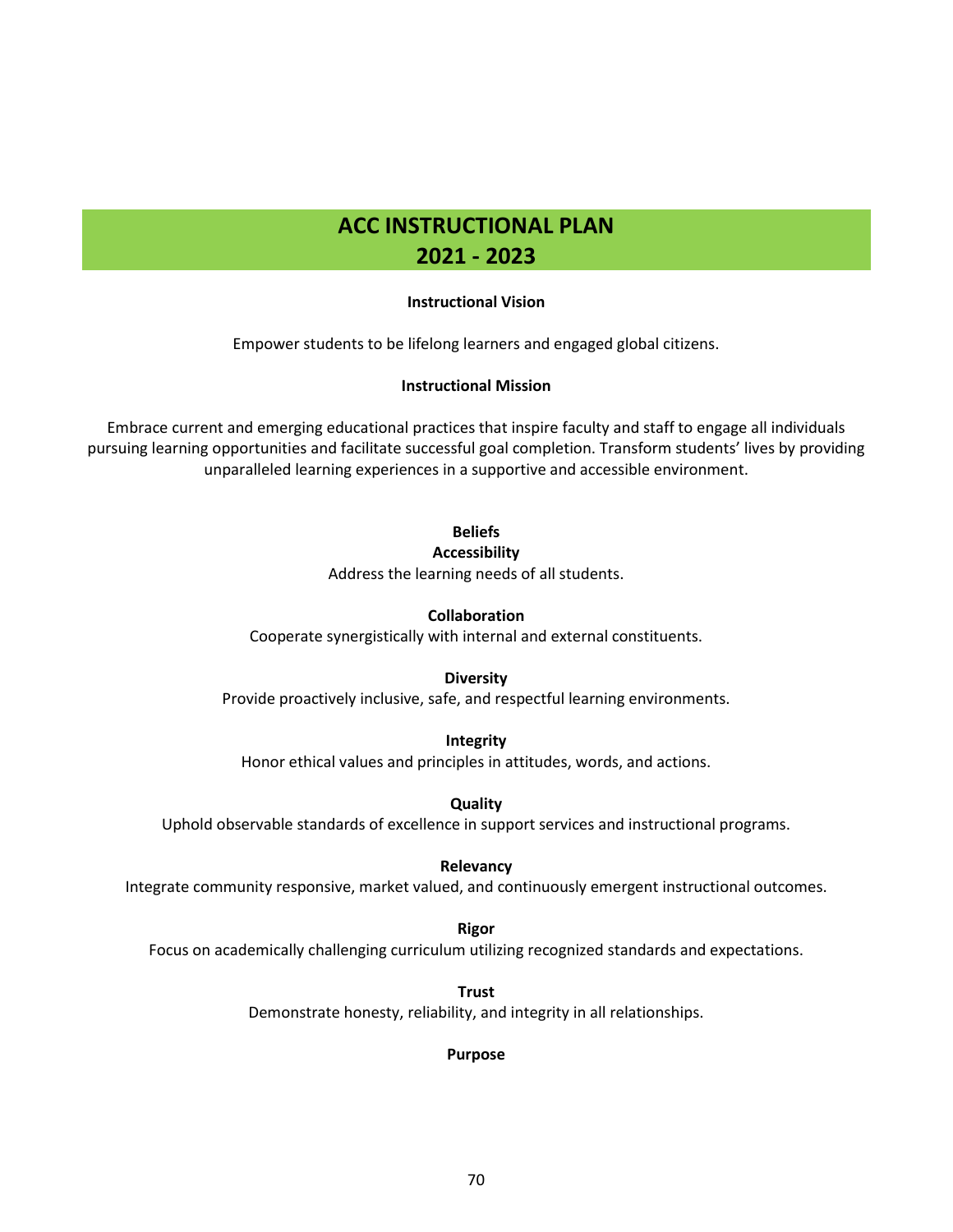Our purpose is to implement instructional programming and services designed for student success and aligned with college goals. Success is evidenced by improved student retention, increased number of degrees and certificates awarded, and enhanced satisfaction levels for faculty and staff.

# **ACC Strategic Directions & College Goals**

### *Student Success*

Student success is core to the mission of ACC, and each employee at ACC contributes to the success of our students.

## *College Goals:*

Create a student-ready college to enable all populations of students to be successful at ACC. Increase student enrollment, retention, transfer and completion rates.

ACC students are afforded full range of holistic resources to support their academic and career goals. Continue to create innovative ways to provide college and skill building affordability and convey the transparency of costs to our students.

## *Excellence in Teaching and Learning*

Provide quality teaching and learning through high impact practices, technology integration, and ongoing faculty professional development to foster a caring and welcoming environment for each student.

### *College Goals:*

Course content will reflect the multiple social identities of students, including but not limited to race, ethnicity, gender, sexual orientation, religion, military status, ability status, socio-economic status, gender identity, age, and their intersections.

Expand high impact learning practices, including but not limited to service learning, study abroad, work-based learning, undergraduate research programs, learning communities, writing intensive courses, collaborative assignments and projects, diversity/global learning experiences, ePortfolios, community-based learning, internships, capstone courses and projects, and first-year experiences.

Ensure all students, faculty and instructors have access to the leading technology necessary to be successful in learning, teaching and the workforce.

Engage ACC instructors in shared governance and provide opportunities for them to participate in a variety of campus activities.

### *Equity and Inclusion*

A climate of equity and inclusion is fostered through a welcoming and supportive environment for each student, employee and guest. College initiatives support the closing of equity gaps through differentiated learning practices and individual student support structures.

### *College Goals:*

Enhance recruitment, retention, and support for underrepresented and non-underrepresented students across the college.

Demonstrate commitment to Culturally Responsive Pedagogy and college policies that are accessible for all students (prospective, current, and alumni).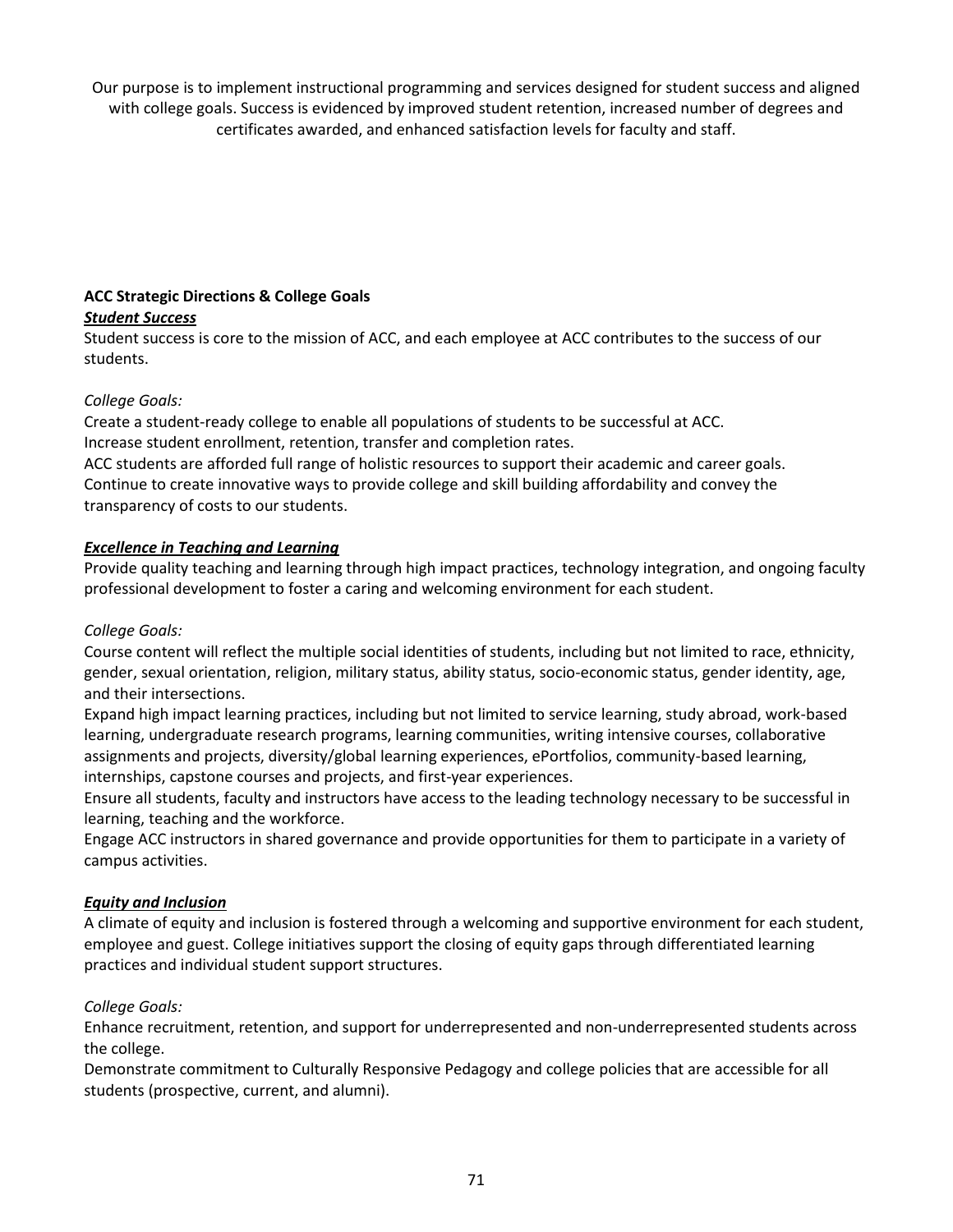Recognize and reward employee professional development and training in equity mindedness that results in institutional knowledge and action.

### *Climate of Innovation*

Encourage the pursuit of novel and innovative approaches to teaching and learning, student support, college direction and partnerships

### *College Goals:*

Develop accessible innovative academic programs that match student and workforce needs to prepare students for successful transfer or entry into the workforce.

Identify and expand reciprocal external and internal collaborative partnerships.

Pursue external funding through public and private sources to support innovative college projects including new academic programs, new/enhanced technologies, development of pre-apprenticeship and apprenticeship programs, service learning, work-based learning alternatives, financial resources for students, student support systems, and among other projects that align with ACC's mission and strategic directions.

Promote institutional sustainability by reducing ACC's carbon footprint through recycling, reducing and controlling energy and water usage.

### *Quality Workplace*

Maintain a workplace environment that focuses on employee strengths and provides opportunity for ongoing professional development and enrichment.

*College Goals:*

Ensure a quality workplace by offering robust and meaningful professional development.

Provide all ACC employees with options to promote a positive work-life balance.

Provide clear and transparent communication through multiple modalities to all members of the ACC community.

Ensure alignment between college budget and the ACC Strategic Plan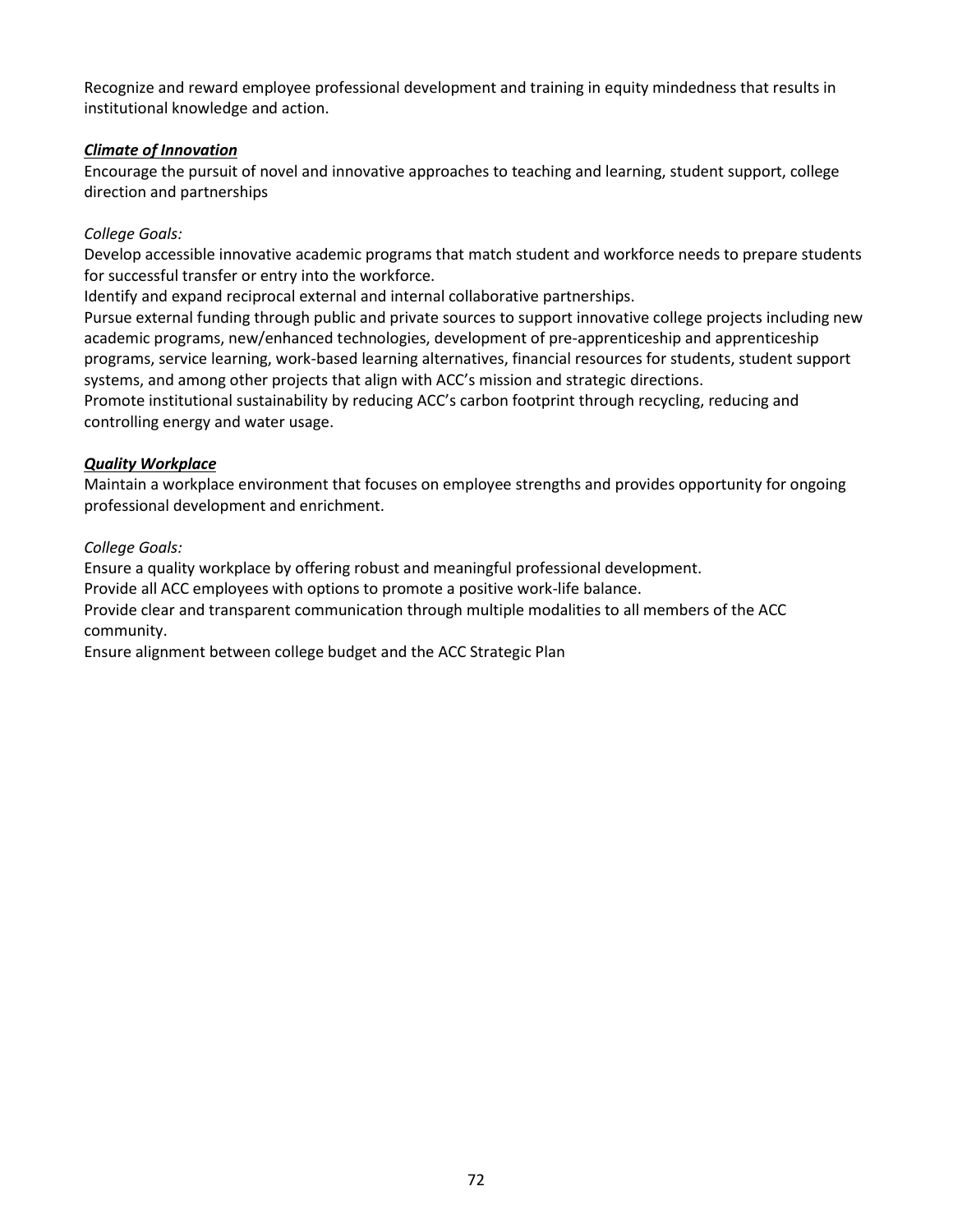| <b>INSTRUCTIONAL GOALS   STUDENT SUCCESS</b><br>College Goal #1: Create a student-ready college to enable all populations of students to be successful at ACC.                                                                                     |                                                                                                                                                                                                                                                                                                                                                                                                                                                                                            |                                                                                                                                                                                                                                                                                                                                                                                                                                                                         |                                                                                                                                                                                                                                                                                                                                                                                 |                                                                                                                                                                                                                                                                                                                                                                                                  |
|----------------------------------------------------------------------------------------------------------------------------------------------------------------------------------------------------------------------------------------------------|--------------------------------------------------------------------------------------------------------------------------------------------------------------------------------------------------------------------------------------------------------------------------------------------------------------------------------------------------------------------------------------------------------------------------------------------------------------------------------------------|-------------------------------------------------------------------------------------------------------------------------------------------------------------------------------------------------------------------------------------------------------------------------------------------------------------------------------------------------------------------------------------------------------------------------------------------------------------------------|---------------------------------------------------------------------------------------------------------------------------------------------------------------------------------------------------------------------------------------------------------------------------------------------------------------------------------------------------------------------------------|--------------------------------------------------------------------------------------------------------------------------------------------------------------------------------------------------------------------------------------------------------------------------------------------------------------------------------------------------------------------------------------------------|
| <b>Instructional Goal</b>                                                                                                                                                                                                                          | <b>Expected Outcome</b>                                                                                                                                                                                                                                                                                                                                                                                                                                                                    | <b>Implementation Strategy</b>                                                                                                                                                                                                                                                                                                                                                                                                                                          | <b>Evaluation Criteria</b><br><b>Metrics</b>                                                                                                                                                                                                                                                                                                                                    | <b>Milestones &amp;</b><br><b>Timeline</b>                                                                                                                                                                                                                                                                                                                                                       |
| Implement<br>Supplemental<br>Academic Instruction<br>for gateway courses<br>in English and Math.                                                                                                                                                   | Decrease percentage of<br>students diverted to<br>developmental math<br>and English from<br>standardized testing.<br>Increase the proportion<br>of students that<br>complete college-level<br>math and English in<br>their first year at ACC.<br>Reduce equity gaps in<br>college-level math and<br>English.                                                                                                                                                                               | • Keep SAI Plan<br>updated<br>Collect and analyze<br>$\bullet$<br>data to track the<br>closure of equity<br>gaps, retention, and<br>completion rates<br>Update placement<br>$\bullet$<br>language<br>Develop CCR 094<br>$\bullet$<br>curriculum<br>Implement ENG SAI<br>$\bullet$<br>Develop Pathway-<br>$\bullet$<br>specific corequisite<br>math curriculum<br><b>Implement Math SAI</b><br>$\bullet$<br><b>Fall 2022</b><br>Continue with SAI<br>Task Force meetings | Student demographics,<br>success data, and other<br>Pathways KPIs will be<br>collected for students<br>enrolled in ENG 121 and<br>the gateway math<br>courses during AY 2018,<br>2019, and 2020 to<br>establish a benchmark.<br>Ongoing collection of<br>data will occur to<br>compare student<br>success and closure of<br>equity gaps pre- and<br>post-SAI<br>implementation. | Implement SAI and<br>default placement for<br>ENG by SP2020<br>(completed).<br>Implement SAI and<br>default placement for<br>MAT by Fall 2022.<br>Less than 10% of ACC<br>students will be<br>placed in<br>developmental<br>mathematics and<br>English by Summer<br>2022.<br>Longitudinally assess<br>the closure of equity<br>gaps and improved<br>student completion<br>over the next 5 years. |
| Expand the use of<br>OER to additional<br>courses across all<br>seven academic<br>Pathways and enable<br>more students on the<br>college and high<br>school campuses to<br>save money,<br>continue their<br>education, and<br>achieve their goals. | -Improved affordability<br>of college, expanded<br>access, and improved<br>equity.<br>-Increase student<br>learning and retention<br>via day one access.<br>Lower withdrawal and<br>higher course<br>completion rates for<br>courses using OER<br>materials. (Feldstein, A.,<br>Martin, M., Hudson, A.,<br>Warren, K., Hilton, J., &<br>Wiley, D. (2012). Open<br>textbooks and increased<br>student access and<br>outcomes. European<br>Journal of Open,<br>Distance and E-<br>Learning.) | Ongoing OER grant<br>$\bullet$<br>work<br>Review cost savings<br>$\bullet$<br>data<br>Review student<br>success data in OER<br>courses compared to<br>non-OER courses<br>Continue<br>$\bullet$<br>subcommittee work<br>(communication/mar<br>keting, professional<br>development, and<br>incentive funding)<br>Expand OER to a<br>$\bullet$<br>greater degree in<br>concurrent<br>enrollment courses<br><b>Ensure OER materials</b><br>٠<br>are accessible              | Collect the number of<br>courses converted to<br>OER.<br>Track the dollar amount<br>saved in textbook costs<br>as courses convert to<br>OER.                                                                                                                                                                                                                                    | Expand the number of<br>courses using OER by<br>2% per year.<br>Expand the number of<br>CE courses using OER<br>by 2% per year.<br>Save 8,000 students<br>\$1 million in textbook<br>costs by AY 2022.                                                                                                                                                                                           |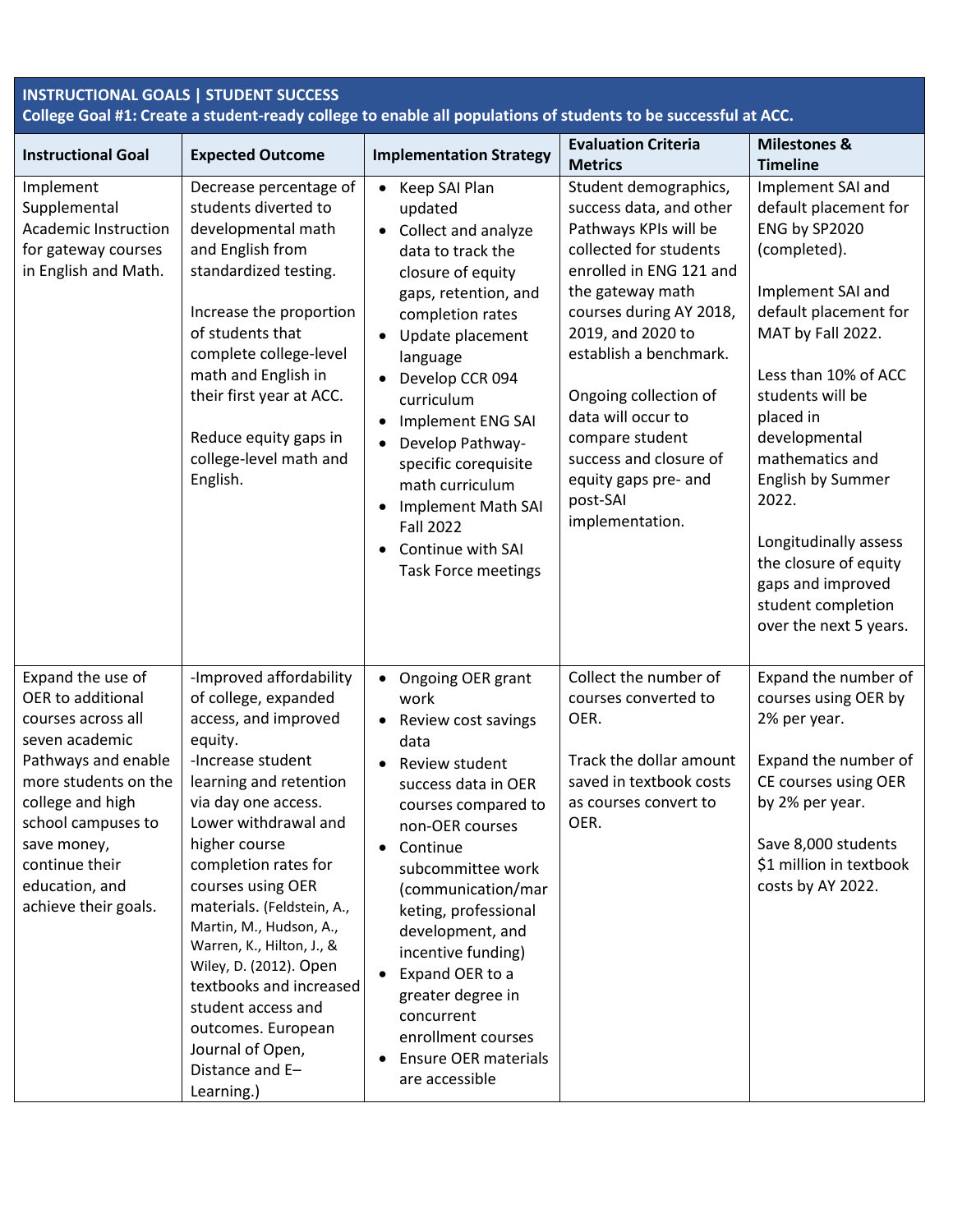| <b>INSTRUCTIONAL GOALS   STUDENT SUCCESS</b><br>College Goal #1: Create a student-ready college to enable all populations of students to be successful at ACC. |                                                                                                 |                                                                                                          |                                              |                                                                 |
|----------------------------------------------------------------------------------------------------------------------------------------------------------------|-------------------------------------------------------------------------------------------------|----------------------------------------------------------------------------------------------------------|----------------------------------------------|-----------------------------------------------------------------|
| <b>Instructional Goal</b>                                                                                                                                      | <b>Expected Outcome</b>                                                                         | <b>Implementation Strategy</b>                                                                           | <b>Evaluation Criteria</b><br><b>Metrics</b> | <b>Milestones &amp;</b><br><b>Timeline</b>                      |
| Refine and<br>continually improve<br>the Pathways work at<br>ACC.                                                                                              | Improved clarity for<br>students and staff of<br>available academic and<br>career pathways at   | Launch the Pathways<br>$\bullet$<br>Review Task Force to<br>research and analyze<br>the current Pathways | Percent/proportion of<br>undeclared majors.  | Decrease the number<br>of undeclared majors<br>by 2% per year.  |
|                                                                                                                                                                | ACC.<br>Reduce the number of                                                                    | at ACC, collect data<br>on Pathways<br>infrastructure at                                                 | Matriculation rate for CE<br>students.       | Increase the<br>matriculation rate for<br>CE students by 2% per |
|                                                                                                                                                                | undeclared and<br>undecided majors on                                                           | colleges nationwide,<br>and seek input from                                                              |                                              | year.                                                           |
|                                                                                                                                                                | ACC campuses.                                                                                   | a variety of<br>stakeholders                                                                             | Instructional operations<br>annual audit of  | Update academic<br>plans annually to                            |
|                                                                                                                                                                | Matriculate more<br><b>Concurrent Enrollment</b><br>students to ACC degree<br>seeking students. | Convene a task force<br>$\bullet$<br>to evaluate and<br>assess the Academic<br>Plan process              | academic plans.                              | reflect the strategic<br>scheduling decisions.                  |
|                                                                                                                                                                | Academic plans will<br>map a plan that<br>ensures students can<br>complete their degree         | Revise the current<br>$\bullet$<br>Pathways and<br>associate programs<br>within each one to be           |                                              |                                                                 |
|                                                                                                                                                                | in two years and better<br>reflect available                                                    | student success<br>centered                                                                              |                                              |                                                                 |
|                                                                                                                                                                | courses that align with<br>the academic path.                                                   | Continue to have<br>$\bullet$<br>Pathways Co-leads<br>develop curricular                                 |                                              |                                                                 |
|                                                                                                                                                                | Increased cross-<br>curricular<br>collaborations to                                             | and co-curricular<br>activities to support<br>students                                                   |                                              |                                                                 |
|                                                                                                                                                                | ensure strategic<br>scheduling of courses<br>reflected on the                                   | Implement a career<br>$\bullet$<br>or work-based<br>learning opportunity                                 |                                              |                                                                 |
|                                                                                                                                                                | academic plans.                                                                                 | into each of ACC's<br>Pathways                                                                           |                                              |                                                                 |
|                                                                                                                                                                |                                                                                                 | Continue to expand<br>$\bullet$<br>on the extension of<br>Pathways into                                  |                                              |                                                                 |
|                                                                                                                                                                |                                                                                                 | concurrent<br>enrollment course<br>and credential<br>planning                                            |                                              |                                                                 |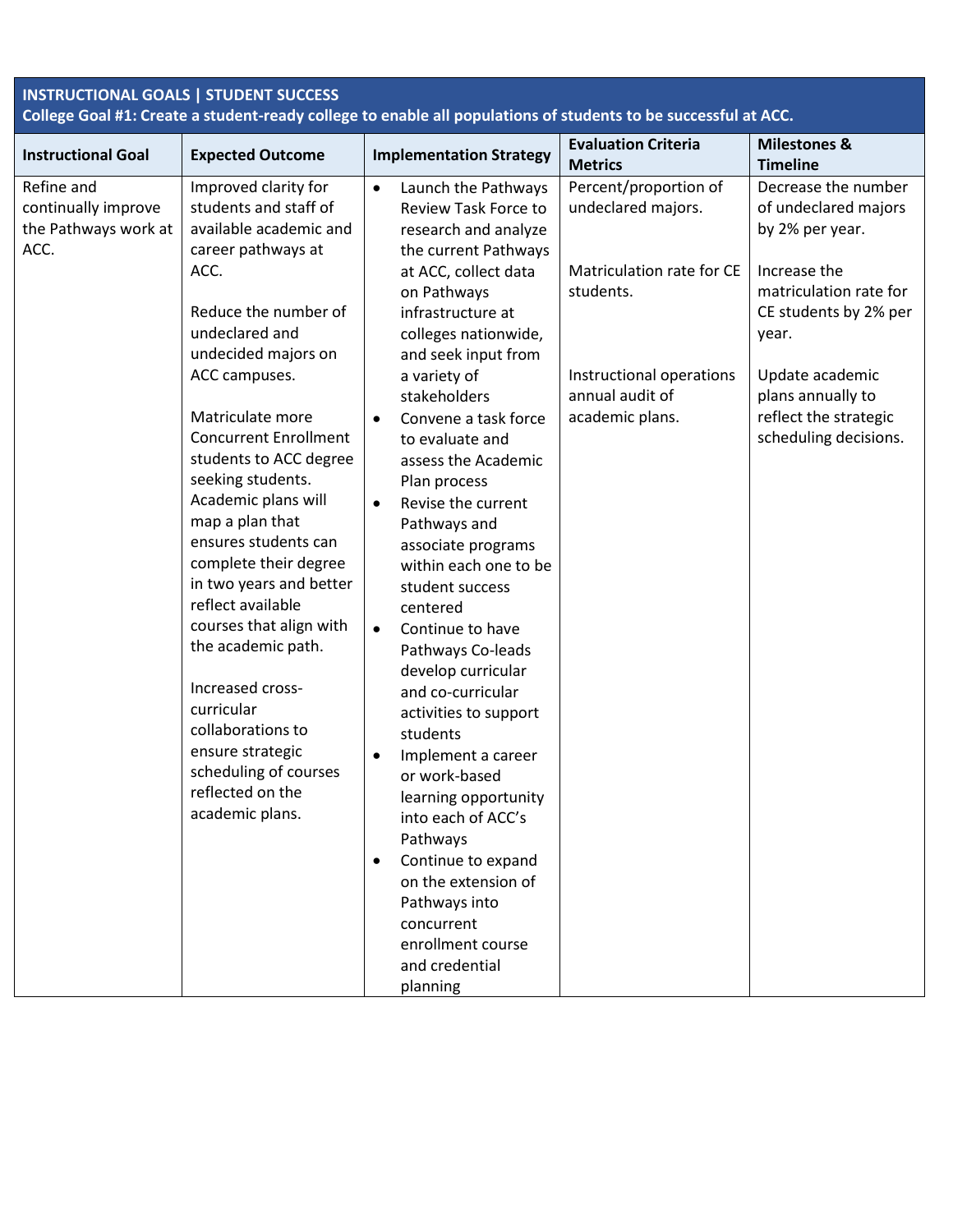| <b>INSTRUCTIONAL GOALS   STUDENT SUCCESS</b><br>College Goal #2: Increase student enrollment, retention, transfer and completion rates. |                                                                                                                                                                                                       |                                                                                                                                                                                                                                                                                                                                                                                                                                                                                                                                    |                                                                                                                                                                                                                                                                                                                                                                                                             |                                                                                                                                    |
|-----------------------------------------------------------------------------------------------------------------------------------------|-------------------------------------------------------------------------------------------------------------------------------------------------------------------------------------------------------|------------------------------------------------------------------------------------------------------------------------------------------------------------------------------------------------------------------------------------------------------------------------------------------------------------------------------------------------------------------------------------------------------------------------------------------------------------------------------------------------------------------------------------|-------------------------------------------------------------------------------------------------------------------------------------------------------------------------------------------------------------------------------------------------------------------------------------------------------------------------------------------------------------------------------------------------------------|------------------------------------------------------------------------------------------------------------------------------------|
| <b>Instructional Goal</b>                                                                                                               | <b>Expected Outcome</b>                                                                                                                                                                               | Implementation<br><b>Strategy</b>                                                                                                                                                                                                                                                                                                                                                                                                                                                                                                  | <b>Evaluation Criteria</b><br><b>Metrics</b>                                                                                                                                                                                                                                                                                                                                                                | <b>Milestones &amp;</b><br><b>Timeline</b>                                                                                         |
| Create new programs<br>and partnerships to<br>increase student<br>enrollment.                                                           | Through collaboration<br>with industry and our<br>current existing<br>partners, develop in-<br>demand programs to<br>raise enrollments and<br>respond to the needs<br>of our business<br>communities. | • Collaborate with<br>regional industry-<br>sector partners<br>• Strategically plan for<br>signature program<br>offerings at Parker and<br>Sturm campuses that<br>align with regional and<br>service-area needs<br>• Create new academic<br>programs that are in<br>high demand and<br>employment-ready<br>• Create new<br>apprenticeship and<br>workforce programs<br>• Formalize the program<br>prioritization process<br>• Explore opportunities<br>for additional BAS<br>degrees                                               | Use data from relevant<br>sources such as BLS and<br>websites such as Indeed<br>and similar ones to<br>ascertain need for new<br>programs.<br>Garner input from<br>program advisory<br>boards on the need for<br>new programs.<br>Adhere to a clear<br>timeline in the launch,<br>development and<br>implementation of new<br>programs.<br>Focus on launching two<br>programs during each<br>calendar year. | Identification of needs<br>for new programs one<br>in each semester<br>Completion of new<br>program at the end of<br>each semester |
| Expand on<br>opportunities to<br>increase enrollment,<br>retention, and<br>completion rates at<br>the extended<br>campuses and online.  | Increased enrollment,<br>retention, and<br>completion rates                                                                                                                                           | --Identify and improve<br>marketing of ACC Online<br>degrees and certificates<br>--Continue to pilot<br>student-success<br>strategies at the<br>extended campuses<br>o Student-centered<br>scheduling<br>o Navigators<br>o Identify signature<br>programs<br>--Continue to innovate<br>with unique<br>partnerships, pathways,<br>and practices<br>--Outreach to students<br>who registered for 3-6<br>credits and recommend<br>additional classes.<br>--Proactive advising for<br>Cybersecurity and<br>Secure Software<br>cohorts. | <b>Increase total Sturm FTE</b><br>to meet or exceed 45<br>for high school students<br>and 255 for adult<br>students AY21-22.<br>Increase average<br>number of credits<br>completed per student<br>to meet or exceed the<br>ACC average of 8.79<br>credits for AY21-22.                                                                                                                                     | Incorporate strategies<br>beginning Spring<br>2021.<br>Review data for AY21-<br>22 at the end of<br>Spring 2022 semester.          |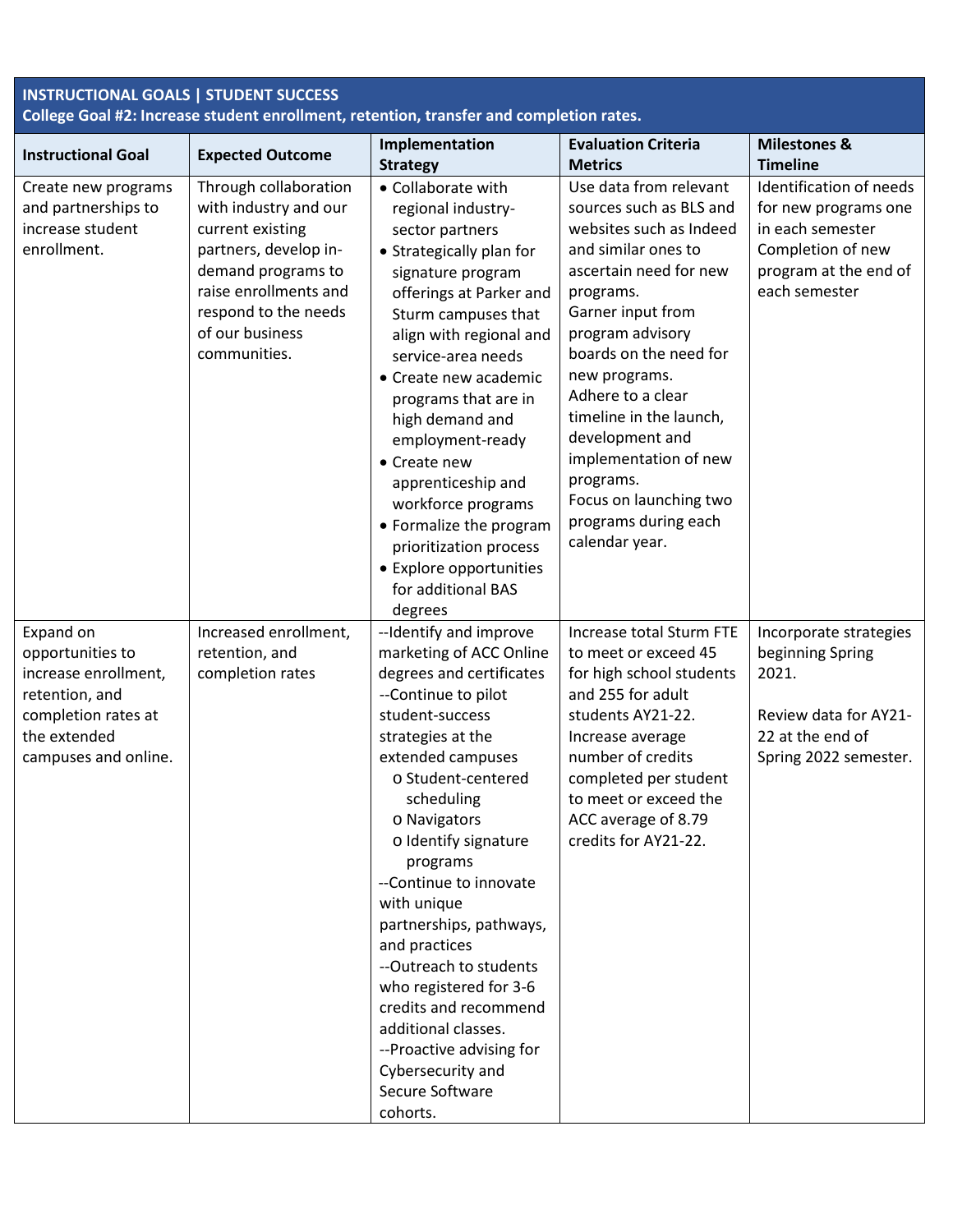| <b>INSTRUCTIONAL GOALS   STUDENT SUCCESS</b><br>College Goal #2: Increase student enrollment, retention, transfer and completion rates. |                                                                                                                                                                                                                                                                                    |                                                                                                                                                                                                                                                                                                                                        |                                                                                                                                                                                                                                                                     |                                                                                                                                                                                                                                                                                                                           |
|-----------------------------------------------------------------------------------------------------------------------------------------|------------------------------------------------------------------------------------------------------------------------------------------------------------------------------------------------------------------------------------------------------------------------------------|----------------------------------------------------------------------------------------------------------------------------------------------------------------------------------------------------------------------------------------------------------------------------------------------------------------------------------------|---------------------------------------------------------------------------------------------------------------------------------------------------------------------------------------------------------------------------------------------------------------------|---------------------------------------------------------------------------------------------------------------------------------------------------------------------------------------------------------------------------------------------------------------------------------------------------------------------------|
| <b>Instructional Goal</b>                                                                                                               | <b>Expected Outcome</b>                                                                                                                                                                                                                                                            | Implementation<br><b>Strategy</b>                                                                                                                                                                                                                                                                                                      | <b>Evaluation Criteria</b><br><b>Metrics</b>                                                                                                                                                                                                                        | <b>Milestones &amp;</b><br><b>Timeline</b>                                                                                                                                                                                                                                                                                |
| Set strategic goals for<br>diverse delivery<br>options:<br>Parts of Terms<br>$\bullet$<br>New and existing<br>delivery<br>modalities    | <b>Students and faculty</b><br>will have choice of<br>delivery modalities to<br>meet their teaching<br>and learning and<br>scheduling objectives                                                                                                                                   | Align course<br>$\bullet$<br>offerings with<br>student completion<br>goals<br>Coordinate cross-<br>$\bullet$<br>curricular activities<br>for credential<br>completion<br>Identify the course<br>$\bullet$<br>sequences with the<br>most needed new<br>delivery options for<br>student completion<br>and learning success               | Parts of term offerings<br>are available to meet<br>major degree plan<br>schedules with at least<br>two delivery modalities<br>available for major<br>course offerings                                                                                              | Analysis of needed<br>delivery options for<br>each major degree to<br>meet student needs.<br><b>Completed by Spring</b><br>2021.<br>Faculty selection of<br>modality development<br>and work to begin<br>Spring 2022.<br>Major course<br>sequences have been<br>enriched with diverse<br>delivery options<br>Spring 2023. |
| Continue to develop<br>articulation<br>agreements with four-<br>year partners.                                                          | Students will have an<br>opportunity to<br>complete an AFA and<br>transfer to at least one<br>BFA program.<br><b>Students have</b><br>additional DwD<br>options.<br>Students completing a<br>BAS/BSN at ACC will<br>have an opportunity to<br>transfer into a<br>graduate program. | Develop and<br>$\bullet$<br>implement the AFA<br>degree with MSU-<br>Denver<br>Launch and<br>$\bullet$<br>promote new DwDs<br>Ensure academic<br>$\bullet$<br>plans support<br>student transfer<br>success through<br>ongoing analysis<br>Explore post-<br>$\bullet$<br>baccalaureate<br>opportunities for<br><b>BAS/BSN</b> graduates | AFA is launched by Fall<br>2021.<br>Student enrollment in<br>DwDs increases by 2%<br>each year.<br>Transfer rates increase<br>by 2% each year.<br>Complete one<br>articulation agreement<br>with a university for<br>graduate level transfer<br>of a BAS/BSN degree | Review academic<br>plans every fall<br>semester for accuracy.<br>Each spring, during<br>comprehensive<br>program review,<br>identify opportunities<br>for transfer and new<br>BAS degrees.                                                                                                                                |

## **INSTRUCTIONAL GOALS | STUDENT SUCCESS**

**College Goal #3: ACC students are afforded a full range of holistic resources to support their academic and career goals.** 

| <b>Instructional Goal</b> | <b>Expected Outcome</b>  | Implementation            | <b>Evaluation Criteria</b> | <b>Milestones &amp;</b> |
|---------------------------|--------------------------|---------------------------|----------------------------|-------------------------|
|                           |                          | <b>Strategy</b>           | <b>Metrics</b>             | <b>Timeline</b>         |
| Ensure tutors tailor      | Increase the number of   | • Provide training        | Increase the number of     | Provide training at the |
| their academic            | students using tutoring  | opportunities for         | students using tutoring    | beginning of each       |
| assistance to each        | services.                | enhanced assistance       | by 10% by Fall 2023.       | semester for all        |
| student's unique needs    | Increase the number of   | • Work with Disability    | Close the gap to within    | tutors. Include         |
| and abilities             | students of color, first | <b>Access Services to</b> | 5% for the number of       | inclusive excellence    |
|                           | generation students,     | provide tutoring for      | underrepresented           | training.               |
|                           | and students with        | Elevate students          | students (students of      |                         |
|                           |                          |                           | color, first generation,   |                         |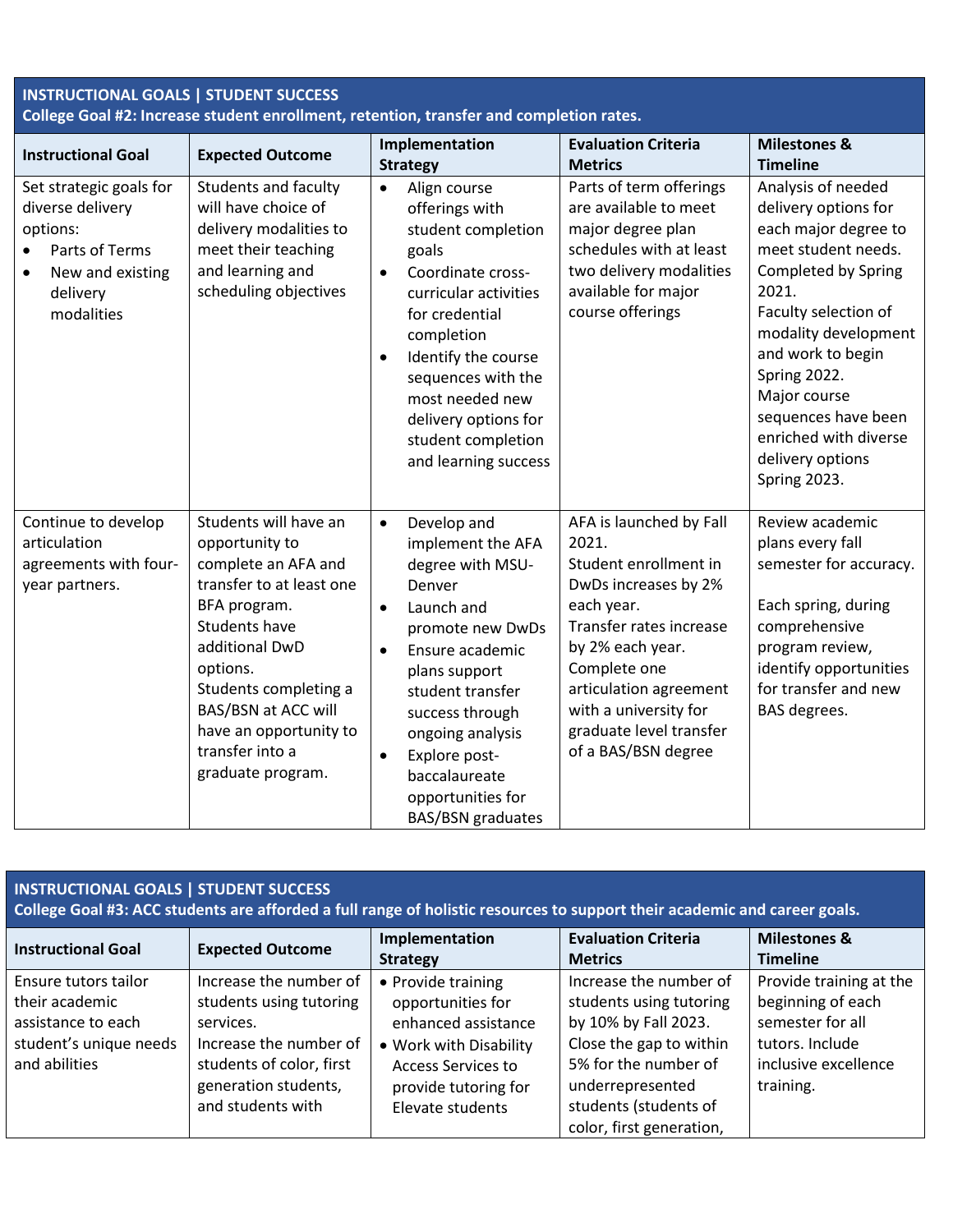| <b>INSTRUCTIONAL GOALS   STUDENT SUCCESS</b><br>College Goal #3: ACC students are afforded a full range of holistic resources to support their academic and career goals. |                                                                                                                                                                                                                                                   |                                                                                                                                                                                                                                                                                                           |                                                                                                                                                                                                                                                                                                                                |                                                                                                                                                                                                                              |
|---------------------------------------------------------------------------------------------------------------------------------------------------------------------------|---------------------------------------------------------------------------------------------------------------------------------------------------------------------------------------------------------------------------------------------------|-----------------------------------------------------------------------------------------------------------------------------------------------------------------------------------------------------------------------------------------------------------------------------------------------------------|--------------------------------------------------------------------------------------------------------------------------------------------------------------------------------------------------------------------------------------------------------------------------------------------------------------------------------|------------------------------------------------------------------------------------------------------------------------------------------------------------------------------------------------------------------------------|
| <b>Instructional Goal</b>                                                                                                                                                 | <b>Expected Outcome</b>                                                                                                                                                                                                                           | Implementation<br><b>Strategy</b>                                                                                                                                                                                                                                                                         | <b>Evaluation Criteria</b><br><b>Metrics</b>                                                                                                                                                                                                                                                                                   | <b>Milestones &amp;</b><br><b>Timeline</b>                                                                                                                                                                                   |
|                                                                                                                                                                           | disabilities using<br>tutoring services.<br>Tutors have received<br>the appropriate<br>training to support<br>diverse students.                                                                                                                   | • Create an evaluation<br>form for students<br>receiving tutoring in<br>order to implement<br>feedback and improve<br>services.                                                                                                                                                                           | and students with<br>disabilities) who use<br>tutoring services.<br>All tutors will participate<br>in training to learn how<br>to address individual<br>differences in tutoring.                                                                                                                                               | Student evaluation<br>survey created during<br>Spring 2021.<br>Evaluation sent to<br>students April and<br>November of each<br>year for feedback.                                                                            |
| Continue to coordinate<br>between all academic<br>support centers to<br>provide consistency<br>and ease of access for<br>students                                         | All tutoring services will<br>be located in a single<br>location.<br>Tutoring hours are<br>aligned with the needs<br>of students.<br>Appropriate<br>technology is in place<br>to support student<br>learning in tutoring<br>centers and remotely. | • Navigate scheduling<br>• Develop a Learning<br>Commons area to<br>bring services to a<br>single location<br>• Expand the hours of<br>operation align with<br>student schedules<br>· Incorporate additional<br>technology tools to<br>expand access to<br>services                                       | All tutoring services are<br>located in a single<br>location by AY22-23.<br>Students have access to<br>tutoring 24/7.<br>Student evaluations of<br>tutoring services are<br>reported out each<br>semester and show<br>improved satisfaction.<br>Navigate reports are<br>produced each semester<br>to analyze student<br>usage. | Move Academic<br><b>Support Services to</b><br>the Learning<br><b>Commons Summer of</b><br>2021.<br>Navigate reports<br>pulled May and<br>December of each<br>year and shared with<br>tutoring coordinators,<br>AVP and VPIP |
| Align Workforce and<br><b>Community Programs</b><br>services with ACC<br><b>Career and Transfer</b><br>Center                                                             | A seamless database of<br>employers is created.<br>Departments across<br>the college have access<br>to the list of<br>employers.<br>New employers<br>connect to ACC and<br>partnerships are<br>launched regularly.                                | • Employ a workforce<br>navigator to bridge<br>industry partners with<br>the Career and<br><b>Transfer Center</b><br>• Connect workforce<br>with education<br>through industry<br>sector partnerships<br>• Continue to work with<br>ADWorks to develop<br>programming and<br>identify employment<br>needs | Technology is in place<br>(Purple Briefcase or<br>other) to create a<br>database of workforce<br>partnerships available to<br>WCP and Career and<br>Transfer Center.<br>At least two<br>partnerships with<br>employers and ADWorks<br>are developed each<br>year.                                                              | Navigator hired by<br>March 2021.<br>Database complete by<br>end of 2021.                                                                                                                                                    |
| Work with ACC<br>Foundation to raise<br>scholarship funding<br>through COSI matching<br>grants and private<br>Foundations                                                 | COSI grants are<br>available to all students<br>with financial need.                                                                                                                                                                              | Explore<br>$\bullet$<br>infrastructure<br>funding to support<br>large-scale projects<br>at ACC<br>Increase scholarship<br>$\bullet$<br>funding                                                                                                                                                            | Employer match of COSI<br>grants increases by 10%<br>each year.                                                                                                                                                                                                                                                                | <b>Instructional leaders</b><br>(deans and AVPs)<br>work with Foundation<br>to identify employers<br>and provide list each<br>year.                                                                                          |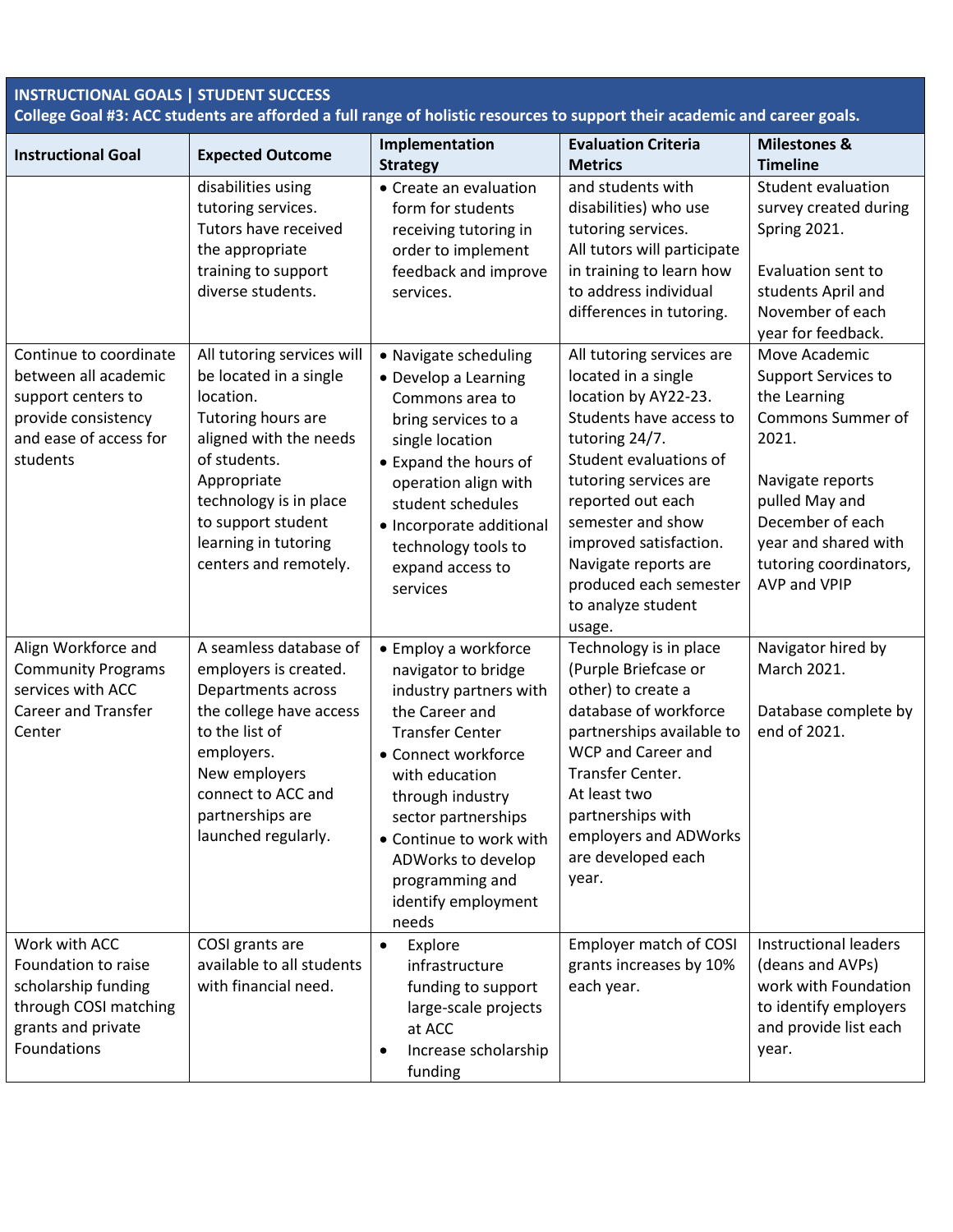## **INSTRUCTIONAL GOALS | STUDENT SUCCESS**

**College Goal #4: Continue to create innovative ways to provide college and skill building affordability and convey the transparency of costs to our students.** 

| <b>Instructional Goal</b>                                                                                                      | <b>Expected Outcome</b>                                                                                                                         | Implementation                                                                                                                                                                                                                           | <b>Evaluation Criteria</b>                                                                                                                                      | <b>Milestones &amp;</b>                                                                                                                                                                                                                                                              |
|--------------------------------------------------------------------------------------------------------------------------------|-------------------------------------------------------------------------------------------------------------------------------------------------|------------------------------------------------------------------------------------------------------------------------------------------------------------------------------------------------------------------------------------------|-----------------------------------------------------------------------------------------------------------------------------------------------------------------|--------------------------------------------------------------------------------------------------------------------------------------------------------------------------------------------------------------------------------------------------------------------------------------|
|                                                                                                                                |                                                                                                                                                 | <b>Strategy</b>                                                                                                                                                                                                                          | <b>Metrics</b>                                                                                                                                                  | <b>Timeline</b>                                                                                                                                                                                                                                                                      |
| Expand the number of<br>courses offering OER<br>to save 8,000 ACC<br>students \$1M by<br>Spring 2022.                          | <b>Students attending 2</b><br>OER courses per term<br>will have a 15% higher<br>retention rate than the<br>general population                  | Continue to provide<br>faculty professional<br>development and<br>support to implement<br>OER in their courses                                                                                                                           | # of OER courses at ACC<br>in 2020-21 relative to<br>previous years and<br>evaluate student<br>performance in OER<br>courses relative to<br>general ACC courses | --Apply for third and<br>final round of OER<br>Funding January 2021.<br>--Implement faculty<br>and instructor<br>incentives for 2021-<br>2022 academic year.<br>--Develop<br>sustainability plan by<br><b>Fall 2021</b>                                                              |
| Increase direct entry<br>into college-level<br>Math and English<br>courses                                                     | ACC students who take<br>Math or English in their<br>first semester will<br>increase 10% over<br>average of 2015-2020                           | Place English and Math<br>in first semester<br>sequences for ACC<br>Pathway scheduling.<br>Continue to provide<br>multiple measures for<br>placement to increase<br>gateway course or SAI<br>course participation<br>without remediation | Evaluate the # of ACC<br>students taking Math or<br>English before their 30 <sup>th</sup><br>credit at ACC (and<br>compare that to<br>previous ACC years)       | Analyze academic<br>plans annually in Fall<br>semester to ensure<br>English and Math are<br>in the first 30 credits.<br>--Include English and<br>Math courses in<br><b>Navigate Success</b><br>Marker<br>implementation by<br>January 2021<br>--Review completion<br>rates annually. |
| Faculty support<br>students within<br>courses and through<br>one-on-one meetings<br>to develop a complete<br>plan in Navigate. | 10% increase in<br>students having<br>complete Navigate plans<br>due to increased faculty<br>usage and support                                  | <b>CCR and Math</b><br>$\bullet$<br>faculty will<br>emphasize program<br>planning within<br>developmental<br>courses<br>CTE program chairs<br>$\bullet$<br>will ensure a<br>completion plan is<br>up-to-date in<br>Navigate              | At least 50% of students<br>have a complete plan in<br>Navigate                                                                                                 | Provide training for<br>program chairs in<br>Navigate planning by<br><b>Fall 2021</b><br>--Review Navigate<br>reports for the<br>number of students<br>with plans in place.                                                                                                          |
| Investigate ways to<br>make textbook costs<br>and materials fees<br>more transparent and<br>implement a strategy.              | Students will save<br>money on textbook<br>purchases.<br>College bookstore<br>website provides<br>transparent information<br>on textbook costs. | Encourage faculty in all<br>disciplines to redesign<br>courses using OER<br>material<br>--Encourage faculty in all<br>disciplines to<br>incorporate eBooks<br>from Follet in courses                                                     | Courses utilizing OER<br>will increase 5% in 2021-<br>23<br>At least one course each<br>year will incorporate an<br>eBook                                       | Each spring, reach out<br>to chairs and directors<br>regarding course fees<br>for eBooks<br>--Continue OER<br>implementation (more<br>information under<br>OER goals)                                                                                                                |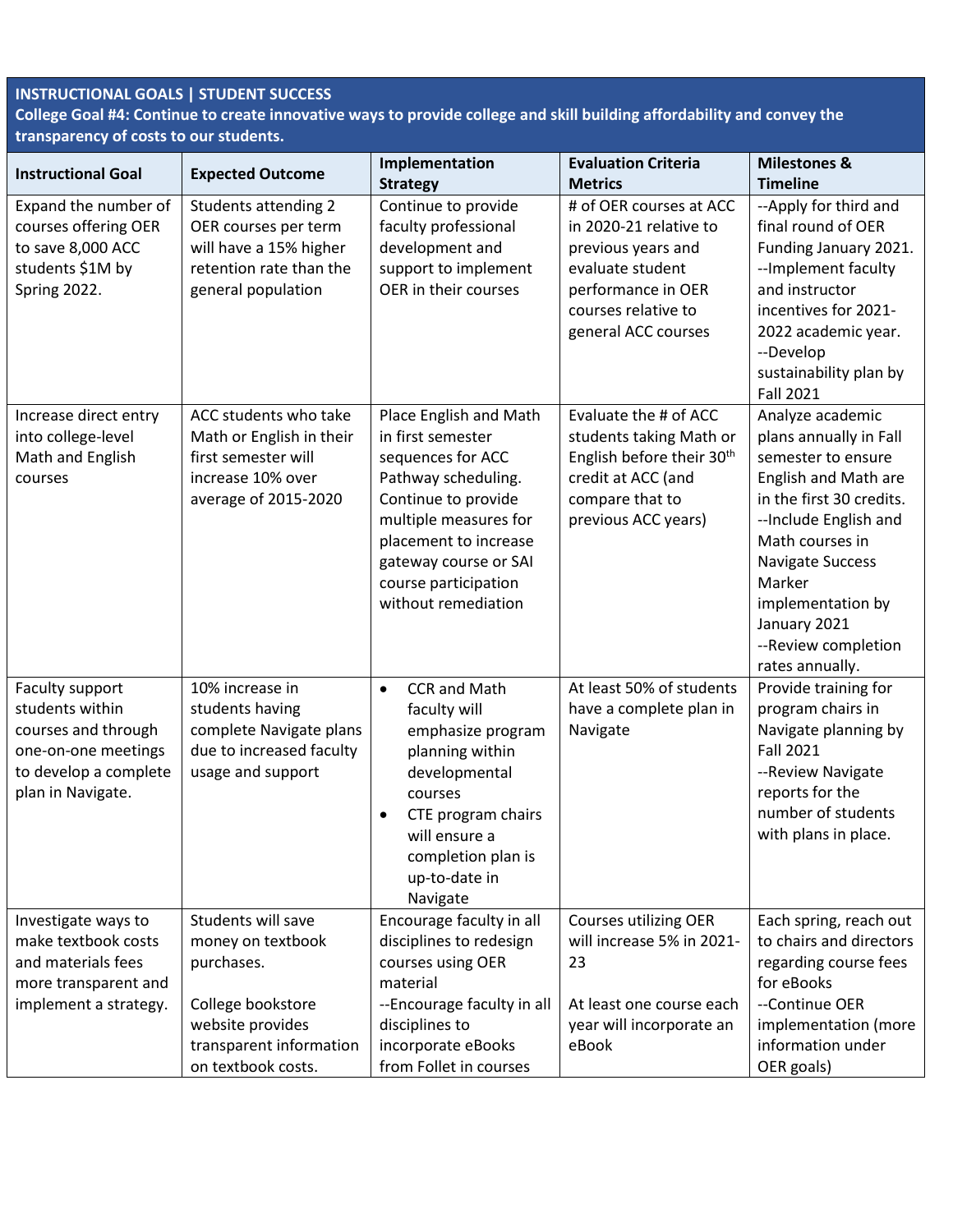**College Goal #1: Course content will reflect the multiple social identities of students, including but not limited to race, ethnicity, gender, sexual orientation, religion, military status, ability status, socio-economic status, gender identity, age, and their intersections.** 

| <b>Instructional Goal</b>                                                                                                             | <b>Expected Outcome</b>                                                                                                                                                                                                                                                                                                                                                                                                                                                      | Implementation                                                                                                                                                                                                                                                                                                                                                                                                                                                                                        | <b>Evaluation Criteria</b>                                                                                                                                                                                                                                                                                                                                                         | <b>Milestones &amp;</b>                                                                                                                                                                                                                                                                                                                                                                                                  |
|---------------------------------------------------------------------------------------------------------------------------------------|------------------------------------------------------------------------------------------------------------------------------------------------------------------------------------------------------------------------------------------------------------------------------------------------------------------------------------------------------------------------------------------------------------------------------------------------------------------------------|-------------------------------------------------------------------------------------------------------------------------------------------------------------------------------------------------------------------------------------------------------------------------------------------------------------------------------------------------------------------------------------------------------------------------------------------------------------------------------------------------------|------------------------------------------------------------------------------------------------------------------------------------------------------------------------------------------------------------------------------------------------------------------------------------------------------------------------------------------------------------------------------------|--------------------------------------------------------------------------------------------------------------------------------------------------------------------------------------------------------------------------------------------------------------------------------------------------------------------------------------------------------------------------------------------------------------------------|
|                                                                                                                                       |                                                                                                                                                                                                                                                                                                                                                                                                                                                                              | <b>Strategy</b>                                                                                                                                                                                                                                                                                                                                                                                                                                                                                       | <b>Metrics</b>                                                                                                                                                                                                                                                                                                                                                                     | <b>Timeline</b>                                                                                                                                                                                                                                                                                                                                                                                                          |
| IEC Subcommittee on<br><b>Inclusive Curriculum</b><br>will work to ensure<br>course content<br>reflects multiple social<br>identities | Improved curriculum<br>and course policies<br>reflective of ACC's<br>commitment to<br>maintain a climate of<br>equity and inclusion.<br>Increased student and<br>faculty awareness,<br>understanding,<br>acceptance, and<br>celebration of<br>individuals from diverse<br>cultures.<br>Reduced equity gaps in<br>student success data.                                                                                                                                       | Subcommittee<br>$\bullet$<br>members will<br>participate in<br>professional<br>development,<br>including but not<br>limited to the Equity<br>Toolkit and the CCA<br><b>Faculty training</b><br>Subcommittee<br>$\bullet$<br>members will<br>become internal<br>trainers and will<br>distribute the<br>training to faculty<br>and instructors                                                                                                                                                          | Number of<br>faculty/instructors that<br>complete Equity Toolkit<br>professional<br>development.<br>Number of<br>faculty/instructors that<br>participate as mentors<br>and mentees to reflect,<br>review, and revise<br>course materials and<br>policies.<br>Ongoing monitoring of<br>student success data<br>and equity gaps<br>resulting in closure of<br>equity gaps by AY 2025 | By AY 2021 10 faculty<br>and staff will have<br>completed the CDHE<br>Equity Toolkit course.<br>By AY 2022 10<br>additional faculty and<br>instructors will have<br>completed the CDHE<br>Equity Toolkit.<br>By AY 2022 the IEC<br><b>Inclusive Curriculum</b><br>Subcommittee will<br>begin serving as<br>mentors for faculty<br>and instructors to<br>reflect, review, and<br>revise course<br>materials and policies. |
| Diversify course<br>offerings to include<br>additional courses<br>that represent<br>perspectives from<br>diverse cultures             | Faculty will develop<br>curriculum for new<br>course offerings that<br>will concentrate on<br>exploring:<br>individual<br>differences<br>(ethnicity, gender,<br>race, socio-<br>economic,<br>indigenous, religion,<br>sexual orientation,<br>disability)<br>the cultural histories<br>$\bullet$<br>of traditionally<br>underrepresented<br>populations<br>the dynamics of<br>$\bullet$<br>diversity (inclusion,<br>exclusion,<br>assimilation,<br>integration,<br>pluralism) | Strategically<br>$\bullet$<br>schedule a robust<br>selection of courses<br>focused on diversity,<br>equity, and<br>inclusivity (DEI) each<br>year<br>Market courses to<br>$\bullet$<br>students<br>Recruit diverse<br>$\bullet$<br>faculty and<br>instructors with<br>expertise and<br>required<br>qualifications in the<br>selected subject<br>areas<br>Celebrate students<br>$\bullet$<br>that partake in the<br>in-depth education<br>of DEI via a Diversity<br>and Global Learning<br>Designation | By 2023, 10 students<br>will earn the Diversity<br>and Global learning<br>designation.<br>Improve ratings on<br>CCSSE survey by 5<br>percentage points for<br>high impact practices<br>and equity                                                                                                                                                                                  | Longitudinally assess<br>the impact on student<br>participation in DEI<br>coursework, success,<br>completion, and<br>retention each Spring<br>Review CCSS data<br>pertaining to student<br>belonging and<br>comfort<br>Climate survey results<br>(pre- and post-<br>survey). Pre-survey<br>conducted Spring<br>2020.                                                                                                     |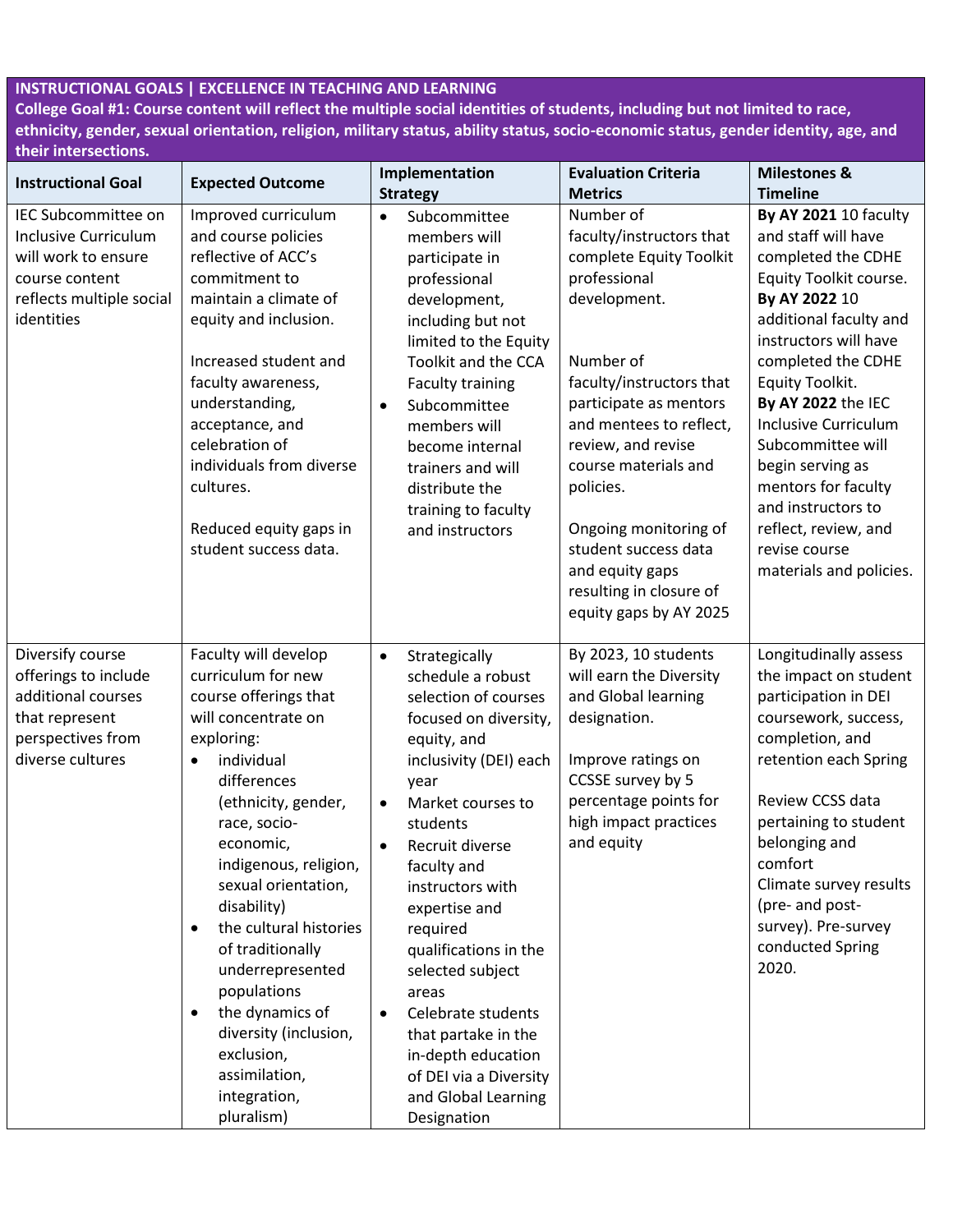**College Goal #1: Course content will reflect the multiple social identities of students, including but not limited to race, ethnicity, gender, sexual orientation, religion, military status, ability status, socio-economic status, gender identity, age, and their intersections.** 

| <b>Instructional Goal</b>                                                                                                                                      | <b>Expected Outcome</b>                                                                                                                                                                                                                                                                                                                                                                                                                                                                                                                                                                     | Implementation<br><b>Strategy</b>                                                                                                                                                                                                                                                                  | <b>Evaluation Criteria</b><br><b>Metrics</b>                                                                                                                          | <b>Milestones &amp;</b><br><b>Timeline</b>                                                                                                 |
|----------------------------------------------------------------------------------------------------------------------------------------------------------------|---------------------------------------------------------------------------------------------------------------------------------------------------------------------------------------------------------------------------------------------------------------------------------------------------------------------------------------------------------------------------------------------------------------------------------------------------------------------------------------------------------------------------------------------------------------------------------------------|----------------------------------------------------------------------------------------------------------------------------------------------------------------------------------------------------------------------------------------------------------------------------------------------------|-----------------------------------------------------------------------------------------------------------------------------------------------------------------------|--------------------------------------------------------------------------------------------------------------------------------------------|
|                                                                                                                                                                | social justice,<br>$\bullet$<br>injustice, and<br>redress<br>artistic and media<br>representations of<br>identities or groups<br>intercultural<br>$\bullet$<br>relations; and<br>exclusionary "isms"<br>(such as racism,<br>sexism,<br>heterosexism,<br>ageism, ableism,<br>nationalism)<br>> Increased number of<br>students that complete<br>4 GT Diversity and<br><b>Global Learning</b><br>designated courses<br>before graduating ACC.<br>>Increased student and<br>faculty awareness,<br>understanding,<br>acceptance, and<br>celebration of<br>individuals from diverse<br>cultures. | presented annually<br>at the Humanities<br>Awards.                                                                                                                                                                                                                                                 |                                                                                                                                                                       |                                                                                                                                            |
| Include professional<br>development and<br>embed into faculty<br>goals the work<br>towards inclusive<br>excellence in content,<br>assignments, and<br>pedagogy | Increase the percentage<br>of faculty who include<br>equity-oriented goals in<br>their annual<br>performance plan.<br>Reduced equity gaps in<br>student success data.                                                                                                                                                                                                                                                                                                                                                                                                                       | Department Chairs,<br>$\bullet$<br>Directors, and<br>Deans will work<br>with faculty<br>annually to<br>encourage and<br>recommend equity-<br>oriented<br>work/goals.<br>Edit Faculty of the<br>$\bullet$<br>Year and the<br>Distinguished<br>Faculty nominations<br>to include DEI<br>requirements | Percent of faculty that<br>include equity-oriented<br>goals in their annual<br>performance plan.<br>Ongoing monitoring of<br>student success data<br>and equity gaps. | By AY 2021, 80% of<br>faculty will establish<br>and complete a DEI<br>annual performance<br>goal.<br>Closure of equity gaps<br>by AY 2025. |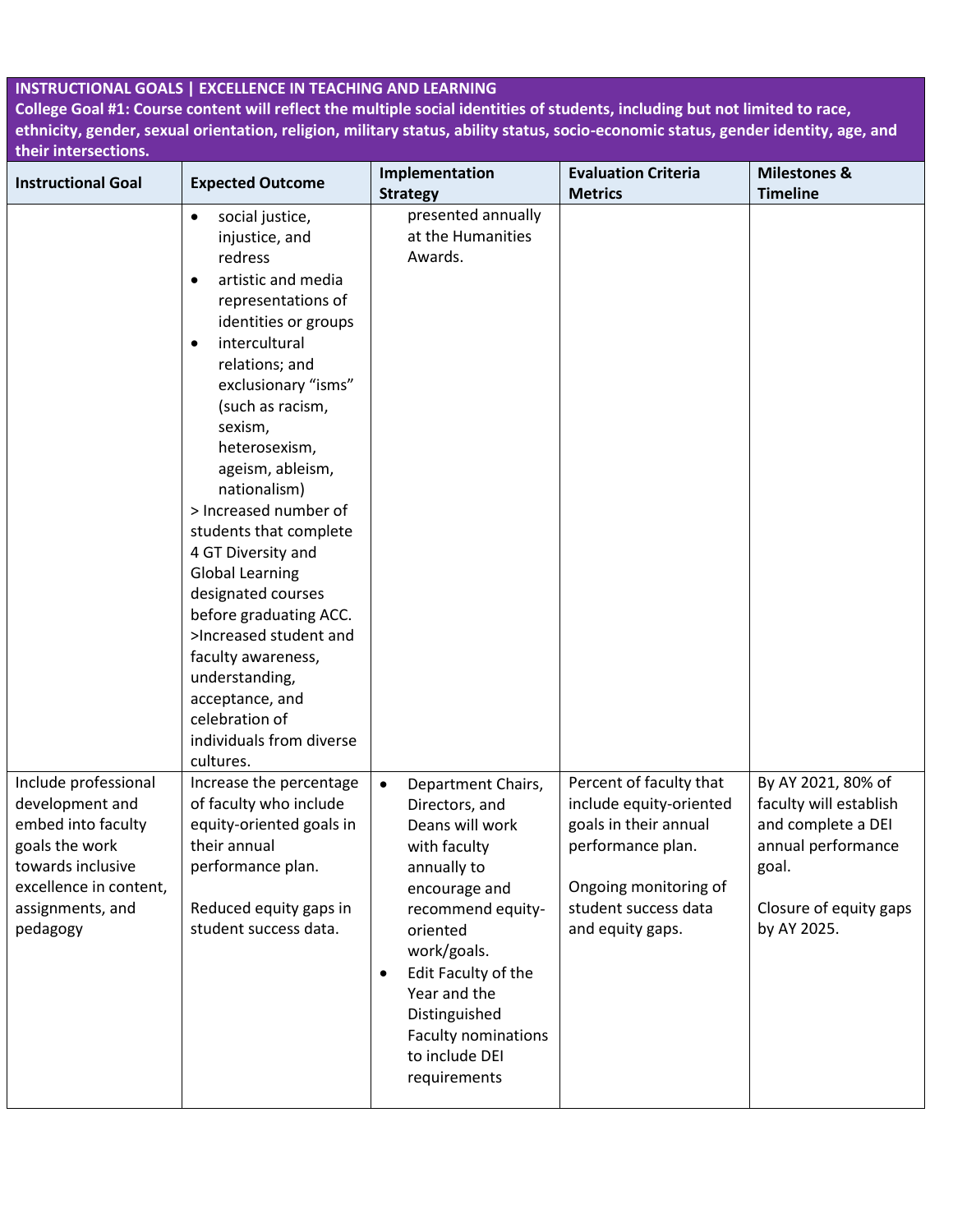**College Goal #1: Course content will reflect the multiple social identities of students, including but not limited to race, ethnicity, gender, sexual orientation, religion, military status, ability status, socio-economic status, gender identity, age, and their intersections.** 

| <b>Instructional Goal</b>                                                                                                                                 | <b>Expected Outcome</b>                                                                                                                                                                                                                                                                                                                | Implementation<br><b>Strategy</b>                                                                                                                                                                                                                                                                                                                                                                                                                                                                 | <b>Evaluation Criteria</b><br><b>Metrics</b>                                                                                                                                                                                                                                                                  | <b>Milestones &amp;</b><br><b>Timeline</b>                                                                                                                                                                                                                                             |
|-----------------------------------------------------------------------------------------------------------------------------------------------------------|----------------------------------------------------------------------------------------------------------------------------------------------------------------------------------------------------------------------------------------------------------------------------------------------------------------------------------------|---------------------------------------------------------------------------------------------------------------------------------------------------------------------------------------------------------------------------------------------------------------------------------------------------------------------------------------------------------------------------------------------------------------------------------------------------------------------------------------------------|---------------------------------------------------------------------------------------------------------------------------------------------------------------------------------------------------------------------------------------------------------------------------------------------------------------|----------------------------------------------------------------------------------------------------------------------------------------------------------------------------------------------------------------------------------------------------------------------------------------|
| Pursue grant<br>opportunities to fund<br>additional<br>professional<br>development                                                                        | Increased funding to<br>provide DEI professional<br>development<br>opportunities for faculty<br>and instructors.<br>Increased faculty and<br>instructor participation,<br>understanding, and<br>commitment to DEI<br>work.<br>Reduced equity gaps in<br>student success data.                                                          | Collaborate with the<br>$\bullet$<br>office of<br>Institutional<br>Effectiveness to<br>identify and apply<br>for DEI focused<br>grants applicable to<br><b>ACC</b>                                                                                                                                                                                                                                                                                                                                | Number of grants<br>applied for.<br>Amount of grant dollars<br>received.<br>Ongoing monitoring of<br>student success data<br>and equity gaps.                                                                                                                                                                 | Apply for at least one<br>DEI grant annually.<br>Receive at least one<br>DEI grant in the next 3<br>years.<br>Closure of equity gaps<br>by AY 2025.                                                                                                                                    |
| Require the Inclusive<br>by Design course for<br>all new full-time<br>faculty and encourage<br>all faculty to<br>participate over the<br>next three years | Improved curriculum<br>and course policies<br>reflective of ACC's<br>commitment to<br>maintain a climate of<br>equity and inclusion.<br>Increased student and<br>faculty awareness,<br>understanding,<br>acceptance, and<br>celebration of<br>individuals from diverse<br>cultures.<br>Reduced equity gaps in<br>student success data. | Beginning Fall 2020, all<br>new full-time faculty will<br>complete the Inclusive<br>by Design course within<br>their first year of<br>employment.<br>Department Chairs,<br>Directors, and Deans<br>will work with faculty<br>annually to encourage<br>and recommend non-<br>provisional faculty<br>complete the course<br>each year.<br>Begin offering<br>Inclusive by Design<br>in lieu of EDU 260<br>(Adult Learning and<br>Teaching for CTE<br>credentialing<br>requirements in<br>Spring 2021 | Number of<br>faculty/instructors that<br>complete the Inclusive<br>by Design Course.<br>Number of<br>faculty/instructors that<br>reflect, review, and<br>revise course materials<br>and policies after<br>completion of the<br>training.<br>Ongoing monitoring of<br>student success data<br>and equity gaps. | Ongoing: All new full-<br>time faculty will<br>complete the Inclusive<br>by Design course<br>within their first year<br>of employment.<br>By AY 2023 80% of<br>non-provisional<br>faculty will complete<br>the inclusive by<br>Design course.<br>Closure of equity gaps<br>by AY 2025. |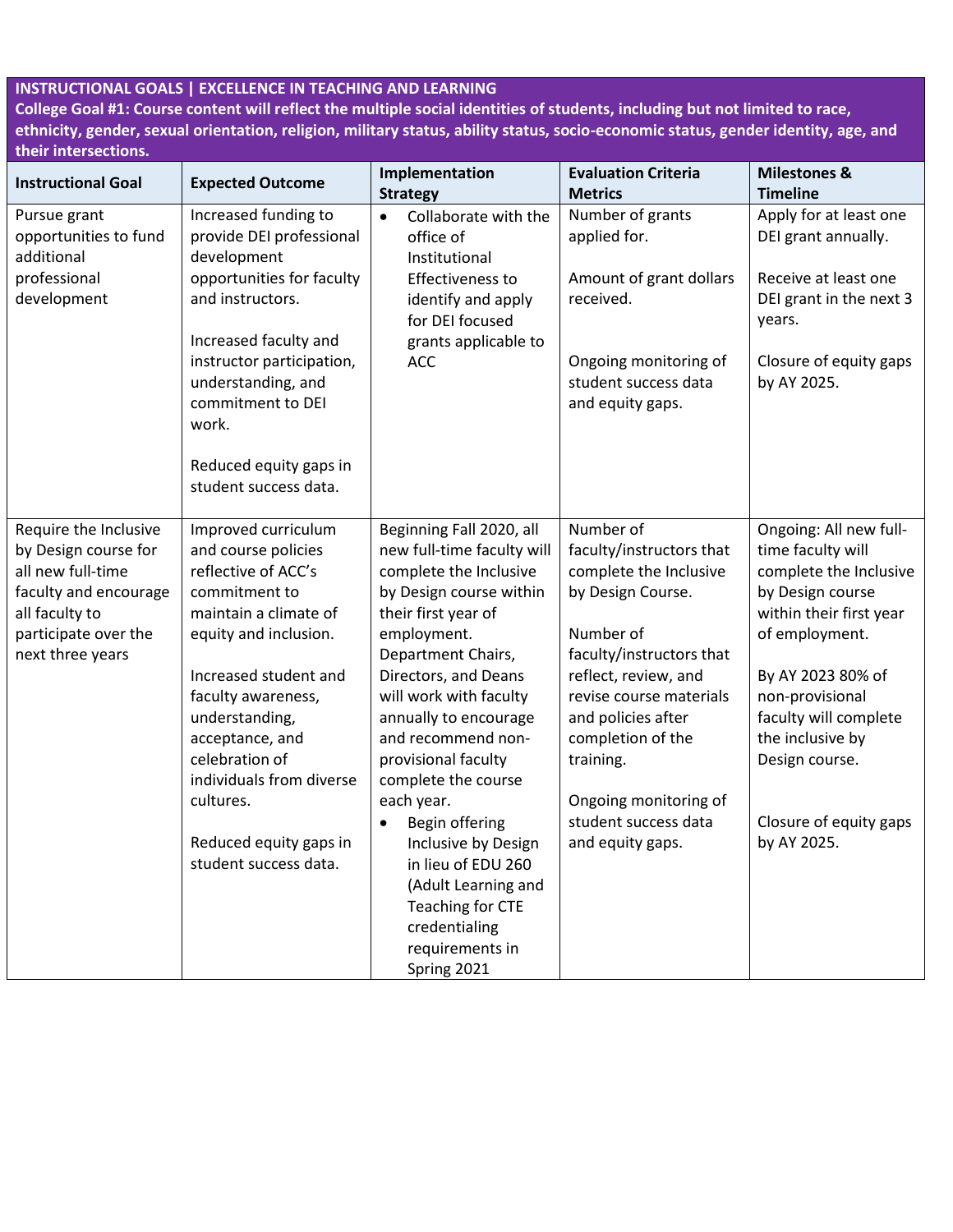**College Goal #2: Expand high impact learning practices, including but not limited to service learning, study abroad, work-based learning, undergraduate research programs, learning communities, writing intensive courses, collaborative assignments and projects, diversity/global learning experiences, ePortfolios, community-based learning, internships, capstone courses and projects and first-year experiences.** 

| <b>Instructional Goal</b>                                                                                                                                                                               | <b>Expected Outcome</b>                                                                                                                                | Implementation<br><b>Strategy</b>                                                                                                                                                                                                                     | <b>Evaluation Criteria</b><br><b>Metrics</b>                                                                                                                                                                                               | <b>Milestones &amp;</b><br><b>Timeline</b>                                                                                              |
|---------------------------------------------------------------------------------------------------------------------------------------------------------------------------------------------------------|--------------------------------------------------------------------------------------------------------------------------------------------------------|-------------------------------------------------------------------------------------------------------------------------------------------------------------------------------------------------------------------------------------------------------|--------------------------------------------------------------------------------------------------------------------------------------------------------------------------------------------------------------------------------------------|-----------------------------------------------------------------------------------------------------------------------------------------|
| Expand professional<br>development related<br>to service learning for<br><b>ACC</b> instructor                                                                                                          | All instructors will have<br>access to discipline<br>appropriate<br>service learning<br>professional<br>development available<br>on an annual schedule | Discipline appropriate<br>service learning<br>modules will be<br>identified, developed<br>and deployed for use<br>during spring and fall all<br>college development<br>events.                                                                        | Service learning<br>professional<br>development options<br>are made available in<br>each pathway.                                                                                                                                          | Needed modules<br>identified Spring 2021.<br>Modules developed<br>fall 2021.<br>Deployment begins<br>Spring 2022.                       |
| Ongoing evaluation of<br><b>High Impact Practices</b><br>including focused<br>assessments for<br>service learning, study<br>abroad, and<br>undergraduate<br>research program to<br>gain best practices. | Each High Impact<br>learning<br>practice will be assessed<br>semiannually against<br>quality delivery and<br>impact standards.                         | Each high impact<br>practice will have an<br>identified champion in<br>the faculty.<br>Each focused practice<br>will be evaluated against<br>a quality delivery and<br>student learning impact<br>rubric.                                             | <b>High Impact Practices</b><br>are evaluated<br>semiannually on a<br>rotating schedule.                                                                                                                                                   | Champions identified<br>Spring 2021.<br><b>Evaluation rubrics</b><br>developed Fall 2021.<br>HIP evaluation cycle<br>begins Spring 2022 |
| Provide faculty with<br>professional<br>development to<br>implement engaging,<br>dynamic, high impact<br>practices across all<br>delivery modalities                                                    | Ensure faculty have<br>access to a minimum of<br>two professional<br>development<br>opportunities every<br>semester addressing the<br>stated goal      | <b>Collaborate with Megan</b><br>Rector at Center for<br><b>Professional Excellence</b><br>to offer targeted<br>trainings with specific<br>dates                                                                                                      | Survey effectiveness of<br>the trainings<br>Use faculty feedback to<br>gauge intended impact<br>and satisfaction                                                                                                                           | Professional<br>Development plan in<br>place by Fall 2021                                                                               |
| In collaboration with<br>faculty, navigators,<br>and the Career and<br>Transfer Center,<br>provide a work-based<br>learning opportunity<br>within each pathway                                          | Students will have<br>access to practicums,<br>clinicals and internships<br>in their selected<br>pathways                                              | <b>Collaborate with Career</b><br>and Transfer Center to<br>develop work-based<br>learning database.<br>Continue collaboration<br>with current and future<br>partners in enabling<br>students have access to<br>work-based learning<br>opportunities. | Assess percentages of<br>students engaged in<br>work-based learning<br>opportunities.<br>Work toward increasing<br>capacity for clinicals and<br>practicums<br>At least 10 employers<br>added to the work-<br>based database each<br>year. | Develop work-based<br>learning database by<br><b>Fall 2022</b><br>Annually review the<br>number of employers<br>added to the database   |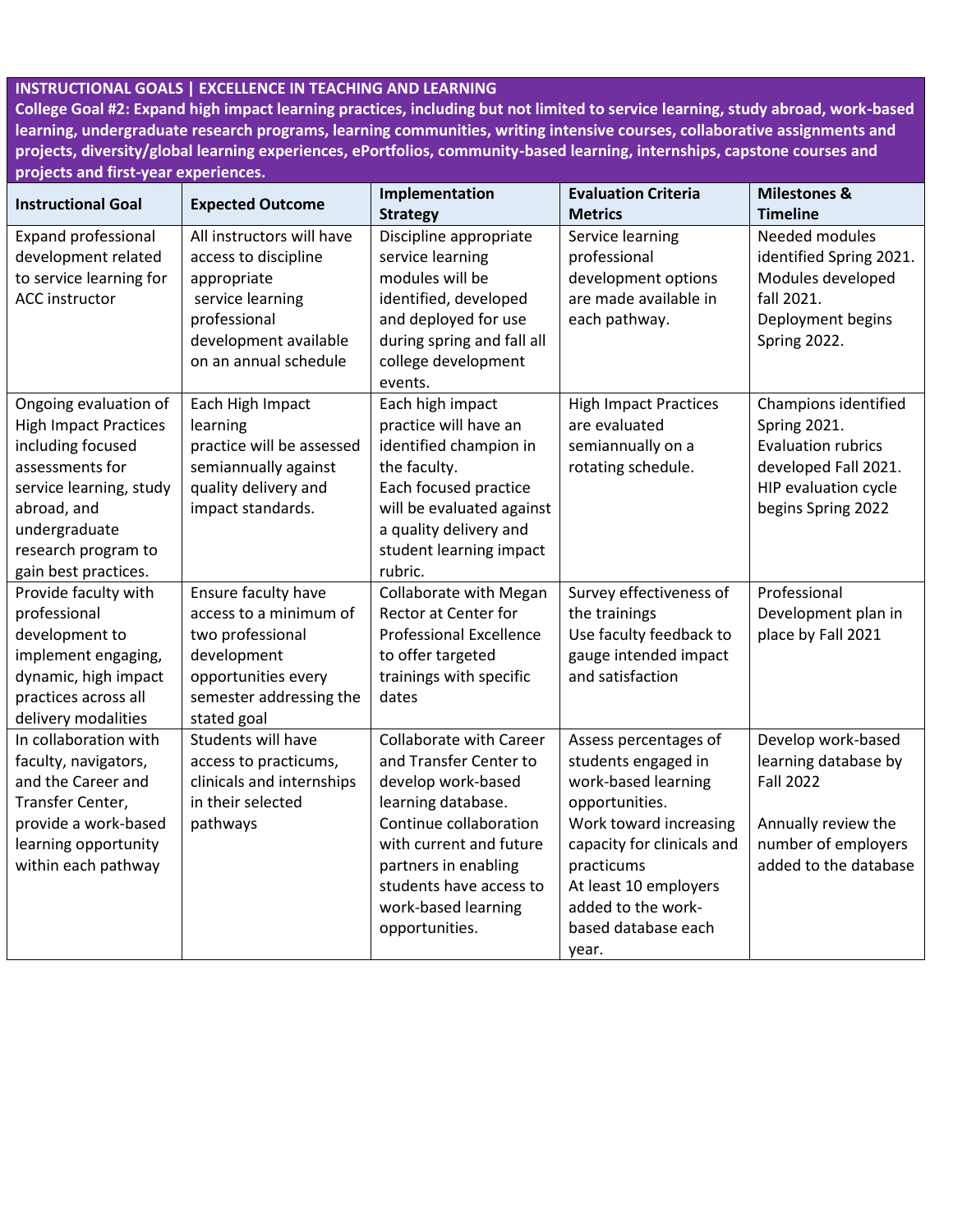## **College Goal #3: Ensure all students, faculty and instructors have access to the leading technology necessary to be successful in learning, teaching and the workforce.**

| <b>Instructional Goal</b>                                                                                                                                                                                                                                                                                                                           | <b>Expected Outcome</b>                                                                                                                                                                                                                                                                      | <b>Implementation Strategy</b>                                                                                                                                                                                                                                                                           | <b>Evaluation Criteria</b><br><b>Metrics</b>                                                                                                                                                                                                                                                                                                                             | <b>Milestones &amp;</b><br><b>Timeline</b>                                                                                                                                                                                                                                                                                                                                                      |
|-----------------------------------------------------------------------------------------------------------------------------------------------------------------------------------------------------------------------------------------------------------------------------------------------------------------------------------------------------|----------------------------------------------------------------------------------------------------------------------------------------------------------------------------------------------------------------------------------------------------------------------------------------------|----------------------------------------------------------------------------------------------------------------------------------------------------------------------------------------------------------------------------------------------------------------------------------------------------------|--------------------------------------------------------------------------------------------------------------------------------------------------------------------------------------------------------------------------------------------------------------------------------------------------------------------------------------------------------------------------|-------------------------------------------------------------------------------------------------------------------------------------------------------------------------------------------------------------------------------------------------------------------------------------------------------------------------------------------------------------------------------------------------|
| In collaboration with<br><b>ACC IT (Information</b><br>Technology)<br>Department, expand<br>the number of<br>classrooms equipped<br>with audio/video tools<br>for offering<br>synchronous delivery<br>of courses for remote<br>learners                                                                                                             | Any faculty member<br>wanting to teach in a<br>collaboration classroom<br>has the opportunity.                                                                                                                                                                                               | Lecture classrooms will<br>be equipped with<br>audio/visual tools that<br>will enable collaboration<br>capability                                                                                                                                                                                        | 50% of all ACC lecture<br>classrooms will have<br>collaboration capability<br>(ability to offer<br>synchronous delivery)<br>by 2021-23                                                                                                                                                                                                                                   | Evaluate the # of all<br>lecture style<br>classrooms at ACC<br>relative to the # that<br>have collaboration<br>capability<br>--Install the necessary<br>equipment by<br>December 2021.                                                                                                                                                                                                          |
| Ensure the necessary<br>resources and training<br>are made available to<br>faculty and instructors<br>using instructional<br>technology.                                                                                                                                                                                                            | Ensure that there are<br>ample opportunities for<br>technology training for<br>faculty.                                                                                                                                                                                                      | Increase the quantity and<br>quality of professional<br>development in the<br>following areas:<br><b>Technology Academy</b><br>$\bullet$<br>D <sub>2</sub> L<br>$\bullet$<br>Library LibGuide<br>$\bullet$<br>Center for<br>$\bullet$<br>Professional<br><b>Enrichment offerings</b>                     | There will be a 25%<br>increase in professional<br>development<br>opportunities for<br>faculty relative to<br>engage in technology<br>training.<br>Gauge how many<br>faculty have enhanced<br>courses through<br>technology their<br>increased training.                                                                                                                 | Annually encourage<br>Faculty to participate<br>in professional<br>development through<br>the annual review<br>process<br>Ensure various tools<br>for training are<br>available through the<br>Center for<br>Professional<br>Enrichment, Tech<br>Academy, and Library<br>by December 2021                                                                                                       |
| eLearning to promote<br>success of faculty,<br>instructors, and<br>students teaching and<br>learning online and<br>remotely through LMS<br>support and<br>administration,<br>research and training<br>related to inclusivity<br>and educational<br>technologies, and<br>accessible design and<br>implementation of<br>technologies and<br>materials | Faculty, instructors, and<br>students will effectively<br>use LMS tools and<br>features, increase<br>proficiency with<br>educational<br>technologies selected,<br>implement educational<br>technologies into<br>inclusive designs, and<br>develop and apply web<br>accessibility strategies. | Offer webinars, self-<br>paced trainings within<br>LMS including a new<br>workshop to train<br>students how to<br>implement accessibility<br>guidelines, 1:1 support,<br>documentation and<br>instructional videos,<br>professional<br>development related to<br>new technologies and<br>best practices. | Increase participation<br>in eLearning<br>professional<br>development by 10%.<br>Minimum of 80% of<br>participations indicate<br>a positive satisfaction<br>rating with eLearning<br>professional<br>development<br>Ensure a minimum of<br>80% of D2L content is<br>accessible.<br>Ensure 90% of faculty<br>and 50% of instructors<br>have basic accessibility<br>skills | Collect quantitative<br>data annually from<br>Access database<br>related to faculty<br>assists, webinars,<br>workshops,<br>accessibility<br>remediation and<br>training;<br>--Develop new<br>qualitative satisfaction<br>survey for webinars<br>and self-paced<br>workshops by Fall<br>2021<br>--Annually collect<br>quantitative and<br>qualitative data<br>related to accessibility<br>audits |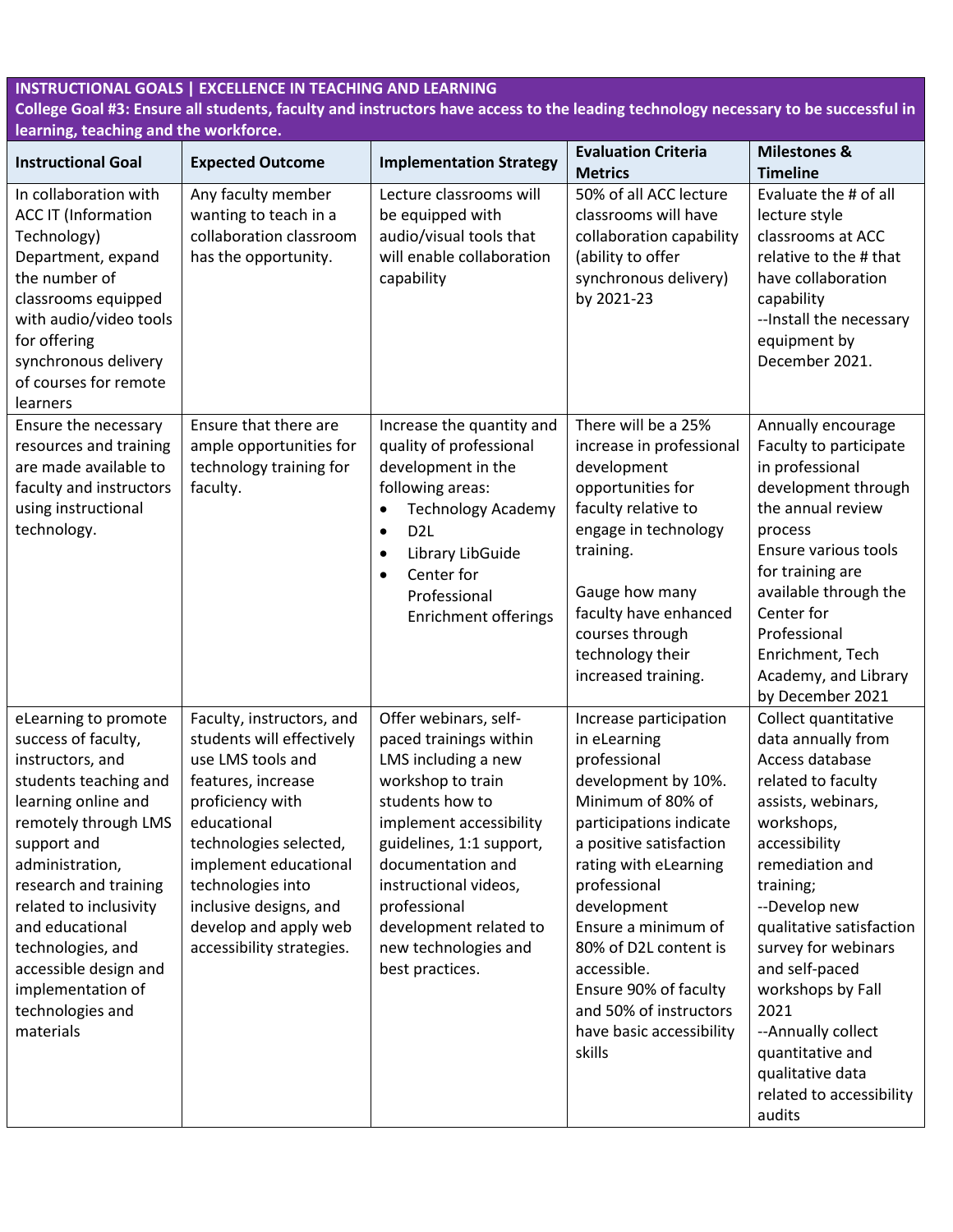### **College Goal #3: Ensure all students, faculty and instructors have access to the leading technology necessary to be successful in learning, teaching and the workforce.**

| <b>Instructional Goal</b> | <b>Expected Outcome</b>  | <b>Implementation Strategy</b> | <b>Evaluation Criteria</b> | <b>Milestones &amp;</b> |
|---------------------------|--------------------------|--------------------------------|----------------------------|-------------------------|
|                           |                          |                                | <b>Metrics</b>             | <b>Timeline</b>         |
| Simulation software       | Gamification and         | Evaluate courses and           | Evaluate the number of     | Review opportunities    |
| and project-based         | project-based learning   | programs that could be         | courses identified for     | for simulation          |
| software is               | through technology is    | enhanced with                  | an upgrade through         | software and project-   |
| implemented and           | increased by 10% in      | gamification or project-       | enhanced project-          | based software by       |
| available for students    | courses in 21-23         | based learning through         | based learning or          | May 2022.               |
| in concert with ACC IT    |                          | enhanced technology            | gamification through       |                         |
| Department                |                          | and provide a strategy to      | technology and             | Implement simulation    |
|                           |                          | upgrade the courses.           | evaluate the number of     | and project-based       |
|                           |                          |                                | courses in the re-         | tools by May 2023.      |
|                           |                          |                                | design process to          |                         |
|                           |                          |                                | enhance these tools.       |                         |
| Align budgets to meet     | Instructional goals will | Work with Fiscal<br>$\bullet$  | All instructional goals    | <b>Budget reports</b>   |
| instructional priorities  | be aligned with the ACC  | Services to receive            | with financial needs       | available to VPs by     |
|                           | budget. Budgeting and    | monthly budget                 | will be aligned to ACC     | May 2022.               |
|                           | funding will be trans-   | reports for Deans,             | budget.                    | <b>Budget reports</b>   |
|                           | parent for all employees | AVPs, and VPs.                 |                            | available to all org    |
|                           | within Instruction       | Associate<br>$\bullet$         |                            | owners by December      |
|                           |                          | Instructional goals            |                            | 2022.                   |
|                           |                          | with budgetary                 |                            |                         |
|                           |                          | needs.                         |                            |                         |
|                           |                          |                                |                            |                         |

### **INSTRUCTIONAL GOALS | EXCELLENCE IN TEACHING AND LEARNING College Goal #4: Engage ACC instructors in shared governance and provide opportunities for them to participate in a variety of campus activities.**

| <b>Instructional Goal</b>                                                                                                                                                                         | <b>Expected Outcome</b>                                                                                                                                             | <b>Implementation Strategy</b>                                                                                                                                                                                                                                                          | <b>Evaluation Criteria</b><br><b>Metrics</b>                                                                                                   | <b>Milestones &amp;</b><br><b>Timeline</b> |
|---------------------------------------------------------------------------------------------------------------------------------------------------------------------------------------------------|---------------------------------------------------------------------------------------------------------------------------------------------------------------------|-----------------------------------------------------------------------------------------------------------------------------------------------------------------------------------------------------------------------------------------------------------------------------------------|------------------------------------------------------------------------------------------------------------------------------------------------|--------------------------------------------|
| Investigate the<br>opportunity to create<br>a lecturer position<br>that provides<br>instructors with the<br>opportunity to carry a<br>full load and earn a<br>full-time salary (livable<br>wage). | CCCS colleges have an<br>opportunity to review a<br>new position. A lecturer<br>position that falls in<br>between full-time<br>faculty and part-time<br>instructor. | Collaborate with<br>CCCS, the<br>systemwide<br>Instructor<br>Council and<br>System<br>Presidents to<br>draft a lecturer<br>job description<br>and determine<br>pay range.<br>Conduct a return<br>on investment<br>(ROI) analysis of<br>hiring lecturers in<br>large ACC<br>departments. | Job description and pay<br>range for a lecturer<br>position approved by<br>Fall 2023.<br>Analysis of ROI for<br>large departments<br>complete. | Dependent on CCCS<br>timeline.             |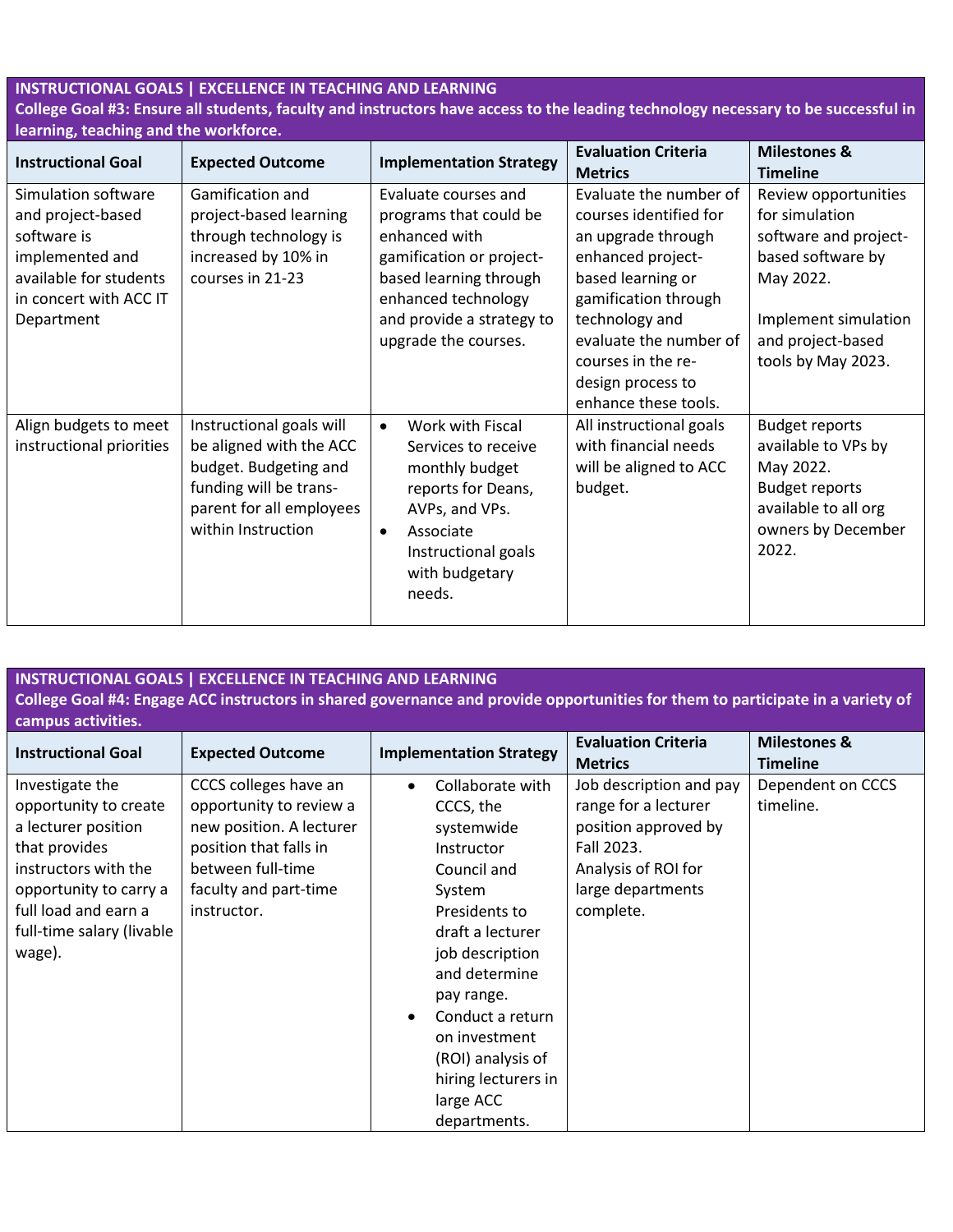## **College Goal #4: Engage ACC instructors in shared governance and provide opportunities for them to participate in a variety of campus activities.**

| <b>Instructional Goal</b>                                                                                                                                                                                                                                                                                                         |                                                                                                                                                                                                                                 | <b>Implementation Strategy</b>                                                                                                                                                                                                                                                                                                                                                                                                                             | <b>Evaluation Criteria</b>                                                                                                                                                                                                                                                                                                                                        | <b>Milestones &amp;</b>                                                                                                                                                                                            |
|-----------------------------------------------------------------------------------------------------------------------------------------------------------------------------------------------------------------------------------------------------------------------------------------------------------------------------------|---------------------------------------------------------------------------------------------------------------------------------------------------------------------------------------------------------------------------------|------------------------------------------------------------------------------------------------------------------------------------------------------------------------------------------------------------------------------------------------------------------------------------------------------------------------------------------------------------------------------------------------------------------------------------------------------------|-------------------------------------------------------------------------------------------------------------------------------------------------------------------------------------------------------------------------------------------------------------------------------------------------------------------------------------------------------------------|--------------------------------------------------------------------------------------------------------------------------------------------------------------------------------------------------------------------|
|                                                                                                                                                                                                                                                                                                                                   | <b>Expected Outcome</b>                                                                                                                                                                                                         |                                                                                                                                                                                                                                                                                                                                                                                                                                                            | <b>Metrics</b>                                                                                                                                                                                                                                                                                                                                                    | <b>Timeline</b>                                                                                                                                                                                                    |
| Encourage instructor<br>participation in<br>advisory board<br>meetings and<br>departmental<br>meetings                                                                                                                                                                                                                            | Instructors are more<br>involved at the<br>department level and<br>are participating in<br>greater numbers in<br>advisory board meetings<br>and departmental<br>meetings.                                                       | • Discuss instructor<br>involvement at DCD<br>Council meetings<br>• Encourage department<br>chairs and directors to<br>include instructors in<br>advisory board<br>meetings<br>• Encourage department<br>chairs and directors to<br>invite instructors to<br>department meetings                                                                                                                                                                           | All industry advisory<br>board meetings have at<br>least one instructor in<br>attendance.<br>Department meetings<br>have at least 10% of<br>instructors present.                                                                                                                                                                                                  | Reach out to<br>department chairs Fall<br>2021 to set<br>expectation of<br>instructor<br>involvement.<br>Review attendance of<br>instructors in advisory<br>board meetings and<br>department meetings<br>annually. |
| Form an Instructor<br>Advisory Council at<br>ACC and elect a<br>representative to<br>participate in the<br><b>CCCS Instructor</b><br><b>Advisory Council</b>                                                                                                                                                                      | <b>ACC Instructors will</b><br>have an advisory board<br>to participate in the<br>shared governance of<br>Instruction. ACC<br>instructors will have a<br>representative to voice<br>concerns and serve as a<br>liaison to CCCS. | • Solicit instructors from<br>department chairs and<br>directors<br>• Create a founding<br>group of instructors to<br>launch an instructor<br>council<br>· Identify an instructor to<br>serve as the ACC<br>representative for the<br><b>CCCS Instructor</b><br><b>Advisory Council</b>                                                                                                                                                                    | At least one<br>representative from<br>each department is<br>actively participating in<br><b>Instructor Council</b><br>--Instructor Council<br>executive team is in<br>place<br>--Instructor Council<br>meets monthly with at<br>least 10% of instructors<br>in attendance.                                                                                       | An Instructor Advisory<br>Council will be in place<br>by Fall 2021.<br>An instructor<br>representative will be<br>identified by<br>December 2020.                                                                  |
| Continue to evaluate<br>and improve<br>instructor<br>employment<br>experience to address:<br>Compensation for<br>professional<br>development and<br>department<br>meetings<br>Competitive pay<br>for all levels (Level<br>I, II, and III)<br>Benefit eligibility<br>Sick leave<br>Inclusive culture<br>and access to<br>resources | Instructors at ACC will<br>feel connected to the<br>institution.<br>Instructors will have<br>improved compensation<br>and employment<br>benefits.                                                                               | • Work with fiscal<br>services and Cabinet to<br>align instructor pay<br>with sister colleges in<br>CCCS<br>• Implement<br>compensation for<br>instructors'<br>participation in<br>professional<br>development and<br>department meetings<br>• Implement state<br>legislated requirement<br>for sick leave for<br>instructors<br>• Develop a mentoring<br>program for part time<br>instructors through the<br><b>Center for Professional</b><br>Enrichment | -- Instructor pay at ACC<br>is aligned with sister<br>colleges by Fall 2022.<br>--Employment<br>practices directed by<br>SP 3-10b are<br>implemented by Spring<br>2021.<br>--Professional<br>development<br>enhancements<br>including an instructor<br>Capstone project for<br>the Instructor<br><b>Advancement Program</b><br>are implemented by<br>Spring 2022. | Timeline dependent<br>on CCCS timeline.                                                                                                                                                                            |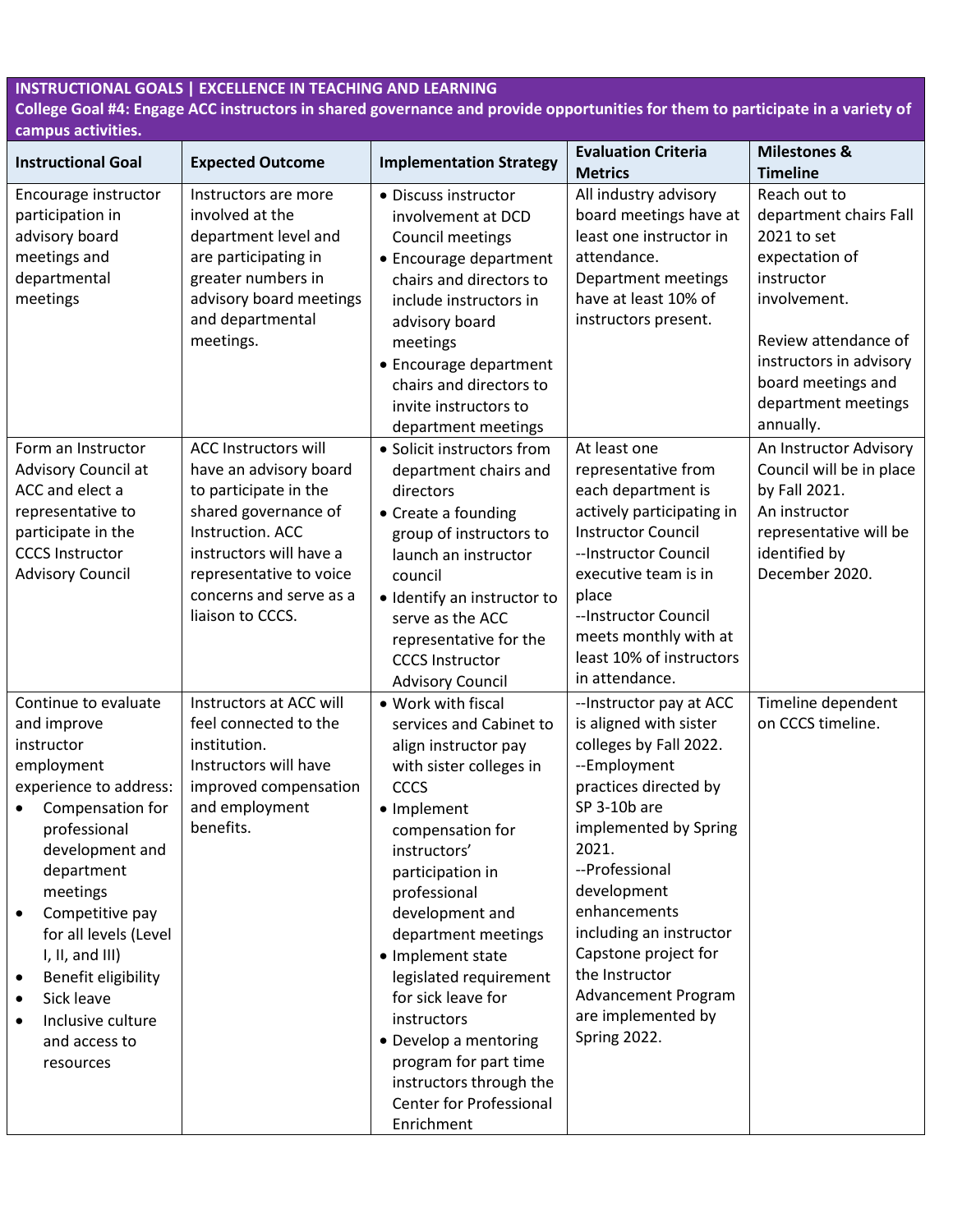### **INSTRUCTIONAL GOALS | EXCELLENCE IN TEACHING AND LEARNING College Goal #4: Engage ACC instructors in shared governance and provide opportunities for them to participate in a variety of campus activities.**

| <b>Instructional Goal</b>                                                        | <b>Expected Outcome</b>                                                                                                                                                                                                                                      | <b>Implementation Strategy</b>                                                                                                                                                                                                                                                                                | <b>Evaluation Criteria</b><br><b>Metrics</b>                                                                                                                                                                                                            | <b>Milestones &amp;</b><br><b>Timeline</b>                                                                                                                                                                                                           |
|----------------------------------------------------------------------------------|--------------------------------------------------------------------------------------------------------------------------------------------------------------------------------------------------------------------------------------------------------------|---------------------------------------------------------------------------------------------------------------------------------------------------------------------------------------------------------------------------------------------------------------------------------------------------------------|---------------------------------------------------------------------------------------------------------------------------------------------------------------------------------------------------------------------------------------------------------|------------------------------------------------------------------------------------------------------------------------------------------------------------------------------------------------------------------------------------------------------|
| Continue to integrate<br>Concurrent<br><b>Enrollment instructors</b><br>into ACC | <b>Concurrent Enrollment</b><br>(CE) instructors feel<br>more connection to<br>ACC.<br>CE instructors have<br>greater access to ACC<br>tools and technology.<br>CE instructors<br>participate in regular<br>ACC professional<br>development and<br>meetings. | Provide regular<br>$\bullet$<br>professional<br>development<br>Create new CE<br>٠<br>instructor orientation<br>Add student<br>$\bullet$<br>evaluations to all CE<br>courses<br>Provide opportunity<br>$\bullet$<br>for CE instructors to<br>meet with liaisons<br>and other<br>department<br>members annually | 80% of all new CE<br>instructors complete<br>the New CE Instructor<br>Orientation<br>A minimum of 10% of<br>CE instructors<br>participate in ACC<br>professional<br>development.<br>At least 75% of CE<br>instructors participate<br>in annual meeting. | A professional<br>development<br>schedule for CE<br>instructors is in place<br>by Fall 2021.<br>All CE courses have<br>student evaluations<br>associated with them<br>by Fall 2021<br>A New CE Instructor<br>Orientation in place<br>by Spring 2022. |

## **INSTRUCTIONAL GOALS | EQUITY AND INCLUSION**

**College Goal #1: Enhance recruitment, retention, and support for underrepresented and non-underrepresented students across the college.** 

| <b>Instructional Goal</b> | <b>Expected Outcome</b>    | <b>Implementation Strategy</b> | <b>Evaluation Criteria</b> | <b>Milestones &amp;</b>   |
|---------------------------|----------------------------|--------------------------------|----------------------------|---------------------------|
|                           |                            |                                | <b>Metrics</b>             | <b>Timeline</b>           |
| The LSAMP program         | Round three LSAMP          | • Provide professional         | Grants secured and         | Apply for round 3         |
| and Englewood             | funding will be secured.   | development for                | faculty development        | <b>LSAMP</b> funding      |
| Scholars are models       | Faculty will be educated   | faculty designed to            | options developed.         | through NSF. Spring       |
| for recruiting and        | to be knowledgeable        | identify, recruit, retain,     |                            | 2021.                     |
| retaining                 | participants in the        | and support students           |                            | Provide professional      |
| underrepresented          | recruiting and student     |                                |                            | development for           |
| students. Sustain the     | learning support of the    |                                |                            | faculty in LSAMP and      |
| programs through          | <b>LSAMP</b> and Englewood |                                |                            | <b>Englewood Scholars</b> |
| additional rounds of      | Scholars student           |                                |                            | recruitment and           |
| grants and post-grant     | cohorts.                   |                                |                            | support participation     |
| funding.                  |                            |                                |                            | beginning Fall 2021       |
| Improve access for        | Decrease percent of        | · Implement default            | Student demographics,      | Implement SAI and         |
| underrepresented          | students of color          | placement for college-         | success data, and other    | default placement for     |
| students via              | diverted to                | level math and English         | Pathways KPIs will be      | ENG by SP2020.            |
| Supplemental              | developmental math         | (college-level course          | collected for students     |                           |
| Academic Instruction      | and English from           | paired with a coreq            | enrolled in ENG 121        | Implement SAI and         |
| (SAI) initiatives         | standardized testing.      | course)                        | and the gateway math       | default placement for     |
|                           |                            | • Keep SAI Plan updated        | courses during AY          | MAT by Fall 2022          |
|                           | Increase the proportion    | • Collect and analyze          | 2018, 2019, and 2020       |                           |
|                           | of students of color that  | data to track the              | to establish a             | Less than 10% of ACC      |
|                           | complete college-level     | closure of equity gaps,        | benchmark.                 | students will be          |
|                           | math and English in        | retention, and                 |                            | placed in                 |
|                           | their first year at ACC.   | completion rates               |                            | developmental             |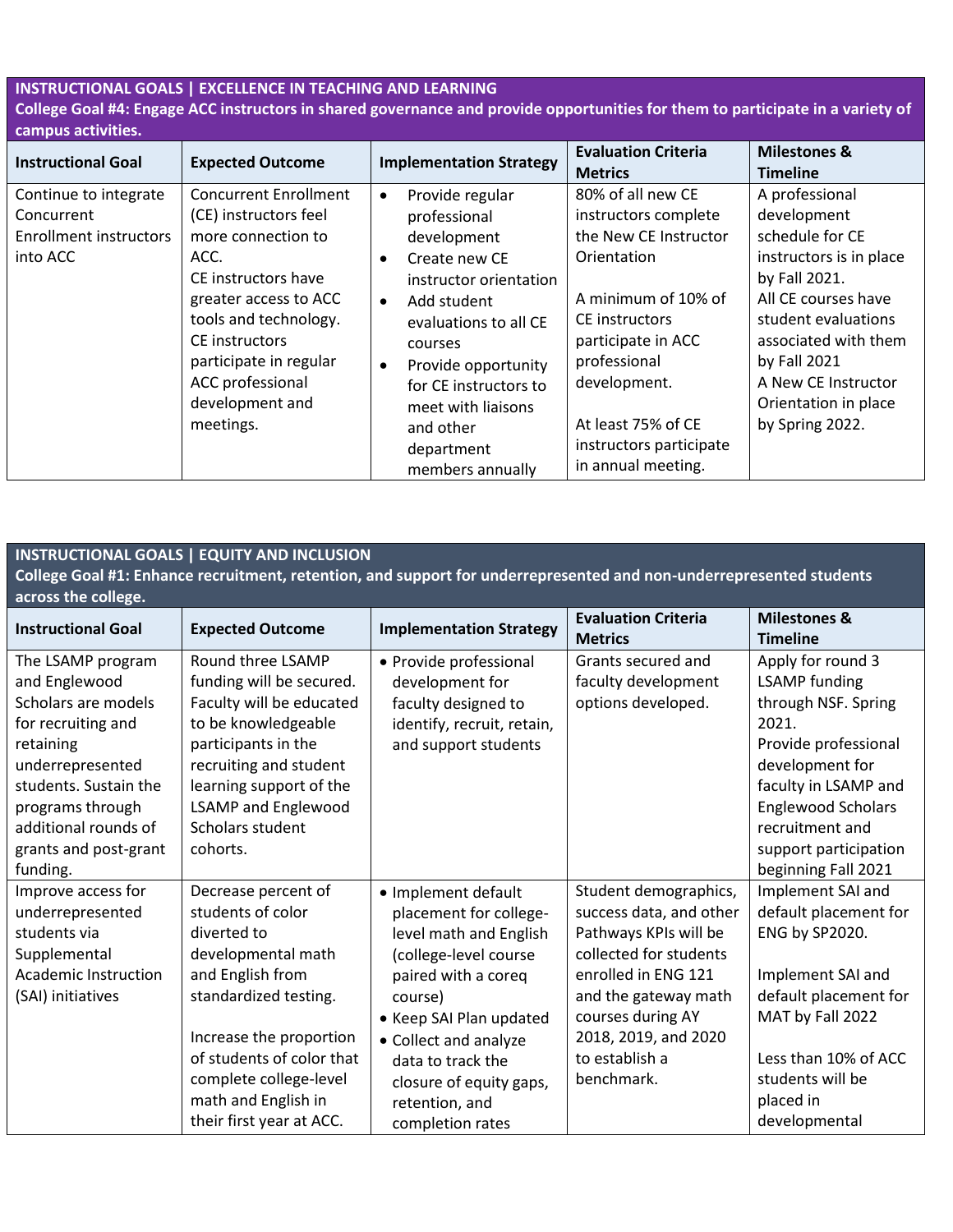**College Goal #1: Enhance recruitment, retention, and support for underrepresented and non-underrepresented students across the college.** 

| <b>Instructional Goal</b>                                                                                                                                                                                                                                                                                                                    | <b>Expected Outcome</b>                                                                                                                                                                                  | <b>Implementation Strategy</b>                                                                                                                                                                                                                                                                                                                                                            | <b>Evaluation Criteria</b><br><b>Metrics</b>                                                                                                                                                                                                | <b>Milestones &amp;</b><br><b>Timeline</b>                                                                                                                                                                                                                                                                                                                         |
|----------------------------------------------------------------------------------------------------------------------------------------------------------------------------------------------------------------------------------------------------------------------------------------------------------------------------------------------|----------------------------------------------------------------------------------------------------------------------------------------------------------------------------------------------------------|-------------------------------------------------------------------------------------------------------------------------------------------------------------------------------------------------------------------------------------------------------------------------------------------------------------------------------------------------------------------------------------------|---------------------------------------------------------------------------------------------------------------------------------------------------------------------------------------------------------------------------------------------|--------------------------------------------------------------------------------------------------------------------------------------------------------------------------------------------------------------------------------------------------------------------------------------------------------------------------------------------------------------------|
|                                                                                                                                                                                                                                                                                                                                              | Reduce equity gaps in<br>college-level math and<br>English.                                                                                                                                              | Update placement<br>$\bullet$<br>language<br>Develop CCR 094<br>$\bullet$<br>curriculum<br>Implement ENG SAI<br>$\bullet$<br>Develop pathway<br>$\bullet$<br>specific corequisite<br>math curriculum<br><b>Implement Math SAI</b><br>$\bullet$<br><b>Fall 2022</b><br>Continue with SAI<br><b>Task Force meetings</b>                                                                     | Ongoing collection of<br>data will occur to<br>compare student<br>success and closure of<br>equity gaps pre- and<br>post-SAI<br>implementation.                                                                                             | mathematics and<br>English by Summer<br>2022.<br>Longitudinally assess<br>the closure of equity<br>gaps and improved<br>student completion<br>over the next 5 years.                                                                                                                                                                                               |
| Increase work-based<br>learning opportunities<br>across all pathways to<br>increase<br>representation by<br>underrepresented<br>populations. Provides<br>additional exposure to<br>industry earlier in<br>their pathway. (Work-<br>based learning<br>disproportionately<br>supports<br>underrepresented<br>students to improve<br>outcomes.) | Increase work-based<br>learning opportunities<br>across all ACC pathways<br>by 10% by 21-23. This<br>includes internships,<br>apprenticeships, pre-<br>apprenticeships, and job<br>shadow opportunities. | Career and Transfer and<br>Workforce and<br><b>Community Programs</b><br>staff will work with<br>Deans, Department<br>Chairs, faculty, and<br>industry to help convene<br>and facilitate the co-<br>creation of new WBL<br>opportunities for ACC<br>students.                                                                                                                             | Evaluate the current<br>number of ACC WBL<br>opportunities through<br>the creation of a<br>comprehensive<br>database (which<br>doesn't exist yet) and<br>evaluate new additions<br>or increases in WBL as<br>more are created and<br>added. | See Student Success,<br>College Goal #1 for<br>work-based learning<br>timeline and<br>milestones                                                                                                                                                                                                                                                                   |
| <b>Expand student</b><br>recruitment in middle<br>schools and high<br>schools with high<br>populations of<br>underrepresented<br>students. Focus on<br>programs such as<br>Allied Health and<br>Nursing where the<br>representation of<br>underrepresented<br>students is low                                                                | ACC student population<br>will be more diversified,<br>especially in the Health<br>Pathway.<br>ACC underrepresented<br>students will be more<br>informed in making<br>academic and career<br>choices.    | Work with CE and<br>$\bullet$<br>Admissions to reach<br>out to middle schools<br>in Englewood and<br>Sheridan School<br><b>Districts</b><br>Develop pathway<br>$\bullet$<br>plans for Englewood<br>and Sheridan School<br>District high schools<br><b>Expand the Partners</b><br>$\bullet$<br>in Completion<br>program to include<br>Littleton High School<br>and Sheridan High<br>School | Increase percentage of<br>underrepresented<br>students in Health<br>pathways by 10%<br>Increase matriculation<br>of Englewood and<br>Sheridan students by<br>10% each year.                                                                 | A Health Pathway<br>recruitment plan for<br>middle school and<br>high school students<br>in Englewood and<br>Sheridan is in place by<br>Fall 2021.<br>CE staff have regular<br>meetings with middle<br>school and high school<br>counselors in<br>Englewood and<br>Sheridan-at least<br>two meetings each<br>semester.<br>The Partners in<br>Completion is present |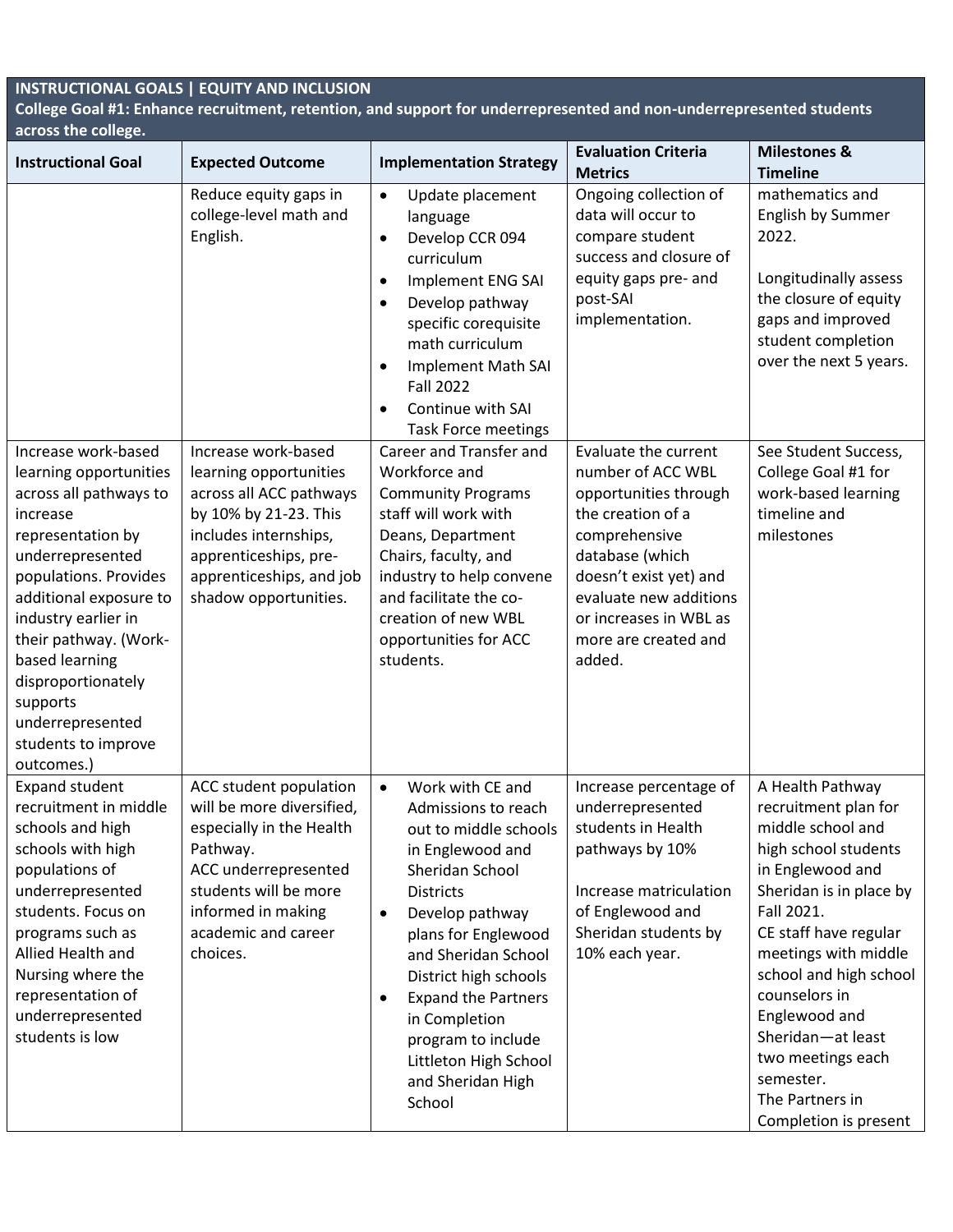**College Goal #1: Enhance recruitment, retention, and support for underrepresented and non-underrepresented students across the college.** 

| <b>Instructional Goal</b>                                                                                                                                                                                                    | <b>Expected Outcome</b>                                                                                                                                                                                                                                  | <b>Implementation Strategy</b>                                                                                                                                                                                                                                                                                                                                                                                                                                                         | <b>Evaluation Criteria</b>                                                                                                                                                                                                                                                                                                                     | <b>Milestones &amp;</b>                                                                                                                           |
|------------------------------------------------------------------------------------------------------------------------------------------------------------------------------------------------------------------------------|----------------------------------------------------------------------------------------------------------------------------------------------------------------------------------------------------------------------------------------------------------|----------------------------------------------------------------------------------------------------------------------------------------------------------------------------------------------------------------------------------------------------------------------------------------------------------------------------------------------------------------------------------------------------------------------------------------------------------------------------------------|------------------------------------------------------------------------------------------------------------------------------------------------------------------------------------------------------------------------------------------------------------------------------------------------------------------------------------------------|---------------------------------------------------------------------------------------------------------------------------------------------------|
|                                                                                                                                                                                                                              |                                                                                                                                                                                                                                                          |                                                                                                                                                                                                                                                                                                                                                                                                                                                                                        | <b>Metrics</b>                                                                                                                                                                                                                                                                                                                                 | <b>Timeline</b>                                                                                                                                   |
|                                                                                                                                                                                                                              |                                                                                                                                                                                                                                                          | Develop a<br>$\bullet$<br>recruitment plan for<br>the Health pathway<br>that includes middle<br>school and high<br>school students in<br>Englewood and<br>Sheridan                                                                                                                                                                                                                                                                                                                     |                                                                                                                                                                                                                                                                                                                                                | in Sheridan by Spring<br>2022.                                                                                                                    |
| Review selective<br>admissions policies for<br>cultural competence<br>and to remove<br>barriers for<br>underrepresented<br>students                                                                                          | Ensure policies do not<br>inadvertently hamper<br>entry of<br>underrepresented<br>students to programs<br>that utilize selective<br>admissions                                                                                                           | Evaluate selective<br>admissions policies for<br>each program utilizing<br>data to measure progress<br>in enhancing<br>representation of<br>underrepresented<br>students<br>Periodic conversations<br>with program chairs and<br>directors in boosting<br>representation of<br>underrepresented<br>students in the targeted<br>programs                                                                                                                                                | Increase the<br>percentage of<br>underrepresented<br>students in the<br>selective admissions<br>programs.<br>Term by term<br>percentage increases<br>of underrepresented<br>students in the<br>programs<br>Periodic discussions<br>with chairs and<br>directors in assessing<br>progress through<br>quantifiable data                          | Conduct thorough<br>evaluation by<br>December 2021.<br>Annually review<br>selective admissions<br>process.                                        |
| Formalize diverse<br>delivery methods to<br>include HyFlex and<br>Real-Time Remote to<br>better support<br>underrepresented<br>students, including<br>parenting students,<br>first generation, and<br>Pell-eligible students | Improved student<br>satisfaction due to<br>increased options and<br>flexibility to meet<br>education and career<br>goals.<br>Improved enrollment.<br>Decreased rate of<br>withdrawal.<br>Increased course<br>completion.<br>Reduction in equity<br>gaps. | • Academic leadership<br>will collaborate to<br>update the course<br>section numbering and<br>AP 9-30<br>• Training will be<br>provided to school<br>assistants, program<br>chairs, department<br>chairs, and directors to<br>streamline schedule<br>production and the<br>incorporation of new<br>modalities<br>• Program chairs will<br>collaborate with<br>department chairs,<br>directors, and deans to<br>strategically schedule<br>alternative delivery<br>options for students. | Modality enrollment<br>rate.<br>Student withdrawal<br>rate will decrease by<br>2%.<br>Course success data<br>will remain steady or<br>slight increase.<br>Equity gaps of pre- and<br>post-new modality<br>implementation will<br>close by 3 percentage<br>points.<br>Student satisfaction on<br>CCSSE will increase by<br>5 percentage points. | Perform analysis of<br>courses for HyFlex and<br>Real Time Remote by<br>May 2021.<br>Incorporate new<br>modalities no later<br>than AY 2022-2023. |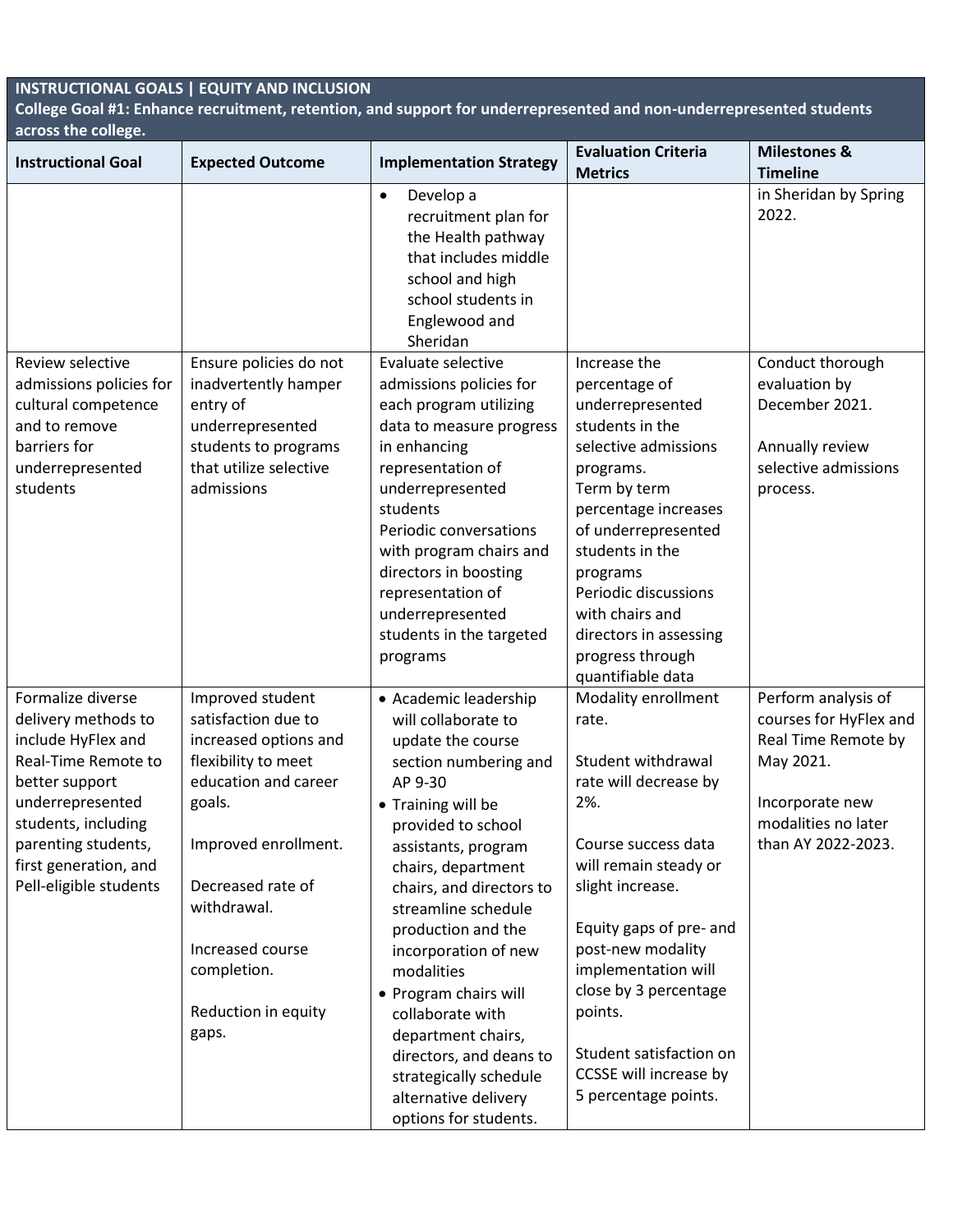**College Goal #1: Enhance recruitment, retention, and support for underrepresented and non-underrepresented students across the college.** 

| <b>Instructional Goal</b> | <b>Expected Outcome</b>      | <b>Implementation Strategy</b> | <b>Evaluation Criteria</b><br><b>Metrics</b> | <b>Milestones &amp;</b><br><b>Timeline</b> |
|---------------------------|------------------------------|--------------------------------|----------------------------------------------|--------------------------------------------|
| Partner with Sturm        | Increased recruitment        | <b>Sturm Campus Director</b>   | Increase recruitment of                      | Monthly meetings are                       |
| representatives of AD     | of underrepresented          | and Senior Navigator           | underserved and                              | initiated by Fall 2021                     |
| Works! to diversify       | and underserved              | meet monthly with AD           | underrepresented                             |                                            |
| student population        | students at the Sturm        | Works, the WIOA Youth          | students by 5% at the                        | Plan for seamless                          |
|                           | <b>Collaboration Campus.</b> | Workforce Specialist, and      | <b>Sturm Collaboration</b>                   | transitions in lace by                     |
|                           |                              | the Adult Literacy             | Campus.                                      | May 2022.                                  |
|                           |                              | Specialist.                    |                                              |                                            |
|                           |                              | Develop seamless               |                                              |                                            |
|                           |                              | transitions of clients         |                                              |                                            |
|                           |                              | served by these agencies       |                                              |                                            |
|                           |                              | into ACC programs of           |                                              |                                            |
|                           |                              | study and apprenticeship       |                                              |                                            |
|                           |                              | opportunities.                 |                                              |                                            |

## **INSTRUCTIONAL GOALS | EQUITY AND INCLUSION**

**College Goal #2: Demonstrate commitment to Culturally Responsive Pedagogy and college policies that are accessible for all students (prospective, current, and alumni).** 

| <b>Instructional Goal</b> | <b>Expected Outcome</b> | <b>Implementation Strategy</b> | <b>Evaluation Criteria</b> | <b>Milestones &amp;</b>  |
|---------------------------|-------------------------|--------------------------------|----------------------------|--------------------------|
|                           |                         |                                | <b>Metrics</b>             | <b>Timeline</b>          |
| Require the Inclusive     | All new faculty will be | Address requirement for        | All (100%) of new          | AY2021-22 faculty        |
| by Design course for      | oriented to ACC's       | Inclusive by Design at         | faculty will participate   | goals to include an      |
| all new faculty and       | commitment to           | Deans meeting. Notify all      | in the Inclusive by        | equity goal.             |
| add to faculty goals      | Inclusive Excellence by | faculty supervisors of the     | Design course.             |                          |
| for returning faculty     | participating in the    | new requirement for new        | For existing faculty, at   | Communication on         |
|                           | Inclusive by Design     | faculty.                       | least 10% of them will     | Inclusive by Design      |
|                           | class.                  | Discuss equity goals at        | take the Inclusive by      | sent out to all Faculty  |
|                           | Student experience in   | DCD Council meeting to         | Design class each          | and Instructors each     |
|                           | ACC's courses will be   | include Inclusive by           | Spring.                    | December for Spring      |
|                           | more inclusive.         | Design course.                 |                            | enrollment               |
| Continue to support       | Faculty will have a     | Faculty professional           | All departments will       | Fall 2021-Launch a       |
| the implementation of     | working knowledge of    | development module             | have explored the          | professional             |
| the Equity Toolkit        | all elements of the     | created                        | Equity Toolkit by          | development module       |
| throughout disciplines    | equity toolkit.         | Deans continue to work         | December 2022.             | through the Center       |
| and departments           |                         | with each department on        |                            |                          |
|                           |                         | implementing the Equity        |                            | Each semester deans      |
|                           |                         | Toolkit                        |                            | will identify at least 2 |
|                           |                         |                                |                            | departments to           |
|                           |                         | Deans will document the        |                            | support integration of   |
|                           |                         | implementation of Equity       |                            | the Equity Toolkit       |
|                           |                         | toolkit usage within each      |                            |                          |
|                           |                         | department.                    |                            |                          |
|                           |                         |                                |                            |                          |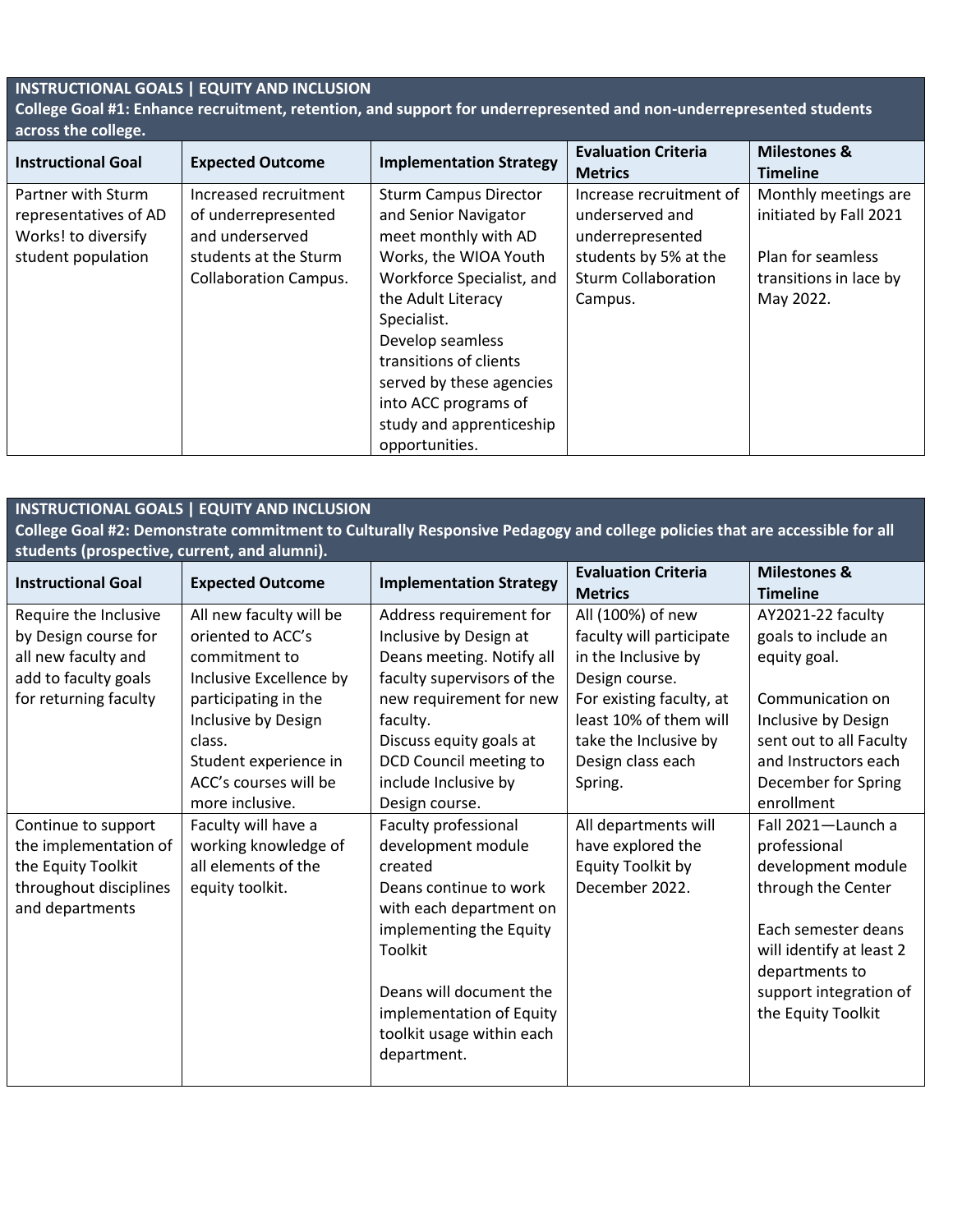**College Goal #2: Demonstrate commitment to Culturally Responsive Pedagogy and college policies that are accessible for all students (prospective, current, and alumni).** 

| <b>Instructional Goal</b>                                                                                                                                                                                                                        | <b>Expected Outcome</b>                                                                                                                           | <b>Implementation Strategy</b>                                                                                                                                                                                                                                                                                                                                                       | <b>Evaluation Criteria</b><br><b>Metrics</b>                                                                                                                                                                                                                                                         | <b>Milestones &amp;</b><br><b>Timeline</b>                                                                                                                                                                                                                  |
|--------------------------------------------------------------------------------------------------------------------------------------------------------------------------------------------------------------------------------------------------|---------------------------------------------------------------------------------------------------------------------------------------------------|--------------------------------------------------------------------------------------------------------------------------------------------------------------------------------------------------------------------------------------------------------------------------------------------------------------------------------------------------------------------------------------|------------------------------------------------------------------------------------------------------------------------------------------------------------------------------------------------------------------------------------------------------------------------------------------------------|-------------------------------------------------------------------------------------------------------------------------------------------------------------------------------------------------------------------------------------------------------------|
| Instruction to<br>participate in the<br>development of an<br><b>Inclusive Excellence</b><br>Plan in collaboration<br>with the Chief<br><b>Inclusive Excellence</b><br>Officer to create a<br>strategy for faculty<br>professional<br>development | The Inclusive Excellence<br>Plan (IE Plan) will be<br>developed with input<br>from Instruction.                                                   | IEC to identify a<br>$\bullet$<br>faculty member to<br>serve on the EIC<br><b>Executive Committee</b><br><b>Executive IEC</b><br>$\bullet$<br>Committee to<br>develop an Inclusive<br><b>Excellence Plan</b><br>Vice President of<br>$\bullet$<br>Instruction and<br>Provost meets with<br>Chief Inclusive<br><b>Excellence Officer on</b><br>a regular basis to<br>discuss IE Plan. | -- A faculty member will<br>serve on the IEC<br><b>Executive Committee</b><br>-- VPIP and CIEO will<br>document regular<br>meetings                                                                                                                                                                  | Timeline determined<br>by the Chief Inclusive<br><b>Excellence Officer</b>                                                                                                                                                                                  |
| Incorporate asset-<br>based strategies in the<br>classroom that focus<br>on the unique<br>strengths of the<br>cultures of<br>underrepresented<br>students including<br>diverse learning<br>styles, sense of<br>community, and<br>strengths       | Reduction in equity<br>gaps.<br>Improved student<br>satisfaction and sense of<br>belonging.                                                       | Provide professional<br>$\bullet$<br>development<br>opportunities for<br>faculty and<br>instructors through<br>the Center for<br>Professional<br>Enrichment<br>Provide peer<br>$\bullet$<br>coaching and<br>mentoring via the IEC<br>Curriculum Subgroup                                                                                                                             | Close equity gaps by AY<br>2025.<br>Student satisfaction on<br>CCSSE will increase by<br>5 percentage points.                                                                                                                                                                                        | Annual collection of<br>data to compare<br>student success and<br>closure of equity gaps<br>Implement peer<br>coaching via IEC Fall<br>2021                                                                                                                 |
| Review student<br>success data,<br>disaggregated by race<br>and gender, to<br>identify courses that<br>may need additional<br>support for<br>underrepresented<br>students                                                                        | Disaggregated data will<br>be available to help<br>identify equity gaps in<br>learning outcomes at a<br>granular level across the<br>institutions | Provide faculty and<br>$\bullet$<br>instructors who<br>teach these courses<br>with data and<br>professional<br>development<br>Develop modules<br>$\bullet$<br>that can be added to<br>courses to provide<br>scaffolding for<br>students.                                                                                                                                             | Disaggregated data is<br>made available and<br>being used by faculty at<br>the course level of<br>granularity to identify<br>areas where learning<br>outcome gaps exist,<br>and support is not<br>available equal to the<br>challenges posed for<br>minoritized and<br>underrepresented<br>students. | Course level<br>disaggregated data is<br>made available to<br>faculty fall 2021.<br>Training of the use of<br>data for equity gap<br>analysis and<br>appropriate learning<br>support development<br>training is made<br>available for the<br>Spring of 2022 |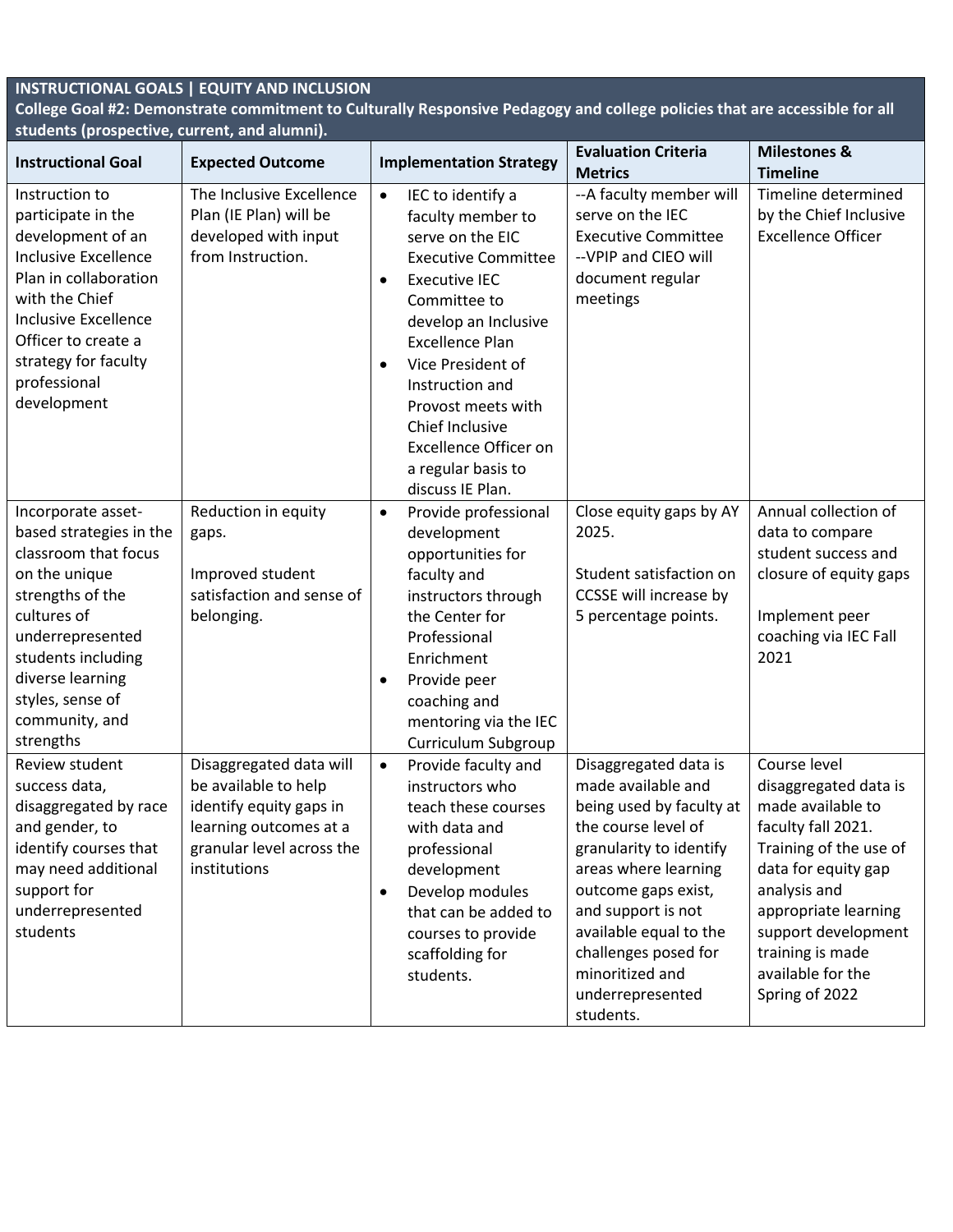**College Goal #3: Recognize and reward employee professional development and training in equity mindedness that results in institutional knowledge and action.** 

| <b>Instructional Goal</b>                                                                                                          | <b>Expected Outcome</b>                                                                                                                                                                                                                                | <b>Implementation Strategy</b>                                                                                                                                                                                                                                  | <b>Evaluation Criteria</b><br><b>Metrics</b>                                                                                                                                                                                                                                                                                                           | <b>Milestones &amp;</b><br><b>Timeline</b>                                                                                                                                                                                                                                |
|------------------------------------------------------------------------------------------------------------------------------------|--------------------------------------------------------------------------------------------------------------------------------------------------------------------------------------------------------------------------------------------------------|-----------------------------------------------------------------------------------------------------------------------------------------------------------------------------------------------------------------------------------------------------------------|--------------------------------------------------------------------------------------------------------------------------------------------------------------------------------------------------------------------------------------------------------------------------------------------------------------------------------------------------------|---------------------------------------------------------------------------------------------------------------------------------------------------------------------------------------------------------------------------------------------------------------------------|
| Revise Distinguished<br>Faculty criteria to<br>reflect inclusive<br>excellence practices                                           | Distinguished faculty<br>criteria will allow for<br>representative faculty to<br>be nominated and<br>recruited including work<br>on equity and diversity                                                                                               | Establish criteria for<br>distinguished faculty<br>process to include work<br>in equity and inclusivity                                                                                                                                                         | More faculty will be<br>nominated and<br>evaluated based on<br>equity and inclusive<br>excellence work.                                                                                                                                                                                                                                                |                                                                                                                                                                                                                                                                           |
| Inclusive excellence<br>and equity goals are a<br>component of faculty<br>and administrators'<br>performance planning              | All faculty and<br>administrators<br>incorporate inclusivity<br>excellence and equity<br>goals into their annual<br>performance plan                                                                                                                   | IEE goals can be<br>identified in the<br>performance plan<br>Supervisors review the<br>plan for verification and<br>appropriateness                                                                                                                             | Supervisors evaluation<br>for achievement of the<br>stated goals at the mid-<br>point and end of the<br>academic year<br>Performance plan<br>demonstrates concrete<br>actions and/or examples<br>taken to fulfill the stated<br>goals<br>Performance plan data<br>are indicative of faculty<br>and administrators'<br>adherence to the stated<br>goals | Update AP 3-31 to<br>include an equity<br>goal requirement<br>(align with SP 3-31)<br>by Fall 2021<br>Fall 2021 review<br>equity goal strategies<br>with faculty<br>supervisors<br>Each year, Deans to<br>review faculty goals<br>to ensure equity<br>goals are included. |
| Expand on<br>professional<br>development<br>opportunities for the<br>creation of accessible<br>documents and<br>learning materials | All faculty and<br>instructors will have<br>access to professional<br>development<br>opportunities for<br>accessible document<br>auditing and creation<br>and will integrate these<br>opportunities and<br>practices into their<br>professional goals. | Create a train-the-<br>$\bullet$<br>trainer program to<br>ensure there is<br>expertise in<br>accessibility in all<br>departments.<br>Integrate accessibility<br>$\bullet$<br>training into MTC<br>and IAP programs for<br>faculty and instructor<br>advancement | Faculty accessibility<br>champions and train the<br>trainer options will be<br>available and active in<br>all departments<br>deploying professional<br>development and<br>assessment for<br>document and learning<br>material accessibility                                                                                                            | Fall 2021 champions<br>identified and train<br>the trainer modules<br>developed.<br>Spring 2022 training<br>and assessment<br>practices begin.                                                                                                                            |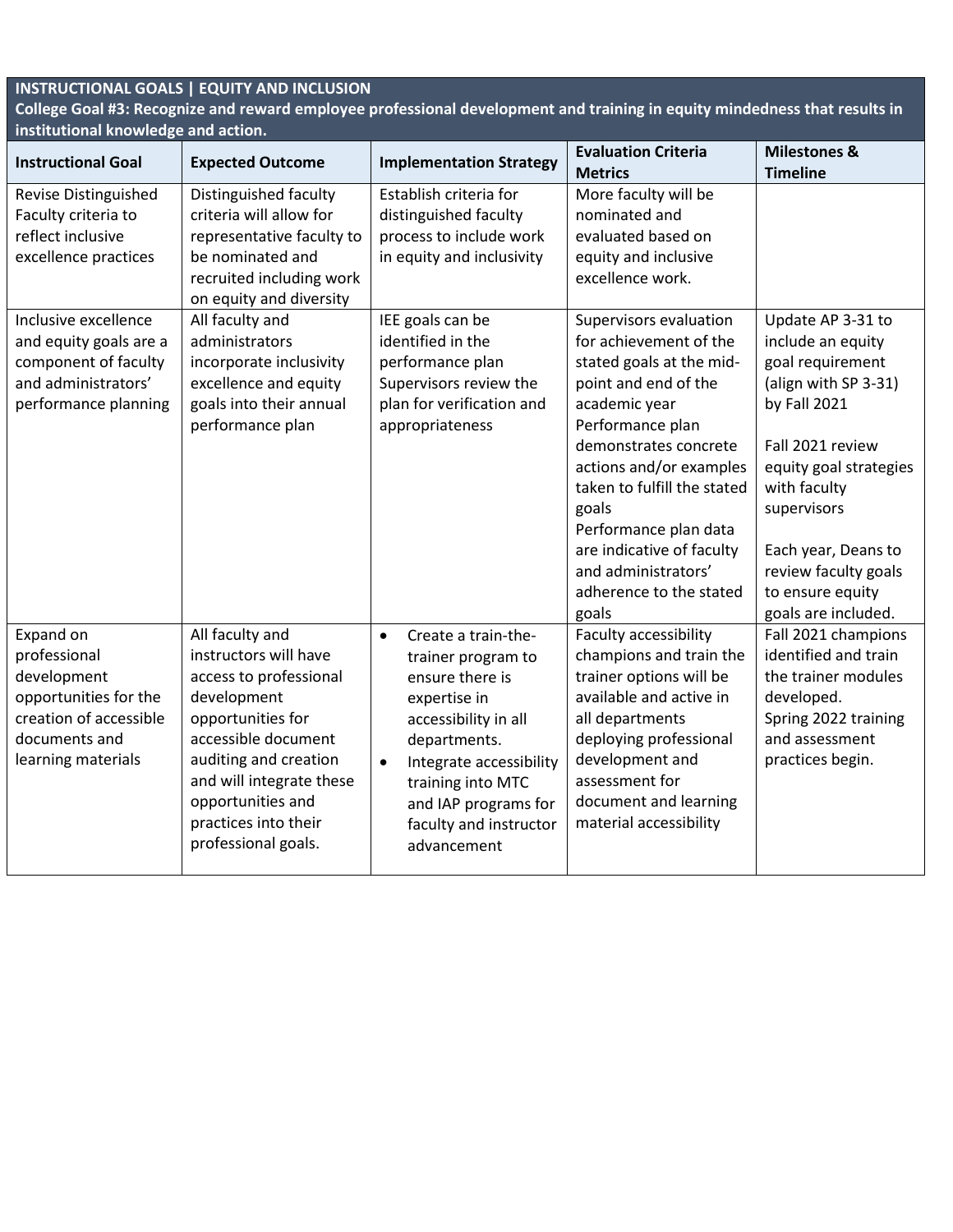**College Goal #1: Develop accessible innovative academic programs that match student and workforce needs to prepare students for successful transfer or entry into the workforce.** 

| <b>Instructional Goal</b>                                                                                        | <b>Expected Outcome</b>                                                                                                                                                                 | <b>Implementation Strategy</b>                                                                                                                                                                                                                                                                                                                                                                                                                                                                                                                                                                           | <b>Evaluation Criteria</b>                                                                                                                  | <b>Milestones &amp;</b>                                                                                                                                                                                    |
|------------------------------------------------------------------------------------------------------------------|-----------------------------------------------------------------------------------------------------------------------------------------------------------------------------------------|----------------------------------------------------------------------------------------------------------------------------------------------------------------------------------------------------------------------------------------------------------------------------------------------------------------------------------------------------------------------------------------------------------------------------------------------------------------------------------------------------------------------------------------------------------------------------------------------------------|---------------------------------------------------------------------------------------------------------------------------------------------|------------------------------------------------------------------------------------------------------------------------------------------------------------------------------------------------------------|
| Ensure all OER<br>materials are available<br>in accessible formats to<br>comply with ACC's<br>digital standards. | Students will benefit<br>from accessible OER<br>materials                                                                                                                               | Hire grant-funded<br>$\bullet$<br>OER accessibility<br>specialist<br>Provide professional<br>$\bullet$<br>development<br>opportunities for<br>faculty to become<br>more self-sufficient<br>Identify technology<br>$\bullet$<br>tools to aid in<br>creating accessible                                                                                                                                                                                                                                                                                                                                    | <b>Metrics</b><br>All (100%) OER materials<br>in use by ACC faculty<br>and instructors will be<br>accessible by Spring of<br>December 2023. | <b>Timeline</b><br>Grant-funded OER<br>accessibility specialist<br>hired by May 2021.<br>Annual review of OER<br>materials to ensure<br>accessibility                                                      |
| Expand the types and<br>number of degrees and<br>programs available to<br>our students                           | Increase the number of<br>associate degrees to<br>bachelor's degree<br>institutional<br>articulation<br>agreements to achieve<br>or exceed one each<br>year for AY21-22 and<br>AY 22-23 | documents<br>$\bullet$<br>Launch the new<br>Associate of Fine Art<br>(AFA) program-first<br>in the system-and<br>set the standard for<br>additional programs.<br>Continue to develop<br>$\bullet$<br>and launch BAS<br>degrees to meet<br>industry needs<br>Identify programs<br>$\bullet$<br>that can be offered<br>completely online<br>and promote<br>ACCOnline<br>Collaborate with<br>$\bullet$<br><b>CCCS</b> institutions to<br>develop DwDs as<br>needed<br><b>Expand workforce</b><br>$\bullet$<br>(non-credit)<br>opportunities such as<br>boot camps and<br>flexible learning<br>opportunities | One new AAS approved<br>for AY21-22 and AY 22-<br>23.<br>One new BAS degree<br>approved by Fall 2023.                                       | Analyze program<br>reviews and labor<br>market data to<br>determine need for<br>new programs<br>annually.<br>Monitor input from<br>industry advisory<br>boards each<br>semester for<br>programmatic needs. |
| Increase prior learning<br>assessment<br>opportunities                                                           | Shorter graduation<br>times for students with<br>applicable work,<br>military, and tested<br>experience.                                                                                | Provide PLA<br>$\bullet$<br>opportunities within<br>each pathway<br>Diversify marketing<br>$\bullet$<br>approach to increase<br>student awareness of<br>opportunities.                                                                                                                                                                                                                                                                                                                                                                                                                                   | Number of credits of<br>PLA awarded will<br>increase by 10%.<br>All pathways will have<br>PLA opportunities by<br>2023.                     | Analyze PLA<br>opportunities Fall of<br>2021 and determine<br>gaps.<br>Implement new<br>opportunities by<br>Spring 2022.                                                                                   |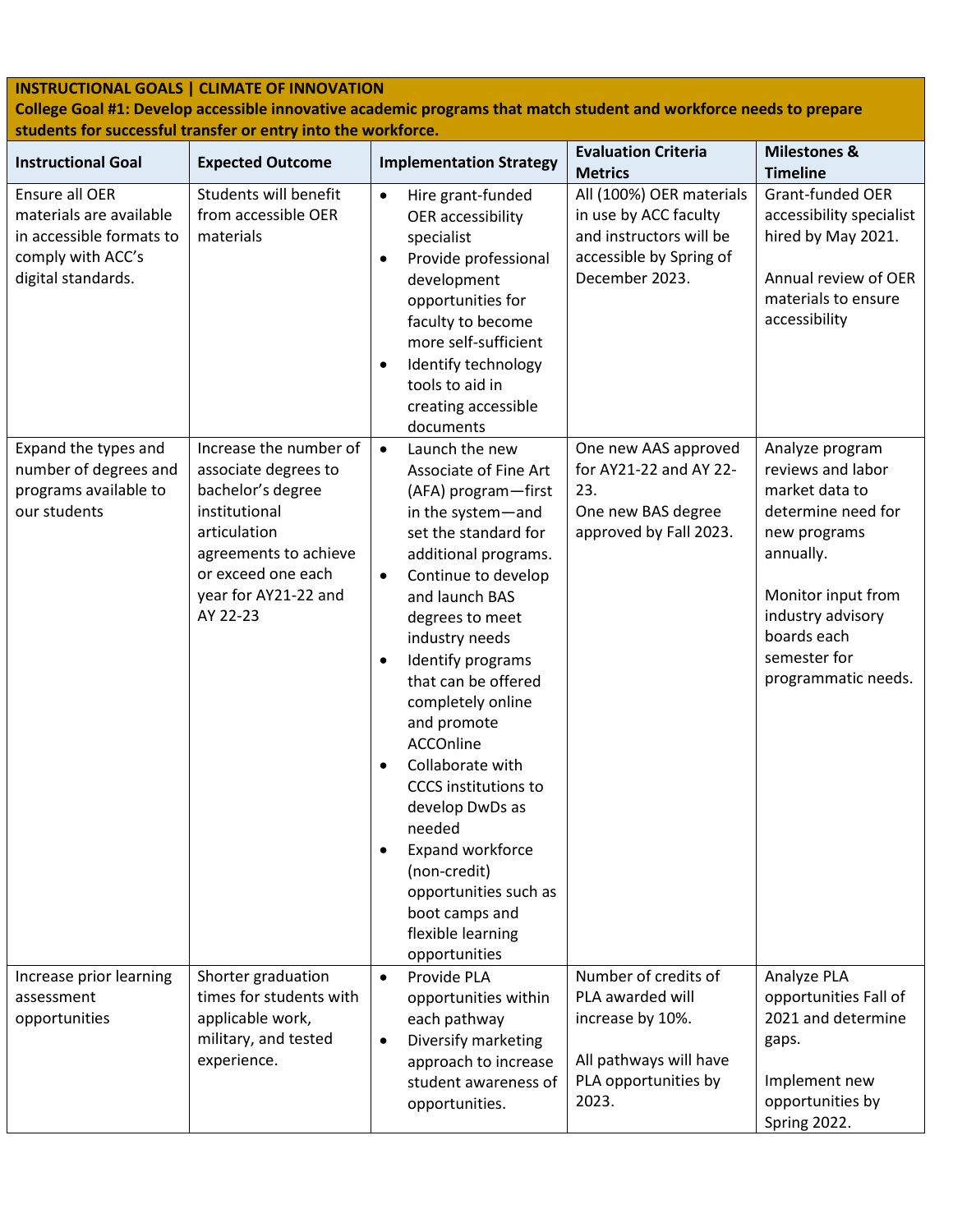**College Goal #1: Develop accessible innovative academic programs that match student and workforce needs to prepare students for successful transfer or entry into the workforce.** 

| <b>Instructional Goal</b> | <b>Expected Outcome</b>                                                                                                                        | <b>Implementation Strategy</b>                                                                                                                                                                                                                                            | <b>Evaluation Criteria</b><br><b>Metrics</b>                                                      | <b>Milestones &amp;</b><br><b>Timeline</b> |
|---------------------------|------------------------------------------------------------------------------------------------------------------------------------------------|---------------------------------------------------------------------------------------------------------------------------------------------------------------------------------------------------------------------------------------------------------------------------|---------------------------------------------------------------------------------------------------|--------------------------------------------|
|                           | Increased enrollment,<br>persistence, and<br>degree completion for<br>students with<br>applicable work,<br>military, and tested<br>experience. | • Provide professional<br>development outreach<br>to faculty and<br><i>instructors</i><br>• Expand challenge exam<br>offerings<br>• Pathway leads will<br>survey academic leads<br>in pathway to collect<br>PLA opportunities each<br>fall during academic<br>plan review | By AY 2023, PLA<br>opportunities will be<br>displayed on each<br>Pathway<br>webpage/academic plan |                                            |

#### **INSTRUCTIONAL GOALS | CLIMATE OF INNOVATION College Goal #2: Identify and expand reciprocal external and internal collaborative partnerships. Instructional Goal Expected Outcome Implementation Strategy Evaluation Criteria Evaluation Criteria** Milestones &

| <b>Instructional Goal</b>                                                                                      | <b>Expected Outcome</b>                                                                                                                                                                                                                                                                                                                                                                                                                 | <b>Implementation Strategy</b>                                                                                                                                                                                                                                                                                                                                                                                                                                                                                                                                                                                                      | Lvaluation Chitenia<br><b>Metrics</b>                                                               | ואוווכאנטווכא פג<br><b>Timeline</b>                                                                                                                                                                                                                                              |
|----------------------------------------------------------------------------------------------------------------|-----------------------------------------------------------------------------------------------------------------------------------------------------------------------------------------------------------------------------------------------------------------------------------------------------------------------------------------------------------------------------------------------------------------------------------------|-------------------------------------------------------------------------------------------------------------------------------------------------------------------------------------------------------------------------------------------------------------------------------------------------------------------------------------------------------------------------------------------------------------------------------------------------------------------------------------------------------------------------------------------------------------------------------------------------------------------------------------|-----------------------------------------------------------------------------------------------------|----------------------------------------------------------------------------------------------------------------------------------------------------------------------------------------------------------------------------------------------------------------------------------|
| Expand the number<br>and quality of external<br>partnerships to better<br>serve our students and<br>community. | Engaged partnerships<br>require WBL, financial<br>or substantial<br>equipment donations<br>or guarantees to hire<br>students as part of a<br>larger talent pipeline<br>strategy. Engaged<br>community<br>partnerships require a<br>reciprocal agreement<br>to leverage resources<br>to help refer or serve<br>students or community<br>members that benefits<br>both organizations<br>(example is AD Works,<br>k-12 partnerships, etc.) | • Explore grant<br>opportunities to<br>establish pathways to<br>our programs (e.g.<br><b>Contact Tracing pipeline</b><br>into Allied Health<br>programs)<br>• Collaboration with local<br>districts and cities to<br>establish workforce<br>training opportunities<br>(e.g. Displaced Workers<br>program)<br>• Develop industry<br>partnerships to fund and<br>support apprenticeships<br>(e.g. Allied Health<br>Apprenticeships)<br>• Partner with industry<br>leaders and CCCS<br>institutions to address<br>CCCS goal to create<br>workforce development<br><b>Centers of Excellence</b><br>(Green Energy,<br>aerospace, and IT) | Increase the amounts<br>of engaged workforce<br>and community<br>partnerships by 10% in<br>$21-23.$ | Fall 2021 - Evaluate<br>current state of<br>engaged workforce<br>and community<br>partnerships at ACC.<br>Spring 2022 create<br>mechanism to<br>evaluate net new<br>partnerships created<br>over 2021-2023<br><b>Timeline for Centers</b><br>of Excellence<br>dependent on CCCS. |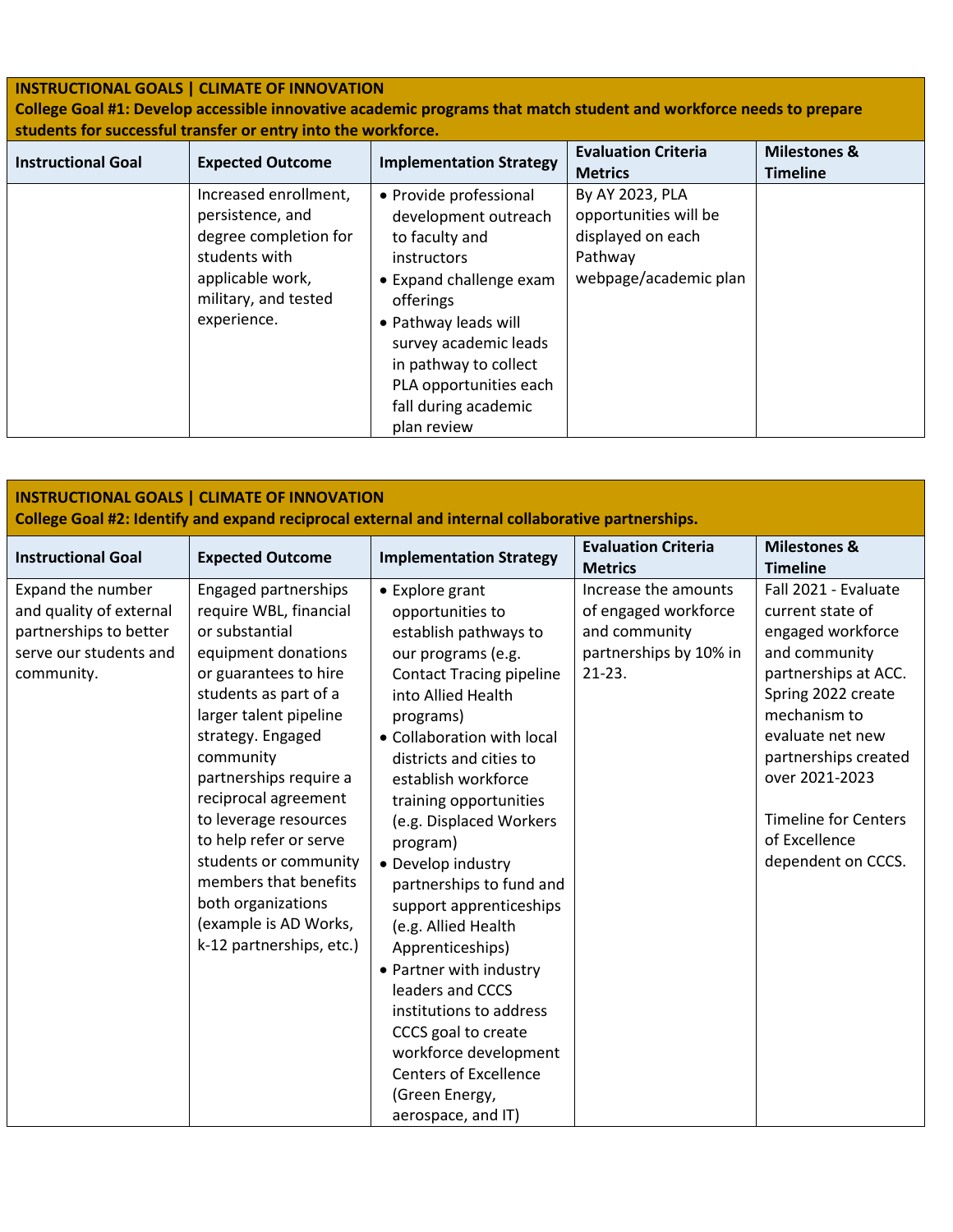| <b>INSTRUCTIONAL GOALS   CLIMATE OF INNOVATION</b><br>College Goal #2: Identify and expand reciprocal external and internal collaborative partnerships.           |                                                                                                                                                                                                                    |                                                                                                                                                                                                                                                                     |                                                                                                                                       |                                                                                                                                                                                                                          |  |
|-------------------------------------------------------------------------------------------------------------------------------------------------------------------|--------------------------------------------------------------------------------------------------------------------------------------------------------------------------------------------------------------------|---------------------------------------------------------------------------------------------------------------------------------------------------------------------------------------------------------------------------------------------------------------------|---------------------------------------------------------------------------------------------------------------------------------------|--------------------------------------------------------------------------------------------------------------------------------------------------------------------------------------------------------------------------|--|
| <b>Instructional Goal</b>                                                                                                                                         | <b>Expected Outcome</b>                                                                                                                                                                                            | <b>Implementation Strategy</b>                                                                                                                                                                                                                                      | <b>Evaluation Criteria</b><br><b>Metrics</b>                                                                                          | <b>Milestones &amp;</b><br><b>Timeline</b>                                                                                                                                                                               |  |
| Align instructional<br>employment and work-<br>based learning<br>strategies with the<br>Career and Transfer<br>Center to ensure<br>increased student<br>placement | A seamless database of<br>employers is created.<br>Departments across<br>the college have access<br>to the list of<br>employers.<br>New employers<br>connect to ACC and<br>partnerships are<br>launched regularly. | <b>Employ a Navigator</b><br>$\bullet$<br>who bridges<br>Instruction and the<br><b>Career and Transfer</b><br>Center<br>Schedule regular<br>$\bullet$<br>meetings with<br>multiple internal<br>partners to discuss<br>employment<br>placement and<br>student career | Database is complete<br>and includes all<br>partnerships.<br>Number of employers<br>within database<br>increases by 10% each<br>year. | Navigator hired by<br>March 2021.<br>Technology is in<br>place (Purple<br>Briefcase or other) to<br>create a database of<br>workforce<br>partnerships<br>available to WCP and<br>Career and Transfer<br>Center. Database |  |

**College Goal #3: Pursue external funding through public and private sources to support innovative college projects including new academic programs, new/enhanced technologies, development of pre-apprenticeship and apprenticeship programs, service learning, work-based learning alternatives, financial resources for students, student support systems, and among other projects that align with ACC's Mission and strategic directions.** 

| <b>Instructional Goal</b>  |                           | Implementation               | <b>Evaluation Criteria</b>    | <b>Milestones &amp;</b> |
|----------------------------|---------------------------|------------------------------|-------------------------------|-------------------------|
|                            | <b>Expected Outcome</b>   | <b>Strategy</b>              | <b>Metrics</b>                | <b>Timeline</b>         |
| Increase collaboration     | Each department will      | At the department level      | All annual plans of           | Grant and funding       |
| with ACC Grant             | identify and implement    | <b>Chairs of Departments</b> | work at the                   | training available for  |
| Department and ACC         | an annual Grant or        | will integrate funding       | department level will         | Chairs beginning        |
| Foundation to increase     | other financial support   | into their annual plans      | include financial             | Spring 2022.            |
| external funding through   | project each year.        | of work                      | resource development          | Funding integrated      |
| grants, donations, and     |                           |                              | plans with identified         | into all department     |
| industry financial support |                           |                              | department                    | and faculty level       |
|                            |                           |                              | participants.                 | professional plans by   |
|                            |                           |                              |                               | Spring 2023.            |
| Identify and expand        | Increase the number of    | • Creation of                | <b>Students participating</b> | Create Computer         |
| external and internal      | students participating in | apprenticeships in           | in work-based                 | Technology              |
| collaborative              | work-based learning       | Computer                     | learning opportunities        | apprenticeship by       |
| partnerships to increase   | opportunities             | <b>Technology Pathway</b>    | increases by 10% each         | Spring 2022             |
| the number of students     | Increase the number of    | • Outreach to                | year.                         |                         |
| participating in work-     | partnerships with         | prospective students         | Number of                     | Each year determine     |
| based learning.            | industry and community    | to fill existing             | partnerships with             | participation level in  |
|                            | partners.                 | apprenticeship               | industry and                  | job fairs               |
|                            |                           | positions                    | community increases           |                         |
|                            |                           | • Continue to                | by at least two new           |                         |
|                            |                           | participate in job fairs     | agreements each               |                         |
|                            |                           | at all campuses              | year.                         |                         |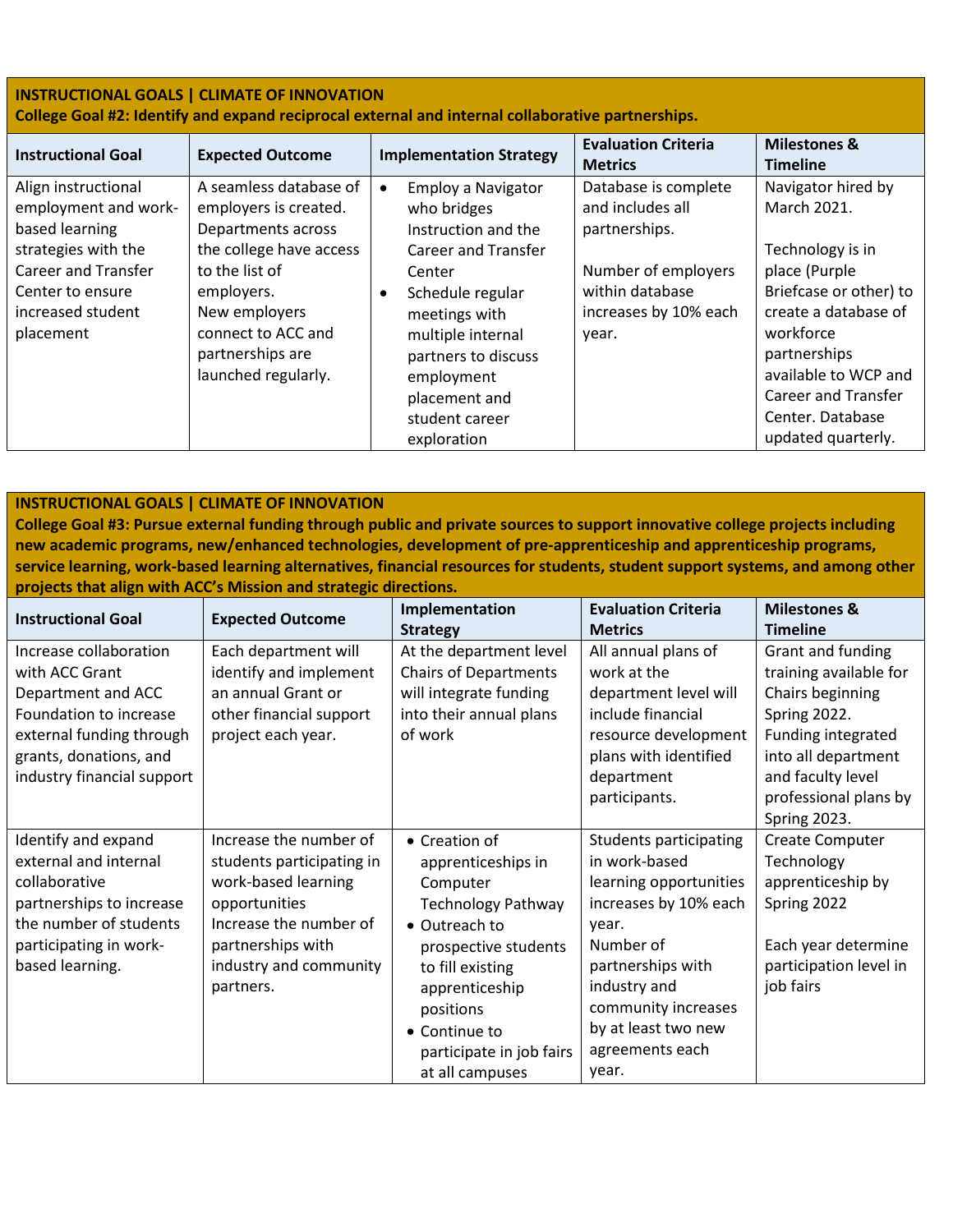### **College Goal #4: Promote institutional sustainability by reducing ACC's carbon footprint through recycling, reducing and controlling energy and water usage.**

| <b>Instructional Goal</b> | <b>Expected Outcome</b> | Implementation            | <b>Evaluation Criteria</b> | <b>Milestones &amp;</b> |
|---------------------------|-------------------------|---------------------------|----------------------------|-------------------------|
|                           |                         | <b>Strategy</b>           | <b>Metrics</b>             | <b>Timeline</b>         |
| Promote sustainability in | Sustainability will     | A sustainability lexicon  | All community              | Lexicon developed       |
| the classroom and co-     | become a part of the    | and audit rubric will be  | members will be            | and presented Fall      |
| curricular activities to  | language and culture of | developed and             | educated and               | 2021. Sustainability    |
| engage students           | the institution         | implemented across the    | conversant in the          | audit rubric            |
|                           |                         | college at the            | language, principles       | developed Spring        |
|                           |                         | department and course     | and practices of           | 2022. First             |
|                           |                         | level. Implementation of  | institutional              | sustainability audits   |
|                           |                         | sustainability best       | sustainability.            | and attending           |
|                           |                         | practices, language and   | Knowledge and              | improvement plans       |
|                           |                         | culture will be evident   | language of                | developed Fall 2022.    |
|                           |                         | across the institution by | sustainability will        |                         |
|                           |                         | 2023                      | develop into actional      |                         |
|                           |                         |                           | plans and institutional    |                         |
|                           |                         |                           | transformation over a      |                         |
|                           |                         |                           | 36-month period.           |                         |

| <b>INSTRUCTIONAL GOALS   QUALITY WORKFORCE</b><br>College Goal #1: Ensure a quality workplace by offering robust and meaningful professional development. |                         |                                   |                                              |                                            |
|-----------------------------------------------------------------------------------------------------------------------------------------------------------|-------------------------|-----------------------------------|----------------------------------------------|--------------------------------------------|
| <b>Instructional Goal</b>                                                                                                                                 | <b>Expected Outcome</b> | Implementation<br><b>Strategy</b> | <b>Evaluation Criteria</b><br><b>Metrics</b> | <b>Milestones &amp;</b><br><b>Timeline</b> |
| Increase use of LinkedIn                                                                                                                                  | ACC students and        | Work with the following           | LinkedIn Learning                            | Reach out to each                          |
| Learning as a source of                                                                                                                                   | employees have a        | leaders to market and             | usage metrics increase                       | assembly president                         |
| professional                                                                                                                                              | wealth of professional  | promote LinkedIn                  | by 2% each year.                             | in the Fall of each                        |
| development for all                                                                                                                                       | development             | Learning as a                     |                                              | year to discuss                            |
| employees                                                                                                                                                 | opportunities available | professional                      |                                              | LinkedIn Learning                          |
|                                                                                                                                                           | to them through         | development                       |                                              | opportunities                              |
|                                                                                                                                                           | LinkedIn Learning.      | opportunity:                      |                                              |                                            |
|                                                                                                                                                           |                         | • Administrative                  |                                              | Center for                                 |
|                                                                                                                                                           |                         | assembly president                |                                              | Professional                               |
|                                                                                                                                                           |                         | • Classified assembly             |                                              | Enrichment includes                        |
|                                                                                                                                                           |                         | president                         |                                              | LinkedIn Learning                          |
|                                                                                                                                                           |                         | • Faculty Senate                  |                                              | information in each                        |
|                                                                                                                                                           |                         | president                         |                                              | calendar                                   |
|                                                                                                                                                           |                         | • Director for the                |                                              |                                            |
|                                                                                                                                                           |                         | Center for                        |                                              |                                            |
|                                                                                                                                                           |                         | Professional                      |                                              |                                            |
|                                                                                                                                                           |                         | Enrichment                        |                                              |                                            |
|                                                                                                                                                           |                         | Run regular workshops             |                                              |                                            |
|                                                                                                                                                           |                         | on how to incorporate             |                                              |                                            |
|                                                                                                                                                           |                         | LinkedIn Learning during          |                                              |                                            |
|                                                                                                                                                           |                         | <b>BCC and Summit Days.</b>       |                                              |                                            |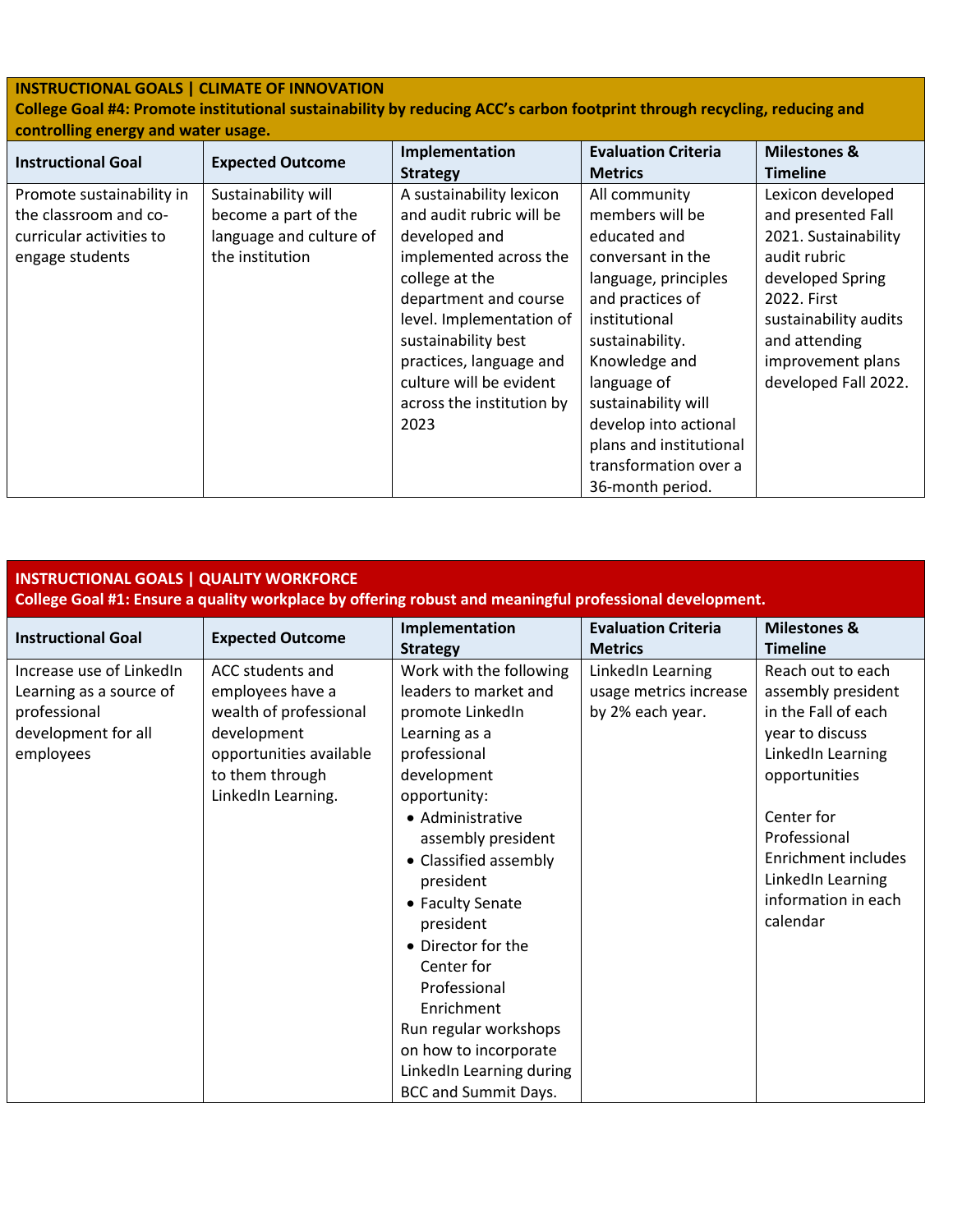| <b>INSTRUCTIONAL GOALS   QUALITY WORKFORCE</b><br>College Goal #1: Ensure a quality workplace by offering robust and meaningful professional development. |                                                                                                                                                                            |                                                                                                                                                                                                                                                                                                                                           |                                                                                                                                                                          |                                                                                                                                                                                                                                                                                                                                           |  |
|-----------------------------------------------------------------------------------------------------------------------------------------------------------|----------------------------------------------------------------------------------------------------------------------------------------------------------------------------|-------------------------------------------------------------------------------------------------------------------------------------------------------------------------------------------------------------------------------------------------------------------------------------------------------------------------------------------|--------------------------------------------------------------------------------------------------------------------------------------------------------------------------|-------------------------------------------------------------------------------------------------------------------------------------------------------------------------------------------------------------------------------------------------------------------------------------------------------------------------------------------|--|
| <b>Instructional Goal</b>                                                                                                                                 | <b>Expected Outcome</b>                                                                                                                                                    | Implementation<br><b>Strategy</b>                                                                                                                                                                                                                                                                                                         | <b>Evaluation Criteria</b><br><b>Metrics</b>                                                                                                                             | <b>Milestones &amp;</b><br><b>Timeline</b>                                                                                                                                                                                                                                                                                                |  |
| Add more flexibility to<br>the Center for<br><b>Professional Enrichment</b><br>offerings via a variety of<br>delivery methods<br>including remote options | Increased participation<br>by faculty and<br>instructors in<br>professional<br>development.<br>Increased employee<br>satisfaction of<br>professional<br>development.       | <b>Associate Vice President</b><br>of Instruction and the<br>Director for the Center<br>for Professional<br>Enrichment will seek<br>and incorporate faculty<br>and instructor feedback<br>to modality preferences<br>and needs.<br>Professional<br>development offerings<br>will be strategically<br>scheduled in multiple<br>modalities. | Number of<br>participants annually.<br>Participate ratings<br>provided via survey<br>after PD.                                                                           | By Fall 2021, new<br>faculty/instructor<br>orientation will be<br>offered by in person<br>and remotely.<br>By Fall 2022, 50% of<br>professional<br>development<br>opportunities will be<br>available remotely.                                                                                                                            |  |
| Encourage part-time<br>instructors to participate<br>in additional professional<br>development with<br>compensation incentives<br>and scheduling options  | Part-time instructors<br>will be integrated into<br>the professional<br>colleague of each<br>department as fully<br>participating members<br>of the teaching<br>community. | Participation in all<br>professional<br>development and<br>department level<br>meetings and activities<br>will integrated into the<br>compensated norms of<br>each department. No<br>instructor of faculty<br>member will be<br>uncompensated,<br>marginalized, or left<br>behind.                                                        | Instructor<br>participation,<br>integration,<br>compensation and<br>incentive use will<br>improve 50% over<br>baseline evaluation to<br>be completed in Fall<br>of 2021. | <b>Baseline data</b><br>collection<br>instrumentation will<br>be created and<br>deployed in Fall<br>2021.<br>Uncompensated and<br>ineffectively<br>incentivized<br>department activities<br>will be identified with<br>steps for correction<br>outlined Spring 2022.<br>Full instructor<br>integration plans<br>implemented Fall<br>2022. |  |

#### **INSTRUCTIONAL GOALS | QUALITY WORKFORCE**

**College Goal #3: Provide clear and transparent communication through multiple modalities to all members of the ACC community. Instructional Goal Expected Outcome Implementation Strategy Evaluation Criteria Metrics Milestones & Timeline** Expand communication from Instructional leadership through each department Faculty, staff, and external stakeholders at ACC will be more aware and informed about the • Improve distribution of DCD Council minutes to All Instruction Each Dean, Director, and Dept Chair evaluated on communication in Each semester Learning Leadership to evaluate communication